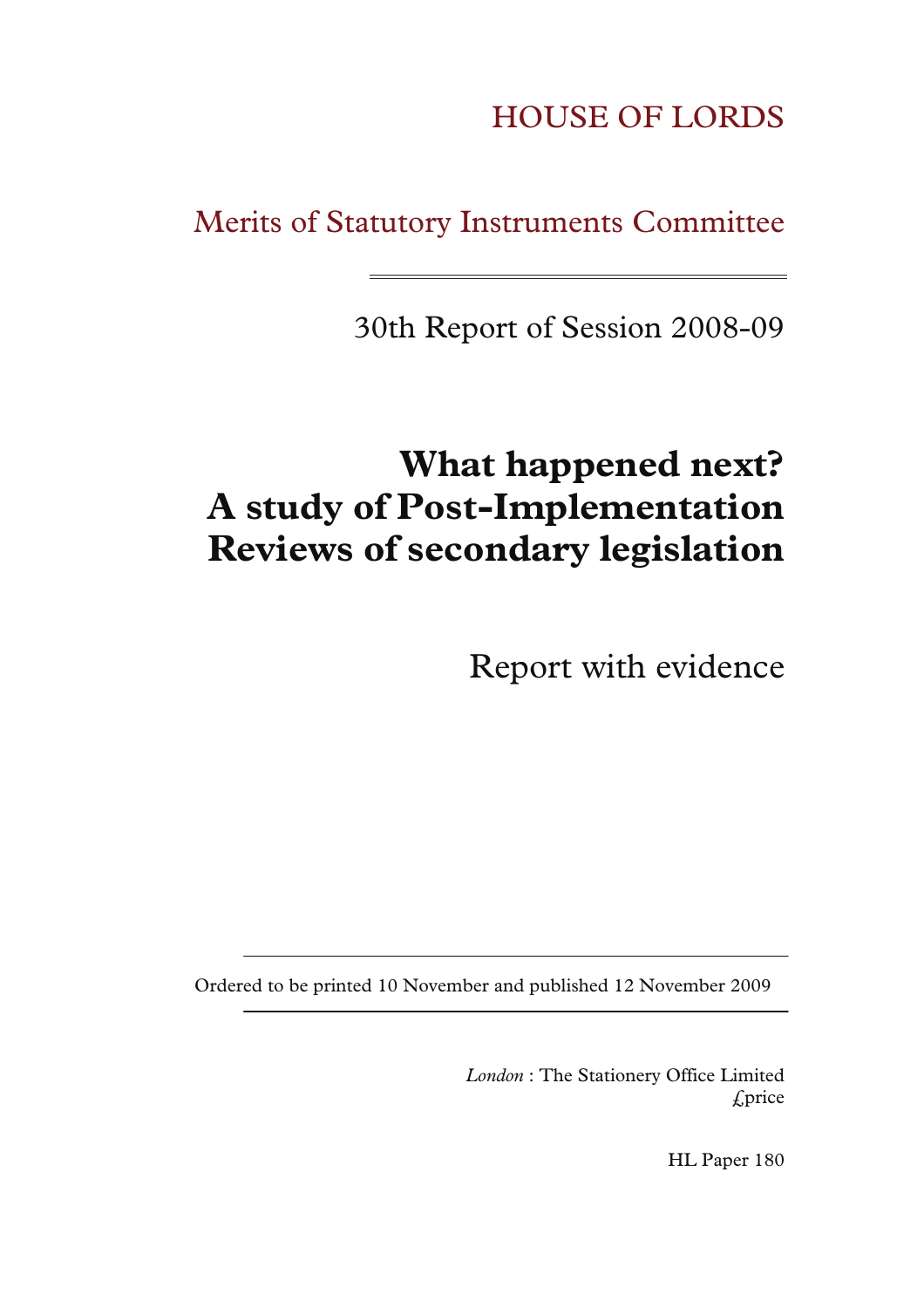#### *The Select Committee on the Merits of Statutory Instruments*

The Committee has the following terms of reference:

- (1) The Committee shall, subject to the exceptions in paragraph (2), consider—
	- (a) every instrument (whether or not a statutory instrument), or draft of an instrument, which is laid before each House of Parliament and upon which proceedings may be, or might have been, taken in either House of Parliament under an Act of Parliament;
	- (b) every proposal which is in the form of a draft of such an instrument and is laid before each House of Parliament under an Act of Parliament,

with a view to determining whether or not the special attention of the House should be drawn to it on any of the grounds specified in paragraph (3).

- (2) The exceptions are—
	- (a) remedial orders, and draft remedial orders, under section 10 of the Human Rights Act 1998;
	- (b) draft orders under sections 14 and 18 of the Legislative and Regulatory Reform Act 2006, and subordinate provisions orders made or proposed to be made under the Regulatory Reform Act 2001;
	- (c) Measures under the Church of England Assembly (Powers) Act 1919 and instruments made, and drafts of instruments to be made, under them.
- (3) The grounds on which an instrument, draft or proposal may be drawn to the special attention of the House are—
	- (a) that it is politically or legally important or gives rise to issues of public policy likely to be of interest to the House;
	- (b) that it may be inappropriate in view of changed circumstances since the enactment of the parent Act;
	- (c) that it may inappropriately implement European Union legislation;
	- (d) that it may imperfectly achieve its policy objectives.
- (4) The Committee shall also consider such other general matters relating to the effective scrutiny of the merits of statutory instruments and arising from the performance of its functions under paragraphs (1) to (3) as the Committee considers appropriate, except matters within the orders of reference of the Joint Committee on Statutory Instruments.

#### *Members*

The members of the Committee are:

Rt Hon. the Baroness Butler-Sloss GBE The Lord Crisp KCB The Baroness Deech DBE The Viscount Eccles CBE The Lord Filkin CBE (*Chairman*) The Lord Hart of Chilton

The Lord James of Blackheath CBE The Lord Lucas The Baroness Maddock The Lord Rosser The Baroness Thomas of Winchester

#### *Registered interests*

Members' registered interests may be examined in the online Register of Lords' Interests at www.publications.parliament.uk/pa/ld/ldreg.htm. The Register may also be inspected in the House of Lords Record Office and is available for purchase from the Stationery Office. Declared interests for this Report are in Appendix 1.

#### *Publications*

The Committee's Reports are published by the Stationery Office by Order of the House in hard copy and on the internet at www.parliament.uk/parliamentary\_committees/merits.cfm

#### *Contacts*

If you have a query about the Committee or its work, please contact the Clerk of the Merits of Statutory Instruments Committee, Delegated Legislation Office, House of Lords, London SW1A 0PW; telephone 020-7219 8821; fax 020-7219 2571; email merits@parliament.uk. The Committee's website, www.parliament.uk, has guidance for the public on how to contact the Committee if you have a concern or opinion about any new item of secondary legislation.

#### *Statutory instruments*

The Government's Office of Public Sector Information publishes statutory instruments on the internet at www.opsi.gov.uk/stat.htm, together with an explanatory memorandum (a short, plain-English explanation of what the instrument does) for each instrument.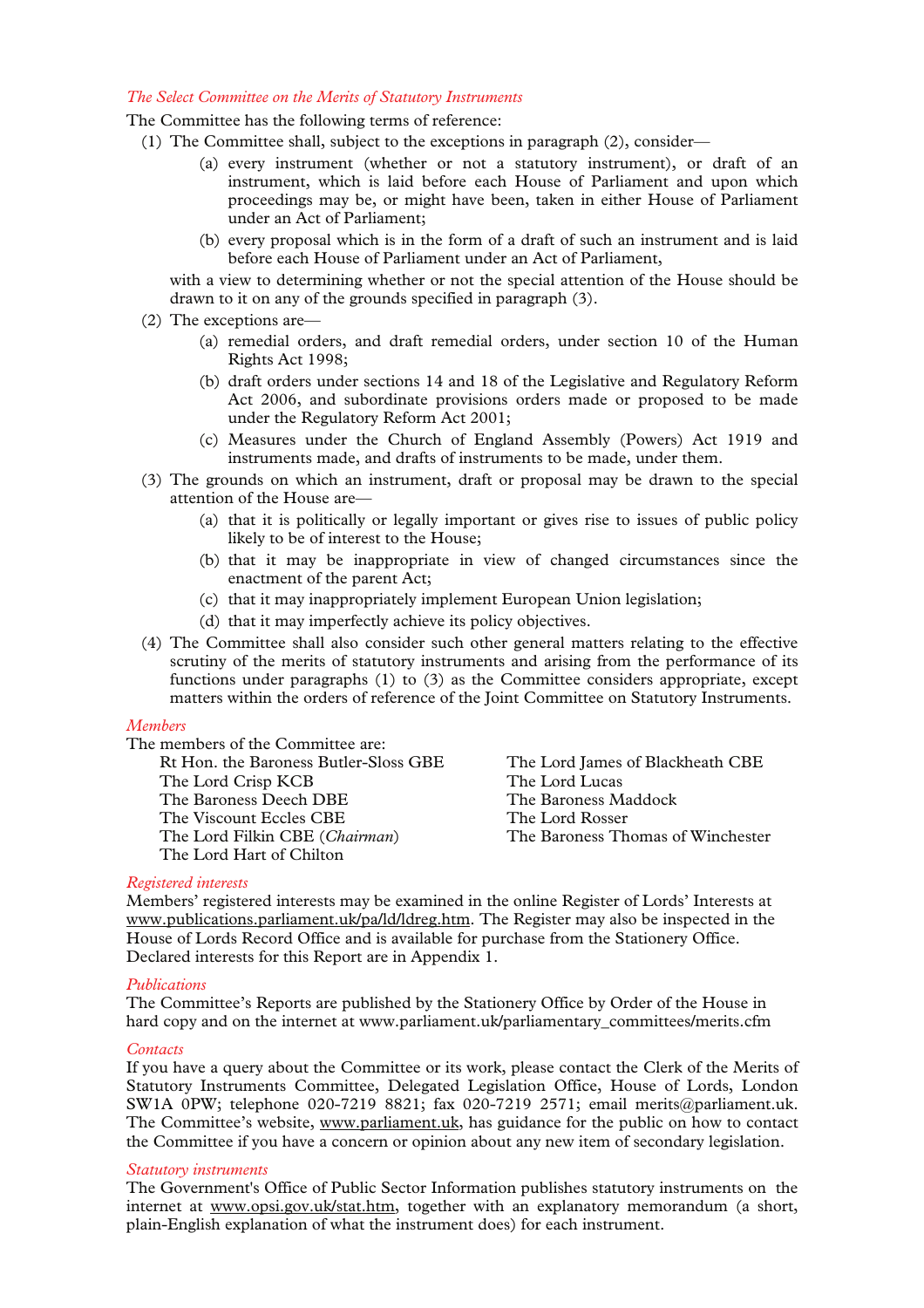# **CONTENTS**

# **Report** *Paragraph* **Page**

| Introduction                                    |    | 3  |
|-------------------------------------------------|----|----|
| Form of the inquiry                             | 7  | 5  |
| Why secondary legislation should be reviewed    | 9  | 5  |
| What the NAO study found                        | 13 | 6  |
| What should post-implementation reviews entail? | 20 | 8  |
| Which SIs should be evaluated?                  | 27 | 10 |
| Timing                                          | 31 | 12 |
| Who should see the outcome?                     | 36 | 13 |
| Better central oversight                        | 39 | 14 |
| Jam tomorrow?                                   | 44 | 16 |
| Conclusion                                      | 46 | 16 |
| Summary of recommendations                      |    | 17 |
| Appendix 1: Membership of Committee             |    | 19 |
| Appendix 2: Synthesis of Evidence               |    | 20 |
| Appendix 3: Government Evidence                 |    | 36 |

# **Written evidence**

| <b>Overarching Responses</b>                                            |    |  |
|-------------------------------------------------------------------------|----|--|
| Memorandum from Tim Ambler and Francis Chittenden                       |    |  |
| Memorandum from the Hansard Society                                     |    |  |
| Memorandum from the Social Security Advisory Committee                  |    |  |
| <b>Case Study 1: Licensing Act Transitional Provisions Order 2005</b>   |    |  |
| Memorandum from the City of London Corporation                          | 9  |  |
| Case Study 2: Road Transport (Working Time) Regulations 2005            |    |  |
| Memorandum from the Road Haulage Association Ltd                        | 11 |  |
| Case Study 3: Horse Passports (England) Regulations 2004                |    |  |
| Memorandum from Patricia Aidley                                         | 12 |  |
| Memorandum from the British Hanoverian Horse Society                    |    |  |
| Memorandum from Christine Jarvis                                        |    |  |
| Memorandum from Karen Martin                                            | 14 |  |
| Memorandum from Graham Suggett                                          | 14 |  |
| Memorandum from Dawn Thornton and Zoe Thornton                          | 16 |  |
| <b>Case Study 4: Draft Human Fertilisation and Embryology Authority</b> |    |  |
| (Disclosure of Donor Information) Regulations 2004                      |    |  |
| Memorandum from the British Association of Social Workers Project Group |    |  |
| on Assisted Reproduction                                                | 16 |  |
| Memorandum from the British Fertility Society                           | 18 |  |
| Memorandum from the International Donor Offspring Alliance              | 20 |  |
| Memorandum from the Partnership Focus Group on the Rights and Life      |    |  |
| Long Needs of People Created by Donor Assisted Conception               | 21 |  |
| Memorandum from Louise Priday                                           | 23 |  |
| Memorandum from Joanna Rose                                             |    |  |
| Memorandum from UK DonorLink                                            |    |  |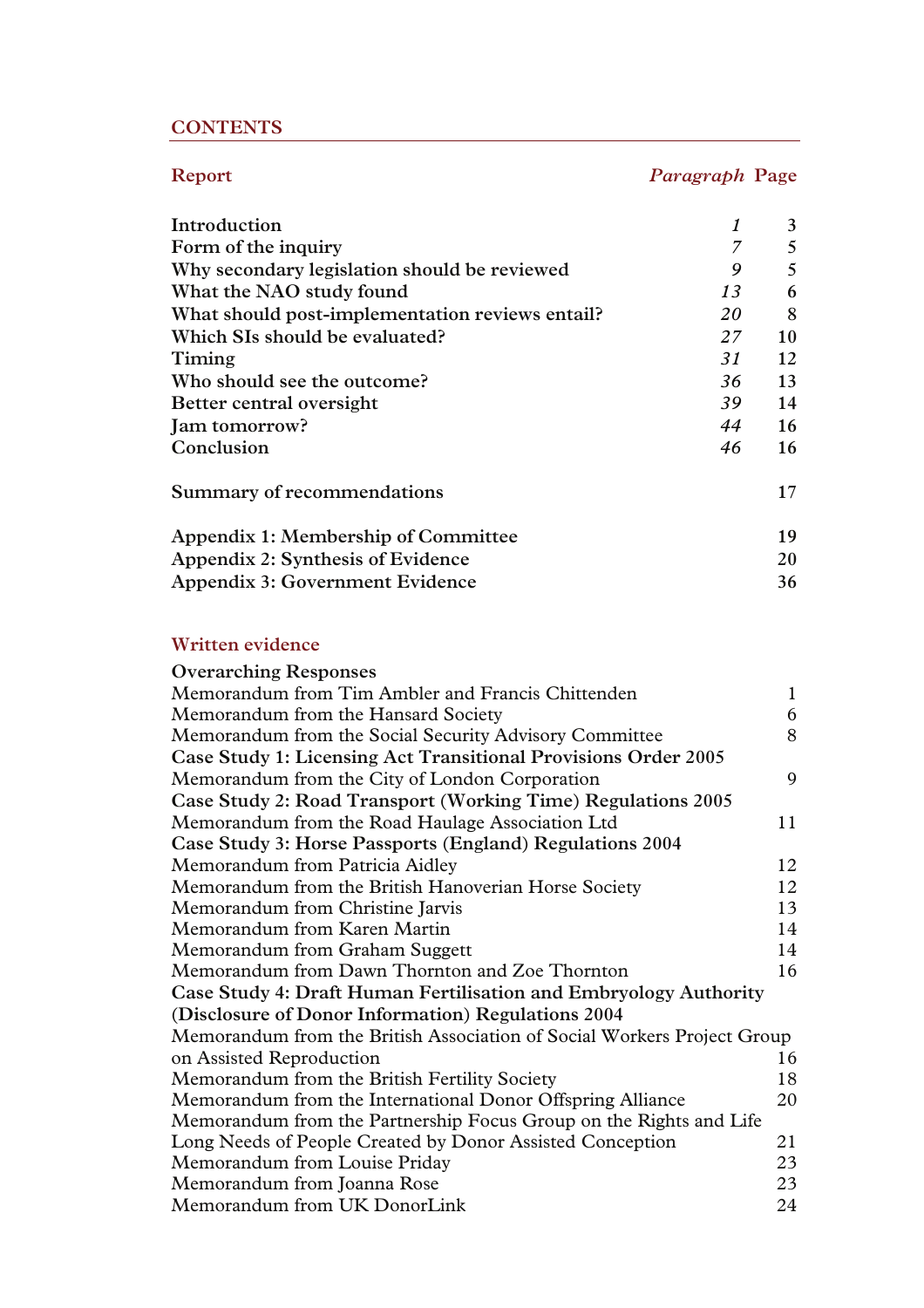| Memorandum from Christine Whipp                                       | 26. |  |
|-----------------------------------------------------------------------|-----|--|
| Case Study 5: Work at Height Regulations 2005                         |     |  |
| Memorandum from Dr John Anderson                                      | 27  |  |
| Memorandum from the Institution of Civil Engineers                    | 28  |  |
| Memorandum from the International Powered Access Federation           | 29  |  |
| Memorandum from the Ladder Association                                | 30  |  |
| Memorandum from Mike Ponsonby                                         | 32  |  |
| Memorandum from the Prefabricated Access Suppliers and Manufacturers' |     |  |
| Association                                                           | 32  |  |
| Memorandum from David Thomas                                          | 33  |  |

NOTE: References in the text of the report are as follows: (p) refers to a page of written evidence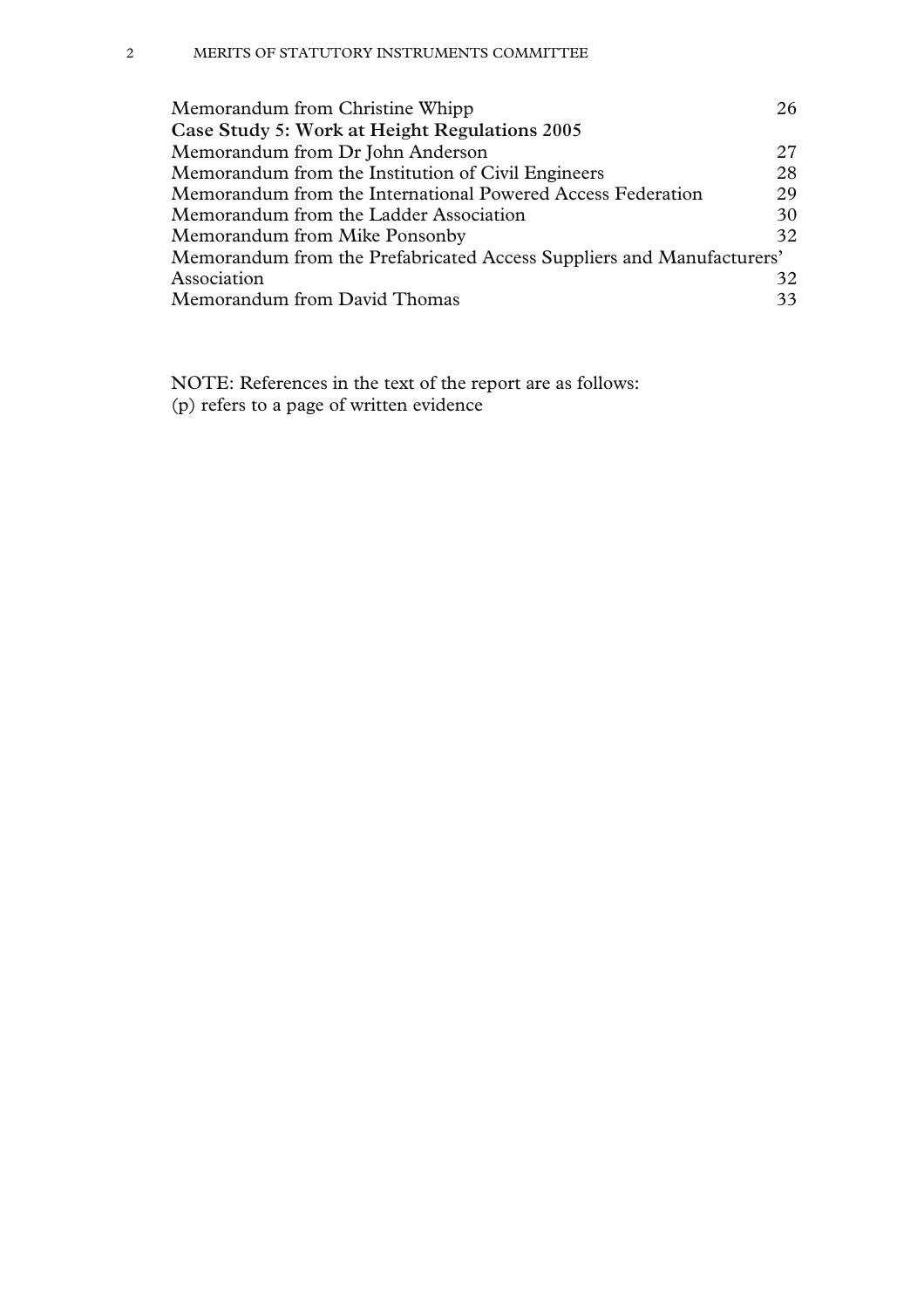# **What happened next? A study of Post-Implementation Reviews of secondary legislation**

# **Introduction**

- 1. Secondary legislation makes up the majority of the law of this country. When implemented it affects every sphere of activity. This Committee has become increasingly concerned that Government concentrates too much on the creation of new secondary legislation, and does not properly review what is already in place and whether it works or not.
- 2. Secondary legislation is made more easily, and therefore more frequently, than Acts, and a large proportion of the regulations that the Merits Committee see amend a previous statutory instrument. When setting up a completely new scheme, policy officials obviously have to make assumptions about likely take-up or cost, and to determine whether the intended benefits will outweigh the costs, but once a system is established do departments actually review regulations to see whether they are working as anticipated and whether their original estimates were correct?
- 3. Such reviews are necessary to find out whether the secondary legislation is achieving its objectives (and whether there are any unintended consequences); and departments need to use the information they gain both to inform future policy development and to learn what approaches deliver the best results.
- 4. This report follows up observations in our schools report, and earlier inquiries,<sup>1</sup> which identified post-implementation review as an area of weakness. Because the quality and accuracy of the information provided in Explanatory Memoranda and Impact Assessments are vital to our scrutiny work, we set out to find out how often Government departments actually do check on regulations to find out what happened next.

 <sup>1 29</sup>th Report, Session 2005-06, HL Paper 149; 13th Report, Session 2007-08, HL Paper 70; *Cumulative impact of statutory instruments on schools*, 9th Report, Session 2008-09, HL Paper 45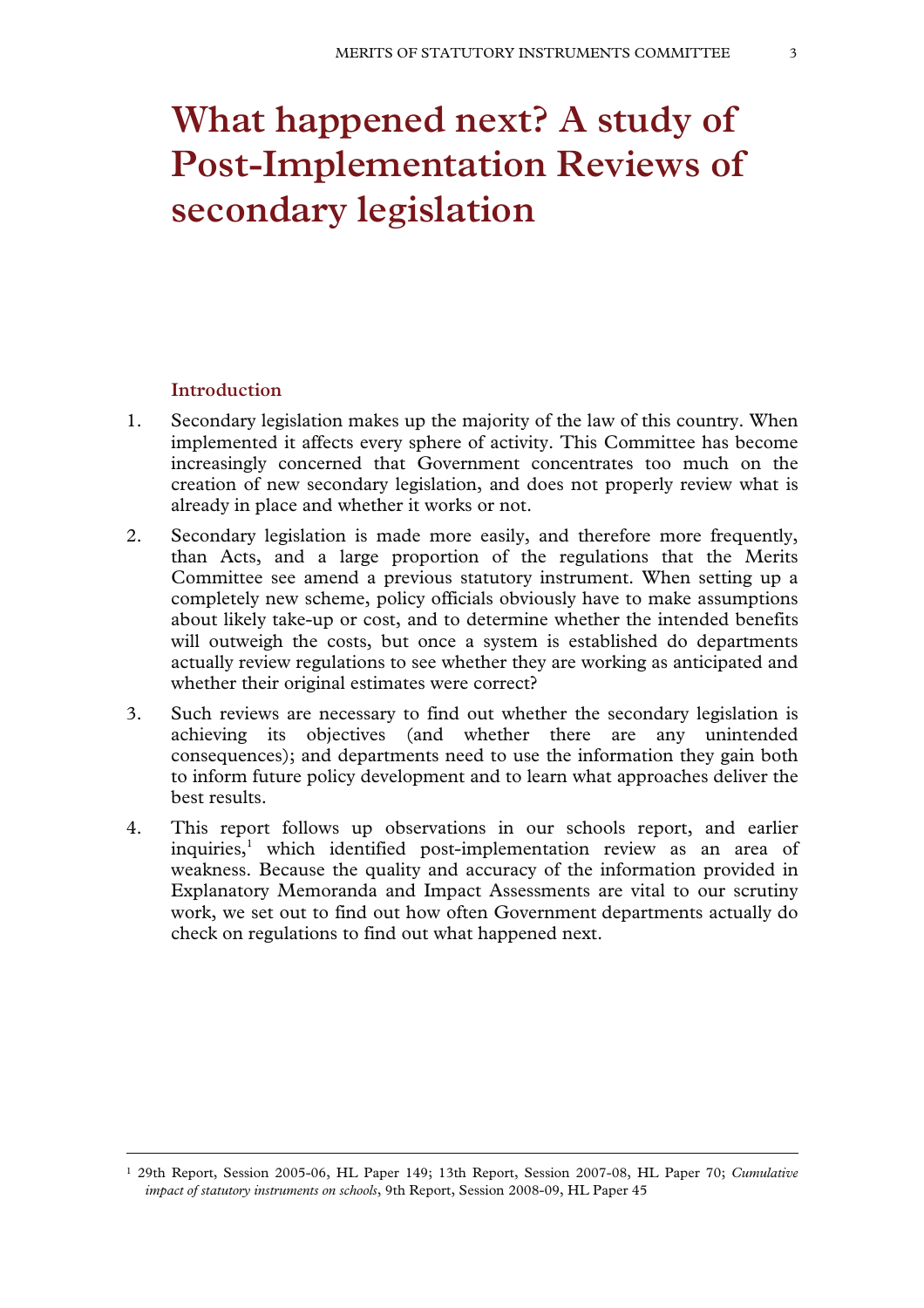

- 5. The full policy cycle, including post-implementation review, as shown above, has been taught to civil servants for many years and is included in Better Regulation Executive (BRE) guidance to policy makers.<sup>2</sup> But the start of the process (stages 1 to 4) still appears to receive more attention than the evaluation phase (stages 5 to 6 to 1). It is right to focus major effort on early stages, trying not to impose unnecessary burdens, but how do policy makers know if their assumptions were correct and the outcome as predicted if they do not review it afterwards? How do they become better at making policy? As figure 1 demonstrates, new legislation is often built on existing regulations so policy officials need to be aware of the strengths and weaknesses of the current situation before complicating it further.
- 6. In summary, the Committee considers that post-implementation review (PIR) of secondary legislation is important:
	- to identify whether the policy change is achieving the desired results;
	- to identify whether costs and benefits are in line with expectations;
	- to inform future policy development;
	- to improve delivery methods; and
	- to develop the techniques used to assess the impact of policy interventions.

2 BRE Impact Assessment guidance http://www.berr.gov.uk/files/file44544.pdf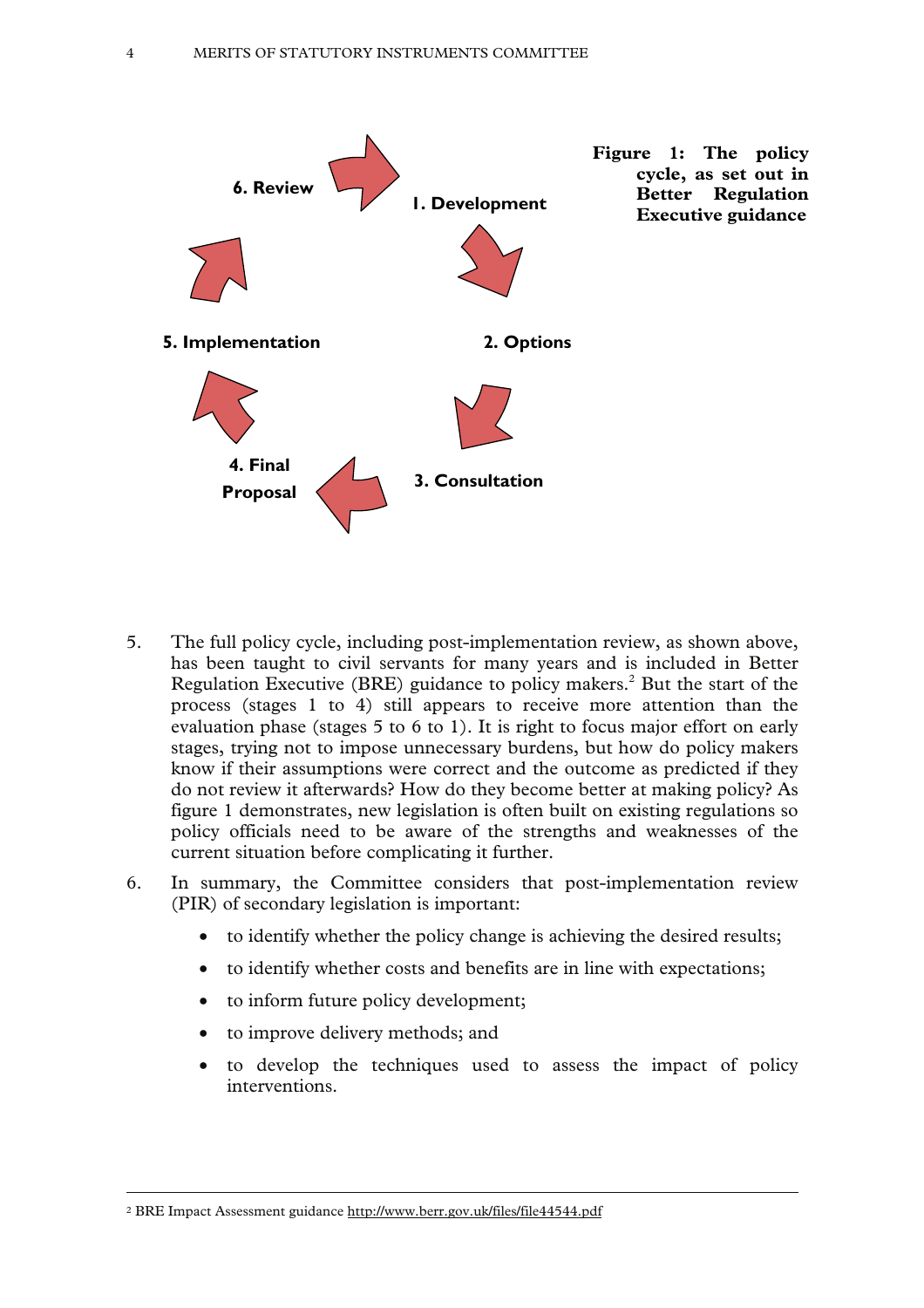# **Form of the inquiry**

- 7. The evidence to the inquiry had two main strands:
	- It is accepted good practice to review the implementation of a policy, usually three years after it has taken effect. We therefore asked the National Audit Office (NAO) to conduct a quantitative survey of a sample of Statutory Instruments (SIs) from 2005 to see how many have been reviewed. We are grateful to the NAO for their assistance for this inquiry. Their full report is published on both the NAO and the Merits Committee's websites, and we refer to it extensively in this report.<sup>3</sup>
	- We also selected a few SIs for more detailed review, seeking feedback from the relevant department and also from those affected by the regulations. The instruments were drawn from our early reports or had attracted media attention at the time they were presented. The key messages from the evidence on these items are contained in Appendix 2. Evidence submitted is reproduced in the 'Written Evidence' section of this Report.
- 8. As ever we are grateful to those people who have taken the time to write to us – in a number of cases evidence from the public has highlighted issues that would not otherwise have been apparent - they have been influential in the development of this report.

#### **Why secondary legislation should be reviewed**

9. There is a general consensus that review of existing legislation is good practice in policy making but specific measures to encourage its use have been very slow in coming forward.<sup>4</sup> What progress there has been is on primary, not secondary, legislation. The Law Commission's report on *Post*legislative scrutiny was published in October 2006.<sup>5</sup> The Government's response, made nearly 18 months later, agreed that a new approach was needed and proposed that *"*the department currently responsible for a particular Act should in most cases – generally between 3 and 5 years have elapsed after Royal Assent – publish a Memorandum, for submission to the relevant [Commons] departmental select committee".<sup>6</sup> Recently published Cabinet Office guidance on the style of the Memorandum to be submitted, adds:

"The new process applies only to primary legislation, in the sense that there is no separate process for post-legislative review of individual statutory instruments. However … the preliminary assessment of the Act would cover

 <sup>3</sup> NAO website: http://www.nao.org.uk/publications.aspx

<sup>4</sup> Many reports have recommended the practice, from the Rippon Commission 1992 (Hansard Society, *Making the Law*, 1992), to the House of Commons Regulatory Reform Committee (*Themes and Trends in Regulatory Reform*, 9th Report, Session 2008-09*,* HC 329)

<sup>5</sup> Law Com paper No 302

<sup>6</sup> *Post Legislative Scrutiny – The Government's Approach,* Cm 7320, March 2008, para 16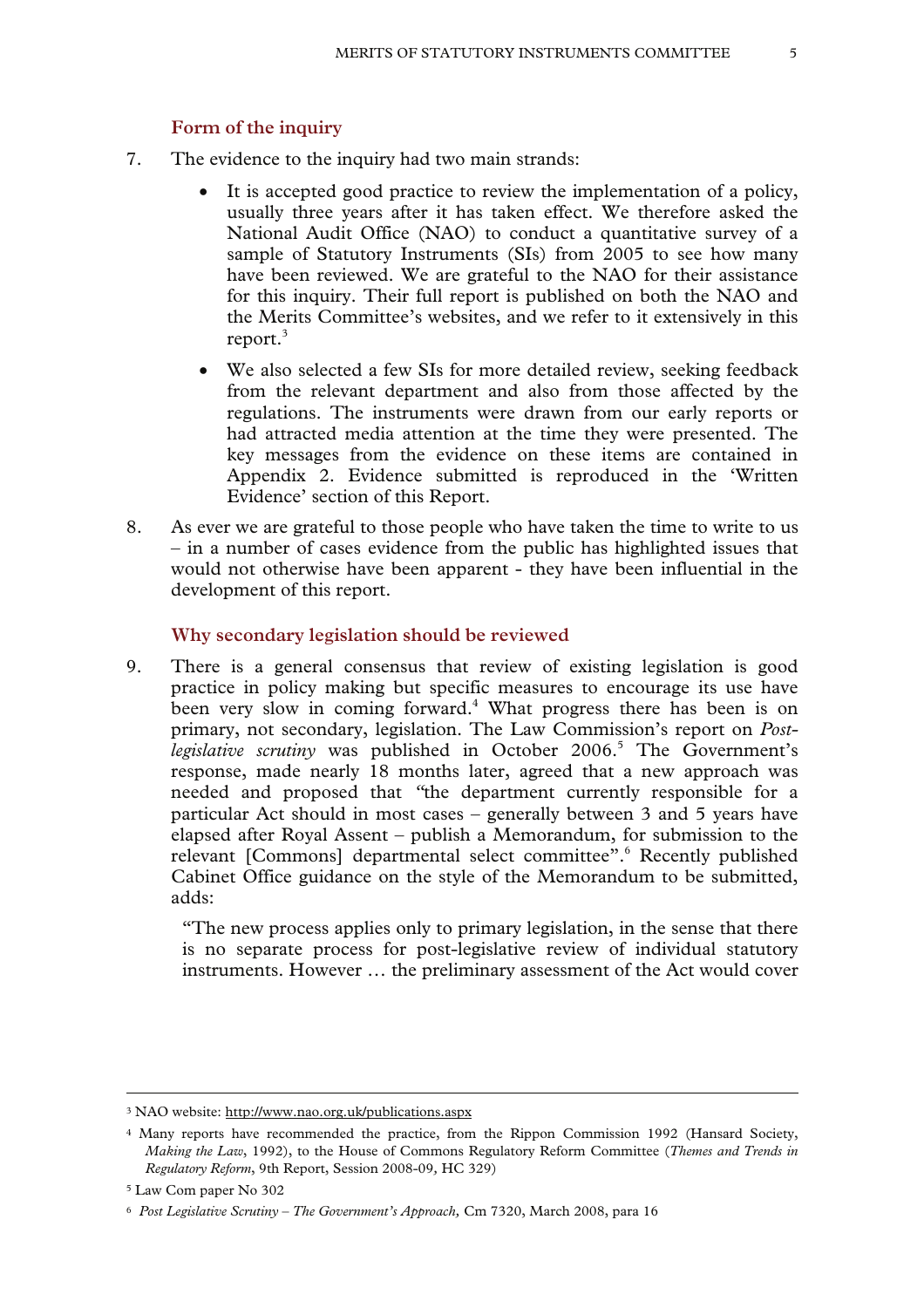how the principal delegated legislation under the Act has worked in practice."<sup>7</sup>

- 10. This high-level approach is fine as far as it goes but does not touch the many SIs that will continue to be made after the scheduled reviews, nor the many made under the stock of existing Acts that have been in place for some time (one of the case studies in this report, the Railways (Penalty Fares) (Amendment) Regulations 2005 were made under section 130 of the Railways Act 1993, some 12 years later). Nor will it capture a number of significant items of secondary legislation that implement EU directives.
- 11. In any case a broad general overview of an Act is unlikely to give sufficient detail about the implementation of individual SIs – some rather thorny trees might well be overlooked in an overall appreciation of the wood. Acts usually lay down broad principles on which consensus can be achieved, but the problems generally arrive in the proposals for the delivery mechanisms, fees, and enforcement of those principles, which tend to be the province of secondary legislation. Taking ID cards as an example, initial polls showed 60-80% support for the principle but this declined rapidly when more details including the likely cost of the card were made known.<sup>8</sup>
- 12. The volume of secondary legislation has increased significantly over recent years, and has gained in importance as a legislative vehicle.<sup>9</sup> The setting up of the Merits Committee in 2003 recognised this, because the sheer volume of SIs means that much would otherwise pass under the average Parliamentarian's line of sight. For this reason, **it is crucial that there should be robust systems for the review of secondary legislation as well as primary legislation.** The next section of the report examines to what extent this is currently happening.

# **What the NAO study found**

#### *Stage 1: a statistical survey*

13. The first stage was a quantitative survey of departments to establish the action promised, and taken, for all relevant Regulatory Impact Assessments (RIA) supporting Statutory Instruments published in 2005 (this date was chosen to allow time for departments to have carried out a review).<sup>10</sup> The resulting sample size was 233 (18 %) of the 1282 SIs considered by the Committee that year – responses were received on 229 of them. Having an RIA implies a degree of significance but in 2005 an RIA was only required for instruments that impacted on the business sector, therefore the sample under-represents public sector legislation.

 <sup>7</sup>Cabinet Office guidance on the Post legislative scrutiny of Acts posted 8 July 2009: http://www.cabinetoffice.gov.uk/secretariats/economic\_and\_domestic/legislative\_programme/guide\_html/po st-legislative\_scrutiny.aspx, para 41.23

<sup>8</sup> MORI poll in April 2004 found 80% support for compulsory ID cards, a YouGov online survey found 61% support in May 2004. ICM polls found 47% support in February 2008 and 38% in October 2009

<sup>9</sup> Latest available figures indicate there were 11,868 pages of SIs in 2005 compared to 2,712 pages of Acts

<sup>&</sup>lt;sup>10</sup> The sample was drawn from two Command papers: Regulatory Impact Assessments: 1st January to 30th June 2005 (CM6685) and Regulatory Impact Assessments: 1st July to 31st December 2005 (CM6987): http://www.berr.gov.uk/files/file45054.pdf and http://www.berr.gov.uk/files/file45055.pdf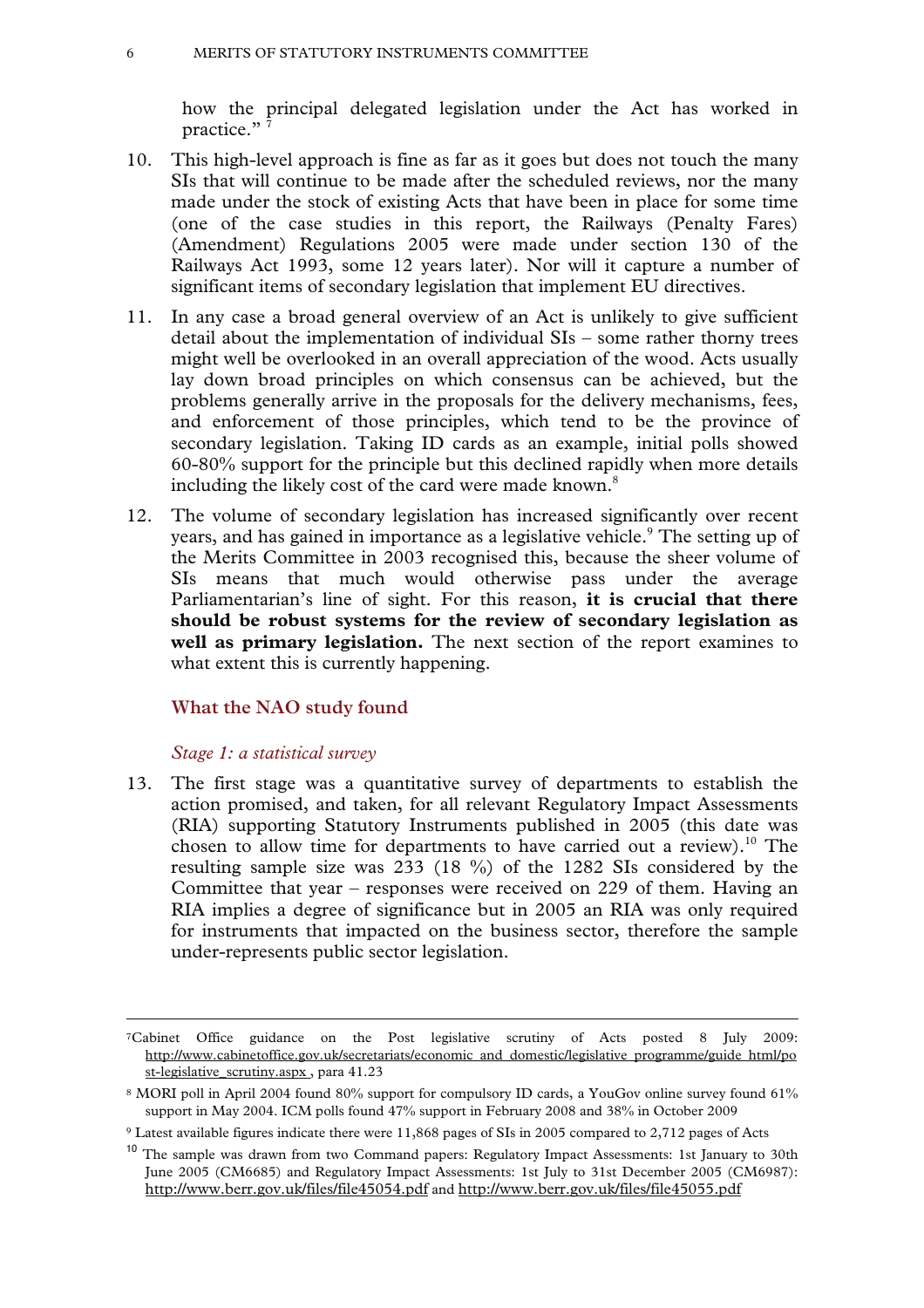- 14. The NAO study found:
	- 45% per cent of these 229 RIAs included a commitment to conduct a full post-implementation evaluation or review, but to date only half of these had been done;
	- a further 5% of the 229 cases had also undertaken PIR. Therefore in total 29% of all those who responded to the survey had completed PIR;
	- in total some sort of evaluation work (ranging from simple statistics to full post-implementation review) had been carried out in 54% of cases.
- 15. These overall figures hide significant variations. Certain departments were much better prepared for PIR than others. The Department for the Environment, Food and Rural Affairs (DEFRA) had completed the highest proportion of formal post-implementation reviews, having completed one for 33% of its SIs included in the sample. At the Department of Health (DH), fewer formal post-implementation reviews had been carried out, 13% of its SIs in the sample, but it had conducted some kind of evaluation on 63%.
- 16. Other departments were less well prepared and, although the NAO obtained information on 98% of the SIs in the sample this was as a result of considerable persistence (the response rate by the initial deadline for returns was only around 40%).

#### *Stage 2: more detailed inquiries*

- 17. The second stage of the NAO review was a sample of 12 instruments drawn from our early reports or which attracted media attention at the time they were presented. For these the NAO asked for more detail about the nature of the review undertaken, established what the departments concerned consider the impact of the SI to have been and explored what factors had influenced the degree of evaluation that had been carried out. An analysis of the key messages from the evidence on these instruments is contained in Appendix 2.
- 18. The main findings from these interviews were:
	- In all three cases where a post-implementation review had been promised, it had been carried out. The completed reviews had been used:
		- to establish outcomes from the regulation, some of which have been unexpected;
		- to update guidance to improve enforcement; and
		- to help in making amendments to the existing legislation.
	- In the other nine cases a post-implementation review had not been carried out. The main reasons for no review being performed were one or more or the following:
		- the department already had in place alternative monitoring processes over the function addressed by the instrument, and continued to use these;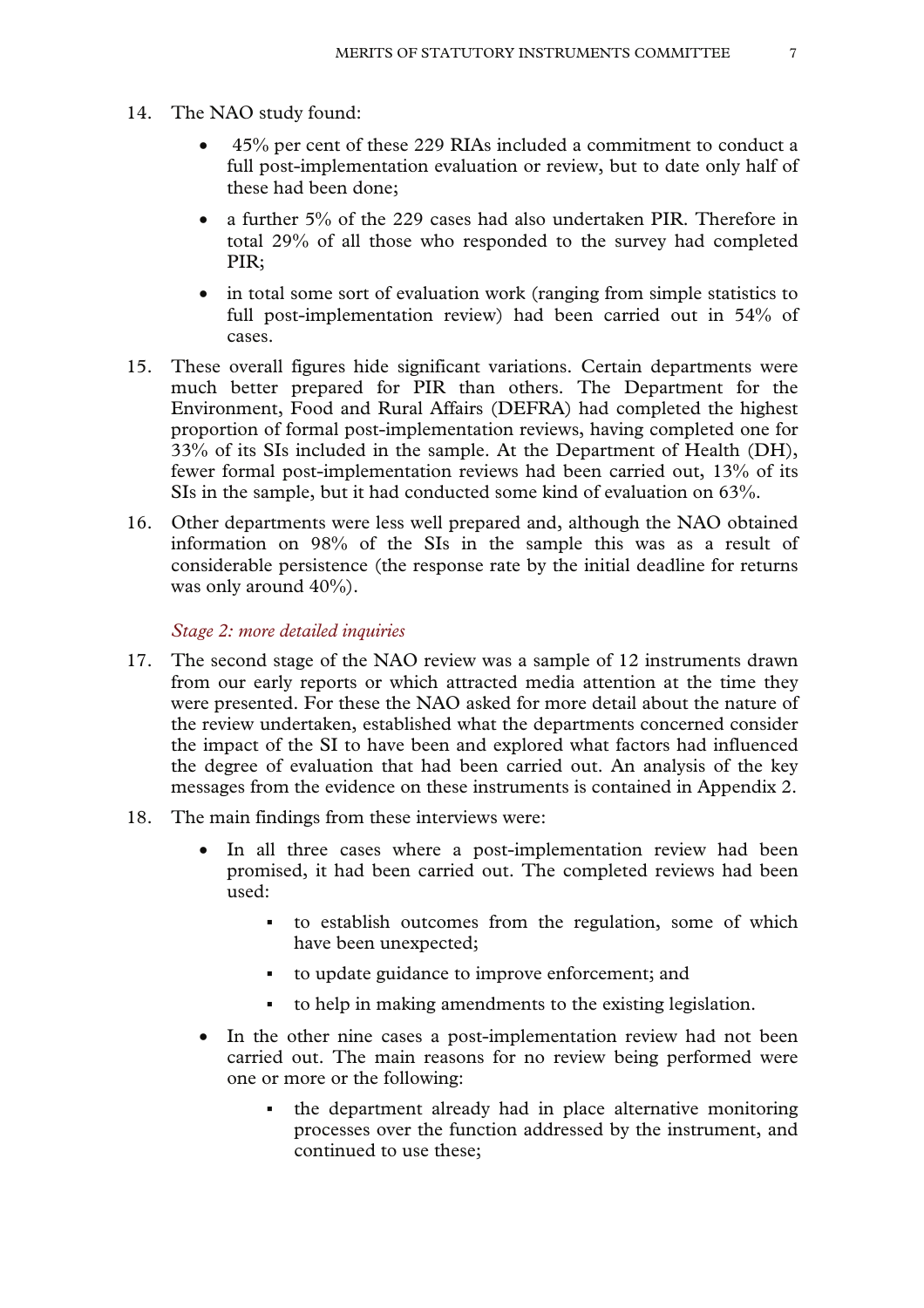- the instrument had limited impact, in either financial or sensitivity terms, and departments did not feel the review was necessary; or
- there had been subsequent legislation, or the wider framework is under review within the UK or EU, and the Department was delaying review until the outcome of these was known.
- 19. Evidence from both parts of the NAO survey revealed that there is no clear methodology for doing PIR. While some departments seem to have a good grasp of the process (e.g. DEFRA, DH), others have no tracking system or means of overseeing the process. Compliance with EU requirements was a major driver for review, but domestic government influence appeared minimal. **There needs to be a stronger Government impetus to help departments establish a methodical PIR system. This would help ensure that departments used the learning gained from PIR reviews to inform both the content and the delivery mechanisms of their secondary legislation.** Our report makes recommendations designed to achieve this.

#### **What should post-implementation reviews entail?**

- 20. There does not seem to be a clear definition of what a post-implementation review of a statutory instrument should entail. There is guidance on the BRE website but it is minimal, simply listing a wide range of possible topics, but giving no indication of how the review should be undertaken or in what form.<sup>11</sup> This is in stark contrast to the Impact Assessment toolkit which has 47 web pages, many with embedded links to further material. $^{12}$
- 21. We have seen some excellent models of PIR, such as the Health and Safety Executive's Control of Asbestos Regulations 2006 (SI 2006/2739), $^{13}$  which reassessed the actual risks in the light of experience, removed a small area from legislation in consequence, gave a measurable definition to a legal term that was difficult for industry to apply with certainty and checked benefits. This, however, was a major resource effort that would not be appropriate in all cases.
- 22. The NAO survey revealed that Departments use a number of different processes to evaluate the impact of SIs. These include compliance reviews, ongoing internal monitoring and stakeholder consultation. As was noted in paragraph 9, SIs may sometimes also be reviewed as part of a wider postlegislative scrutiny process involving their parent Act. All of these different methods could be appropriate and proportionate in the right circumstances and the Committee does not suggest a 'one size fits all' approach. However it is crucial that any review does not simply endorse the action the SI is taking but examines it critically (in the best sense of the word, for there are lessons to be learned from 'successful' legislation as well as from legislation that

 <sup>11</sup> BRE Impact Assessment toolkit – post-implementation review:

http://www.berr.gov.uk/whatwedo/bre/policy/scrutinising-new-regulations/preparing-impactassessments/toolkit/page44231.html

<sup>12</sup> BRE Impact Assessment toolkit – index page http://www.berr.gov.uk/whatwedo/bre/policy/scrutinising-newregulations/preparing-impact-assessments/toolkit/page44199.html/policy/scrutinising-newregulations/preparing-impact-assessments/toolkit/page44199.html

<sup>13</sup> Merits Committee, 47th Report, Session 2005-06, HL Paper 263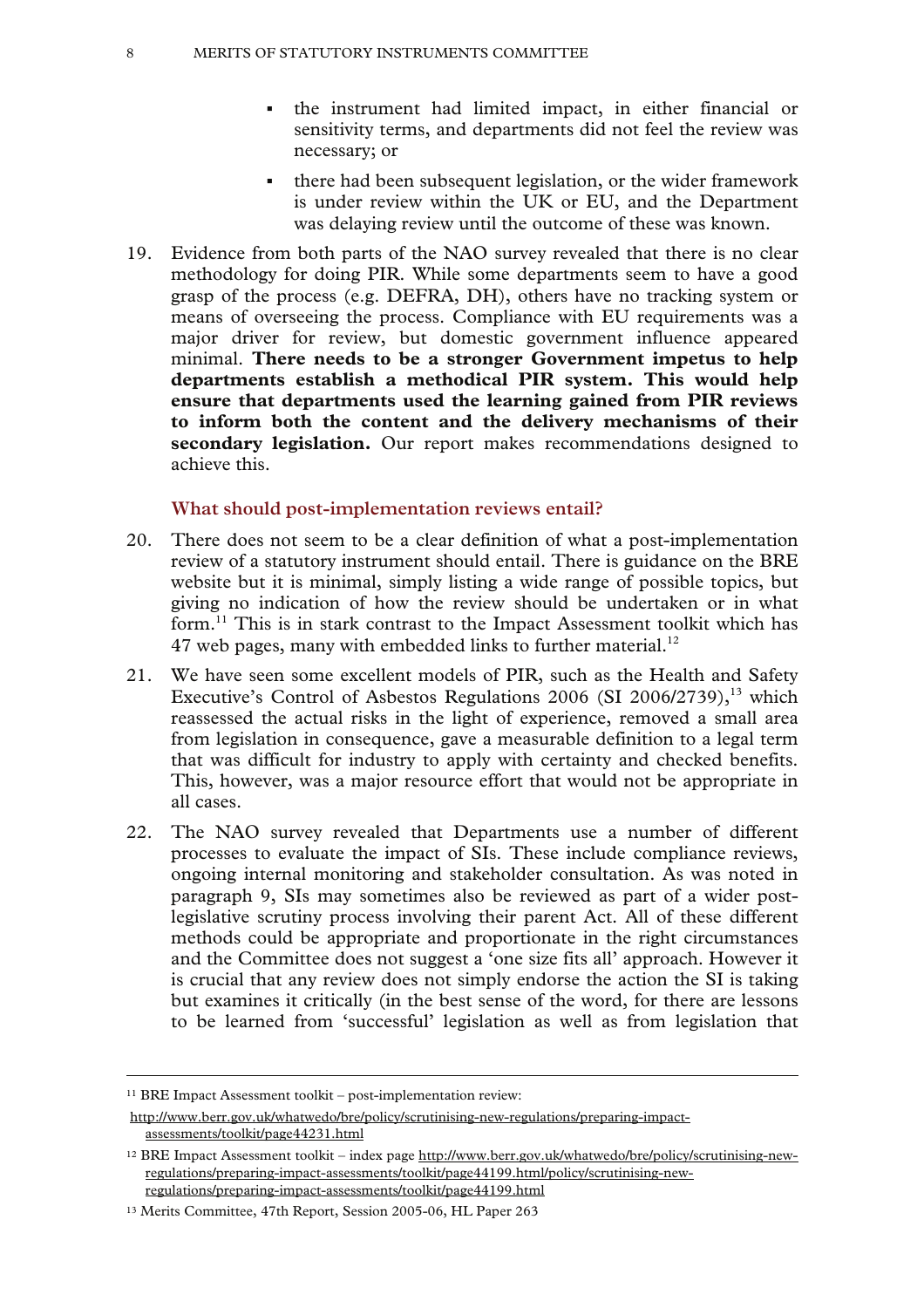failed to meet its target). The Committee's key concerns are that **for every SI reviewed, the following criteria should be met:**

- **even if conducted as part of a broader review the impact of each SI should be clearly identified and assessed;**
- **the review should assess the extent to which the SI has achieved its objectives;**
- **the review should examine how the outcome compares with the success criteria set out in the IA;**
- **the review should assess the costs and benefits compared with original estimates; and**
- **the review should identify whether there have been any unintended consequences.**

# **Case study 1: Licensing Act 2003 (Transitional Provisions) Order 2005 (SI 2005/40)**

The Department for Culture, Media and Sport reviewed the regulations as part of a wider review of the Act. In the NAO report they concluded that the transitional period had been a difficult one but that all licences were in place by the start of the new regime and that arrangements had settled down well. The memorandum provided by the City of London Corporation not only endorses the difficulties experienced during the transitional period but points to a number of continuing ambiguities and difficulties with the licensing process where even applicants' solicitors disagree about what information needs to be included.

23. The Licensing Order case study, like much of the correspondence we have received on individual SIs, indicates that the public's view of how effective the legislation has been in practice often differs from that of the department. The correspondence often focuses on weaknesses in how the legislation was implemented, more than on the final outcome. **This shows how important it is for departments to consider the delivery mechanism as well as the policy intent in the review and we recommend that the views of those affected by the legislation should usually be sought when assessing its performance.**

# *Establishing a baseline for PIR*

- 24. Key to both Parliamentary scrutiny and PIR is a statement of what the policy intention of the SI is, and what degree of difference departments expect it to make. The NAO survey found that in 85% of cases departments reported that they had set out policy objectives and success criteria. However, the departments' perception does not tally with our experience of reading the same instruments - in 2005 we found very few instruments with clearly stated objectives or measurable criteria.
- 25. By our *Management of Secondary Legislation: follow up* report in 2008 we were so frustrated by the lack of progress that we devoted an entire chapter to this issue, concluding that "the Minister for Better Regulation could do more to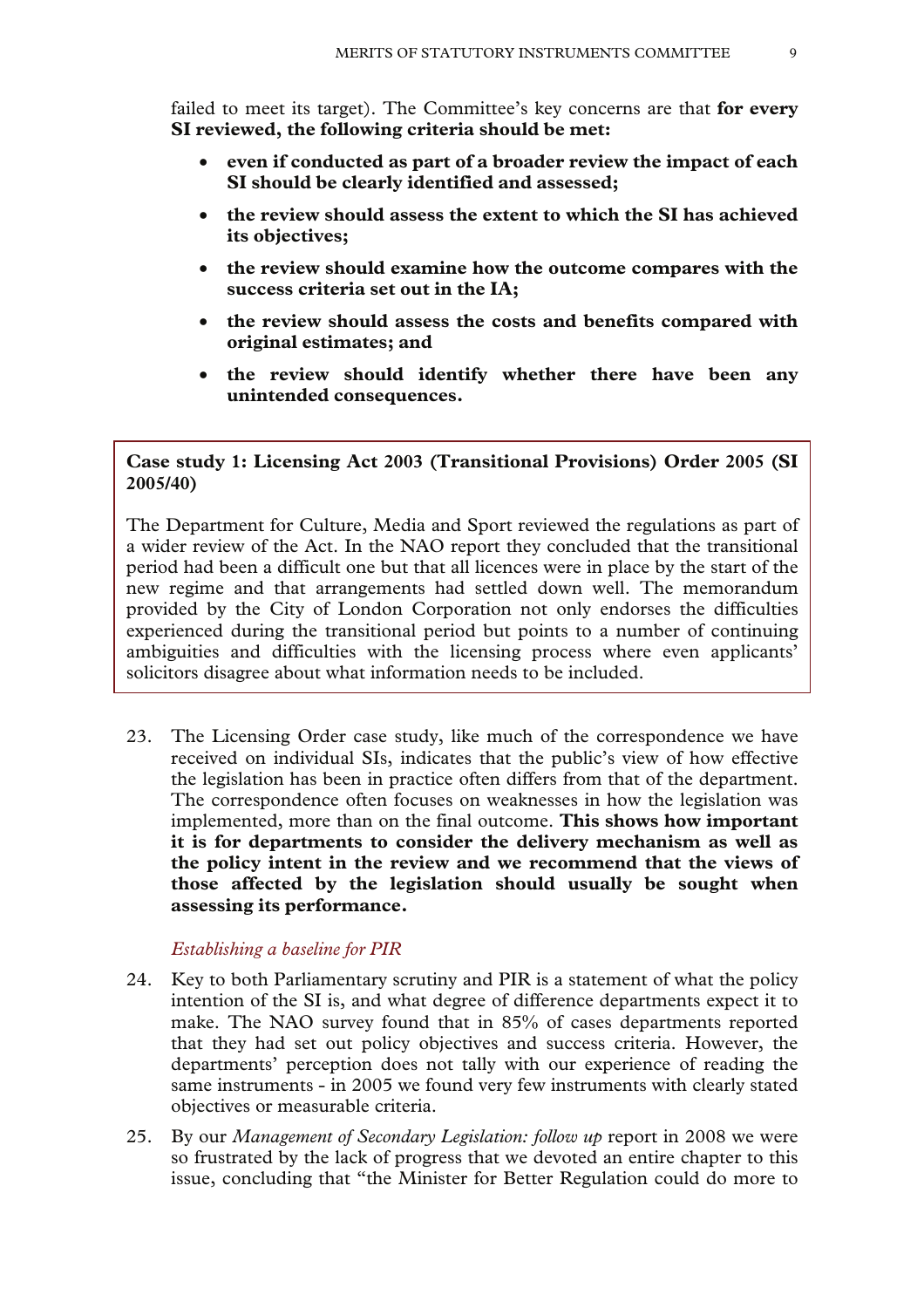publicise and encourage the setting of (measurable) policy objectives and success criteria, and the regular adoption of post-implementation review". <sup>14</sup>

# **Case study 2: Road Transport (Working Time) Regulations 2005 (SI 2005/639)**

The Department for Transport's evaluation found no issues with the implementation but did find a need to change the guidance. Although generally supporting the legislation, the correspondence we received from the Road Haulage Association comments that late implementation led to a short term distortion of competition, and that the true costs and benefits of the change have not been identified and may be impossible to identify due to the lack of benchmarking data.

- 26. The Government made changes to the IA and Explanatory Memorandum(EM) formats in 2007-08, and the majority of the instruments that we consider now state their objectives far more clearly, but unless these statements are supported by sound evidence, they can lack credibility. As the case study above illustrates, proper review of the outcome may not be possible if baseline data is not provided to show the position at the time the legislation was made. **We recommend that the initial Impact Assessment should be aligned with the process for postimplementation review:** 
	- **departments should ensure that all IAs include a clear statement of the current (baseline) position against which the change introduced by the legislation can be measured;**
	- **to facilitate comparison a PIR report should include many of the same headings as an IA: and**
	- **to make the process coherent the same branch of Government should provide a template and guidance on both.**

# **Which SIs should be evaluated?**

27. Domestic triggers for conducting PIRs are currently weak – although Cabinet Office guidance issued in 2003 stressed their importance, it did not oblige departments to commit to one. New guidance issued during 2007 by the BRE required all new-style Impact Assessments to include a statement of when the proposed legislation would be reviewed, but BRE is not checking whether these reviews are being carried out.

<sup>&</sup>lt;sup>14</sup> Merits Committee, 13th Report, Session 2007-08, HL Paper 70, para 38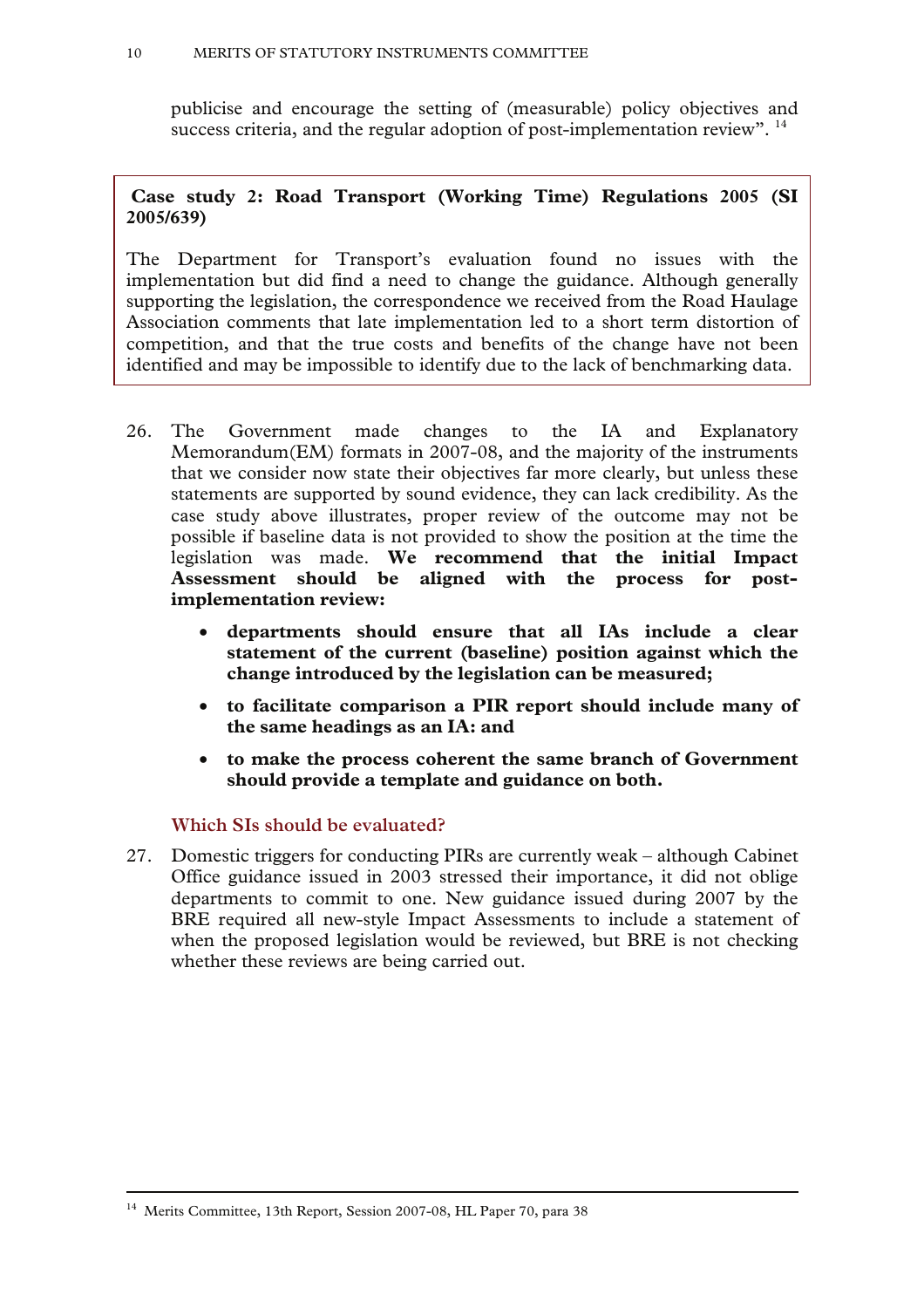## **Case study 3: Horse Passports (England) Regulations 2004 (SI 2004/1397)**

These were a second attempt at regulation in this area. The instrument extended the time limit set by 2003 regulations because, 3 months before the relevant deadline, only 150,000 passports had been issued. Responses to this inquiry include reports of malpractice and ineffectiveness particularly in reliably distinguishing between two similar horses. Paragraph 7.1 of the EM to the 2009 Regulations<sup>15</sup> (which introduce a revised system) states that "horse population estimates for the UK range from 1-1.35million. Database records indicate that approximately 980,000 are passported with up to 370,000 horses yet to be identified". In other words, 5 years after introducing the requirement for all equidae to have a passport, over 25% still do not. Yet neither EM nor IA to the new regulations provide any assessment of how the existing system has been performing or what options have been considered to address its weaknesses.

- 28. Case study 3 indicates that, especially when amending regulations are being brought forward, an evaluation of how the existing legislation has performed is essential to show that there will be additional benefits to justify the disruption of change. The evaluation needs to be proportionate to the importance of the SI, so we suggest that **the criteria for undertaking a**  PIR should be similar to those for the production of an IA. For example, it should not be required for SIs which increase fees by inflation or make minor clarifications to the legal drafting. **But PIR should not be solely linked to IAs.** Particularly for public services, significant changes can be made that do not incur major costs. Wherever an instrument changes policy, wherever it makes a choice about how that policy is implemented then a PIR should be done to see if the appropriate course was chosen. **There is already a** *monitoring and review* **heading in the EM and we now expect to see an explanation of the department's plans to review the SI set out there in all cases.**
- 29. Public sector departments are underrepresented in our sample, because until the changes made in 2008, there was no requirement for measures with no impact on business to have an IA. We welcome the inclusion of public sector instruments in the IA system, but in our routine scrutiny of SIs we see many different interpretations of the " $\text{\AA}$ 5m" threshold set out in the IA toolkit.<sup>16</sup> Instruments that have implemented policy changes costing many times that sum, particularly from the Department for Work and Pensions (DWP), have failed to provide an Impact Assessment.<sup>17</sup> BRE has agreed to our request to clarify their guidance but we note that even in its answers to our questions, BRE uses two different definitions<sup>18</sup>: at Question 8 the definition is "where proposed impacts exceed  $f_{\text{5m}}$ "; at Question 9 it is stated that the  $f_{\text{5m}}$ "relates to Average Annual Cost which spreads administrative costs and

 <sup>15</sup> Horse Passports Regulations 2009 (SI 2009/1611)

<sup>16</sup> The NAO also found departments differed in the way they reported costs – see para 21 of the study report

<sup>17</sup> eg Social Security (Housing Costs Special Arrangements) (Amendment and Modification) Regulations 2008 (SI 2008/3195) 5th Report, Session 2008-09, HL Paper 27; Social Security (Flexible New Deal) Regulations 2009 (SI 2009/480) 12th Report, Session 2008-09, HL Paper 63; draft Census (England and Wales) Order 2009 29th Report, Session 2008-09, HL Paper 176

<sup>18</sup> Full response is included in Appendix 3 to this report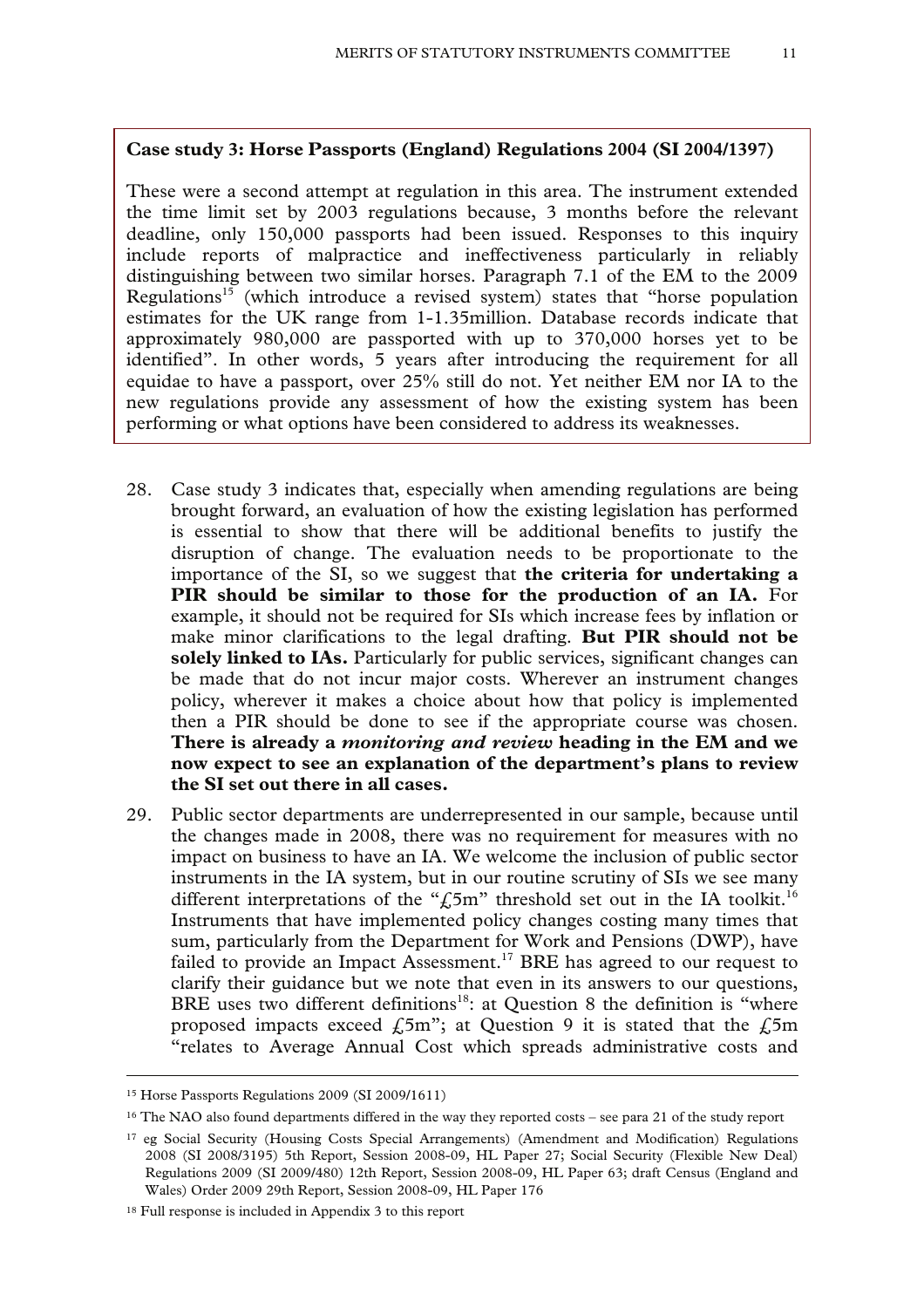#### 12 MERITS OF STATUTORY INSTRUMENTS COMMITTEE

programme spend across the life of a policy" (Appendix 3). This second interpretation would exclude a significantly higher number of instruments, so we prefer the first one. In the current stringent economic climate where the budgets for public services will be squeezed **we believe it essential that good quality impact analysis is provided for the majority of public sector initiatives and that it is followed up with PIR so that departments can refine the efficiency of their delivery mechanisms and taxpayers can see whether their money is being spent to best effect.**

30. The NAO survey found a major reason for not completing a PIR was because the legislation had been superseded. Replacing an instrument does not necessarily mean its impact does not need to be evaluated, and ideally that should be done before replacement regulations are laid. Witnesses to our inquiry into the cumulative impact of SIs complained about departments' continual amending of legislation, repeatedly changing systems before they have had a chance to bed in, $19$  and correspondence to this inquiry reiterates that view.<sup>20</sup> We express the hope that a more structured PIR mechanism might impose better discipline on departments, encouraging them to allow time for a piece of secondary legislation to bed in before bringing in amending regulations and, given the resource implications of PIR, perhaps to make fewer, better structured SIs.

# **Timing**

31. The Government's proposed system for post-legislative scrutiny of Acts sets out that reviews should be done after 3-5 years. This seems a good general rule for SIs, but need not be mandatory.

# **Case study 4: Human Fertilisation and Embryology Authority (Disclosure of Donor Information) Regulations 2004 (made as SI 2004/1511)**

Evidence after 3 years appeared to support the initial concern expressed that the removal of anonymity would reduce the number of donors, but after 5 years donor numbers have risen again to above the previous levels. The stated objective of the measure - to give donor-created children the option to seek out information on their biological parent when they get to 18 – cannot be evaluated until 2023 at the earliest. However responses to this inquiry report an immediate benefit in better counselling of prospective parents about whether and what they may want to tell their donor-created offspring when they are old enough to understand.

32. As case study 4 illustrates, some initiatives take a long time to bed in. So for most cases a rigid timetable is probably not helpful. There may be other triggers for PIR than simply the time elapsed – for example a major change in the economic climate, the exchange rate or a major increase in the unemployment register could significantly alter the balance of cost and

 <sup>19</sup> *Cumulative impact of statutory instruments on schools*, 9th Report, Session 2008-09, HL Paper 45. See in particular paras 8 & 9 and paras 29-34

<sup>&</sup>lt;sup>20</sup> See the letters from Ambler and Chittenden and City of London Corporation, p 1 and p 9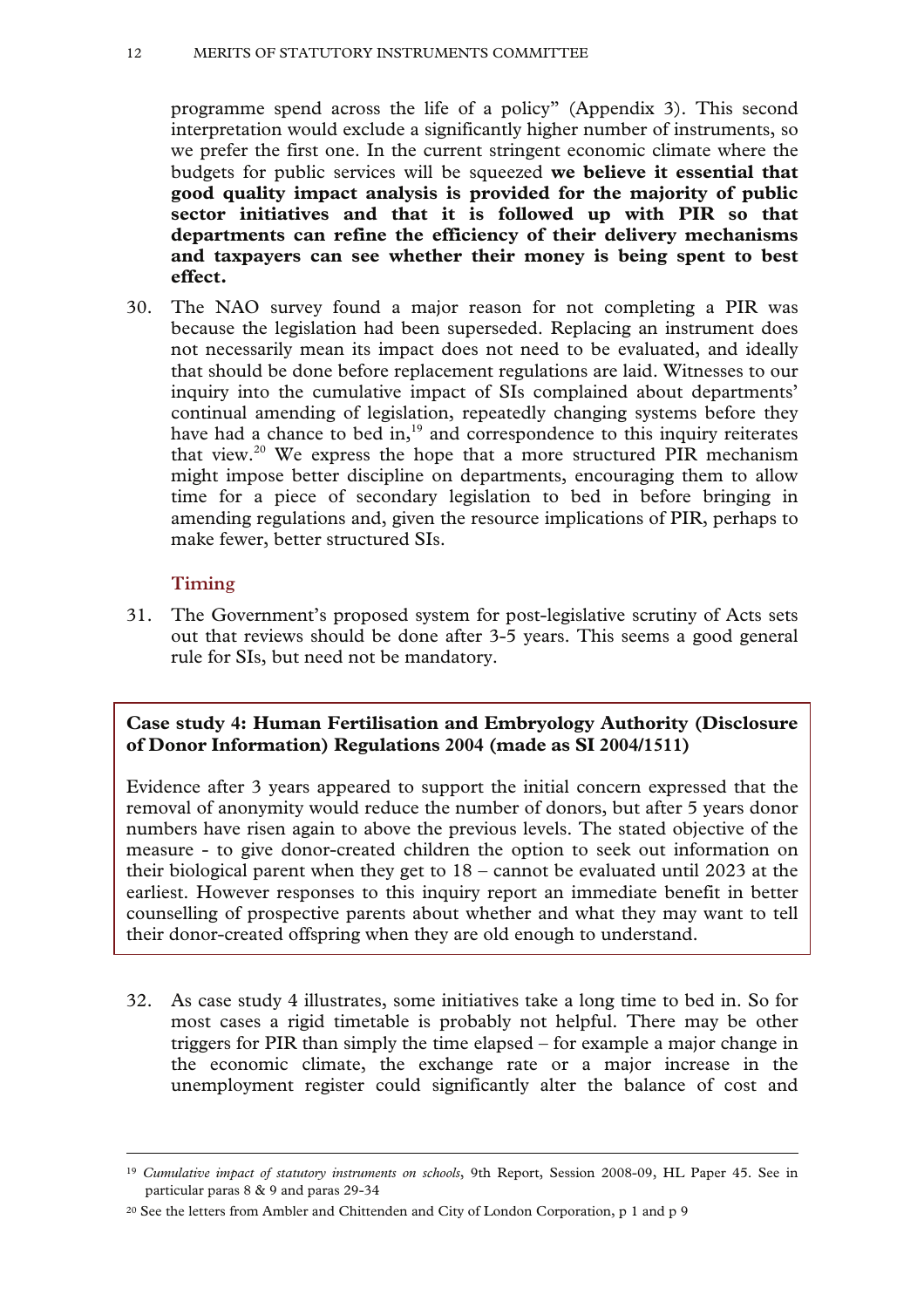benefit. Departments should be open to the possibility of bringing forward reviews if circumstances change significantly.

- 33. **We propose that suggested arrangements for PIR should be part of the policy formulation and included in the consultation exercise. This would allow departments to seek endorsement of their proposals for a review that is appropriate and proportionate to the contents of the regulations.**
- 34. While there is no central stimulus to conduct evaluations, resources will continue to get diverted elsewhere. For example, we recently noted a number of problems with the Land Charges Fees Regulations, SI 2009/2494. The fees had not been reviewed since 2003 but, in the current economic conditions, the market could not stand an increase sufficient to bring the fees back up to full cost recovery levels. We regularly see similar examples, although the delay may give users an additional benefit from low cost services, the shortfall is often made up by the taxpayer: **wherever fees are not increased annually by a fixed increment such as RPI or inflation, a review should be mandatory after a maximum of three years.**
- 35. We wonder if, in cases where Parliament wishes to ensure that resources are being used effectively, greater use might be made of sunset clauses for relevant delegated powers and secondary legislation made under it, particularly for those departments who are not making adequate efforts to evaluate outcomes on a voluntary basis.

# **Who should see the outcome?**

- 36. The originating department should be the primary user of the information in PIRs. However we consider that all those affected by the legislation may have an interest, as may members of both Houses of Parliament. Yet the NAO found that only half of the completed PIRs identified in the survey were published (34 cases, that is 15% of the total sample of 229 SIs), and the majority of other evaluations appeared to be internal. To be fully transparent and accountable we therefore recommend that **all PIRs/evaluations on Statutory Instruments should be published online, alongside the original IA.**
- 37. The Committee was surprised to see that departments claimed to have conducted some sort of evaluation for 54% of the SIs in the sample, as this does not match our impression from our routine scrutiny activity. We would suggest that departments need to make it clearer when evaluation has been used to revise and develop policy, and recommend that **the Government should amend IA or EM templates so that they include an explicit prompt to give the results of any relevant PIR exercise (in the same way they currently do for the outcome of the consultation exercise).**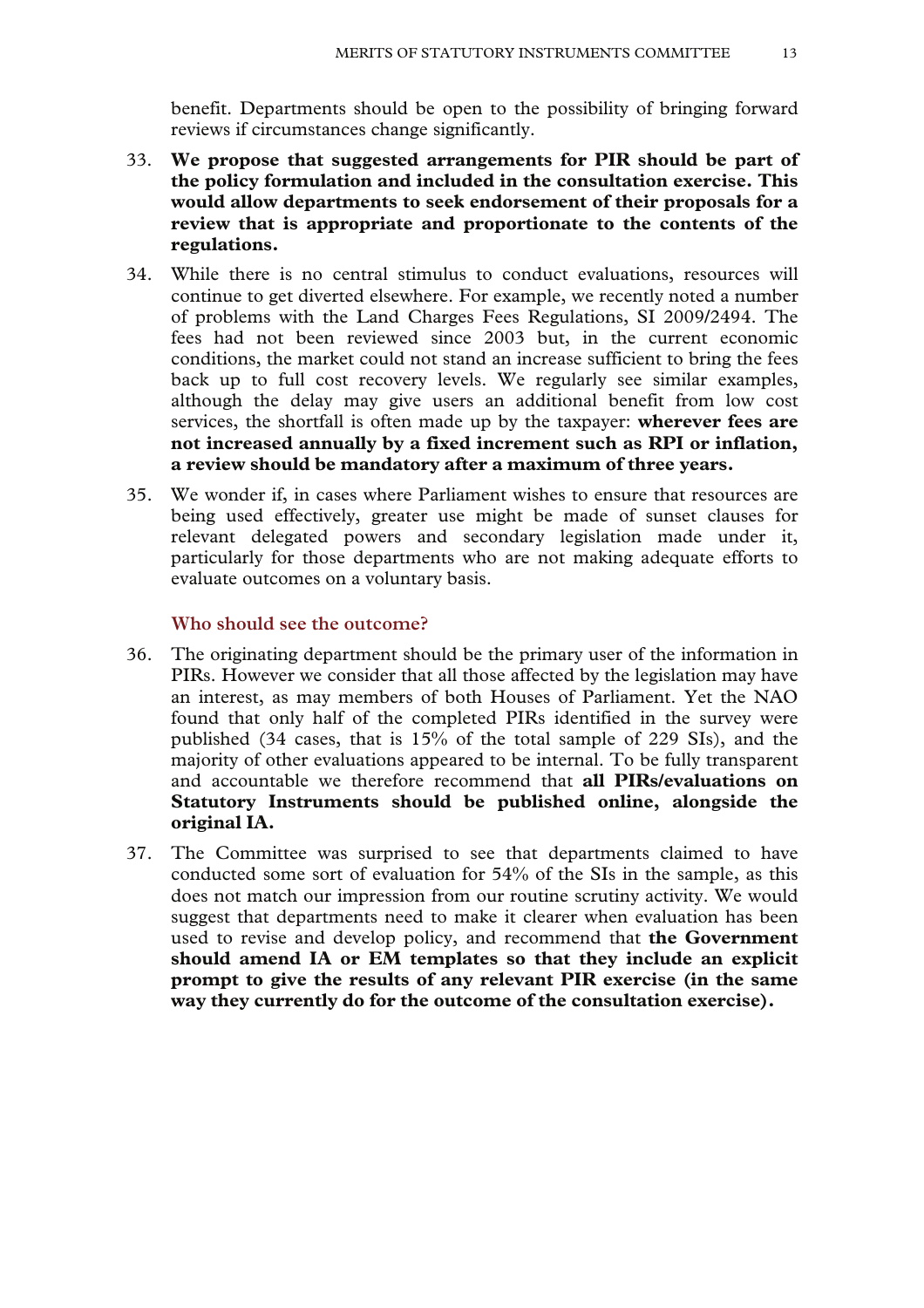# **Case study 5: Work at Height Regulations 2005 (SI 2005/735)**

These Regulations illustrate the need for broad evaluations of policy interventions. The correspondence we received agrees that the prime objective of reducing the number of falls has been achieved, and that in the workplace greater thought is now being given to safety when working at height. But the evidence provided indicates that there were a wide range of unintended consequences with unforeseen commercial impacts, and the misconception which arose that ladders are dangerous leading to inappropriate alternative equipment being used that may have actually led to accidents.

38. Case study 5 demonstrates how important external feedback can be in evaluation: – on Work at Height, HSE responded well to ease the consequences of the unforeseen events, but to alert others to such potential difficulties **lessons from good and bad practice should be disseminated more widely both within the department and across Whitehall.**

# **Better central oversight**

- 39. There is widespread agreement that reviewing existing legislation is a good idea, but it is not a resource priority and there currently appears to be no systematic cross-Whitehall methodology or tracking system. Machinery of Government changes since 2005 created difficulties in identifying who had responsibility for some of the SIs within the current Government structure and responsibility for 4 SIs could not be traced within three months. The NAO also found that some current policy staff had limited knowledge about previous SIs. This applied even where departmental responsibilities had not been changed. **The Government should require each department to establish and maintain an online register of its legislative portfolio. This would enable departments to track and follow up PIR commitments, aid consolidation, and also to smooth transition when machinery of government changes are made.** The register should include links to completed IAs and PIRs.
- 40. PIR is complementary to the IA and a poor quality IA will limit the effectiveness of PIR. Over the last 5 years, NAO studies have found persistent weaknesses in IAs which have not been addressed by those departments or BRE. We understand that BRE staff currently only get directly involved with IAs likely to result in costs of over  $\hat{L}$  20m and they do not see it as their role to police the use of the Impact Assessment guidance or template (Appendix  $3$  – answer to Q4). The most recent NAO survey of IAs recommended that BRE should provide departments with more external challenge to the development of regulations, ensure that minimum standards of scrutiny are met, and assess the standard of a sample of a department's IAs to develop an understanding of their strengths and weaknesses.<sup>21</sup> In a

 <sup>21</sup> National Audit Office, *Delivering High Quality Impact Assessments,* HC 128, 28 January 2009, Recommendation 9e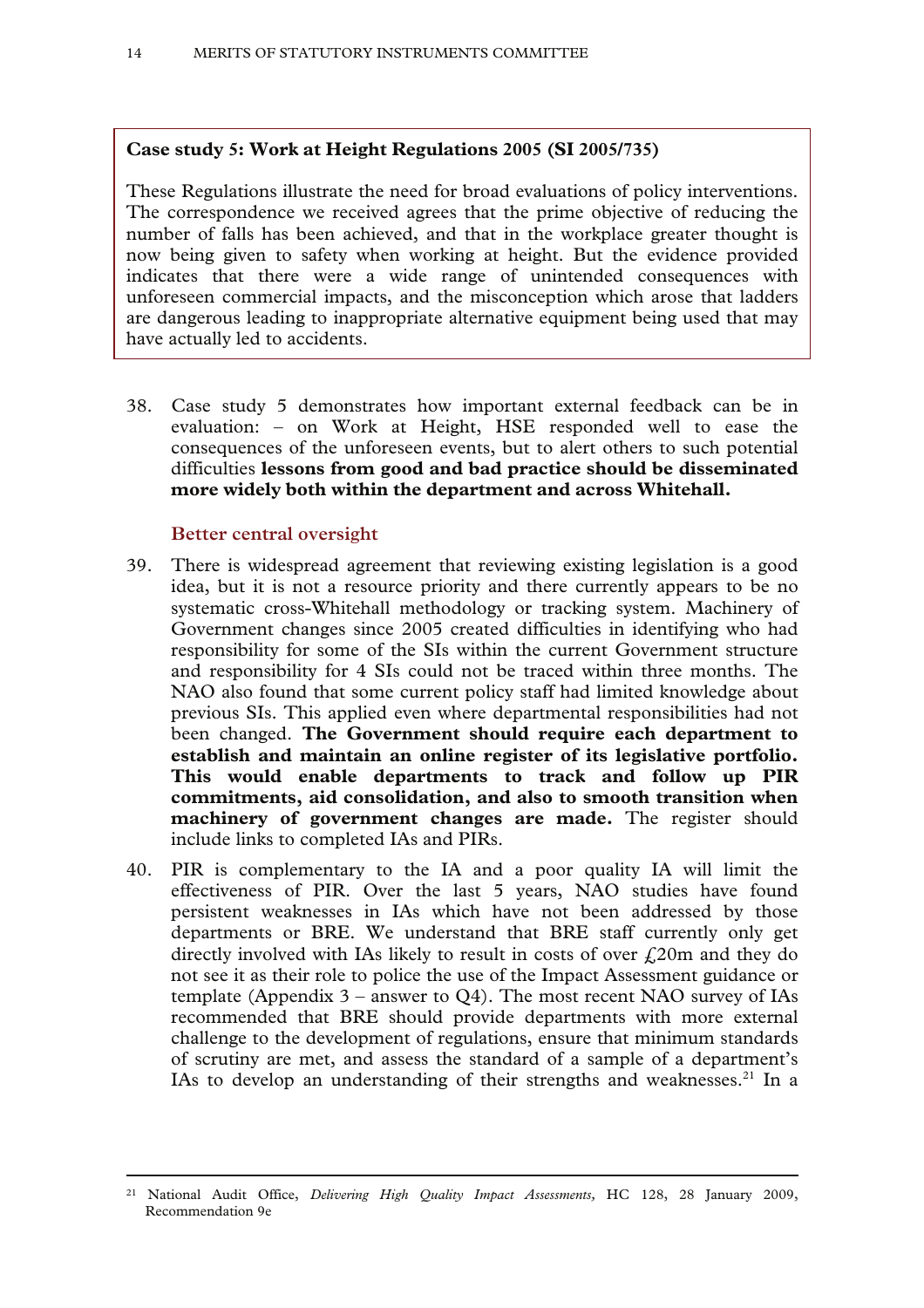recent report the Commons' Regulatory Reform Committee came to a similar conclusion.<sup>22</sup>

- 41. The same pattern appears to be evolving with PIR: An NAO report from 2003-04 commented that only 4 out of 10 IAs had mentioned their intention to conduct any sort of PIR. Evidence from our sample from 2005 shows that 29% of SIs which were accompanied by an IA have actually been reviewed. The most recent NAO report *Delivering High Quality Impact Assessment* states that only 20 per cent of IAs from the first half of 2008 included an implementation plan with arrangements for post-implementation review. The BRE believes that the changes to the IA template made in 2007 will reverse this trend, stating that 97% of IAs on their website in September 2009 indicated a review date. But BRE also states that its role is only to act as a critical friend and it is the responsibility of each department and external stakeholders to hold departments to account on the effectiveness of their policy making (Appendix 3).
- 42. It is not enough to set a date for review and expect departments to selfregulate: our evidence shows that only half of the commitments made in IAs to conduct a review have been fulfilled. Although we endorse the view that external stakeholders have a valuable role in holding departments to account, our evidence indicates that published evaluations were only available for 15% of the SIs in the sample, which significantly limits external bodies' ability to comment on the rest.

# **Case study 6: Railways (Penalty Fares) (Amendment) Regulations 2005 (SI 2005/1095)**

These Regulations increased the penalty fare from  $\mathcal{L}^{10}$  to  $\mathcal{L}^{20}$  as it was thought the deterrent effect would have reduced over time. A recent newspaper article "10 ways to avoid penalty fares<sup>"23</sup> does not indicate the presence of good robust law. The DfT has not reviewed the operation of the penalty to find out whether it is an effective deterrent or whether the sum is still appropriate, and yet is about to bring forward extension regulations.

43. Someone needs to check that PIRs have been done when due and that they do more than rubber stamp the action taken. There is considerable resource already committed to Better Regulation (the BRE currently has 99 staff  $24$ ) and there is a Better Regulation Unit in every department over and above the policy staff and economists actually drafting the SI and supporting documentation). **We therefore endorse the suggestions made by other prominent commentators, that the Government should take a more active role in supervising both IA and PIR systems. The BRE seems the most obvious body to take on this role: it should move from its position of facilitator to enforcer.** 

 <sup>22</sup> House of Commons Regulatory Reform Committee, *Themes and Trends in Regulatory Reform*, 9th Report, Session 2008-09*,* HC 329, para 53

<sup>23</sup> *Evening Standard*, 13 August 2009

<sup>24</sup> HC Debates, 6 May 2009, col 257W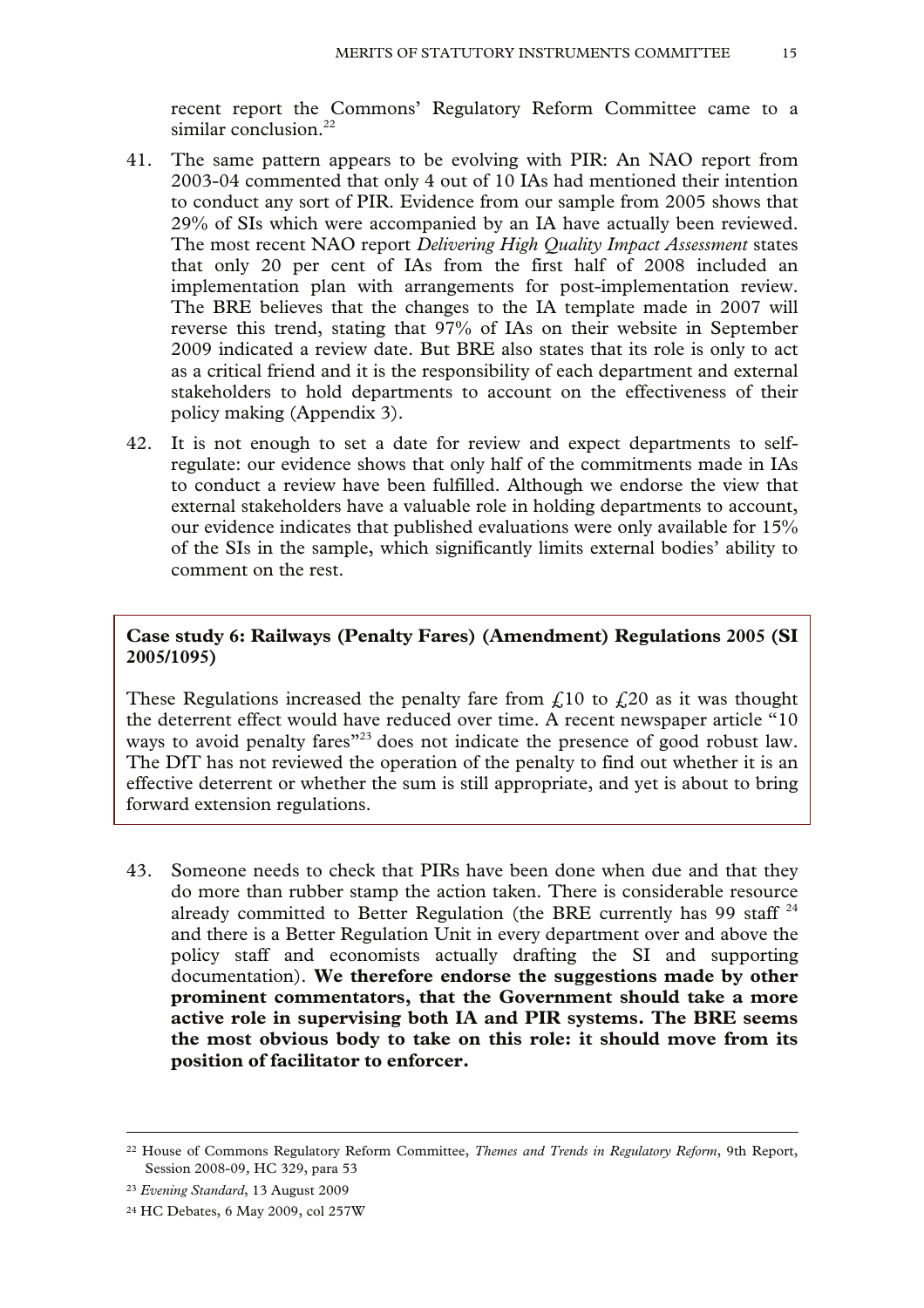# **Jam tomorrow?**

44. On 2 April 2009 the Government announced two new Committees which would support Better Regulation:

*"a new better regulation sub-committee of the National Economic Council ... This Committee will scrutinise planned regulation and proposals for new regulation that will impact on business"* and

*"a new external Regulatory Policy Committee .. to advise Government on whether it is doing all it can to accurately assess the costs and benefits of regulation"*<sup>25</sup>

45. The terms of reference for these Committees suggest that they will again be treading well-worn paths, focussing on business impact and new regulation. It appears that neither committee's remit will extend to the public sector, nor to the utility of the stock of existing regulations. Who will cater to those needs? The BRE's response indicates that the exclusion of public sector initiatives from the NEC is deliberate as there are other committees to scrutinise public sector functions, but their emphasis is on programme costs. The exact role of the Regulatory Policy Committee is currently under discussion (Appendix 3). **In setting up the Regulatory Policy Committee we would urge the Government to consider the role that PIR should play in informing the cost estimates for amending or replacement regulations and establish consistent methods for PIR and IAs**.

# **Conclusion**

- 46. The Merits Committee's primary role is to sift through the new SIs being put forward and flag up those that may be of interest to the House or which may be flawed in their ability to deliver the stated policy objective. Our ability to do this depends on good quality information being provided. The mantra of government in recent years has been "evidence-based policy" – but we still see too many cases where little or no supporting evidence is provided.
- 47. This study has assessed the current benchmark levels of PIR. PIR was not mandatory for the statutory instruments in our sample, and in only 29% of cases has a review been conducted. (Although a lesser degree of evaluation has been undertaken in about half the cases, we cannot tell whether the degree is appropriate to the importance of the regulation concerned.) It is clear that this position is not going to improve without the system being kickstarted by central Government.
- 48. Although we have seen some excellent examples of post-implementation review used to improve the effectiveness of legislation, these are the exception rather than the rule. We greatly welcomed the changes made in 2007-08 to IA and EM formats that make evaluation the default requirement, but if the Government is serious about using PIR to achieve real improvements in outcomes through better policy making and policy delivery, it must set out clear standards and guidance *now.* The first wave of PIRs promised in the revised IA format may not fall due until 2010-11, but each and every day new regulations are laid before the House which need to adopt a consistent and proportionate approach to PIR in their plans. Until the Government takes a better grasp on this aspect of the legislative process, departments will continue to waste opportunities to learn valuable lessons from the past.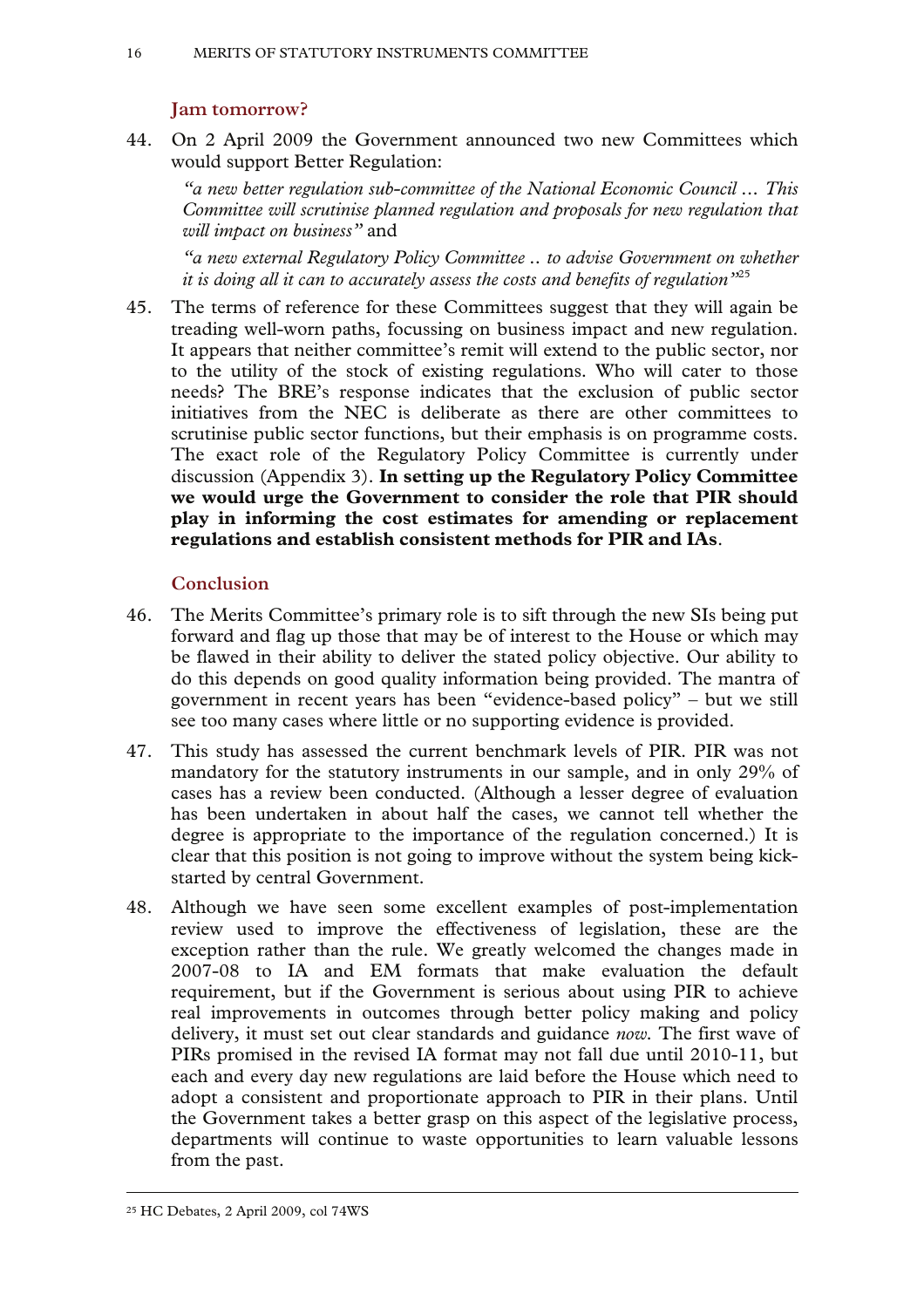# **Summary of recommendations**

- *1. It is crucial that there should be robust systems for the review of secondary legislation as well as primary legislation. (paragraph 12)*
- *2. There needs to be a stronger Government impetus to help departments establish a methodical PIR system. This would help ensure that departments used the learning gained from PIR reviews to inform both the content and the delivery mechanisms of their secondary legislation. (paragraph 19)*
- *3. For every SI reviewed, the following criteria should be met:* 
	- *Even if conducted as part of a broader review the impact of each SI should be clearly identified and assessed*
	- *The review should assess the extent to which the SI has achieved its objectives*
	- *The review should examine how the outcome compares with the success criteria set out in the IA*
	- *The review should assess the costs and benefits compared with original estimates*
	- *The review should identify whether there have been any unintended consequences. (paragraph 22)*
- *4. It is important for departments to consider the delivery mechanism as well as the policy intent in the review and we recommend that the views of those affected by the legislation should usually be sought when assessing its performance. (paragraph 23)*
- *5. We recommend that the initial Impact Assessment should be aligned with the process for post-implementation review:* 
	- *departments should ensure that all IAs include a clear statement of the current (baseline) position against which the change introduced by the legislation can be measured;*
	- *to facilitate comparison a PIR report should include many of the same headings as an IA: and*
	- *to make the process coherent the same branch of Government should provide a template and guidance on both. (paragraph 26)*
- *6. The criteria for undertaking a PIR should be similar to those for the production of an IA, but PIR should not be solely linked to IAs. (paragraph 28)*
- *7. There is already a monitoring and review heading in the EM and the Committee now expects to see an explanation of the department's plans to review the SI set out there in all cases. (paragraph 28)*
- *8. We believe it essential that good quality impact analysis is provided for the majority of public sector initiatives and that it is followed up with PIR so that departments can refine the efficiency of their delivery mechanisms and taxpayers can see whether their money is being spent to best effect. (paragraph 29)*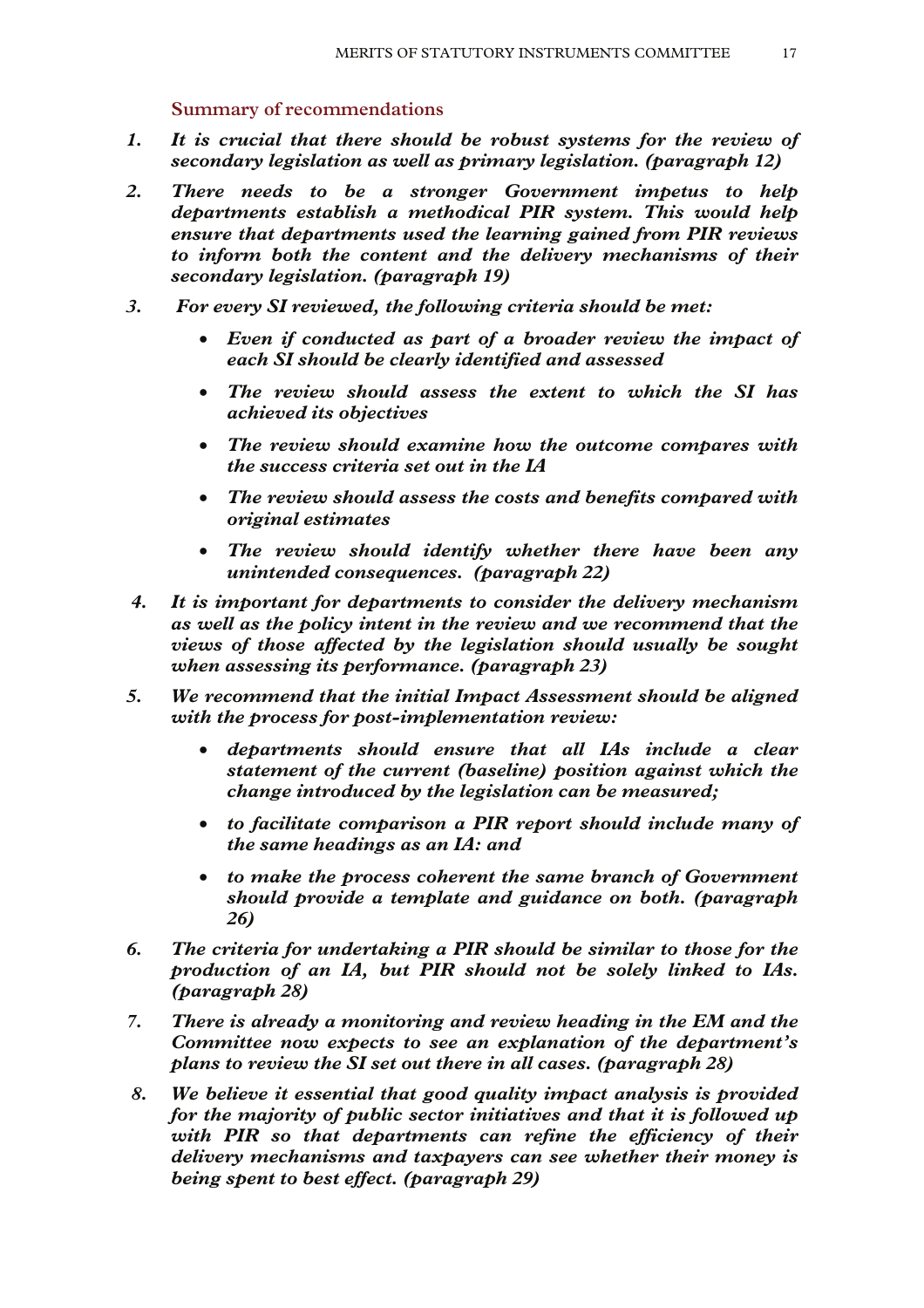- *9. Suggested arrangements for PIR should be part of the policy formulation and included in the consultation exercise. This would allow departments to seek endorsement of their proposals for a review that is appropriate and proportionate to the contents of the regulations. (paragraph 33)*
- *10. Wherever fees are not increased annually by a fixed increment such as RPI or inflation, a review should be mandatory after a maximum of three years. (paragraph 34)*
- *11. All PIRs/evaluations on Statutory Instruments should be published online, alongside the original IA. (paragraph 36)*
- *12. The Government should amend IA or EM templates so that they include an explicit prompt to give the results of any relevant PIR exercise (in the same way they currently do for the outcome of the consultation exercise). (paragraph 37)*
- *13. Lessons from good and bad practice should be disseminated more widely both within the department and across Whitehall. (paragraph 38)*
- *14. The Government should require each department to establish and maintain an online register of its legislative portfolio. This would enable departments to track and follow up PIR commitments, aid consolidation, and also to smooth transition when machinery of government changes are made. (paragraph 39)*
- *15. The Government should take a more active role in supervising both IA and PIR systems. The BRE seems the most obvious body to take on this role: it should move from its position of facilitator to enforcer. (paragraph 43)*
- *16. In setting up the Regulatory Policy Committee we would urge the Government to consider the role that PIR should play in informing the cost estimates for amending or replacement regulations and establish consistent methods for PIR and IAs. (paragraph 45)*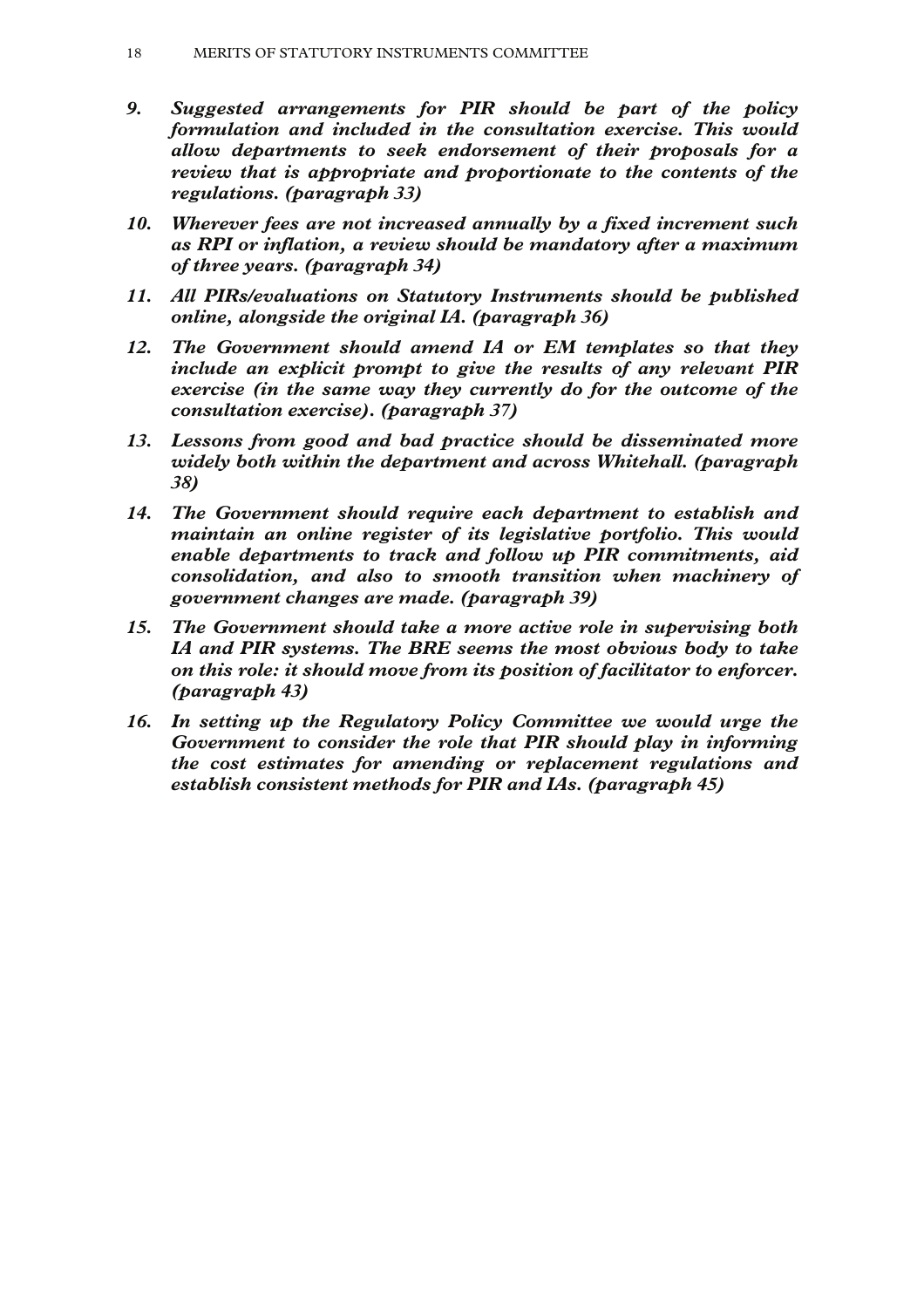# **APPENDIX 1: MERITS OF STATUTORY INSTRUMENTS COMMITTEE**

The members of the Committee that conducted this inquiry were—

 Baroness Butler-Sloss Lord Crisp Baroness Deech Viscount Eccles Lord Filkin (*Chairman*) Lord Hart of Chilton Lord James of Blackheath Lord Lucas Baroness Maddock Lord Rosser Baroness Thomas of Winchester

# **Declarations of interest relevant to this inquiry**

Baroness Butler-Sloss: part-ownership of a horse

A full list of Members' interests can be found in the Register of Lords interests: http://www.publications.parliament.uk/pa/ld/ldreg.htm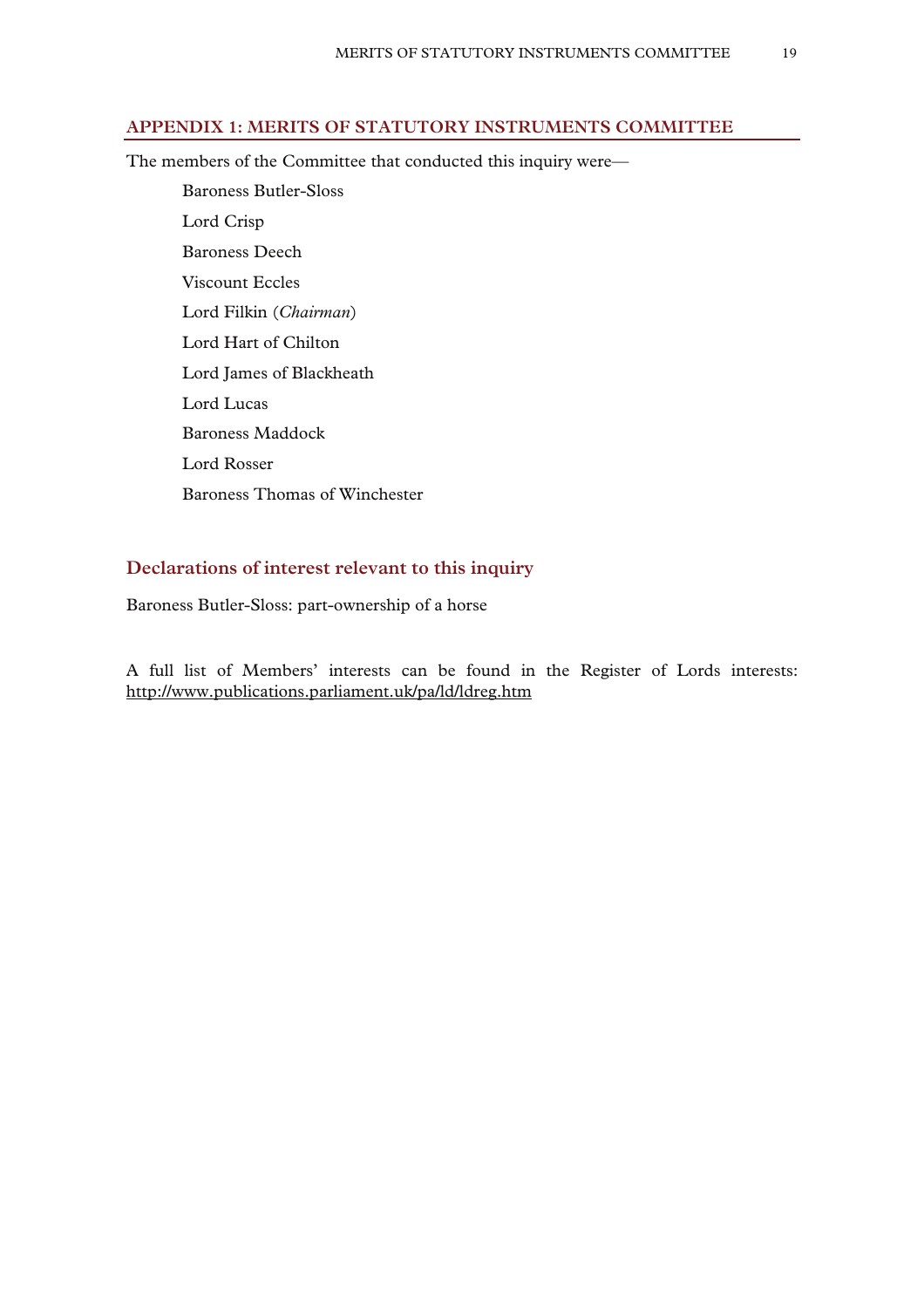# **APPENDIX 2: SYNTHESIS OF EVIDENCE**

# **Case Study 1: Licensing Act Transitional Provisions Order 2005 (SI 2005/40)**

# *Policy Objective:*

This Order set out the process whereby premises licensed under a range of different acts converted to the terms of the Licensing Act 2003. The instrument also clarified the details that must be provided with the Licence for the premises.

The transitional provisions order was part of the wider roll out of changes arising from the Act. The Department found it difficult to separate the costs of each instrument from the compliance costs associated with the Licensing Act 2003.

#### *The Committee's view then:*

The Committee first considered licensing in its 2nd Report of Session 2003-04. In commenting on the statutory guidance we noted that matters of particular interest to the House included "the fee structure and funding of the licensing regime, the definitions of what constituted licensable entertainment, and how guidance to licensing authorities would foster consistent decisions". The later secondary legislation, of which SI 2005/40 formed a part, set up the mechanics of the new licensing system and the fee regime but the Committee had to seek additional information from DCMS on its proposed management of the system (printed at Appendix 2 to the 7th Report, Session 2004-05). Whilst we welcomed the evidence it gave of the Department's efforts to produce and disseminate appropriate guidance, the Committee still had concerns whether all the necessary materials and training would be in place by the time the new system began on 7 February 2005, the date when they came into effect.

The Committee also questioned whether, given the uncertainties about the base data, the fee structure set out in associated regulations would achieve full cost recovery from the licensed sector without imposing costs on rate payers. (7th Report, Session 2004-05)

# *The NAO found:*

The impact assessment did not commit to a formal post-implementation review on this particular SI on the grounds that the cost and benefits could not be measured in isolation from the whole Act itself, but did commit to monitoring the impact of licensing reform overall, including the transitional arrangements. The Licensing Act has been covered in several other reviews covering administration burdens and simplification of regulation. In particular:

- Scrutiny Council initiative brought in to monitor the implementation and how well the processes worked in the first six months.
- Review of fees levels by an independent panel.
- Department reviewed the guidance in the early stages.
- On-going statistics collection on the number of licenses processed.
- Full evaluation of the 2003 Act was published in March 2008, published on website http://www.culture.gov.uk/reference\_library/publications/3574.aspx

The first three bullets relate to early reviews of aspects of the regime and, to a certain degree, would have looked at how the transition arrangements covered by this SI worked. In broad terms, the department's consensus was that the transitional period had been a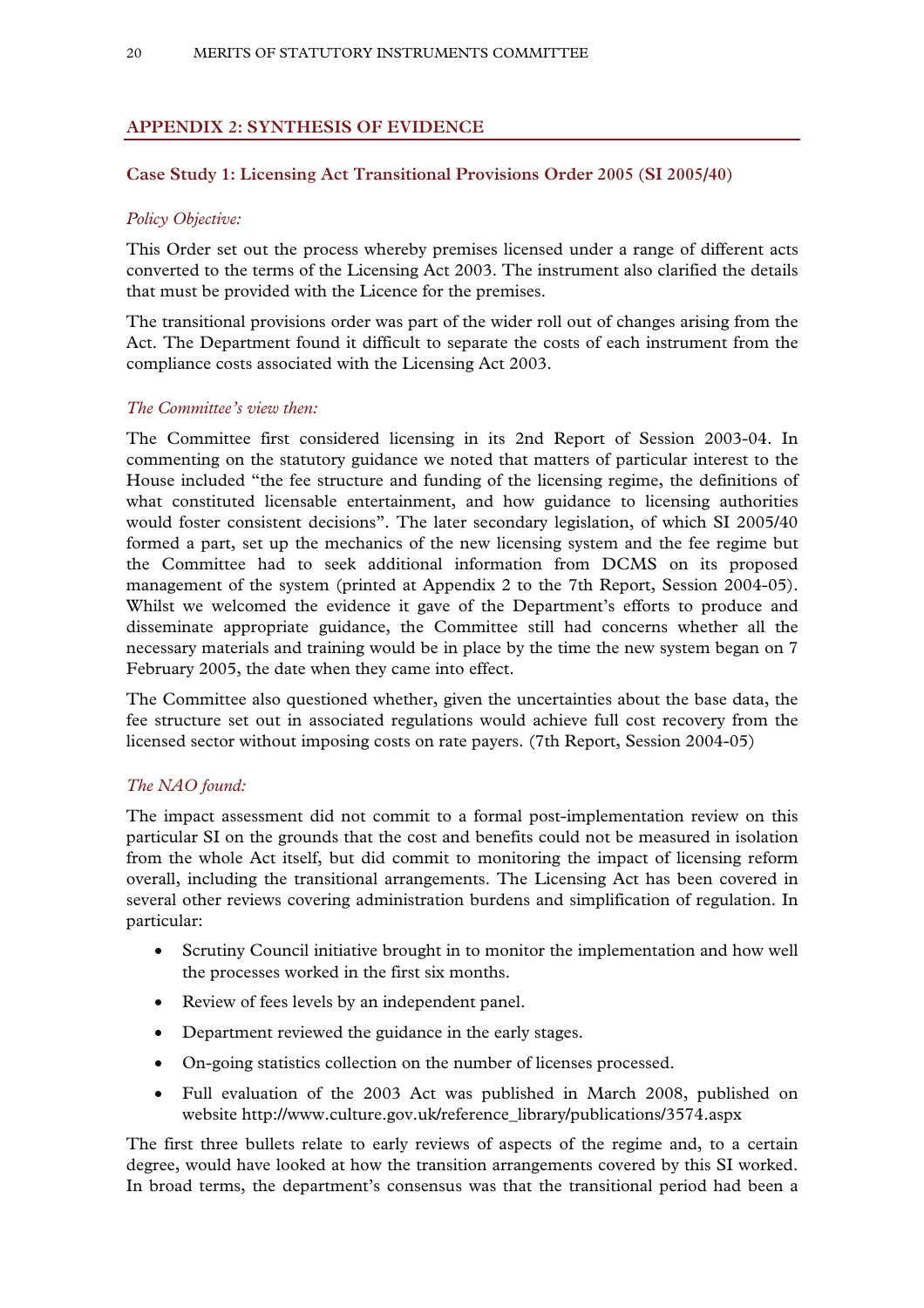difficult one, but that all licences were in place by the start of the new regime and that arrangements had settled down well.

The overall conclusion from the main evaluation of the 2003 Act did not relate to aspects of process (such as those covered by the transitional arrangements). It found that the Act did not lead to the problems that some people had anticipated, but also that the full powers of the Act were not always being used to tackle alcohol related crime and disorder.

#### *Responses to the call for evidence:26*

Correspondence indicated that the transition had been achieved successfully but only with tremendous effort and there were some continuing problems. The timetable was very tight and put particular pressure on those required for hearings, particularly as the transition deadline fell at the end of July start of August which is the normal holiday period. Failure to hold a hearing was automatically deemed a refusal although there were occasions when this was nugatory and the resources could have been better deployed. The late publication of the regulations and scale of fees had exacerbated the problems (CLC, p 9).

#### *Cost and ease of application:*

"Many applicants found the forms to be long and more bureaucratic than the previous system with even applicants' solicitors disagreeing on what information needed to be included. This continues to be a problem" (CLC). Some of the instructions are ambiguous, for example difficulty in knowing when an application is deemed to have been made and hence from when the 28 day representation period runs. The fees are sufficient for basic administration but do not cover the full cost of the service provided by licensing officers, particularly additional activities such as officers' attendance at residents meetings as recommended in the Statutory Guidance (CLC, p 9). There are also problems around the revocation of licences.

#### *The Committee's view now:*

These regulations are part of a major initiative and it is inevitable that there will be some transitional difficulties, but there is a strong message that the timetable was too tight and therefore exacerbated them. Although the Department has conducted a number of overarching reviews of the working of the 2003 Act as a whole, this did not particularly examine the process aspects covered by the Transitional Regulations. We would suggest that a review of the transition process might be beneficial for informing the future roll out of major projects to Local Authorities.

#### **Case Study 2: Road Transport (Working Time) Regulations 2005 (SI 2005/639)**

#### *Policy Objective:*

These Regulations implemented the provisions of Council Directive 2002/15/EC. Their main effect was to restrict mobile workers, notably drivers of commercial goods and passenger vehicles, to an average working week of 48 hours The Regulations set down rules on the calculation of working time and minimum rest and break periods. They also set out what records employers must keep (for example tachograph records) and what information drivers must supply (for example work done for another employer). There are also provisions relating to retaining records and making them available to enforcement agencies.

<sup>&</sup>lt;sup>26</sup> see submissions from the City of London Corporation and Ambler and Chittenden published at p 1 and p9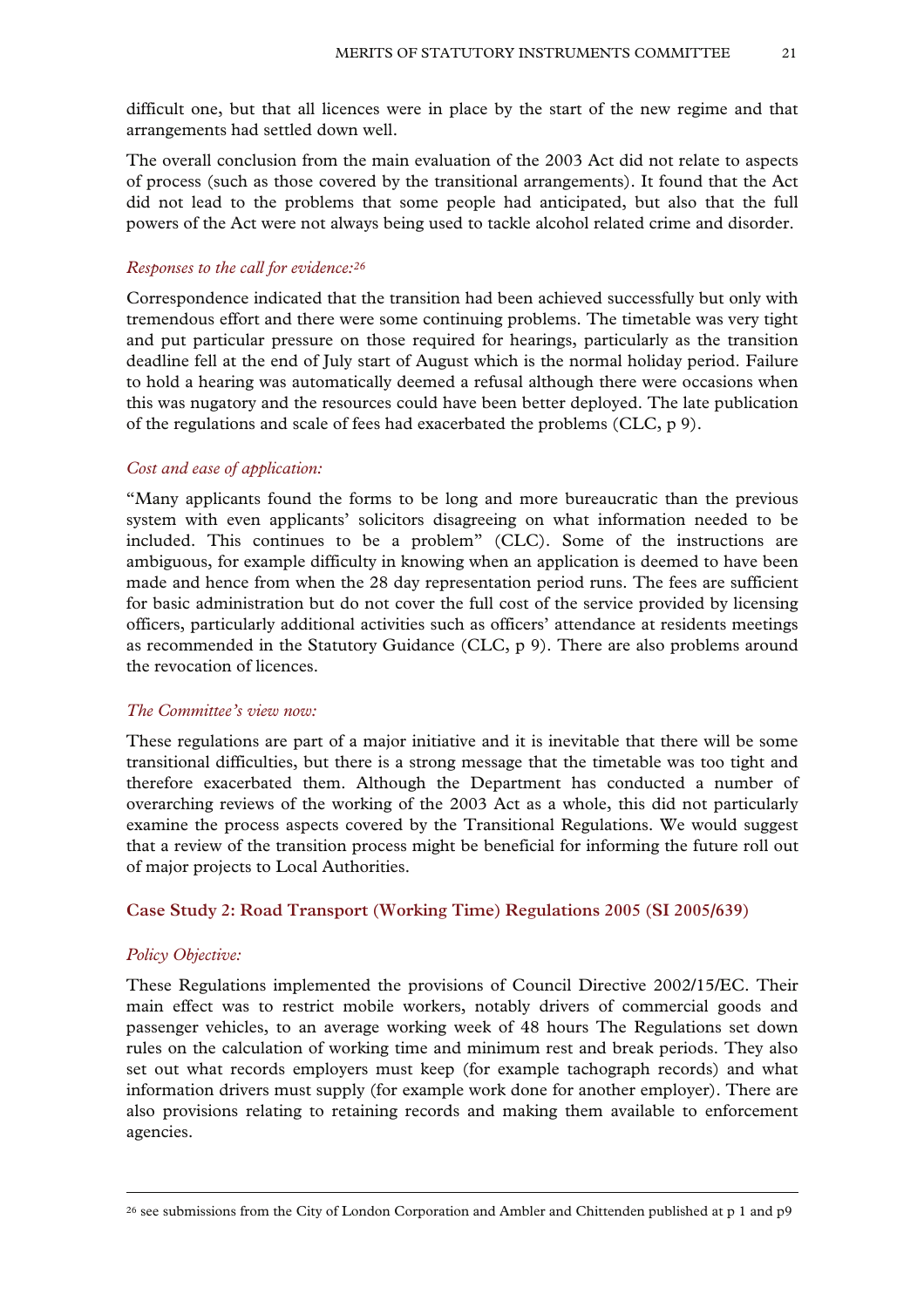# *The Committee's view then:*

The Committee received various representations from Earl Attlee, the Freight Transport Association and the Road Haulage Association (RHA). These were not outright objections to the content of the regulations, but rather to the short period of time to implement them. They cited problems such as additional record keeping, changes to IT systems and software, planning and scheduling of deliveries, the number of HGV drivers and vehicles available and negotiation with the workforce which would make it impossible to comply within the three weeks available for implementation. Earl Attlee concluded: "In the long run the regulations could be beneficial to drivers. However, the rapid implementation could cause serious supply chain or compliance difficulties."

While the DfT justifiably argued that the Directive had been known about since 2002 and they had been seeking to involve the industry in the development of the Regulations, the RHA, equally justifiably, argued that they needed to see the outcome of the exercise before they could commission appropriate and compliant changes to their IT software. The Road Haulage Association also said that "the time industry has had to adequately prepare for these regulations, following finalisation of Guidance and Regulations, has been woefully inadequate." … We are also extremely disappointed with the lack of communication to employers and to drivers about these regulations" The Committee concluded that the commendable efforts by the DfT to implement a difficult Directive sympathetically appeared to have been adversely affected by the last minute rush in producing them. (16th Report, Session 2004-05)

# *The NAO found:*

The impact assessment did not specifically commit to a post-implementation review but was promised by Ministers at the time of implementation. In the event the review started in 2007: earlier than the usual 3 year period after implementation. A working group was set up by the DfT to assist the process of gathering and validating data. This working group consisted of trade associations, unions and the devolved administrations. The review was completed and the results published on 19th February 2008.

Essentially the review found little fundamentally wrong with the implementing Regulations, although as a result of the review DfT took forward two sets of actions:

- amending the associated guidance to provide further clarity particularly in relation to: existing interpretations, the treatment of annual leave; and the administrative burdens placed on industry;
- finding additional ways to disseminate its guidance and to raise awareness and understanding of the Regulations, through existing channels and new initiatives;

Vehicle and Operator Services Agency (VOSA) implemented a revised working time enforcement strategy; whilst enforcement remains primarily in response to complaints received, there is awareness raising and checks on the existence of working time records through operator visits for other enforcement reasons, and a move to formal action being taken against serious and/or persistent offenders.

# *Responses to the call for evidence:27*

Correspondence from the Road Haulage Association endorses the view that there are no fundamental problems with the system now, but that lessons should be learned from the difficulties of transition. In particular they would like Government to ensure that guidance is published at least two months prior to Regulations coming into force or changing (not

<sup>&</sup>lt;sup>27</sup> See submissions from Ambler and Chittenden and Road Haulage Association published at p 1 and p 11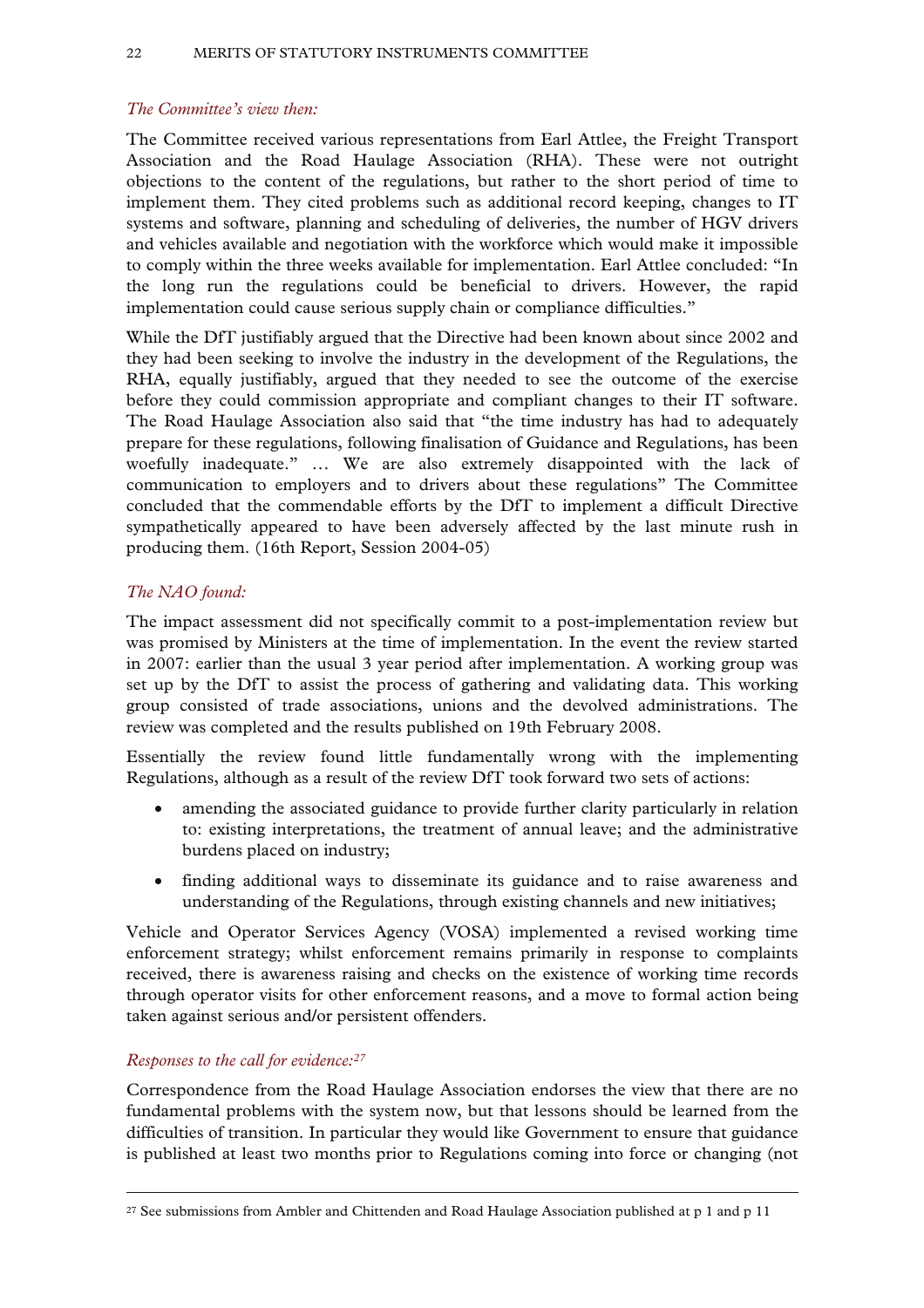the 7 days allowed on this occasion) and better publicity for employers and workers. There should be benchmarking evidence so that an assessment of post regulation cost and benefit can be made and to demonstrate that there has been an improvement in working conditions, health and safety and road safety, which RHA felt the 2007 review lacked. Enforcement also needed to be adequately prepared although at the time of implementation the RHA supported the "light touch" enforcement proposed to allow firms time to make arrangements, in retrospect they feel some firms exploited this to competitive advantage over those who sought to comply.

#### *Cost and ease of application:*

The review noted a slight reduction in paid hours for drivers for 2005/06, and beyond the administrative flurry caused by the late instructions the system appears to have bedded in well. Concerns remain about enforcement, although British firms are generally compliant "foreign" drivers are perceived as getting away with breaches of the legislation (p 11).

#### *The Committee's view now:*

As with the Licensing regulations in case study 1 this demonstrates that legislation can be made much faster than it can be applied and poorly thought through implementation can have consequences for industry. We trust that DfT will apply the lessons learned from their review more widely. We also note and endorse the RHA's concern that the review looked at the mechanics of the system but not the reason for introducing it in the first place – the health and safety benefits assumed have not been tested to see how effective this intervention has been. Confirmation of safety benefits might have demonstrated that the short term disruption experienced was worthwhile. This points us to a wider conclusion that all initial IAs should include sufficient data to show the position at the time the legislation was made against which the change introduced by the legislation can be measured when a review is done.

#### **Case Study 3: Horse Passports (England) Regulations 2004 (SI 2004/1397)**

#### *Policy Objective:*

The 2004 Regulations replaced and revoked SI 2003/2780 Horse Passports (England) Regulations 2003 when it became clear that only a minority of passports could be provided by the original deadline. In the Explanatory Memorandum accompanying the Regulations, the Department for Environment, Food and Rural Affairs (DEFRA) stated that there were two policy objectives behind the Commission Decisions being implemented:

- to protect the human food chain: the requirement that the administration of certain veterinary medicines is noted in the passport provides a record which will be checked before the animal is slaughtered. Any animal that has been administered medicines which should not be given to food-producing animals should not be slaughtered for food; and
- to protect and enhance the trade in pedigree horses: the identification of pedigree is one of a series of measures aimed at harmonising the registration of such horses in equine studbooks.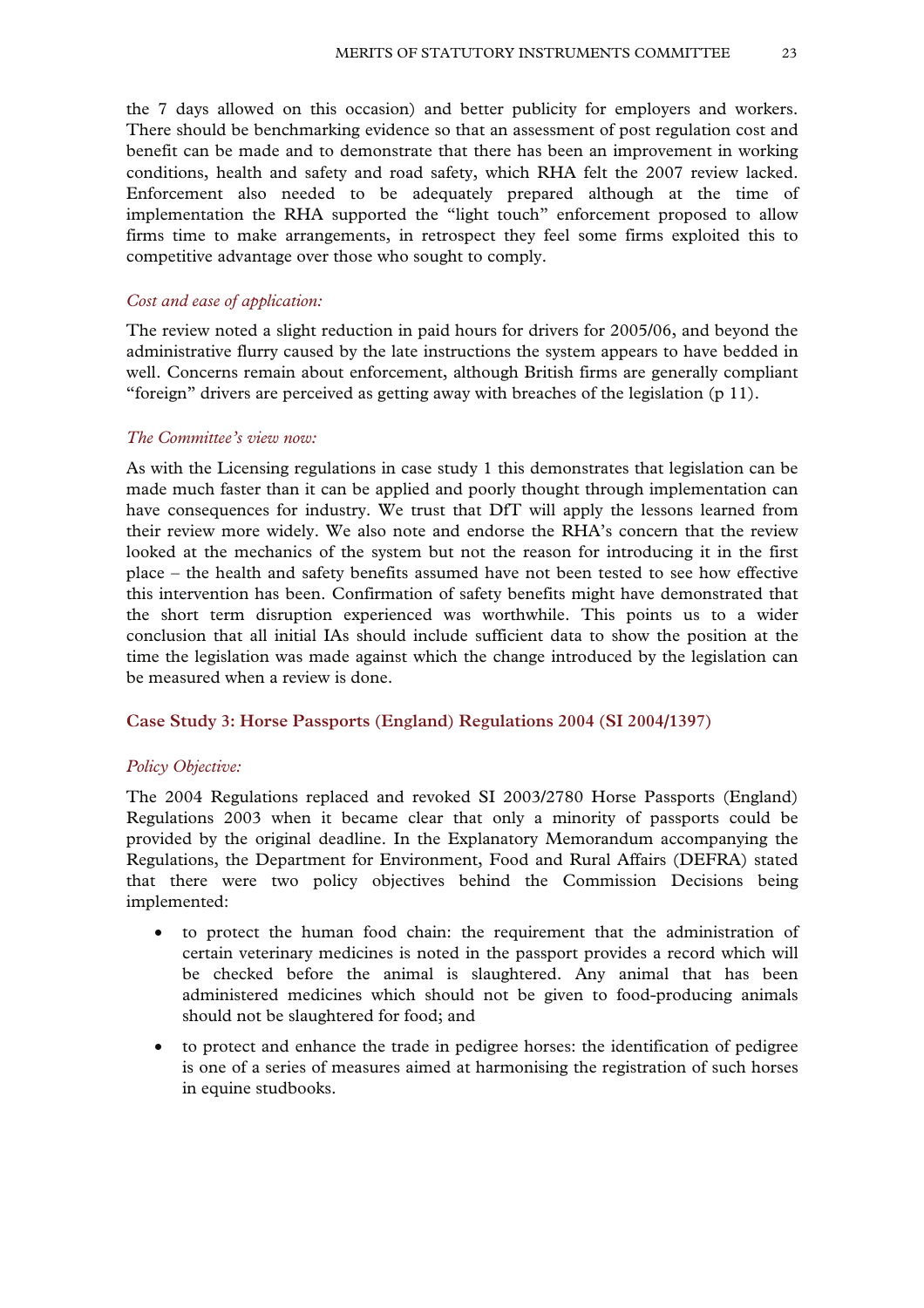In the Final Regulatory Impact Assessment (RIA) also accompanying the Regulations, DEFRA identified two options for implementation of these objectives:

- complete implementation, that is, passports for all horses; and
- partial implementation, that is, passports for registered horses and for other horses only if and when the horse is presented at a slaughterhouse for human consumption.

As was the case with the 2003 Regulations, the 2004 Regulations opted for complete implementation because it fully implemented the Commission Decisions, had the support of the British Horse Industry Confederation, and might result in additional benefits to horse welfare and breeding.

# *Debates in the House:*

The requirement that passports should be obtained for all horses attracted a good deal of controversy, and led to several debates in the House of Lords, all of them seeking to clarify the exact policy objective and how it related to the plans for implementation. On 2 June 2003, Viscount Astor initiated a debate when his comments included the following statement on the Government's plans<sup>28</sup>:

"It would be perfectly possible to prevent horses that have been given restricted drugs from entering the human food chain without introducing a universal horse passport scheme. The Government could simply stipulate that only horses with a passport could be presented at slaughterhouses for human consumption. As most British horses do not enter the human food chain, this would save thousands of owners across the country having to apply for passports and the industry as a whole many millions of pounds."

On 3 November 2003, in a debate on horses exported for slaughter, concerns were expressed about the likely effectiveness of the proposed horse passport scheme in improving horse welfare29.

# *The Committee's view then:*

The Committee noted that the 2004 Regulations eased some of the deadlines in the previous Regulations, however the Committee was concerned about the administrative practicalities. A survey at the end of March 2004 had suggested that at that date 150,000 horses had been issued with passports but DEFRA's proposals would require that new passports were issued for over 800,000 horses. We were also concerned that rather than pay out for passports a number of owners would simply abandon their animals, thus counteracting the potential welfare benefits. (10th Report, Session 2003-04)

The then Minister, Alun Michael wrote to the Committee to clarify why DEFRA felt that it was necessary for all horses to have passports in order to implement the EU legislation.30

In the intervening period between the original report and the Inquiry a new EC Regulation EC/504/2008 has been concluded that requires all foals born after 1 July 2009 and all older horses not previously identified to have a microchip implanted. Although the EC Regulation is directly applicable, DEFRA brought new regulations into force on 1 August 2009 – the Horse Passport Regulations 2009 (SI 2009/1611) – to provide for enforcement measures. The cost of having the horse professionally identified (or drawn)

 <sup>28</sup> HL Debates, 2 June 2003, col. 1114.

<sup>29</sup> HL Debates, 3 November 2003, col 518. See also HL Deb, 4 March 2004, col 767.

<sup>30</sup> letter published in Appendix 1: 13th Report, Session 2003-04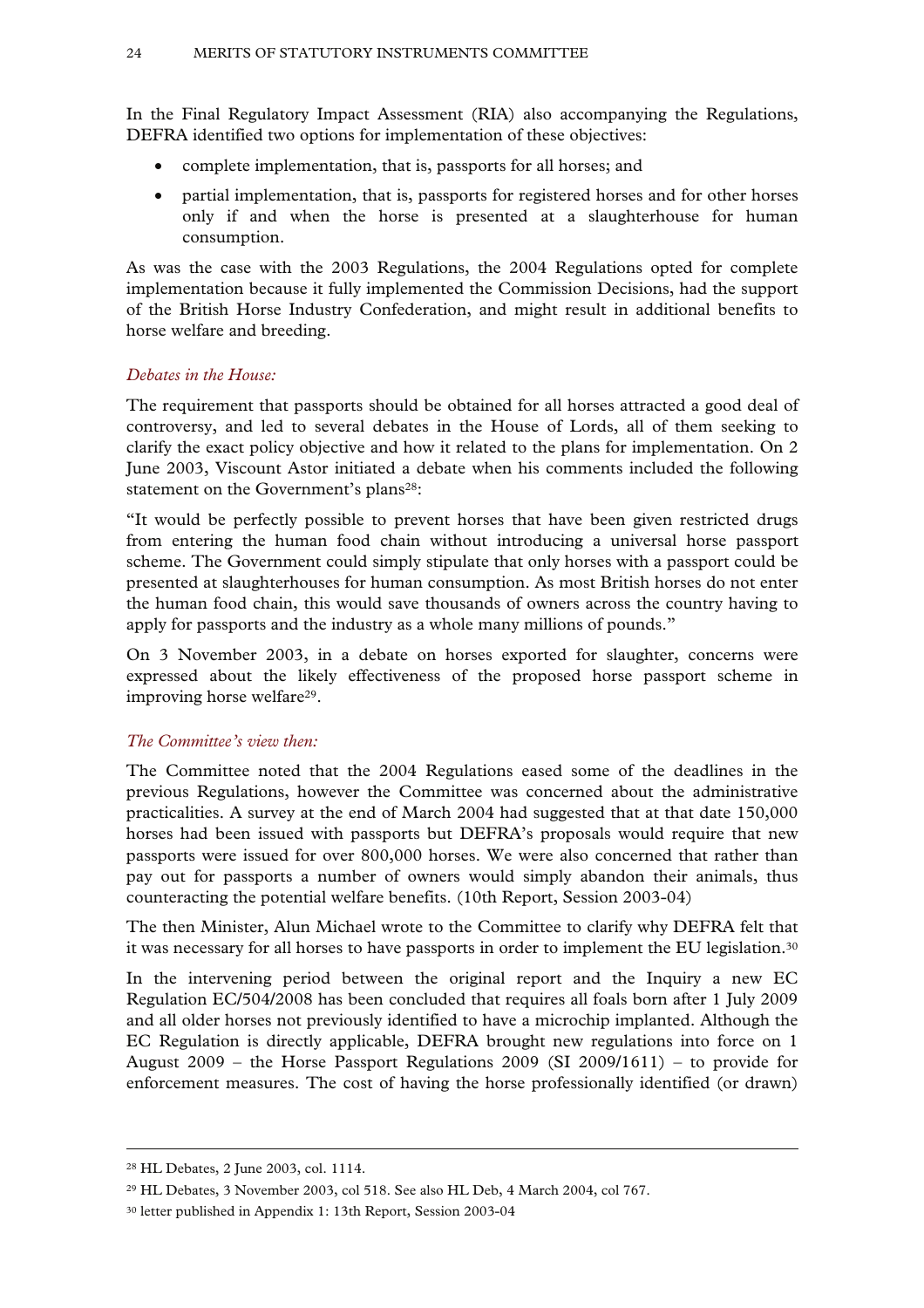by a vet is estimated to cost  $\mathcal{L}^{23}$ ; the requirement to have it microchipped costs about  $\ell$ , 60. It should be noted that certain breed and racing societies will require both.

#### *The NAO found:*

The impact assessment for this SI did not commit to a post-implementation review. DEFRA did not carry out a post-implementation review as the European Commission were putting into place their own piece of legislation. The European Commission legislation was delayed by eighteen months and during this time the Department refrained from performing a review whilst consultation continued within the Commission.

The adaptation of the EU Directive has led to reissuing of the Regulations in 2009. A review was performed by the department at this time to ensure that the best parts of the legislation were maintained in the 2009 Regulations.

DEFRA monitored the success of the original intervention through dialogue with key stakeholders which included industry and enforcement body involvement. In addition, the intervention was originally designed to be self monitoring by industry. It is seen as a successful policy by the Department and the use of these veterinary drugs is still legal and there have been no sanctions on the UK horse meat industry.

#### *Responses to the call for evidence:31*

The correspondence identified a number of problems with the administrative process; some bodies apparently issued passports at the sale ring, thus defeating the purpose of the system and undermining any potential deterrent from theft (Jarvis, p 13)). DEFRA's interpretation of which bodies could issue passports was too wide, including organisations outside the horse industry in contravention of the Directive (BHHS, p 12). There are 61 issuing bodies in England, consequently the data passed to the National Equine Database is of variable quality and accuracy – and it is suggested that these deficiencies have not been followed up and corrected. Each issuing body also uses its own numbering system resulting in the ID numbers issued not being necessarily unique. (Suggett, p 14). It is also suggested that even when correct the data is in itself insufficient to individually identify equines of approximately the same colour, sex and age (Suggett) and more than one document can be obtained for the same horse enabling its age to be disguised for commercial advantage (BHHS, Martin, p 12 and 14). Changes of ownership and deaths have not been reported in the majority of cases, but no prosecutions have followed as enforcement is under resourced. Compliant horse owners feel disadvantaged since there has been no enforcement of the requirement and comparatively few horses go into the food chain (Thornton, p 16).

#### *Cost and ease of application:*

The costs in the 2004 RIA indicated that the average cost for a passport would be about  $\angle$  £20 with an additional £40-60 to have the required silhouette drawn by a vet. Over time some authorised identifiers or breeders have entered the market and the average price of such silhouettes, used in 30% of cases, is about  $\hat{L}$  23. General indications are that application is variable with indications that the system is open to abuse.

#### *The Committee's view now:*

The Committee notes that the requirement to microchip in the 2009 Regulations may address some of the weaknesses in the current identification system but not necessarily the

 <sup>31</sup> See submissions from Graham Suggett, British Hanoverian Horse Society, Christine Jarvis, Karen Martin, Patricia Aidley and Dawn Thronton published as Written Evidence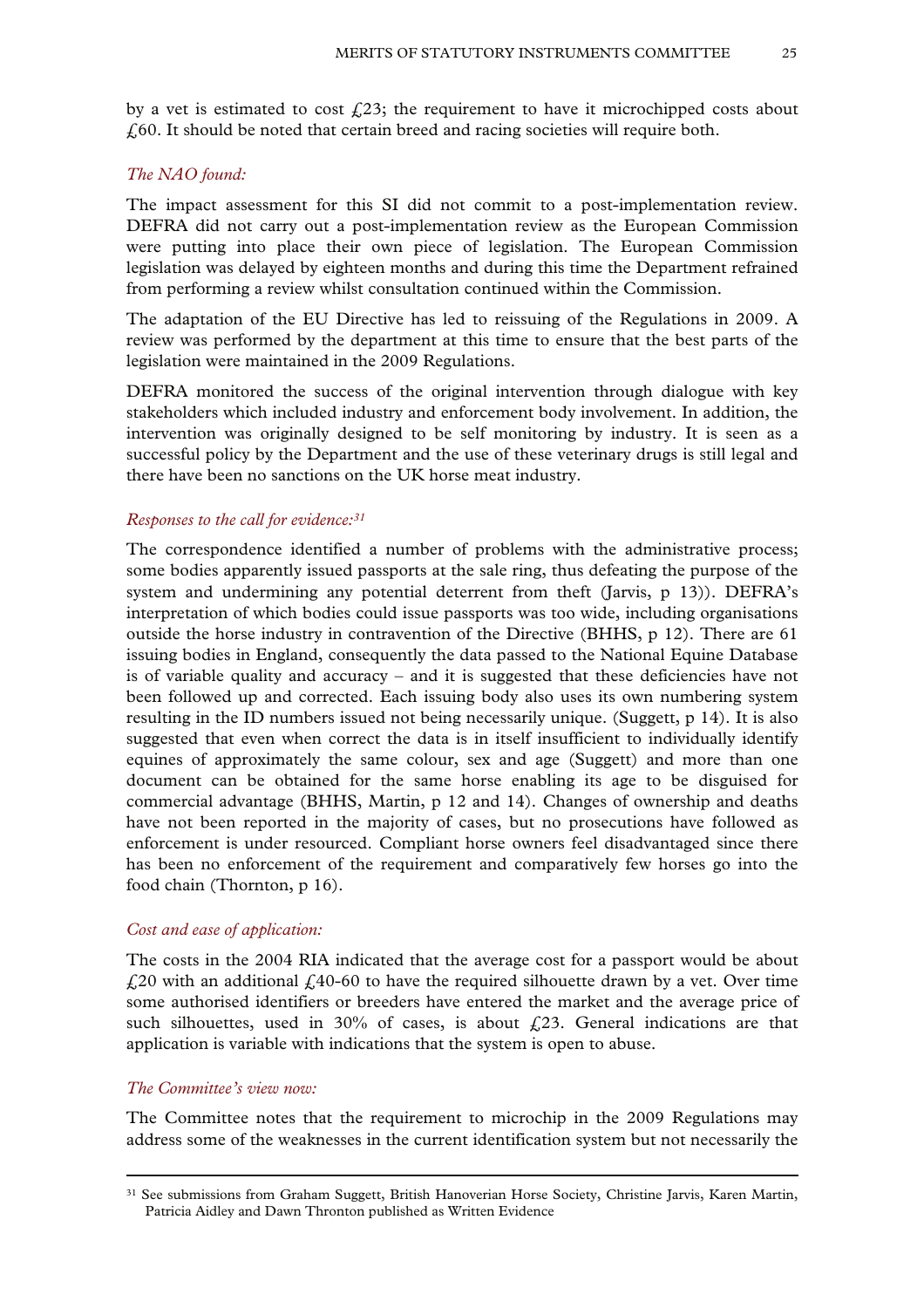enforcement issues, many of which appear, from the limited information provided, to have been transferred to livery owners and vets. The exact objective of the scheme still remains unclear with a number of different interpretations arising from stakeholders (anti-theft, disease prevention, anti-fraud ) none of which seem to relate to DEFRA's stated purpose of protection of the food chain. We note that the estimate of the number of horses entering the food chain in the original RIA was  $6 - 10,000$  per annum. In the IA to the 2009 Regulations the estimate is now down to 4,200 (compared with a total number of horse passports issued of nearly 1 million). We question at what point the balance will tip to make it more economic simply to ban the export of horsemeat for human consumption.

Whatever evaluation may have been performed to contribute to the negotiation of the new EU Regulations, neither EM nor IA to the new regulations provide any information about how the earlier system has been performing and how problems are to be addressed. This is regrettable given the intense interest in the system when it was introduced and the uncertainty about its objectives. We also query its effectiveness, since Paragraph 7.1 of the EM to the 2009 Regulations includes the information that "horse population estimates for the UK range from 1-1.35million. Database records indicate that approximately 980,000 are passported with up to  $370,000$  horses yet to be identified" – in other words 5 years after introducing the requirement for all equidae to have a passport, over 25% still do not.

# **Case Study 4: Draft Human Fertilisation and Embryology Authority (Disclosure of Donor Information) Regulations 2004 (came into effect on 1 July 2004 as SI 2004/1511)**

#### *Policy Objective:*

The Regulations seek to align the amount of information that can be provided to donorconceived people more closely to that given to adopted people once they reach the age of 18. The information will only be supplied at the donor-conceived person's request and within the limits of his or her request: for example, just the donor's medical history. The instrument standardised the information that clinics must keep on donations made after 1 April 2005, to include information on the donor's physical appearance, ethnicity, occupation and family circumstances. The Regulations also authorised the release within these categories of any non-identifying information which the Human Fertilisation and Embryology Authority (HFEA) already held on its register prior to 1 April 2005 but preserved the anonymity of the donor.

#### *The Committee's view then:*

We noted that these Regulations fulfilled the stated Government policy of increasing transparency and allowing adopted and donor-conceived person's the same rights. We did, however, have doubts about whether the number of donors would be sustained if anonymity was removed. The Department of Health supported their assertions with data from their public consultation in 2002: 55% of respondents were in favour of removing anonymity, 30% were against and 15% were undecided. A separate consultation directly with clinics revealed 50% of donors who responded to the consultation said that they would continue to donate even if anonymity were removed. (8th Report, Session 2003- 04)

In the intervening period between the original report and the Inquiry there have been a number of Press reports about a lack of donors and we therefore decided to seek information from the Department and interested parties on their perception of the outcome.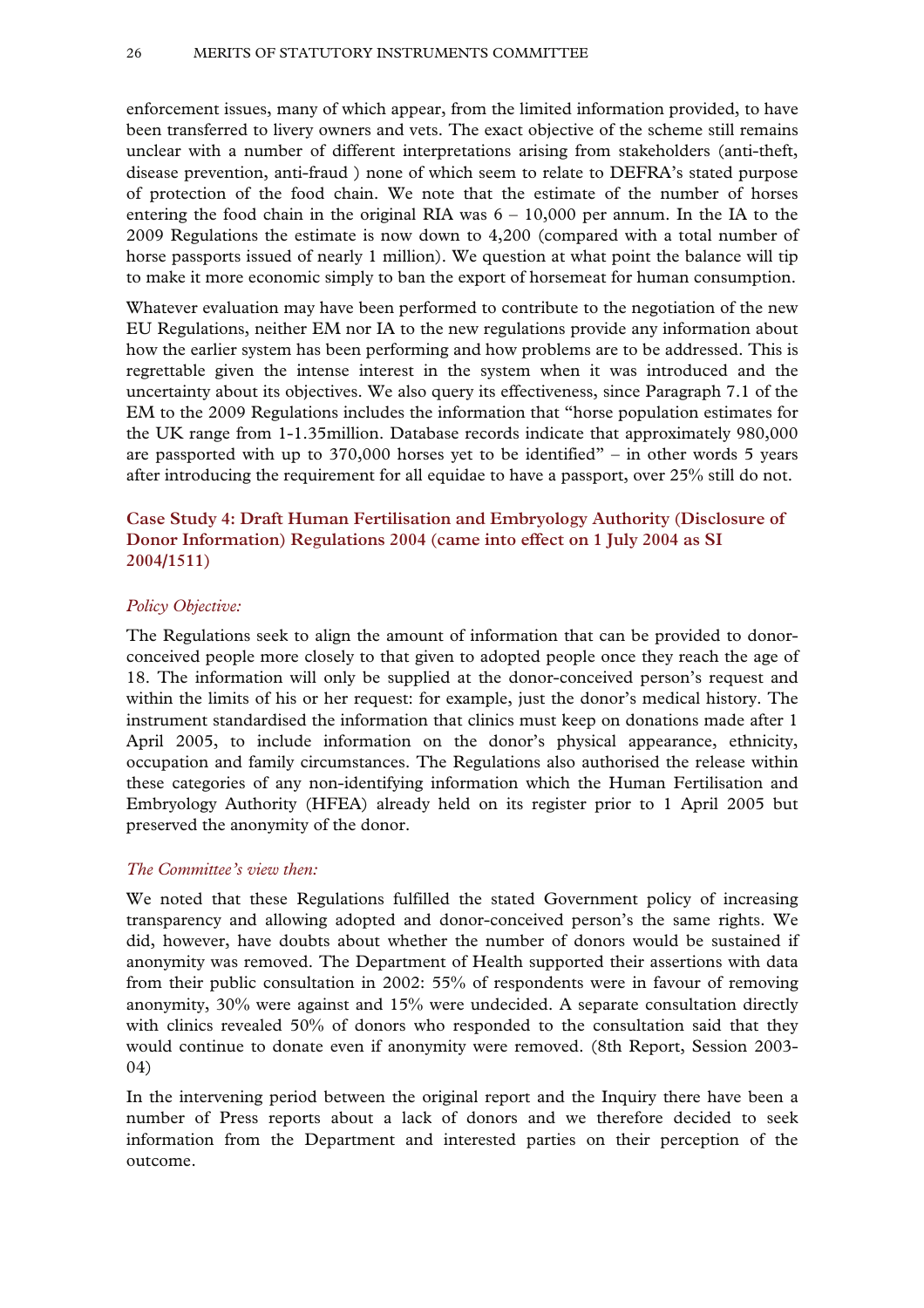#### *The NAO found:*

The RIA did not commit to a formal post-implementation review and none was conducted. The Department commented that this topic is frequently discussed by Parliament and the public and the Department of Health is often asked by Parliament and through correspondence with Members to provide information on these regulations. Other monitoring is also undertaken by the HFEA. The Department felt that the resources used on ongoing work, such as donor recruitment campaigns and support for the National Gamete Donation Trust, were sufficient for monitoring and that a more formal review was unnecessary at this time.

The Department's view is that the disclosure of donor information has not had an impact on the number of volunteers, although this is difficult to measure for certain, as many different factors influence volunteering.

#### *Responses to the call for evidence:32*

Showed that the policy remains emotive but is supported by professionals and by donorconceived adults. An immediate benefit seems to have been better counselling of prospective parents about whether and what they may want or need to tell their offspring which is generally seen as beneficial (PROGAR, p 16). Full evaluation of the success of the objective can only be made in the longer term as the first donor-created children automatically entitled to this information will not reach 18 until 2023 at the earliest (p 17). Even then evaluation may be difficult as up to 80% of the children may not have been told of the source of their conception. Although the PROGAR response states that initial surveys and experience of similar legislation in Sweden indicate that a higher number of parents have expressed the intention of telling their children in due course, IDOA say that the element of parental discretion makes the legislation ineffective and not fully in line with the rights of the adopted (whose status is given on their birth certificate). A&C point out that the original IA focuses on the rights of the donor-conceived children but without reference to the rights of the other parties to the equation the parents and the donor (p 2). This was one of the earliest instances of a recurring theme for the Committee: that when a Department reports the outcome of a consultation exercise it must reflect the views of all those likely to be affected.

| Year | Sperm Donors | Egg Donors |
|------|--------------|------------|
| 2002 | 275          | 1146       |
| 2003 | 247          | 1029       |
| 2004 | 224          | 1029       |
| 2005 | 250          | 923        |
| 2006 | 285          | 783        |
| 2007 | 364          | 956        |
| 2008 | 384          | 1084       |

All new donors registered

 <sup>32</sup> See submissions received from Christine Whipp, UK Donorlink, Louise Priday, PROGAR, British Fertility Society, Partnership Focus Group, International Donor Offspring Alliance & Joanna Rose published as Written Evidence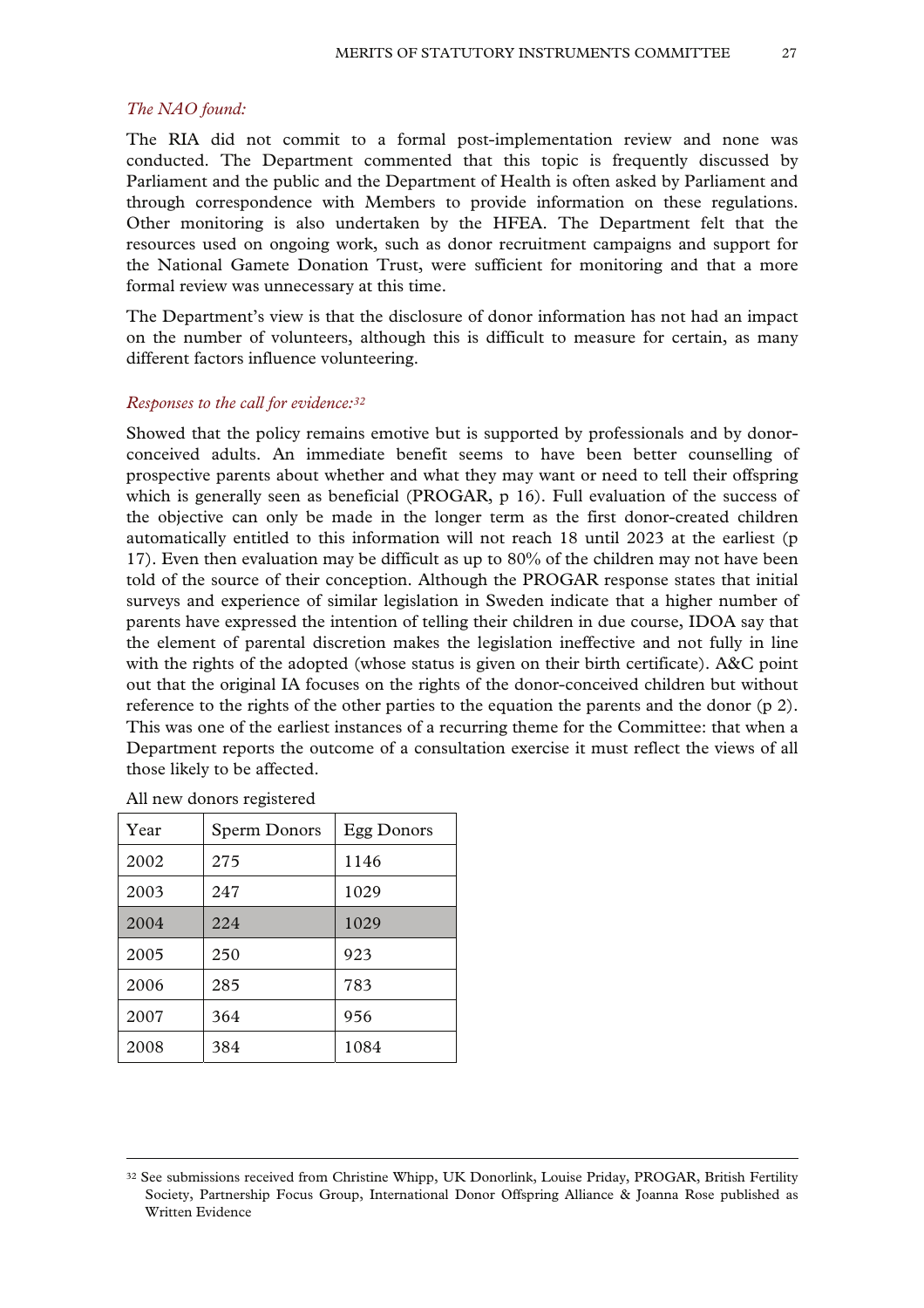# *Costs and ease of application:*

Feedback describes the legislation as clear and additional costs minor limited to familiarisation, reprinting literature and some additional counselling.

# *The Committee's view now:*

Statistical data provided by respondents and on the HFEA website indicates that the specific impact of the loss of anonymity on the number of donors is uncertain and changes in numbers can equally be attributed to other factors and trends. The Committee found this data interesting in the way it illustrates that the timing of the PIR can be significant: in the first 3 years donor numbers did decline and could be taken as an indication that the removal of anonymity had reduced the number of donors, but after 5 years donor numbers had risen again to above previous levels which might be taken to indicate that any effect was transitional. Full review of the policy will not be possible until the cohort of children born after 2005 reach the age of 18.

# **Case Study 5: Work at Height Regulations 2005 (SI 2005/735)**

# *Policy Objective:*

The regulations implemented EC legislation on the management of risks from working at height with the objective of reducing injuries. Falls from height are the biggest single cause of fatal injuries (50-60 fatalities per annum), and the second biggest cause of major injuries at work (around 4000 each year). In response to representations HSE also conducted a second consultation on whether to retain the "two metre rule" and on balance took the decision not to include this reference point so that work at whatever height would be considered on a case by case basis.

# *The Committee's view then:*

The measures seemed appropriate and although they implemented the legislation after the official EC transposition date this was because they were seeking to engage a very wide range of industries and establish practical requirements. (16th Report, Session 2004-05, not drawn to the special attention of the House).

# *The NAO found:*

The impact assessment committed to carrying out a post-implementation review, which is usually done 3 years after a regulation has been implemented. However, the Health and Safety Commission decided to undertake the review after just one year, in 2006.33

System Concepts Limited conducted the review in two stages. The first stage (Stage 1) was conducted in early 2005 to establish a baseline for the state of safety in work at height before the Work at Height Regulations came into force. Stage 2 evaluated the impact of the Work at Height Regulations one year after they were introduced.

The review is considered to have been useful in assessing the effects of the SI. These have included some unexpected outcomes such as a fall in ladder sales but an increase in the sales of other access equipment. The review did not comment on whether the Regulations had reduced the number of falls from height and the most recent statistics included in the review pre-dated the implementation of the regulations. The review was an analysis of how well the risks of working at heights were managed by industry before and after the

 <sup>33</sup> The review is published at: http://www.hse.gov.uk/research/rrhtm/RR521.htm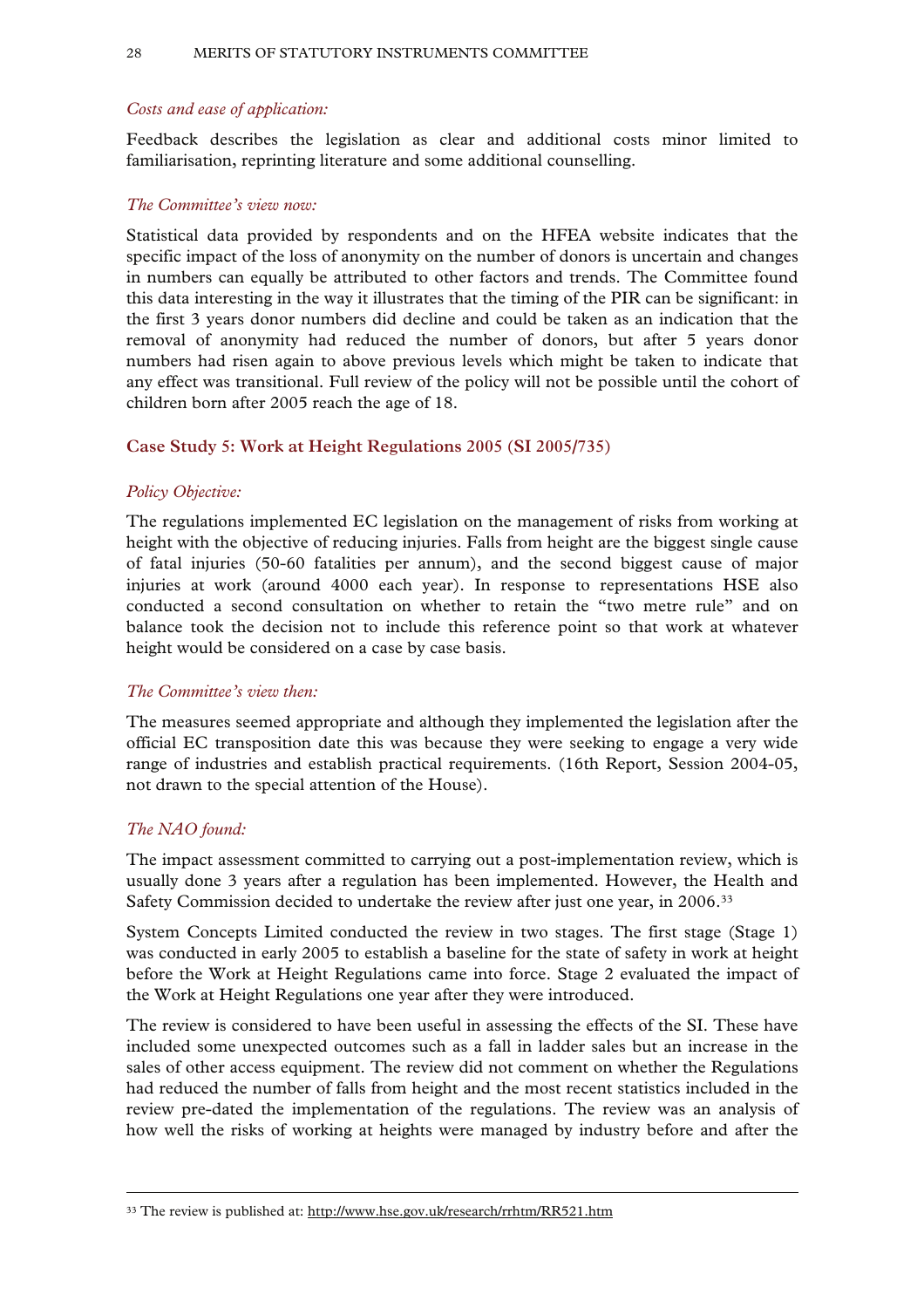legislation came into force. There is currently additional work planned in 2010/11 to build on this more extensively and to contribute towards an EU Directive review.

#### *Responses to the call for evidence:34*

Schedule 6 to the Regulations stated that a ladder should only be used if the work is "low risk" and "short duration" but these terms were not defined and were misinterpreted as a ban on ladders (LA, Thomas, p 30 and 33). HSE has tried to remedy this misconception through clearer guidance but has found that rumour, once established, is hard to shift (Thomas, p 33). The interpretation of the regulations by the UK was narrower than that used in other EC countries and inhibited firms' ability to sell products elsewhere in the EC (PASMA, IPAF, p 32 and 29). It also led to a number of manufacturers producing alternative products some of which initially increased rather than reduced risks, for example from assembly difficulties (Thomas, PASMA, p 32 and 33). Both ladder and platform manufacturers have had to published revised training materials which added considerably to the costs estimated in the RIA (ICE, PASMA, p 28 and 32).

#### *Cost and ease of application:*

The correspondence shows that there were both winners and losers. Due to misplaced rumours about ladders being banned that industry suffered severe financial loss and had to spend additional money in publicity to combat the misconception. Conversely manufacturers saw a boost in sales. Due to uncertainty about the exact requirements users bought mobile platforms where it may not have been necessary and so this may have resulted in them paying out more than was necessary to the task.

#### *The Committee's view now:*

This case illustrates the need for a broad evaluation. All the correspondence we received agrees that the prime objective of reducing the number of falls has been achieved to a degree, and the removal of the 2 metre-rule in particular has resulted in greater thought now being given to safety considerations when working at height. But the evidence provided indicates that there were a wide range of unintended consequences with unforeseen commercial impacts, and inappropriate alternative equipment being used that may have actually led to accidents. We saw this case as a clear demonstration of how important external feedback can be in evaluation: although HSE responded well to ease the consequences of the unforeseen events, some of the problems might have been avoided through clearer communication when the regulations were introduced. To alert others to such potential difficulties, particularly the commercial impacts, there should be a mechanism to disseminate lessons from good and bad practice more widely both within the Department and across Whitehall.

### **Case Study 6: Railways (Penalty Fares)(Amendment) Regulations 2005 (SI 2005/1095)**

#### *Policy Objective:*

These Regulations increased the rail travel penalty fare from  $\mathcal{L}^{10}$  to  $\mathcal{L}^{20}$  because the fine had remained at  $\hat{L}$  10 for 12 years and the deterrent effect had reduced in real terms.

 <sup>34</sup> See submissions received from Dr J Anderson, Institution of Civil Engineers, David Thomas, Ladder Association, Prefabricated Access Suppliers and Manufacturers' Association, International Powered Access Federation published as Written Evidence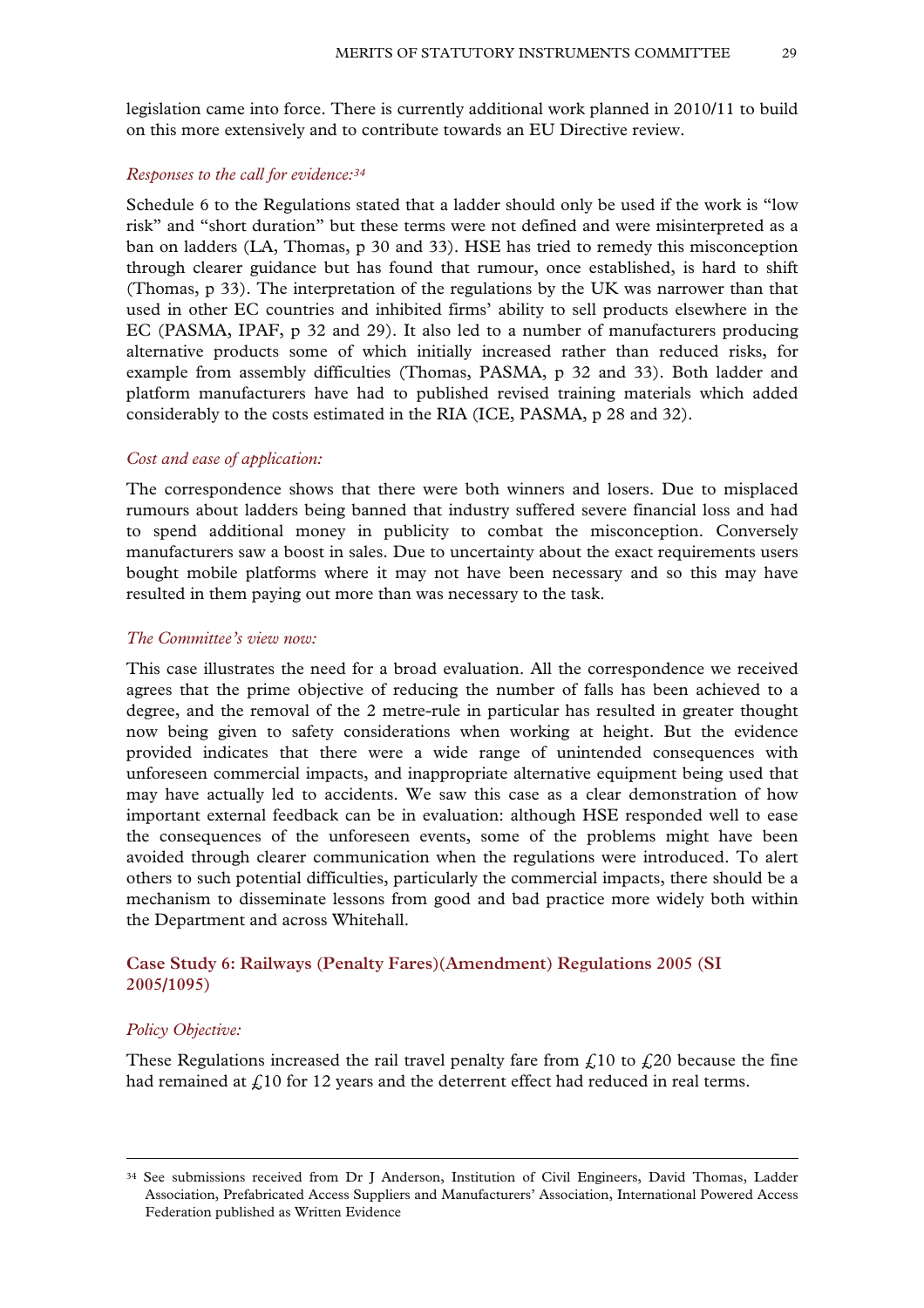# *The Committee's view then:*

The case made for increasing the sum to maintain the deterrent effect seemed appropriate.

# *The NAO found:*

Commitment was not made to carry out a post-implementation review and it has not been performed. Due to the small change the regulations made, it is thought that the costs of undertaking a post-implementation review would outweigh the benefits gained from the information gathered.

There has been no other formal review work performed on the effect of this amendment. The Penalty Fares team does review the revenue received to ensure that operators are not using the fare to "catch passengers out". Work is ongoing with the appeals body to ensure that penalties are used fairly, but no monitoring is done on the effectiveness of the amount.

Additional changes proposed to the penalty fares system are currently at consultation. The proposed adaptations do not refer to the effectiveness of the current level of penalty but on bringing the system into alignment across all operators and regions.

# *Responses to the call for evidence:*

None.

# *Cost and ease of application:*

A recent newspaper article "10 ways to avoid penalty fares"35 does not indicate the presence of good robust law.

# *The Committee's view now:*

There was considerable discussion in response to the original consultation exercise about the appropriate level of penalty ranging from  $\mathcal{L}^{15}$  (representing an inflation-only rise) to  $£100$  to increase the deterrent element. The DfT has not reviewed the operation of the penalty to find out whether  $\mathcal{L}20$  has proved an effective deterrent or whether the sum is still appropriate. Nor has it assessed whether the anticipated benefits set out in the RIA have been achieved. We would regard it as very poor practice to bring forward extension regulations without having undertaken at least some degree of review of the performance of the previous regulations.

# **Case Study 7: Waste (Household Waste Duty of Care) (England and Wales) Regulations 2005 (SI 2005/2900)**

# *Policy Objective:*

The EM states that the Regulations implement obligations under the Waste Framework Directive (Council Directive 75/442/EEC) and "impose a duty on the occupier of any domestic property in England to take all such measures available to him as are reasonable in the circumstances to secure that any transfer by him of household waste produced on the property is to an authorised person or to a person for authorised transport purposes". Breach of this duty will be a criminal offence carrying a fine of up to the statutory maximum on summary conviction  $(\text{\textsterling}5,000$  currently), or an unlimited fine on conviction on indictment.

 <sup>35</sup> Evening Standard, 13 August 2009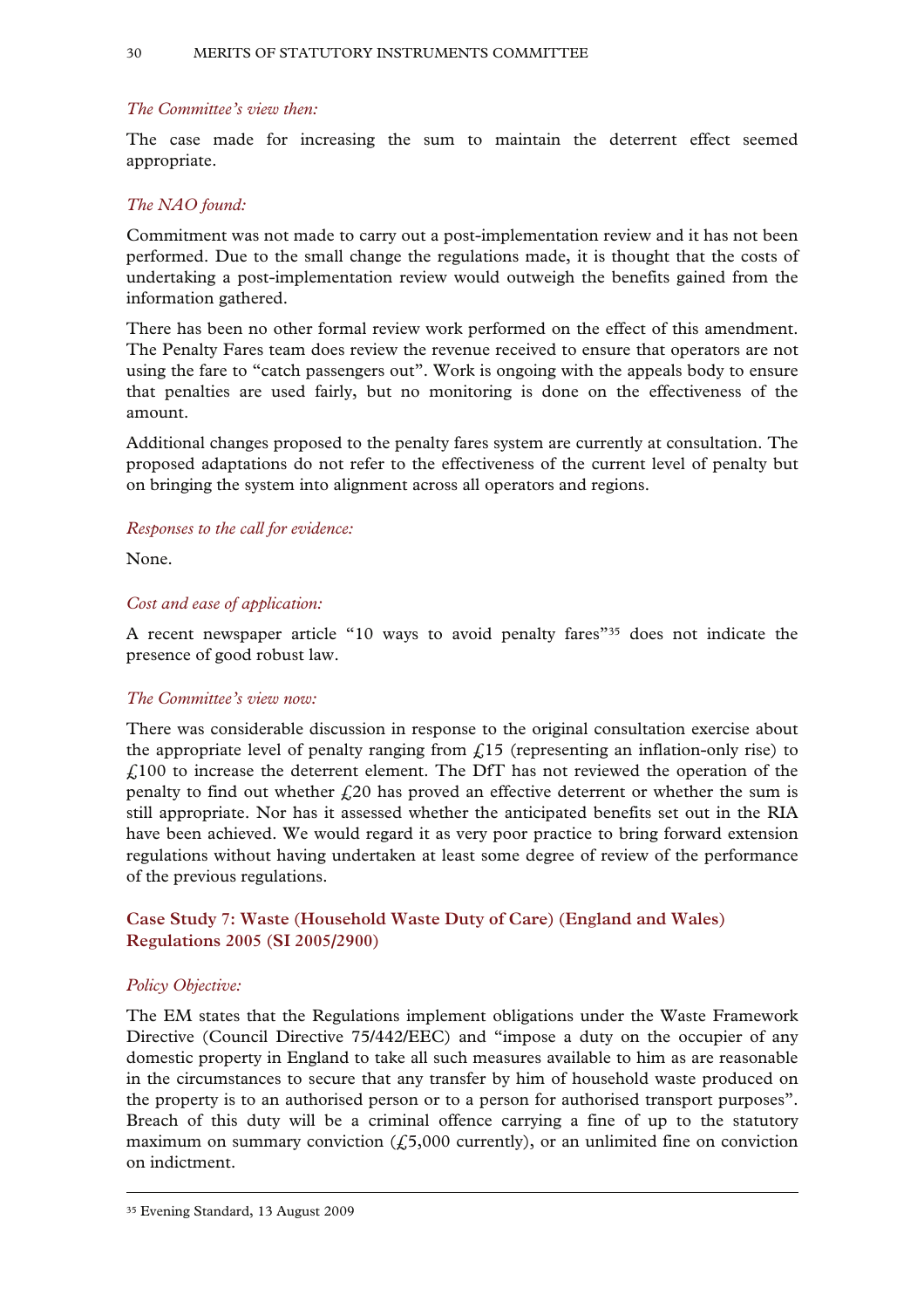The UK originally exempted an occupier of a domestic property from the requirement to pass waste only to an authorised person. However, an EU Court of Justice ruling in 2004 determined that UK domestic legislation improperly excluded domestic occupiers from this duty of care obligation. This ruling meant that the EU might impose heavy fines on the UK. Therefore an amendment was required.

#### *The Committee's view then:*

Whilst agreeing that the objective of improving waste management and tackling fly tipping was desirable, we were concerned that not enough had been done to inform householders that they would shortly be subject to the new duty. Householders would wish for advice, for example, about how in practice they could know whether anyone to whom they pass their waste is "an authorised person". Neither the EM nor the RIA contained information about publicising the new duty of care to householders and the further information we received from DEFRA showed that the Government were planning publicity at or after the date when the new duty came into force. We considered that the publicity for regulatory requirements affecting so many people should have been initiated well in advance of this date. (12th Report with additional material in the 13th and 15th Reports, Session 2005-06)

### *The NAO found:*

No commitment was made to post-implementation review and none has been undertaken. However, a review of a package of measures in the Clean Neighbourhood and Environment Act 2005 is planned. It is proposed that a review of the Household Duty of Care aspect be covered in this process.

Keep Britain Tidy has worked with local authorities on their fly tipping strategies, which has included duty of care issues and the Environment Agency has undertaken various campaigns (including in the North East in 2007-08) which covered the household Duty of Care.

DEFRA also monitor figures received from Ministry of Justice which indicate that there have been some prosecutions for Duty of Care offences, although it is not possible to determine how many were against householders.

#### *Responses to the call for evidence:36*

Although it is true that the Department had no option but to implement the Directive to avoid infraction proceedings, A&C are critical of the options analysis in the RIA as lacking rigour in considering the different approaches to implementation that might have been considered (p 4).

#### *Cost and ease of application:*

Difficult to tell as no clear data available.

#### *The Committee's view now:*

We note that consideration of this instrument is to be included in a wider review of the Act, presumably to take place at the five year point. As with all such overarching reviews we are concerned that particular learning points from a single SI may be missed in taking a wider perspective on the goal of the Act. Although some publicity has now been undertaken it still appears to be piecemeal, with some areas faring better than others. Our

 <sup>36</sup> see submissions from Ambler and Chittenden is published as Written Evidence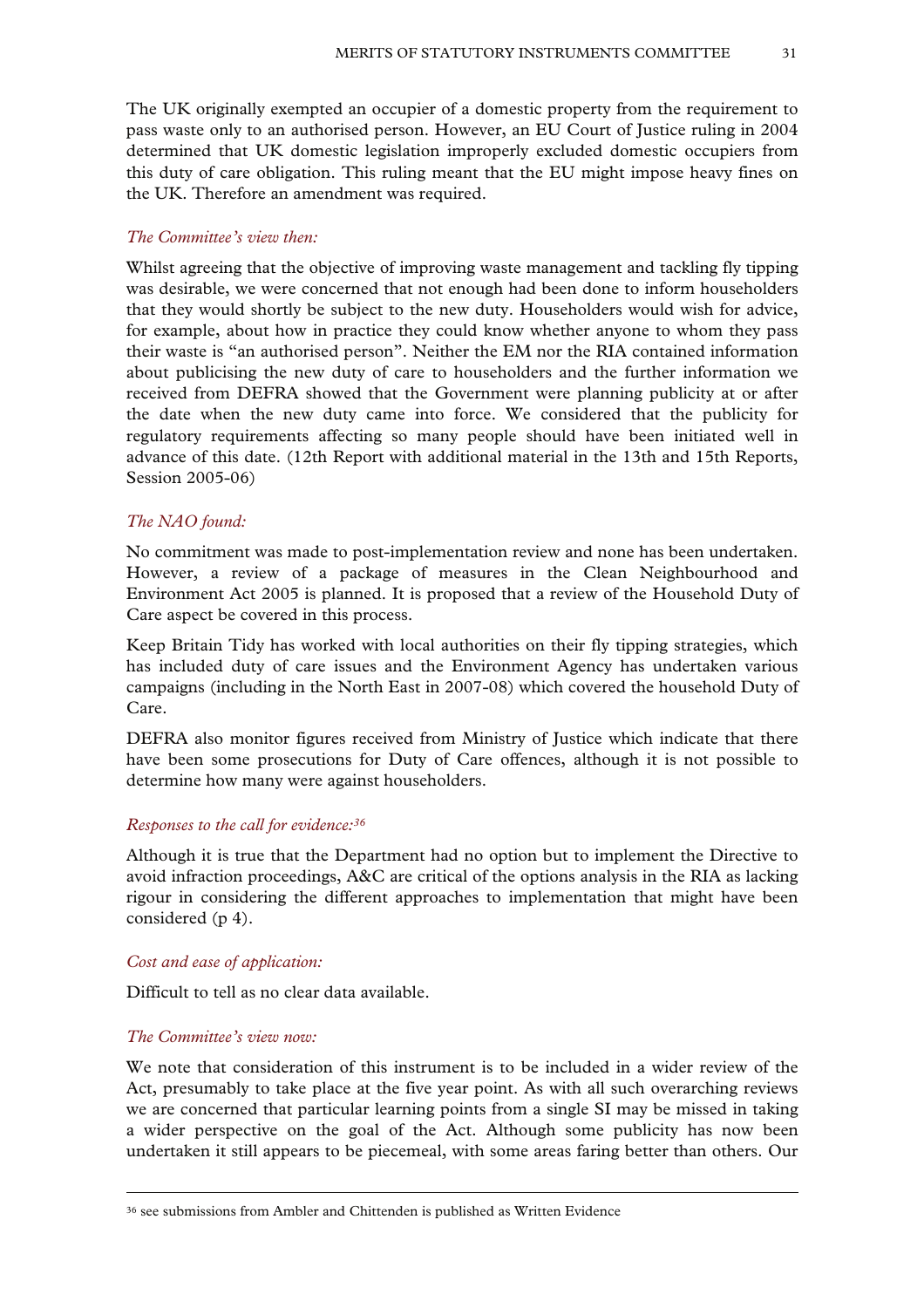concern remains that householders may still be in ignorance of a duty that could result in a £5,000 fine if breached.

**Case Study 8: Draft Communications Act 2003 (Maximum Penalty for Persistent Misuse of Network or Service) Order 2006 (made as SI 2006/1032)** 

# *Policy Objective:*

This Order raised the maximum penalty that the Office of Communications (Ofcom) can impose for persistent misuse of communications networks from  $\sqrt{250,000}$ , which Ofcom had requested because of the public's growing concern about "silent calls". These are calls made by direct marketing companies and similar organisations, which use computerised calling equipment to dial a consumer's telephone number and automatically transfer the call to an available sales agent; if a sales agent is not available, the consumer receives a silent call. A survey found that 22% of the public felt anxious if they received these calls and 37% inconvenienced.

#### *The Committee's view then:*

There was some debate over the appropriate level of the increased fine and doubt about its effectiveness if Ofcom did not take appropriate action. Our report concluded "we look to the Government to inform the House of the effectiveness of Ofcom's enforcement activity in tackling the problem of "silent calls" misuse of networks". (28th Report, Session 2005-06)

#### *The NAO found:*

The impact assessment for the regulations was delivered jointly between DTI (now BIS) and the enforcement body Ofcom. The enforcement body noting that there were a number of cases where the fine hadn't been a significant deterrent to repeat offending drove the changes in the penalty. In a number of cases there have been fines made to large firms that then went on to repeat the offence.

Commitment to a post-implementation review was not made and no review has been conducted. However, Ofcom has an ongoing monitoring and enforcement programme for silent and abandoned calls, which is one type of persistent misuse. Ofcom's research shows that between 2005 and 2009, since the maximum penalty was raised, the number of people who have experienced silent calls halved, while in the same period there was a reduction in the number of silent calls that people receive per month.

There were no barriers to a review but it was seen that for a minor and quite narrow change it would not be the best use of resources. The nuisance calls legislation as a whole is monitored by BIS centrally as part of its legislative burdens work, which ensures that the issue is kept under review.

#### *Responses to the call for evidence:37*

According to A&C the DCMS do not feel the fine is high enough and the Department indicated that they might bring forward a new SI to that effect. A&C point out that this is a common approach - Departments tend to raise the fine instead of revisiting the effectiveness of their enforcement tactics (p 4).

<sup>&</sup>lt;sup>37</sup> See submission from Ambler and Chittenden published as Written Evidence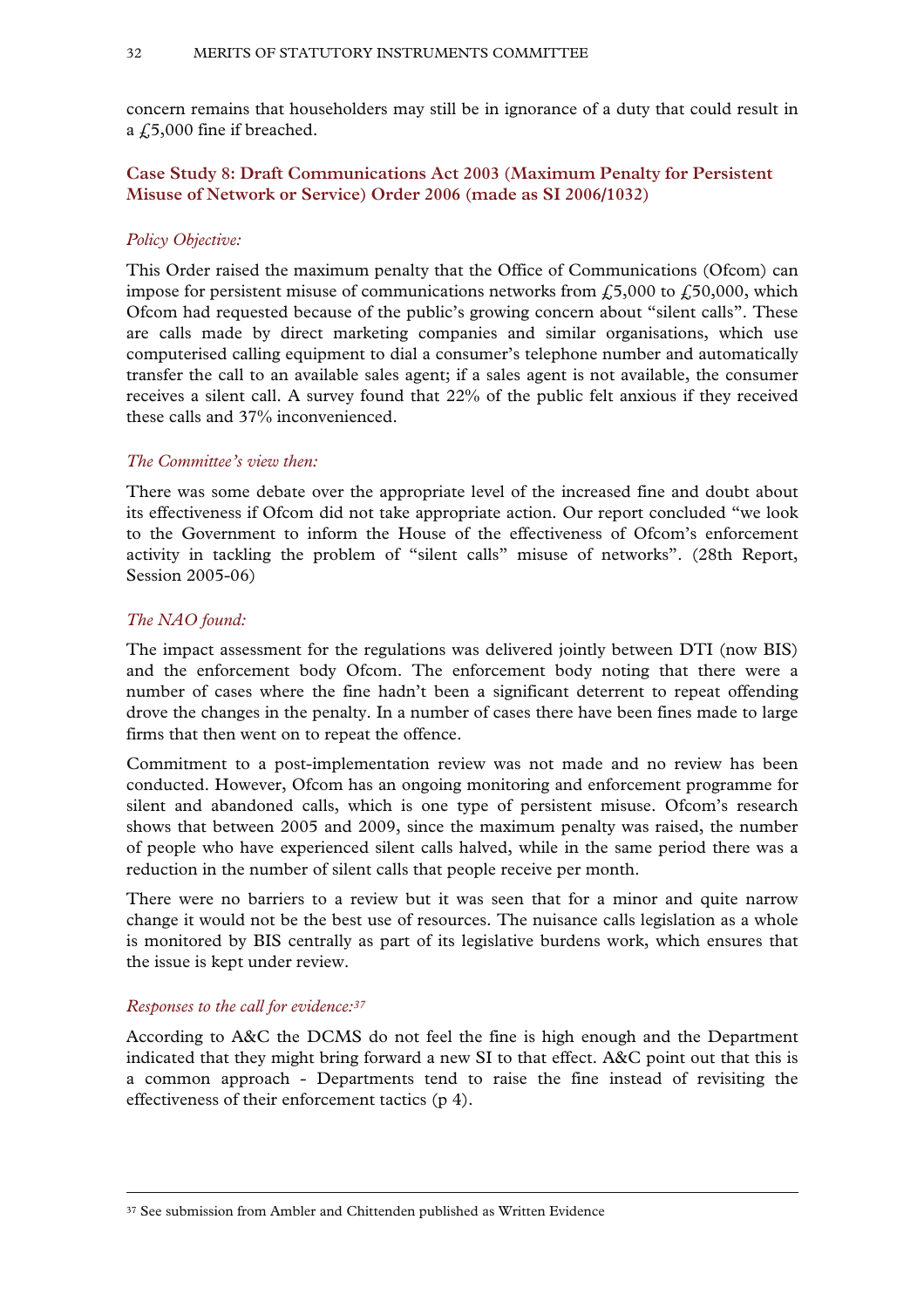#### *Cost and ease of application:*

The information given to the NAO indicated that the number of complaints about silent calls has halved, and overall the number received has decreased, but that does not mean that public concern has been sufficiently addressed. No comparable data is provided about current consumer views.

#### *The Committee's view now:*

Doubts were expressed about the potential effectiveness of the solution at the time the legislation was laid, and although we asked for the House to be kept informed we can find no indication that that has been done. We note that concern has recently been raised in the Commons about the issue: an early day motion notes that Ofcom receives over 1,000 complaints about silent telephone calls a month; …and urges the Government to enforce Ofcom regulations more strictly38. We also note that although the previous regulations were brought forward by DTI (now BIS), DCMS are apparently considering further regulations forward and we hope that there are clear lines of communication between the Departments involved. While the current material seems to indicate the situation has improved it does not indicate that the problem has necessarily been solved and this may be because the solution chosen was not the best available. What is clear that a much more rigorous analysis of the situation and likely outcomes will be expected if amending regulations are forthcoming.

**Case Study 9: Waste Electrical and Electronic Equipment Regulations 2006 (SI 2006/3289)** 

# **Waste Electrical and Electronic Equipment (Waste Management Licensing (England and Wales) Regulations 2006 (SI 2006/3315)**

#### *Policy Objective:*

The Waste Electrical and Electronic (WEEE) Directive aims to minimise the impact of electrical and electronic equipment on the environment by introducing producer responsibility for the financing the collection, treatment and recycling/recovery of the equipment when it reaches the end of its life.

#### *The Committee's view then:*

These Regulations are intended to make sure that waste electrical and electronic equipment (WEEE) is stripped out of the normal waste stream, does not end up in landfill, and is treated in an environmentally responsible manner. They will have a fundamental impact on the collection, treatment, recovery and disposal of such waste, through a set of complex new arrangements. The Regulations implement a European Directive, but full implementation in July 2007 will be almost two years later than the EU deadline. "We conclude that, while the delay in implementation has been undesirable, the Government have made sustained efforts to ensure that a practical system for processing WEEE is in place from July 2007." (7th Report, Session 2006-07, which also includes transcript of oral evidence.)

In their oral evidence, DTI said that the Directive was one of the most challenging pieces of European legislation that they had had to implement, due to the practical difficulties of developing a system to deal with the collection and disposal of WEEE (Q 14). They

 <sup>38</sup> Silent Calls EDM 1188 session 2008-09 Nick Harvey MP:

http://edmi.parliament.uk/EDMi/EDMDetails.aspx?EDMID=38308&SESSION=899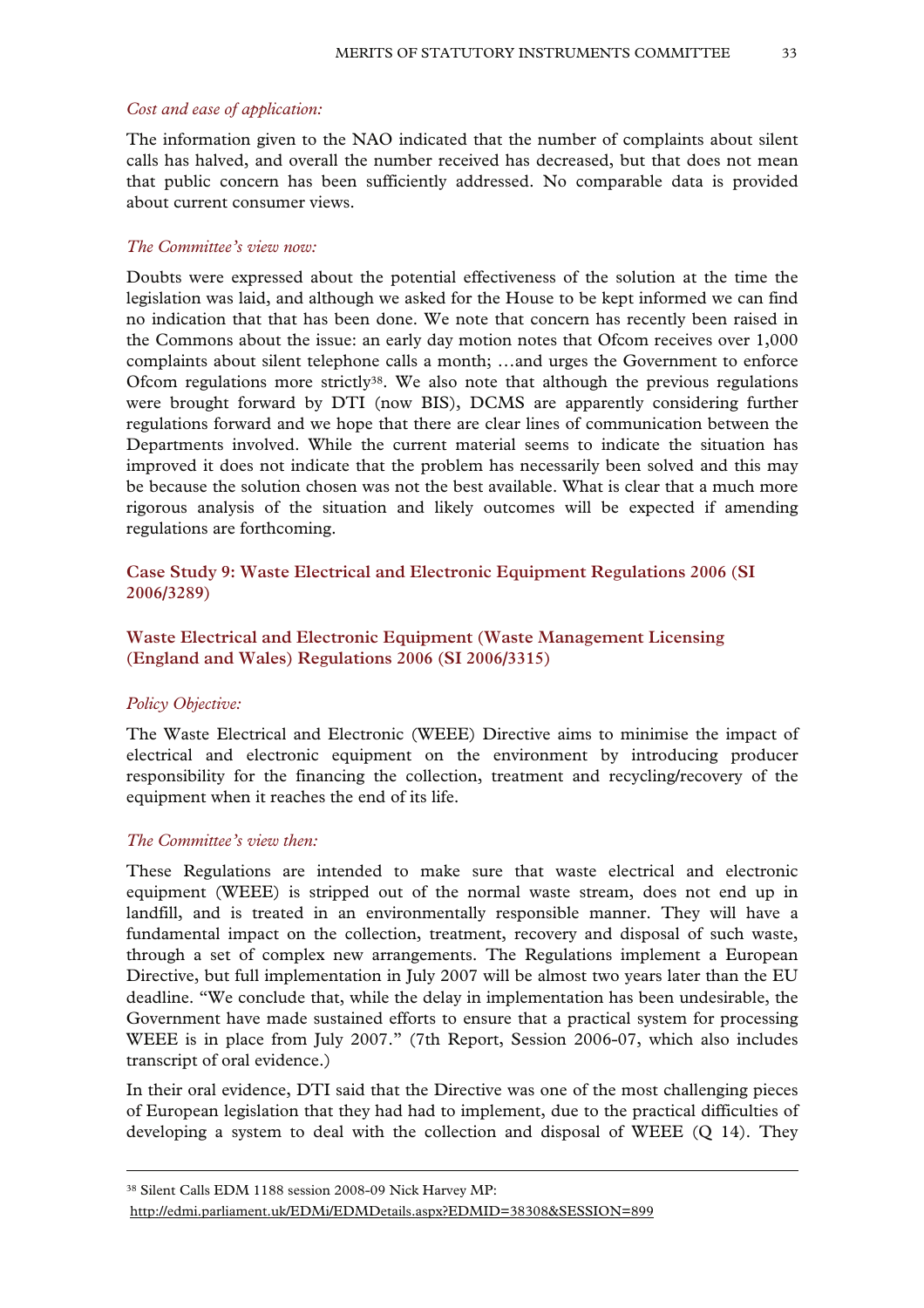admitted that during the process of agreeing the Directive, there may well have been too little understanding of these problems: ""the most difficult part was where people signed up to the Directive who did not quite understand what it actually meant in practice within Member States and in particular one area where it was envisaged that individual producer responsibility would kick in for new electrical equipment. That has proved technically impossible" (Q4).

# *The NAO found:*

The process was handled by DTI (now BIS) in the following sequence:

- The UK conducted 5 consultation exercises into the implementation of the Directive in the UK which resulted in the final transposition of UK Regulations in 2007;
- The Regulations required producers, distributors and treatment facilities to undertake appropriate administrative tasks including joining compliance scheme or seeking waste management permits in the early part of 2007 with full producer responsibility being introduced on the 1 July 2007;
- The first compliance period under the regulations ran from 1 July to 31 December 2007, with all subsequent compliance periods running from 1 January – 31 December each year;
- The 2007 Regulations were amended following JCSI review in December 2007;
- A review of the Regulations and supporting infrastructure was conducted in 2008, resulting in a public consultation exercise between December 2008 and April 2009.
- Further amending regulations, as a result of the outcomes of the consultation are planned for October 2009 which will come into effect from 1 January 2010;

The post-implementation review commitment was carried out after the first compliance period to assess not only the effectiveness and impact of the regulations but also the developing infrastructure.

The major barrier to the review was the lack of information offered by stakeholders to assess the actually burdens on business, both administrative and financial. This is partly as a result of the commercial nature of the information requested.

The Department believes the review has been useful in understanding the administrative burdens placed on business by the regulations. The amending Regulations to be introduced in October 2009 aim to streamline some of the requirements.

# *Responses to the call for evidence:39*

A&C felt the original RIA was vague and so the subsequent performance of the SIs will not be determinable (p 5).

# *Cost and ease of application:*

This is a long term process and costs and effectiveness are being considered as part of the review. We commend the intention to streamline the requirements in the light of this experience.

 <sup>39</sup> See submission from Ambler and Chittenden published as Written Evidence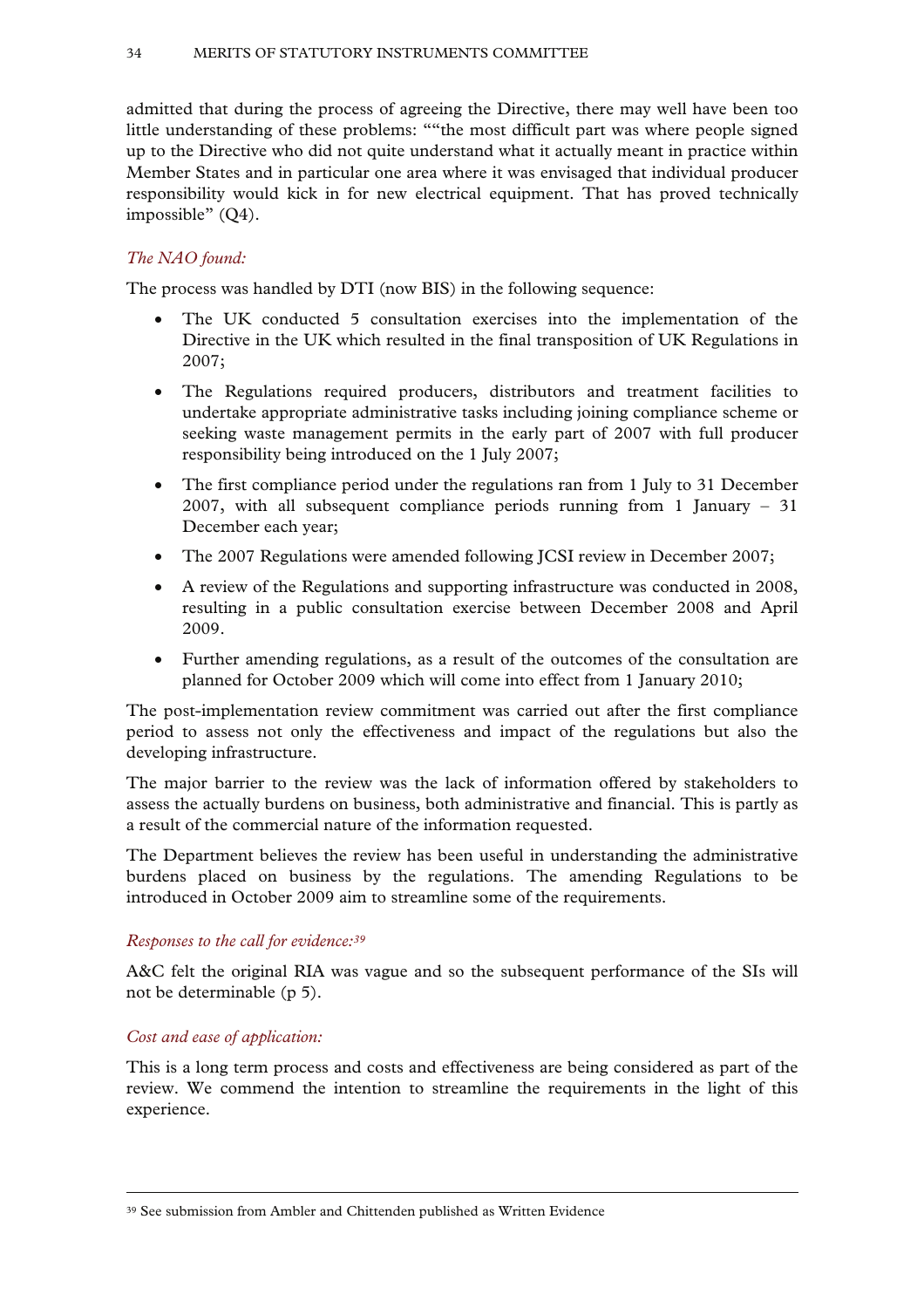# *The Committee's view now:*

With commendable frankness DTI officials confessed to us in oral evidence when the SI was considered that the Directive had been agreed to without people really understanding whether or how the commitment could be delivered. The Department made great efforts to implement the legislation in as practical a way as possible but it inevitably included elements of compromise. It is therefore all the more important that this particular set of regulations is evaluated and the lessons learned spread more widely across Whitehall. This Committee has not yet seen either the evaluation assessment or the promised amending regulations but hope that the supporting material will live up to our expectations.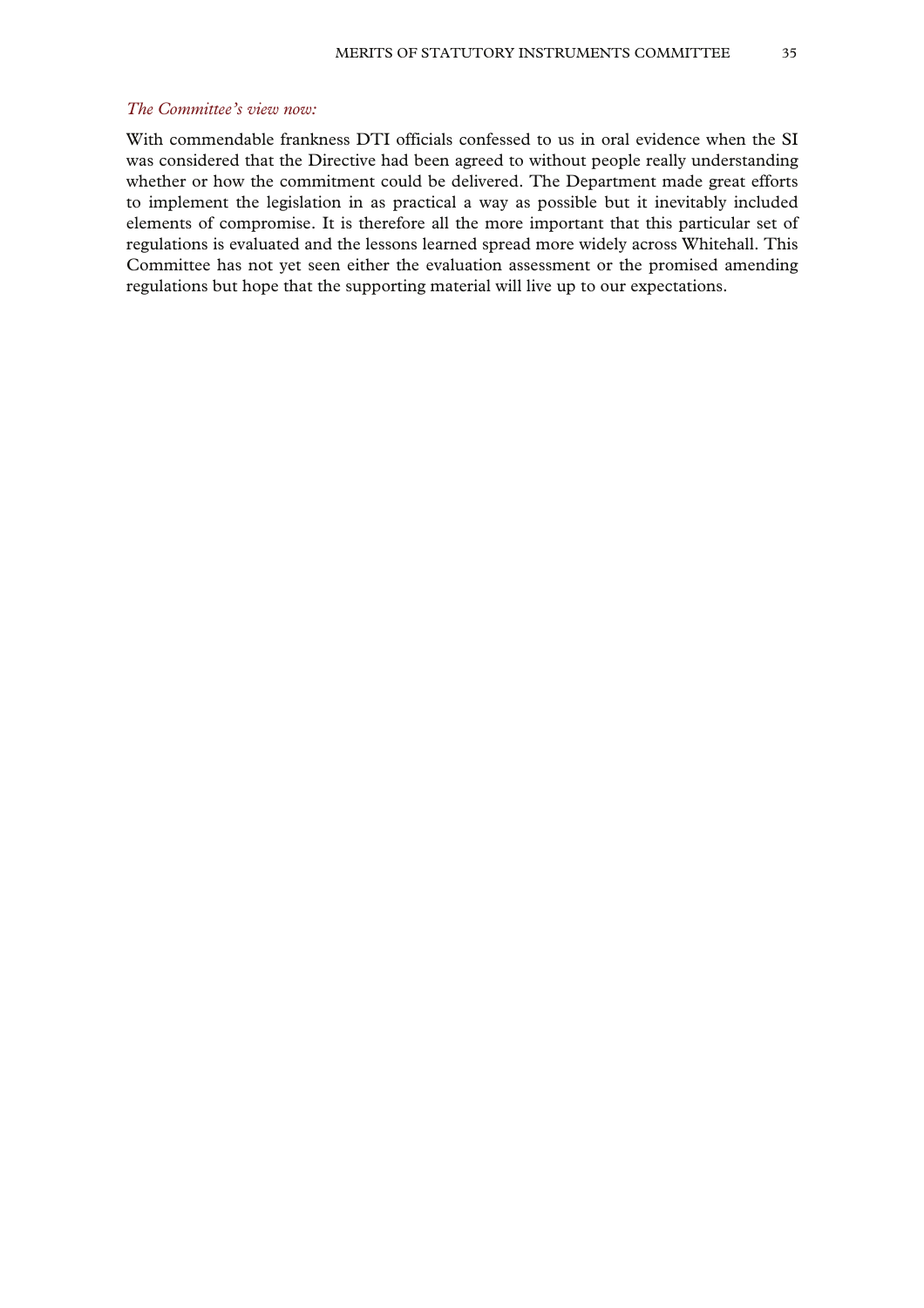# **APPENDIX 3: GOVERNMENT EVIDENCE**

# **Memorandum from the Better Regulation Executive in BIS**

The Better Regulation Executive welcomes the Committee's inquiry into postimplementation Review. A range of stakeholders hold Departments to account to ensure the effectiveness of policies and implementation methods.

*Q1. Repeated NAO reports from 2003 onwards comment on the variable quality of Impact Assessments (IAs). Our own observations validate this – there is often a wide variation in standard within the same department. A post-implementation review (PIR) cannot be good if the initial objective and benchmark data is vague. What action is BRE taking to improve IA standards across the board in a way that will facilitate good PIRs?* 

**A1.** In 2007 the BRE rolled out a package of tools for policy-makers to improve the quality of analysis in IAs. New Impact Assessment guidance was issued which included a template to facilitate consistency of approach among policy-makers. This guidance was accompanied by an online toolkit to guide policy-makers through the IA process. As a result of these revisions, the template requires policy-makers to state the intended date for post-implementation review.

As a result of review and lessons learned, the BRE is currently revising the IA template, toolkit and guidance with a view to strengthening the current framework to promote continued improvement in the quality of impact assessments. This work is due for completion in the first half of 2010.

To further increase the emphasis on good quality impact assessments, the Government published, on 15th October 2009, its future regulatory plans in the regulatory Forward Programme. The Forward Programme40 also provides greater transparency and facilitates scrutiny of Impact Assessments.

A new better regulation sub-committee of the National Economic Council – NEC (BR), has been established this year taking on the responsibilities of the Panel for Regulatory Accountability. The new committee has a remit, in the current economic environment, to look carefully at the timing of planned new regulation with the aim of avoiding the introduction of new regulation unless there is a clear case for action now.

We believe that the strong external scrutiny of impact assessments provided by the new Regulatory Policy Committee (RPC) will help to ensure that the analysis of likely costs and benefits is of a consistently high standard and is transparent and credible.

In October 2009 Government published, for the first time, the benefit/cost ratio of regulations arising from legislation enacted from April 2008 to March 2009. Publication of this ratio will be on an annual basis, hereafter and will further enhance transparency and the opportunity for public scrutiny of Impact Assessments.

*Q2. We understand that BRE staff currently only get directly involved with IAs likely to result in costs of over £20m. The most recent NAO survey of IAs Delivering High Quality Impact Assessment recommended that BRE should provide Departments with more external challenge to the development of regulations, ensure that minimum standards of scrutiny are met, and assess the standard of a sample of a department's IAs to develop an understanding of their strengths and weaknesses. What have BRE done to follow this up?* 

**A2.** The Government is committed to enabling effective scrutiny and evidence-based development of new policy measures. Key to this commitment is the effective use of

40 http://www.berr.gov.uk/files/file53203.pdf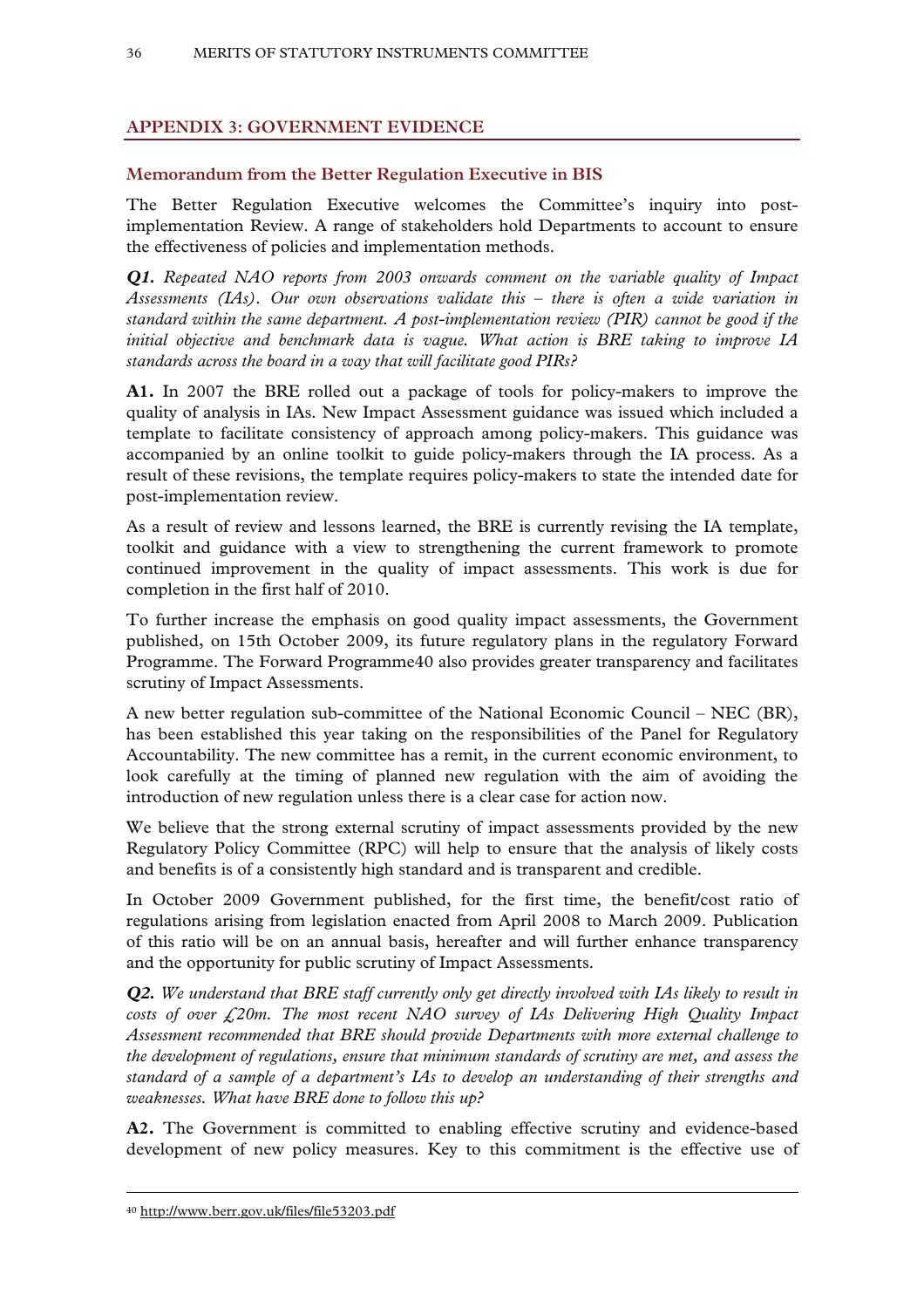impact assessments and public consultation which together help policy-makers to consider carefully the consequences of new proposals before introducing them, identify the most effective way to achieve their policy objectives and ensure that the likely costs of new measures are minimised and balanced by likely benefits.

Building on this framework the Government has established the new Regulatory Policy Committee (RPC) which has been tasked with providing strong and effective external scrutiny throughout the policy making process. The RPC will be able to comment publicly on whether the Government has been effective in minimising the costs of measures and maximising the benefits, and on whether the benefits justify the costs. It will bring an expert, external voice into the debate and will help to ensure that impact assessments are of a consistently high standard, as well as bringing greater transparency and credibility to regulatory decision making within government. Furthermore, it will be a powerful tool in helping to improve the quality of analysis underpinning policy-making decisions and should help influence behaviour and attitudes towards regulatory interventions across government.

The Government has published a report on the benefit-cost ratio of new regulations introduced in the financial year 2008-09.

The report shows that the benefits of new regulations enacted in the last financial year outweighed the costs by  $\zeta$ 9 billion, at a ratio of nearly 2 to 1 and confirms the Government's commitment to strengthening regulatory management. Publication of the benefit-cost ratio will also improve understanding and facilitate scrutiny of Impact Assessments.

The NAO regularly reviews the quality of Impact Assessments through an annual published report. The BRE responds to the reports' recommendations when published.

*Q3. An NAO report from 2003-04 commented that only 4 out of 10 IAs had even mentioned their intention to conduct any sort of PIR. Evidence from our sample from 2005 shows that only 30%, of SIs which were accompanied by an IA have actually been reviewed. The recent NAO report Delivering High Quality Impact Assessment states that only 20 per cent of IAs included a detailed plan setting out how the proposed regulation would be implemented, including arrangements for post-implementation review. What do BRE plan to do to reverse this downward trend?* 

**A3.** The Better Regulation Executive believes there is an upwards trend in the level of commitment to carry out post-implementation reviews. The Impact Assessment template launched in 2007 requests a date to be specified for policy review. An initial analysis of final Impact Assessments published on the Impact Assessment library in September 2009 indicates that 97% (11 out of 355) of Impact Assessments have indicated a review date or review cycle.

*Q4. The BRE issues very brief guidance on PIR but doesn't appear to follow it up with departments. In his evidence to the Commons Regulatory Reform Committee Mr Kohli said BRE had a role in following up PIR but did not define it.41 What is the BRE's role? If it is not a task for BRE who within government should be monitoring departmental reviews of secondary legislation and spreading good practice?* 

**A4.** The BRE plays a role in supporting and challenging departments' use of all better regulation tools. The Impact Assessment guidance and template encourage policy-makers in departments to review and evaluate the effectiveness of their policy-interventions once they are implemented. The BRE does not police the use of the Impact Assessment guidance or template, rather its role is that of a 'critical friend'.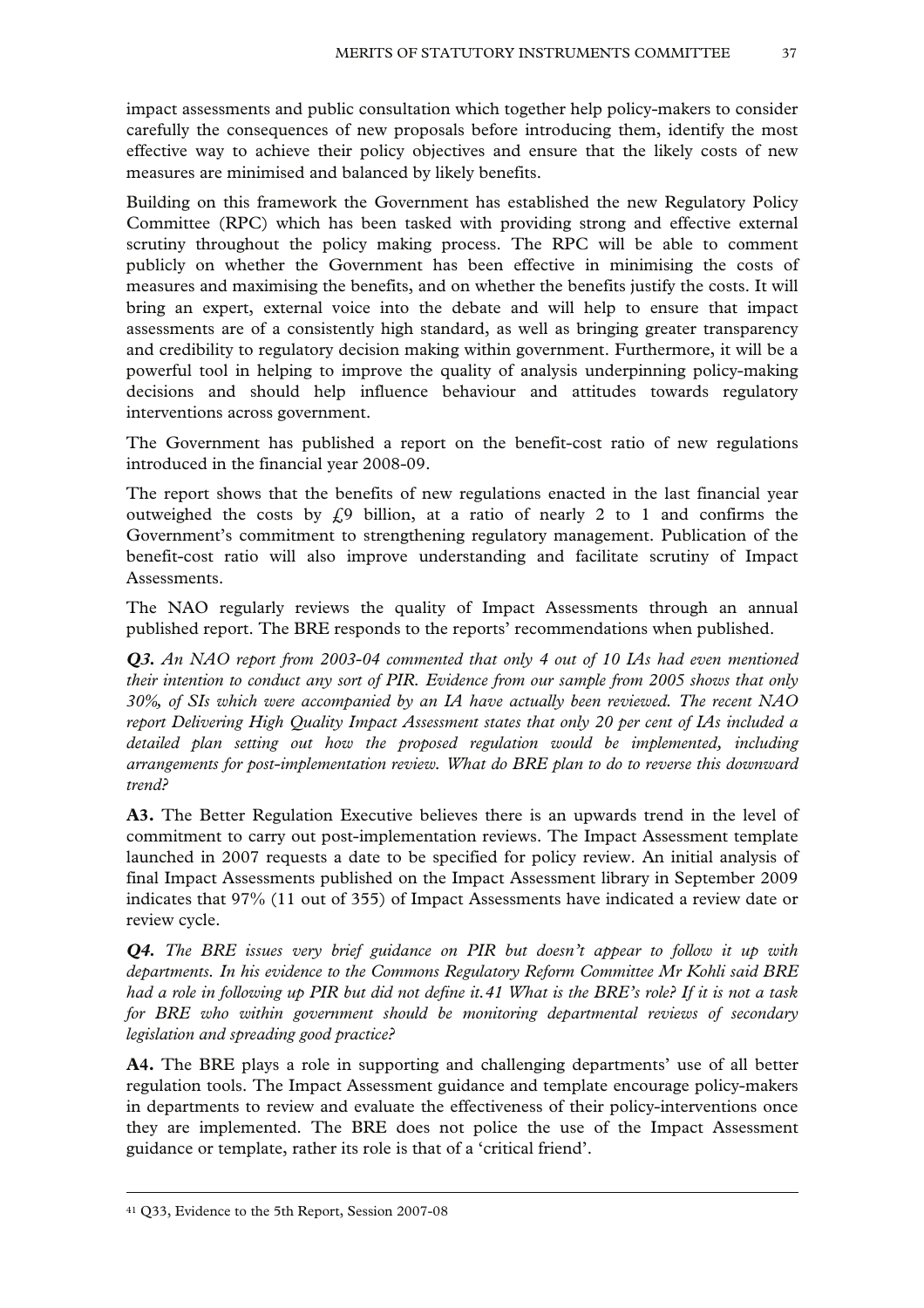Further policy evaluation guidance for officials is available through the Impact Assessment guidance, as well as the 'Green' and 'Magenta' books.

It is the responsibility of each Department to ensure that their policies meet their stated objectives. A range of stakeholders hold departments to account on the effectiveness of their policy-making (e.g. NAO, Select Committees).

In March 2008 the Government complemented its existing Impact Assessment guidance to review and evaluate policy-making post-implementation. The Government made a commitment that each department would publish a Memorandum, within 3 to 5 years of Royal Assent for each Act (including associated secondary legislation or surrounding policy environment) detailing for its Departmental Select Committee how the Department's Acts of Parliament had achieved its stated objectives. This will enable the relevant Select Committee to carry out post-legislative scrutiny of each Act.

The Cabinet Office has issued and published guidance to departments detailing the Government's approach on post-legislative scrutiny. Between 3 to 5 years (normally) after Royal Assent, the responsible Department must submit a Memorandum to the relevant Commons departmental select committee giving a preliminary assessment of how the Act has worked out in practice, relative to objectives and benchmarks identified during the passage of the Bill. For Acts which received Royal Assent in 2005 all departmental Memoranda are to be produced by July 2010.

The BRE will collaborate with the Cabinet Office to ensure the guidance on postimplementation review and post-legislative scrutiny are properly aligned.

*Q5. IAs prepared 3-5 years ago will be based on very different financial assumptions. Is there an effective mechanism for assessing whether the benefits of a particular SI still outweigh the costs in the current economic and financial climate?* 

**A5.** When Departments review a policy area, through post-implementation review or other mechanisms for evaluation, they should consider whether the instruments for implementing the policy are relevant in current times.

It is important that new regulations remain resilient, reasonable and applicable during times of economic uncertainty and big swings in economic performance. Impact Assessment guidance recommends conducting a sensitivity analysis around key variables. Sensitivity analysis is a fundamental aspect of appraising options and is aimed at testing how vulnerable the options are to uncertainties.

*Q6. The emphasis in recent comments by the BRE has been on risk-based Hampton Reviews and removal of administrative burdens. These are important issues but not the whole story. Is a degree of PIR implicit in Hampton reviews and Administrative Burdens studies?* 

**A6.** One aspect of the Hampton Implementation Reviews is to examine how the regulator contributes to the design of regulations. The responsibility for making and amending regulations and undertaking PIR's is often undertaken by a regulator's sponsoring department. In these cases the review team will look for evidence that the regulator has processes in place to influence the design of regulation including cost benefit analysis and impact assessments. The reviews also examine the capacity of regulators to link their regulatory activity to outcomes and that monitoring is in place to assess the effectiveness of how they regulate.

There is a degree of post-implementation review implicit in the Administrative Burden Reduction Programme.

*Q7. In evidence to the Commons Regulatory Reform Committee, Mr Kohli gave an example of some DTI three-stage regulations on resolving employment disputes as an example of the benefits of post-implementation review. We see this as a clear illustration of the need for systematic PIR to see*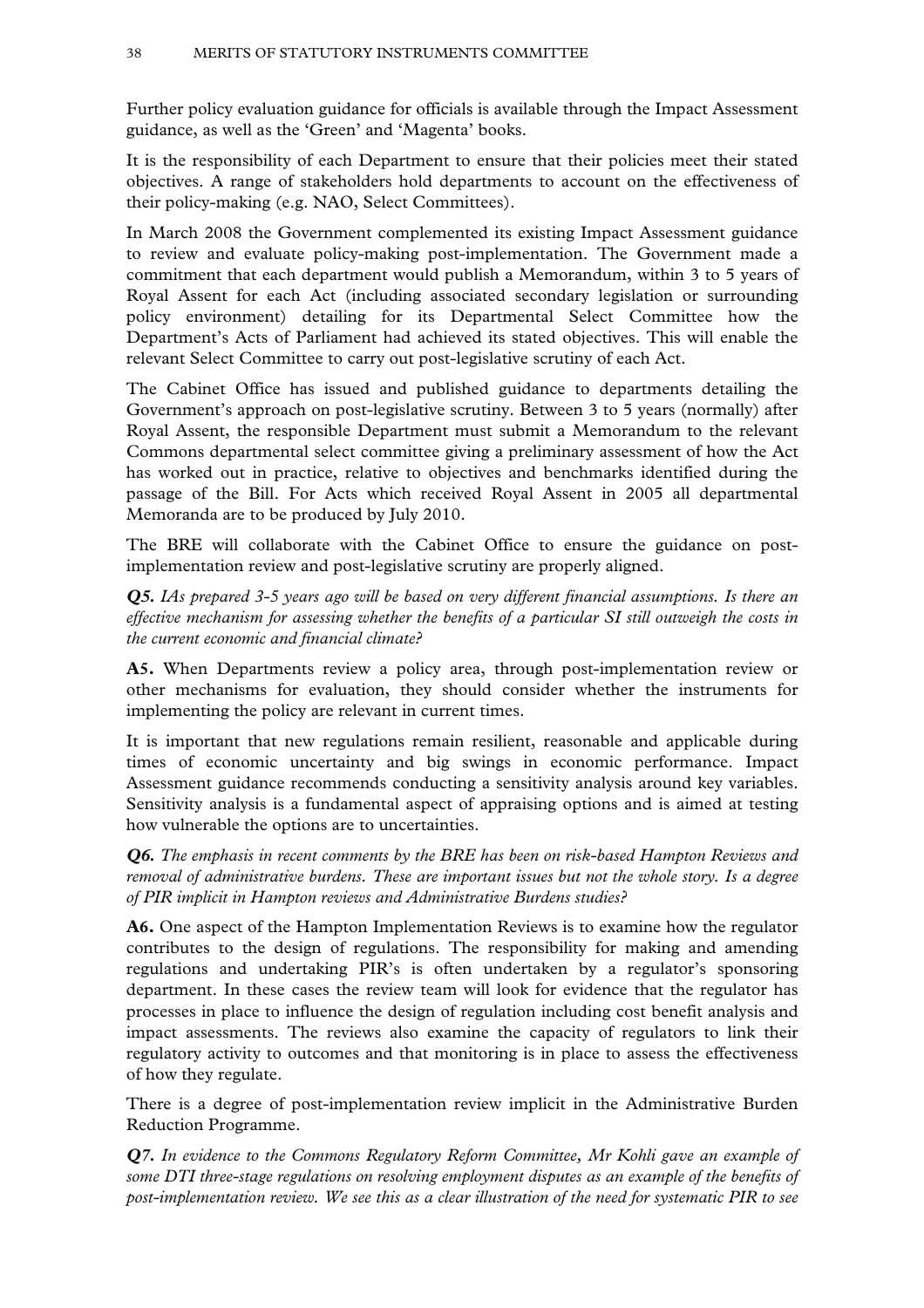*if regulations are working as planned, because even well researched regulations can go wrong. What is being done to ensure that the reviews promised in the new IA format are undertaken and that there is some degree of consistency in the methodology?* 

**A7.** The BRE is currently revising its IA template, guidance and toolkit to encourage and facilitate increased consistency in IA and post-implementation review across government.

A range of stakeholders hold Departments to account on the quality of analysis in Impact Assessments and post-implementation reviews. This scrutiny has been facilitated by BRE through the publication of the Impact Assessment library, the benefit/cost ratio and the Forward Programme of regulations.

*Q8. The BRE has a strong business focus. Your IA guidance now includes the public sector but implementation is patchy. What are BRE doing to promote better quality IAs and PIR for public sector regulation?* 

**A8.** The BRE works with Government departments to explore the impact of regulation on the public sector, specifically if proposed impacts exceed the  $\angle$ 5m IA guidance threshold or where impacts are likely to attract significant public attention.

*Q9. In the material sent to the Committee for scrutiny we note a wide variety of interpretations of the £5m threshold for not publishing a final IA for a public sector measure. Do BRE agree that this means the total cost, ie including both administrative costs and programme spend?* 

**A9.** The £5m threshold for not publishing a final IA for a public sector measure relates to Average Annual Cost – which spreads administrative costs and programme spend across the life of the policy. The IA guidance is currently under revision and we will look to see if this needs to be clarified to ensure clarify for policy-makers across government.

# *Two new Committees announced 2 April 2009*

**Q10.** Government will "establish a new better regulation sub committee of the National Economic Council ... This Committee will scrutinise planned regulation and proposals for new regulation that will impact on business." (Written Statement, HC Debates 2 April 2009, col 74WS). This appears once again to be treading well-worn paths, not looking at the impact on the public sector and not looking at the efficiency of existing regulations – who will cater to those needs?

**A10.** The terms of reference for the NEC(BR) intentionally include the public sector only in the context of scrutinising departmental simplification plans. This was specifically to avoid duplication of other Cabinet committees scrutinising public sector functions, for example PSX for public services and public expenditure, PSX(P) for public service pay.

On the efficiency of regulations, the BRE takes an interest in whether existing policies are fit for purpose and encourages the review of existing policies is an integral part of the Better Regulation Agenda.

The Government is on track to meet its target to reduce by 25% the net annual administrative burden of complying with existing regulations by 2010. The next phase of the Government's Simplification Programme 2010-2015 seeks to achieve a further net reduction of  $f<sub>i</sub>1.5$ bn in administrative and reductions and aims to identify reductions of  $£5$ bn in the legacy policy costs (not simply the administrative costs) of existing regulations.

The better regulation website42 offers members of the public, businesses, charities and public sector organisations the opportunity to give feedback directly to government on how existing regulations can be made more efficient and simpler to comply with.

 <sup>42</sup> www.betterregulation.gov.uk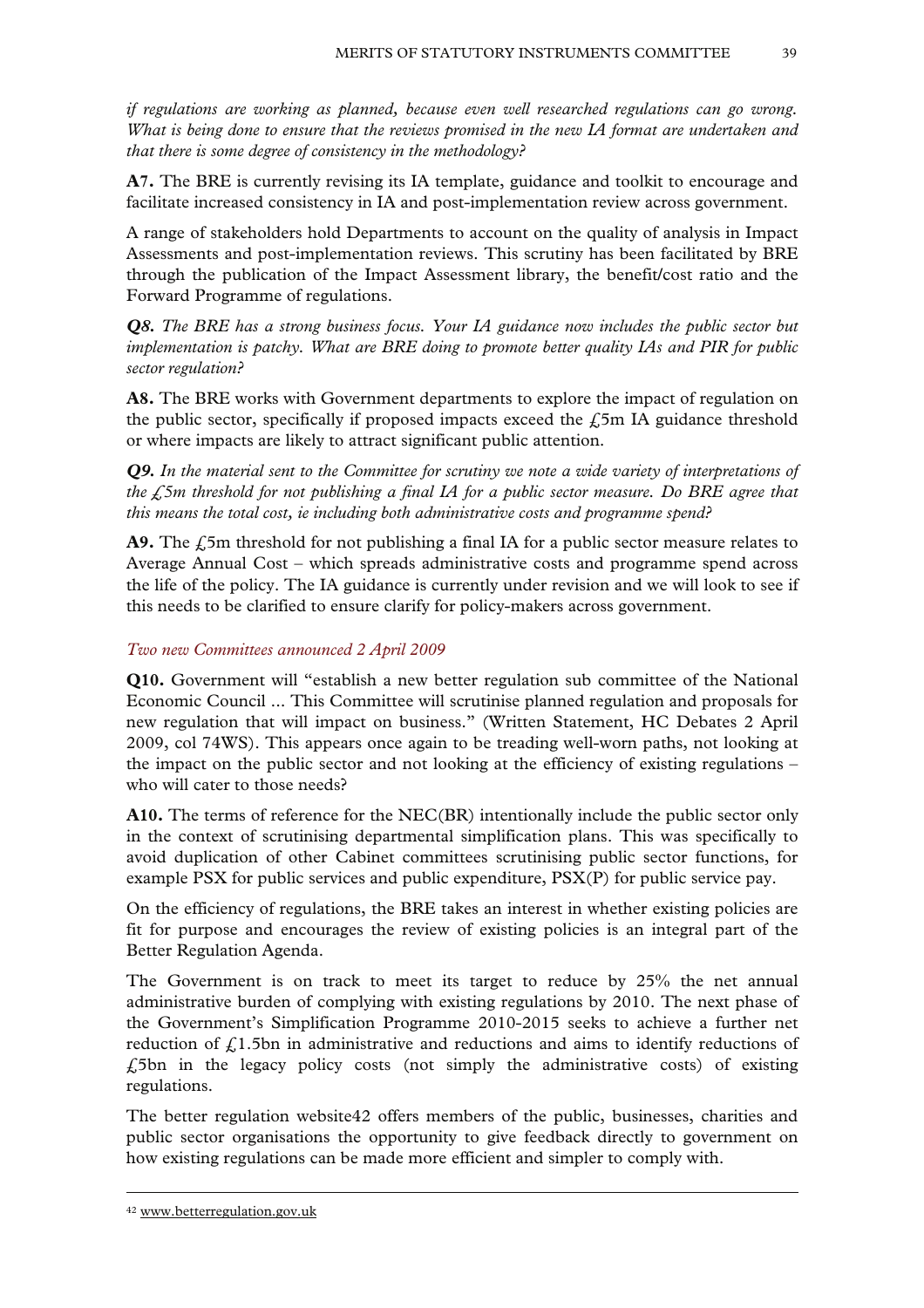# 40 MERITS OF STATUTORY INSTRUMENTS COMMITTEE

*Q11. "Government will set up a new external Regulatory Policy Committee whose role will be to advise Government on whether it is doing all it can to accurately assess the costs and benefits of regulation" (Written Statement, HC Debates 2 April 2009, col 74WS). Does this include informing new regulations by looking at the outturn of their predecessors? This is to be a very small Committee - how many regulations will they be able to consider at each meeting and how often will they meet?* 

**A11.** The Government agrees that devising new regulations whilst learning lessons for improvement from previous experience is critical.

The Chair of the RPC and the three Committee members will work with Secretariat officials to formulate the detailed strategy and work programme for the RPC. The terms of reference for the RPC do not specify how often the Committee will meet. The RPC will be formally launched once the members are in place at which time details of its initial work programme and methods of working will be made public.

22 October 2009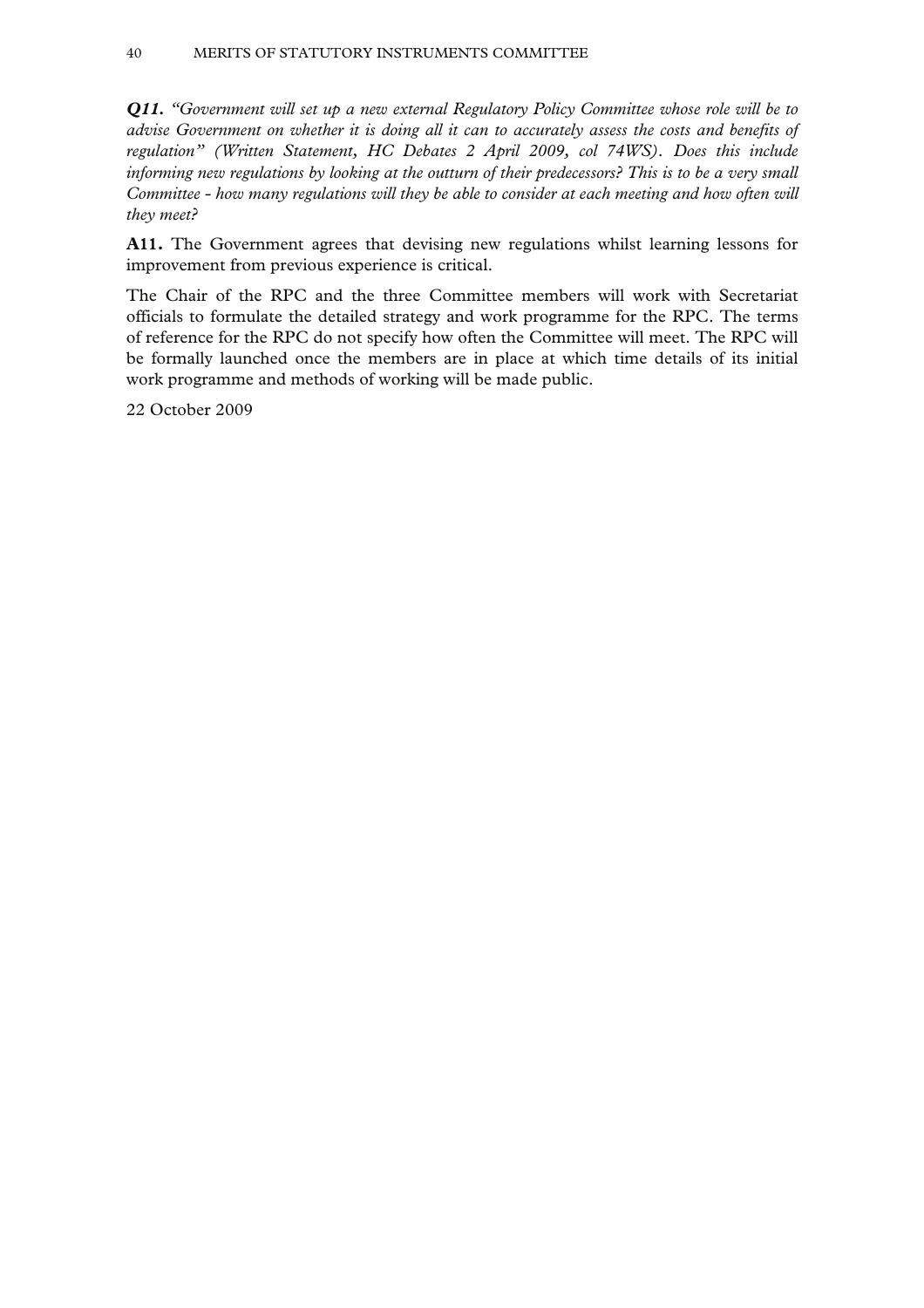# OVERARCHING RESPONSES

### **Memorandum submitted by Tim Ambler and Francis Chittenden**

Thank you for the copy of your letter to David Frost of the British Chambers of Commerce which clarifies the role of the Merits of Statutory Instruments Committee. This was very helpful. We recognise the enormous efforts the Committee devotes to their task as well chronicled by your excellent leaflet. Congratulations on winning the 2007 Select Committee of the Year award for influencing the legislation on casinos and Home Information packs. We welcome that and are asking for more of the same.

You reject the criticism that the Committee does not reject or modify Instruments on the grounds that doing so is beyond your remit. But the same paragraph concedes that changes are made following your Committee's comments, as does your winning of the 2007 Award. In other words, this is a technicality and p 19 of our report should have read ". . . only rarely does either chamber cause rejection or substantive modification . . .". We are also concerned by the lack of attention the Committees of both chambers give to Impact Assessments. There is a brief mention of Explanatory Memoranda which may, or may not, include Impact Assessments but the latter are the documents that should summarise the alternative means of achieving the policy goals and the relevant costs and benefits, notably for SMEs.

The distinction in the roles of the various Committees is clearly important to the Committees themselves, to avoid overlap, but is not relevant to our argument. We are saying that all these Committees taken together, no matter how they apportion responsibilities, are failing the taxpayer by inadequately challenging Statutory Instruments (SIs) and not causing them to be rejected or substantively improved. The amount of legislation amending earlier legislation bears witness to that.

Contributing factors include confusion between new regulations and statutory instruments, few of which are regulations. The others clog up the system. The regulatory process outside Parliament, namely impact assessments (IAs) and the large number of other scrutiny bodies, operate independently and wastefully—a far cry from the "joined up government" Prime Minister Blair proclaimed. I am sorry to express this so crudely but we believe fewer effective bodies would be better than many ineffective ones, however elegant the distinctions between them.

We attach our response to your Call for comments on the seven SIs and the following Post Implementation Reviews, to the extent that they exist. Based on our experience, we think you have chosen a small but representative sample. The report outlines specific inadequacies of IAs as now practised, notably that they are exercises in box-ticking, not rigorous analysis. The consequence is poor and excessive secondary legislation (SIs).

It was good of you to respond to our report on behalf of your Committee and we will note to express similar conclusions more carefully in future.

# *A review of seven Impact Assessments*

### Tim Ambler and Francis Chittenden

Our intention was to review the seven Statutory Instruments (SIs) identified by the House of Lords Merits of Statutory Instruments Committee, first to see if the regulation was justified and then to compare the outcomes projected by their Impact Assessments (IAs) with the subsequent Post Implementation Reviews (PIRs). As some of the PIRs could not be found, the second purpose was frustrated but their absence is a significant finding for the Committee. Departments may claim to have conducted PIRs internally but if they are not only professional (formal), public and also easily located, the effort is wasted.

We focus on IAs as they are supposed to present a rigorous analysis of the alternative outcomes, costs and benefits of the regulation (SI) by showing that the policy outcome is justified and it is being achieved in the least burdensome way. Without a firm base of analysis and a clear statement of what will be achieved by the SI that would otherwise not be achieved, it is impossible to assess its effectiveness in a post implementation review (PIR).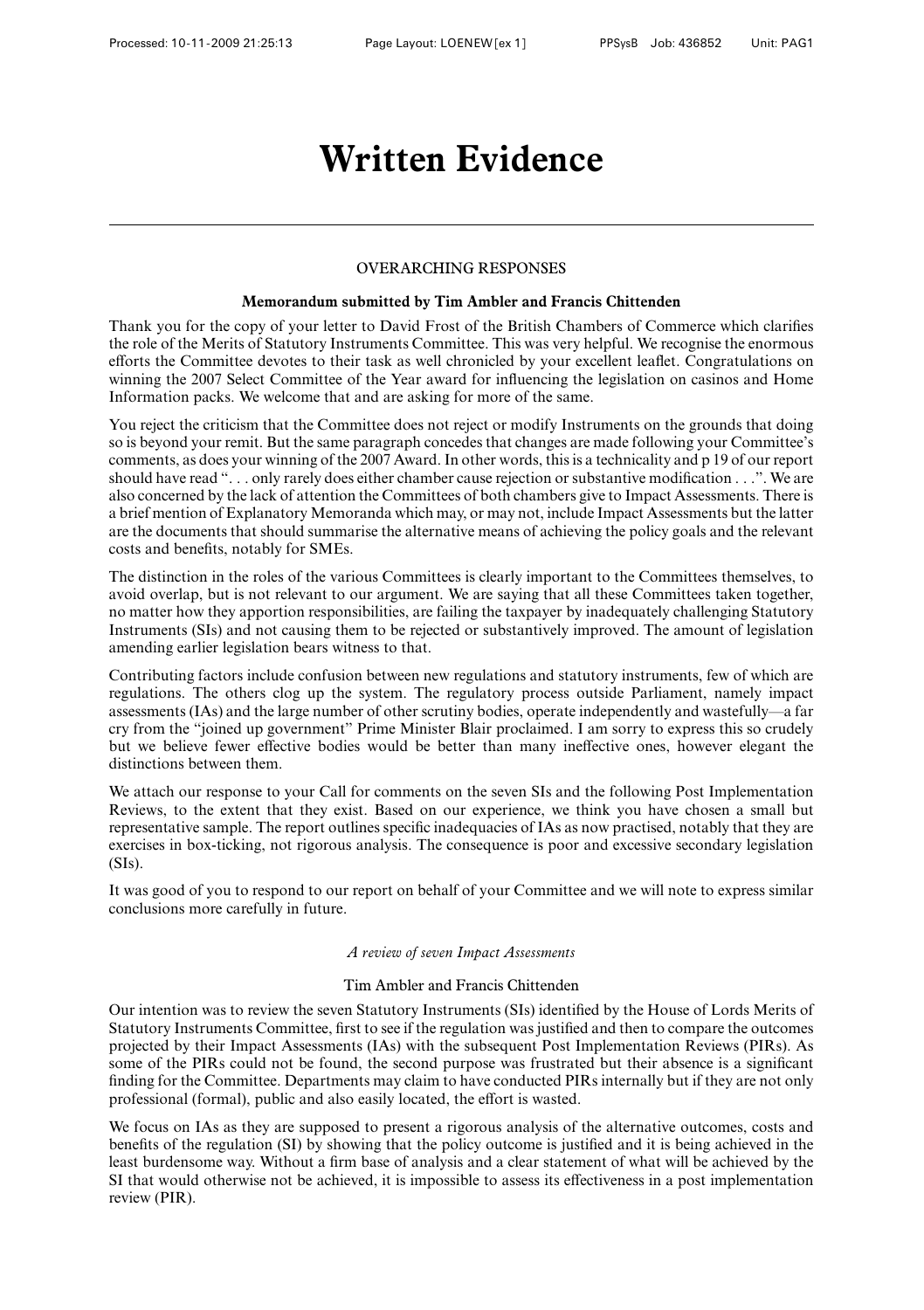The seven SIs are:

- 1. Human Fertilisation and Embryology Authority (Disclosure of Donor Information) Regulations (made as SI 2004/1511).
- 2. Horse Passports (England) Regulations SI 2004/1397.
- 3. Licensing Act 2003 (Transitional provisions) Order SI 2005/40.
- 4. Road Transport (Working Time) Regulations SI 2005/639.
- 5. Waste (Household Waste Duty of Care) England and Wales Regulations SI 2005/2900.
- 6. Communications Act 2003 (Maximum Penalty for Persistent Misuse of Network or Service) Order SI 2006/1032.
- 7. Waste Electrical and Electronic Equipment Regulations SI 2006/3315.

For each SI we outline its purpose, justification and effectiveness as shown by the PIR or equivalent information from the department (where available). We then summarise the overall picture emerging and draw conclusions.

# Detailed Comments

1. *Human Fertilisation and Embryology Authority (Disclosure of Donor Information) Regulations (made as SI 2004/1511)*

# Purpose

To give future donor conceived children the same means to access their genetic origins as adopted people have, ie to remove anonymity from future donors.

# **Justification**

55% of people responding to a survey were in favour of the change. 50% of donors said they would continue if anonymity was removed. The risk assessment passes over the likely drop in donor numbers quite quickly, asserting that a Department of Health publicity campaign will make people proud to be donors. The assessment spends longer on the apparently self evident rights of donor conceived children and the "distress" they will suffer. No evidence of this distress, for example, how severe and how widespread it might be, is provided. Some children have been unsure of their fathers, and occasionally their mothers, for thousands of years. The IA does not consider their rights. As the information is on data bases but not available, donor conceived people may sue. No consideration is given to the rights of donors, eg reciprocal rights to information about their children, still less the simpler solution of removing the information from the databases.

### Options and outcomes

The options are palpably straw men introduced just to go through the motions. The benefits are openness and following the prevailing fashion (no doubt as represented by pressure groups), the costs are manifestly incorrect as the small initial cost reverting to zero thereafter, fails to allow for increased donor reluctance and the costs needed to offset that. In July 2009 we have heard the chairperson of this quango calling for permission to purchase sperm, eggs and embryos. As no outcomes were quantified, a PIR would not be able to assess the success or failure of this SI.

# Post implementation review

No PIR has been completed but we did receive a helpful informal departmental review on 10th August. This acknowledged that persuading donors was a problem (as should have been better anticipated) but not a critical one. There is belated recognition that the donor's concerns should be (should have been) given more weight but with increased advertising, efforts and costs, donor levels seem to have stabilised. The benefits for the resultant children are too far in the future to monitor at this stage.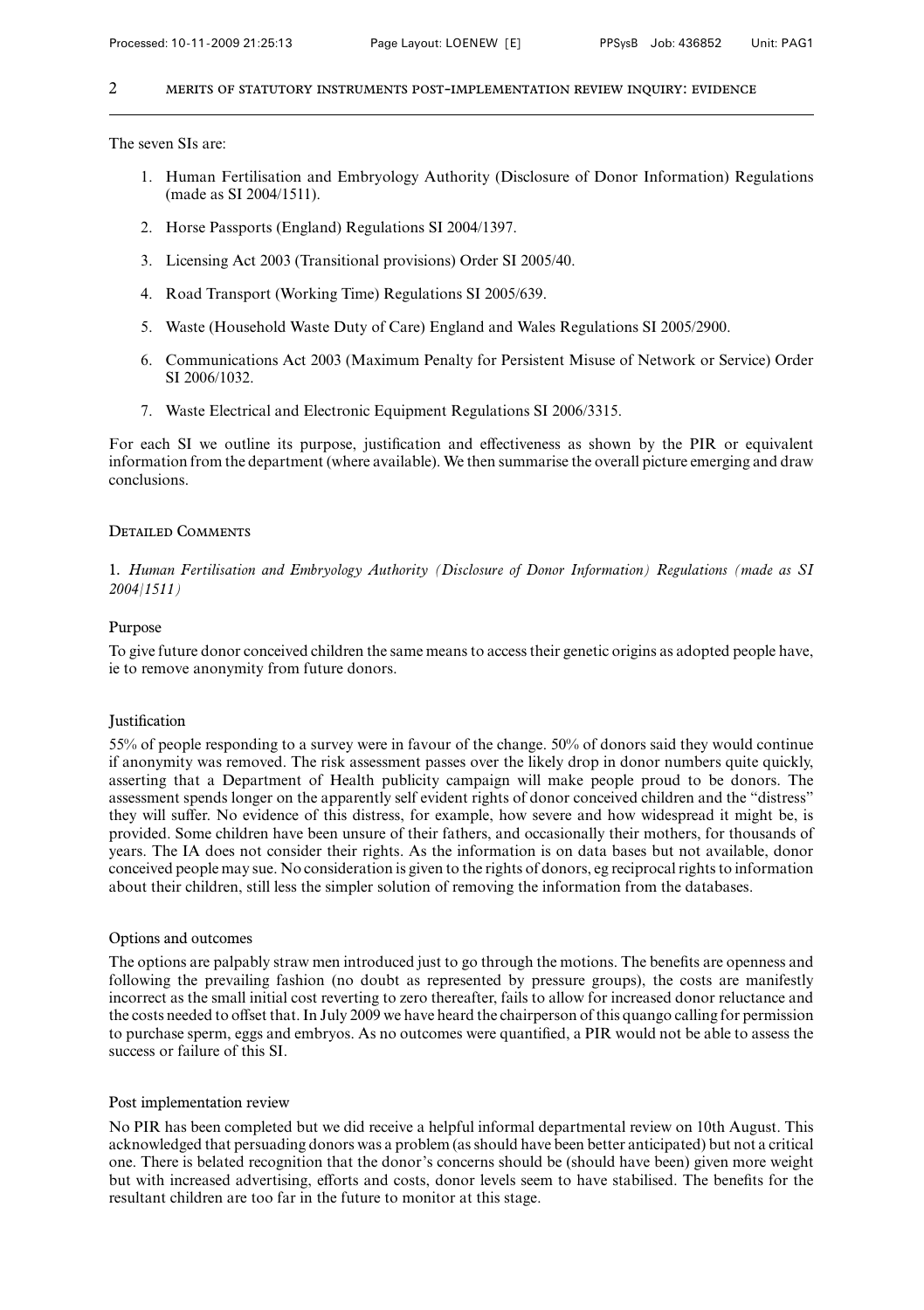### 2. *Horse Passports (England) Regulations SI 2004/1397*

#### Purposes

To implement the Commission decision of four years earlier aimed at controlling horsemeat entering the food chain and to correct the errors in DEFRA's legislation of the previous year. The Commission regulation before 2000 was in 1993.

### Justification

As this SI belatedly transposes EU law (as required) and corrects DEFRA's previous errors, it is simply a technicality and requires no justification. The options provided are a charade. There is neither choice of options nor outcomes for consideration in a PIR.

#### Post implementation review

### None available.

#### 3. *Licensing Act 2003 (Transitional provisions) Order SI 2005/40*

### Purpose

To deal with five issues inadequately covered by the Licensing Act 2003 (two years earlier) which seems not be have been thoroughly thought through.

#### **Iustification**

As the IA quite reasonably points out, the effects of this SI cannot be separated from the main 2003 Act it is amending in order to make it effective. It is not a new regulation (or set of regulations), nevertheless the justifications for the original Act are repeated here to attempt to justify this SI. Much the same applies to options, costs and benefits. However well intentioned, this is simply going through the motions of IA compliance. It is questionable whether an IA is required at all as these are administrative orders not legislation in any real sense. The IA is a massive, 35 page document, and although it may seem an excessive exercise, the consultations and the refinements will have undoubtedly improved the 2003 Act. Nonetheless one may surmise that this revision should not have been necessary.

# Post implementation review

There is no separate PIR for this SI but the whole Licensing Act has been evaluated in March 2008. Given the nature of the SI, this is reasonable. The review concludes that there have been more positive outcomes than negative but, overall, the outcome has been broadly neutral. At the time and since, there have been complaints that the requirements are disproportionate for small venues, eg village halls. There is no mention of "SMEs" and, whilst acknowledging the complaints, the department is oddly reluctant to address the issue. The negatives (continuing law and order matters, under-age purchasing) are recognized but the proposed solution is to up the penalties without considering whether the current penalties are (fully) applied or what difference changing the penalties would make. It seems more likely that the enforcement authorities, in some areas, are simply not doing their jobs but that is not a matter for the DCMS. There is little quantification of objectives or results so the performance cannot be evaluated other than in the narrative, and probably selective, discussion however well balanced that may be.

### 4. *Road Transport (Working Time) Regulations SI 2005/639*

#### Purpose

Transposition into UK law of EU Directive 2002/15/EC on the organisation of the working time of persons performing mobile and road transport activities and other EU associated legislation.

#### Justification

Not unusually for EU sourced legislation, this IA confuses what should have been two separate IAs: the one for the original EU legislation (which once enacted ceases to be an option) and another for the transposition which needs to justify all UK legislation above the minimum set by the EU, ie gold plate. This IA considers one transposition option taking advantage of all available derogations, ie the minimum allowed by the EU, along with one option taking no derogations and two middle ground options. The small firms impact test is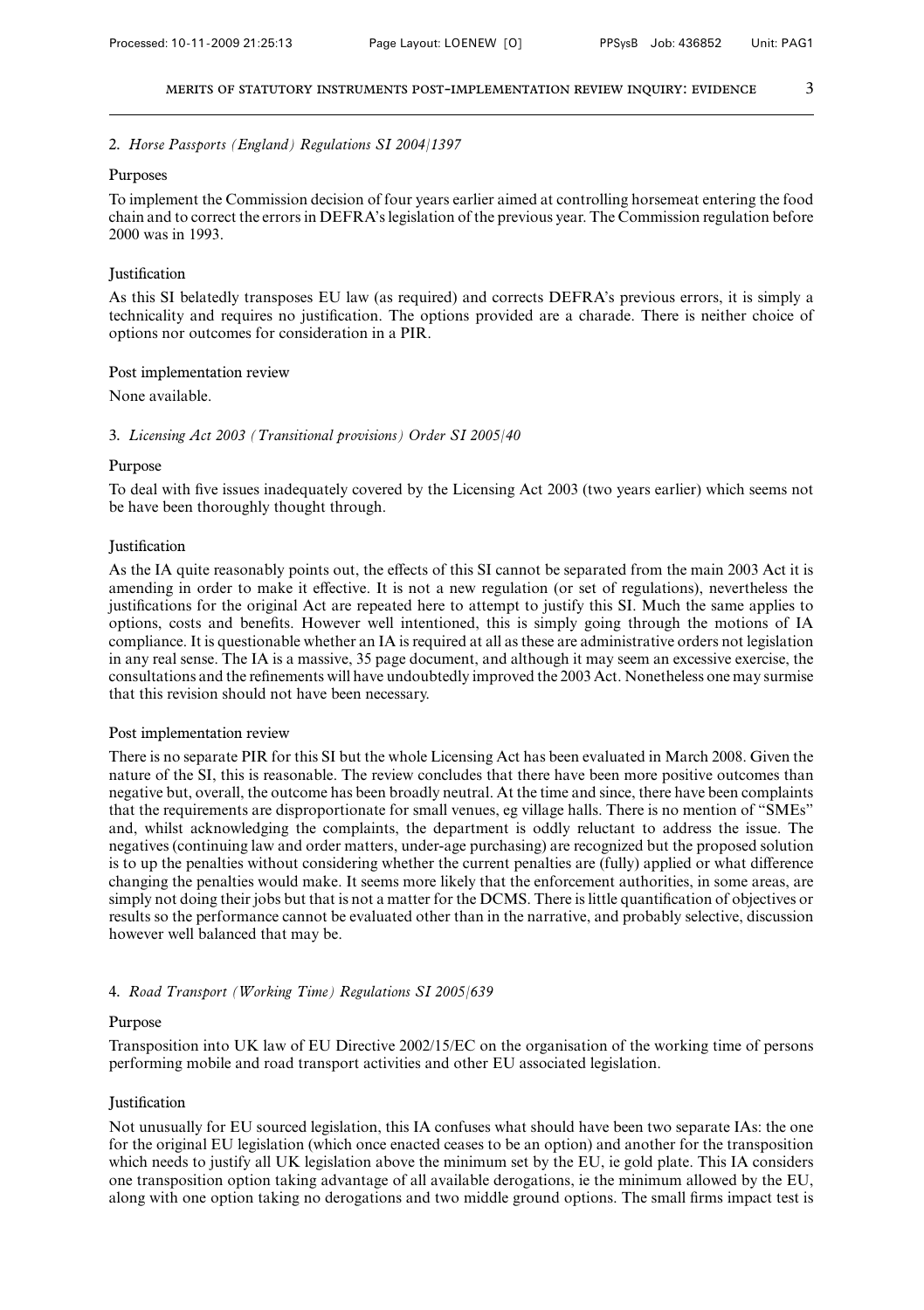wholly inadequate dismissing this consideration even though the evidence, such as it is, points to some form or degree of exemption. The summary of results from consultation is reported as being published subsequently, ie too late to be of any use to a reader of the IA. Unsurprisingly, the employers wanted both derogations and the unions wanted neither. The Department dodged this issue by publishing, a year before this SI and IA, a decision that both derogations would apply but only where the workforce so agreed. This earlier determination of the only key issue in the new legislation makes a nonsense of the process, quite apart from dismissing the small firms issue in defiance of the evidence and siding with the unions without any evidence to justify that.

# Post implementation review

The review was published in 2006, barely a year after the new regulations. Although a slight reduction in paid hours for drivers is shown for 2005–06, this must be too early for weight to be placed upon it. A wide area of complaint is that the new rules are not being observed by "foreign" (but presumably EU) drivers. As the review says, it is impossible to know if this small decline (if real) is due to the Directive or other factors. This trend seems already to have been in place. SMEs are not mentioned. The review does not distinguish the Directive component from the choice of derogations. Of the three derogations available two were adopted but the derogation enabling the 60 hour weekly working time limit to be exceeded was not. This may explain the greater licence available for foreign drivers. The word "derogation" does not appear in the review. Overall the review concluded that there was little evidence of non-compliance—presumably by British firms. The foreign driver issue was not taken up. Some clarification of the guidelines was needed. Beyond the analysis of the administrative burden, no action was suggested.

5. *Waste (Household Waste Duty of Care) England and Wales Regulations SI 2005/2900*

### Purpose

Ostensibly, these regulations merely transpose the requirement of the first limb of Article 8 of Council Directive 75/442/EEC on waste. Although the Directive has been modified a number of times over the years, up to 2003, no explanation for the 30 year gap is provided.

# Justification

Clearly there is no option but to transpose the Directive although option 1 is the usual straw man of not doing so and the redundant explanation of EU legal requirements. Option 3 is to impose business-type waste record keeping on households and that is rightly dismissed. We have no means of knowing if option 2 is really the minimum but, as the only survivor, that was the one presented. These regulations only apply for England which raises the question of why Wales and Scotland require separate and possibly different transpositions and which, in that case, is the least onerous. Since the original Directive was in 1975 it predates both the EU and UK IA processes.

### Post implementation review

None available.

6. *Communications Act 2003 (Maximum Penalty for Persistent Misuse of Network or Service) Order SI 2006/1032*

## Purpose

To reduce consumer detriment [sic] from silent [phone] calls, by increasing the maximum fine.

#### **Justification**

As the [partial] IA points out, the only negative impact is on mis-users of the networks whose fine could, with this SI, rise from £5,000 to £50,000 (maxima). This is really just an administrative order rather than regulation but the paperwork was brief and to the point. Evidence was neither provided on current fines nor on how close they are to the maximum nor on the expected impact of the higher fine in terms of reduced silent calls and/or levying of fines nearer £50,000. We can therefore neither judge the expected outcomes nor measure the performance of the SI. So far as we could determine, the original IA was not finalised. The Minister should not have signed off on a merely partial IA.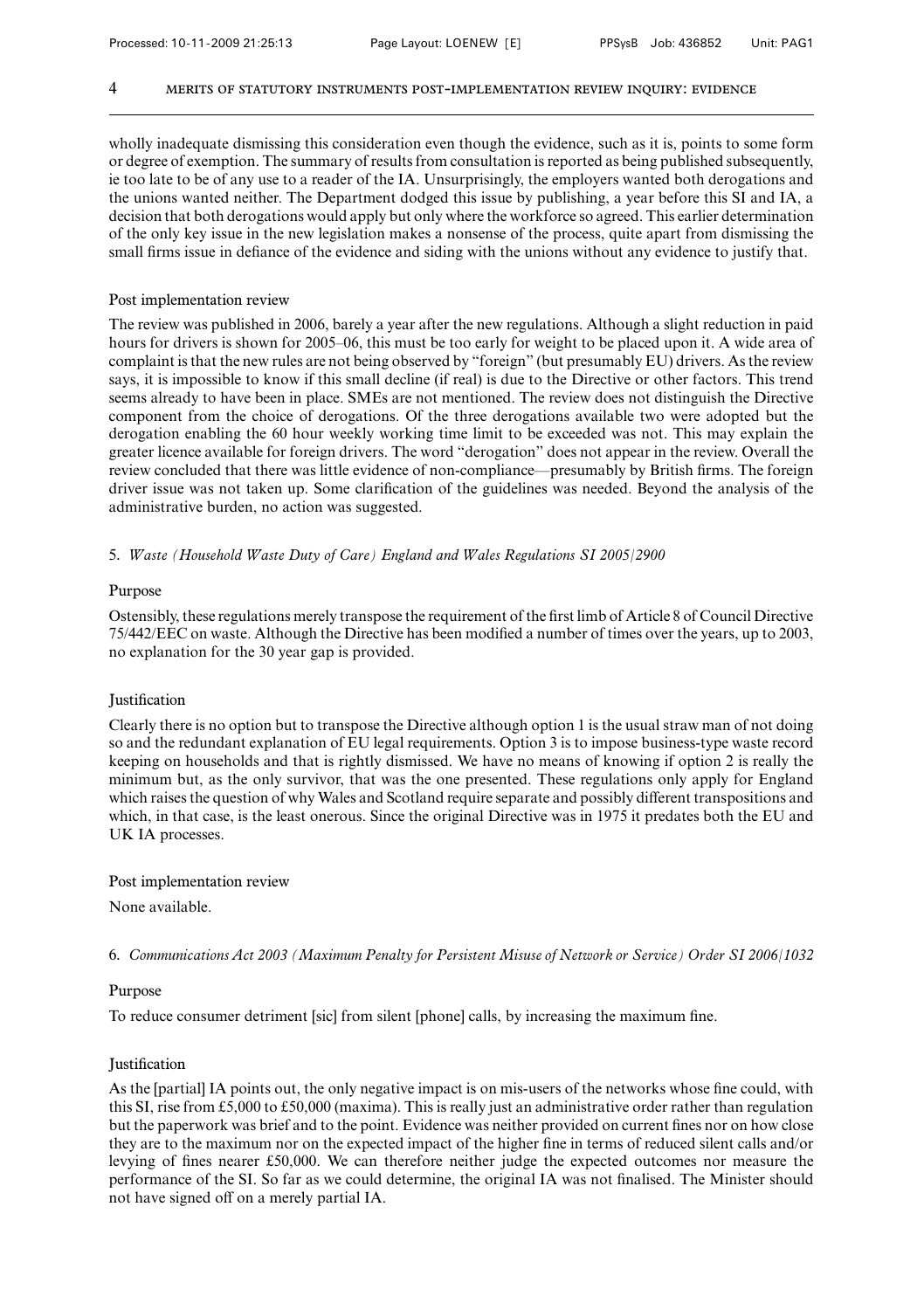#### Post implementation review

There has been no formal PIR but informal communication from DCMS on 6th August informed us that the maximum fine was not felt to be high enough. This implies that the previous increase, which was not justified (see above) should be raised again and DCMS indicated they intended to bring forward a new SI to that effect. No evidence was given as to the number of cases or companies brought to book, or what the fines were, or what effect they had. As seems endemic, there is a reluctance to blame lack of enforcement by the relative agencies and substitute, in a Pavlovian fashion, higher penalties without regard for whether they will ever be applied or what effect they might have. It is not difficult to foresee very high penalties being struck down by a judge who considers them disproportionate.

### 7. *Waste Electrical and Electronic Equipment Regulations SI 2006/3315*

## Purpose

The Regulations transpose the treatment and permitting requirements of Directive 2002/96/EC on waste electrical and electronic equipment (the WEEE Directive). They also make provision for exemptions from waste management licensing for WEEE recovery operations, and in particular, exemptions for repair and refurbishment for re-use of WEEE; the storage of WEEE prior to treatment; and the crushing of waste gas discharge lamps for the purpose of volume reduction prior to collection.

### **Iustification**

This IA confuses EU minimum requirements with various options (1 and 2, a and b) and issues so that it is not possible to determine what the choices were. Much consultation, including with SME representatives, clearly took place. The recommendations do not mention any of these options or issues so the basis for performance comparisons, despite the extensive costings of the options and issues, could not be determined and therefore the subsequent performance of the SI will not be determinable.

#### Post implementation review

None available.

# **OVERVIEW**

We have no reason to doubt that these seven SIs are representative. Some clear patterns emerge:

- Departments are confused by EU Directives and conduct after-the-event IAs, which are pointless, rather than a UK IA of the draft directive early enough for UK consultation and input into the finalisation of the Directive, followed by a separate IA to deal with transposition options.
- IAs for upcoming SIs are too vague to be able subsequently tell whether their objectives have been achieved or not. In particular the objectives are not quantified.
- Each piece of major legislation seems to generate a trail of later regulation to correct the errors, oversights and unnecessary administrative burden. One can understand the rush to get things done but if Britain has existed for hundreds of years without it, a few more months to get it right would seem a good investment.
- SMEs are rarely mentioned yet they bear a disproportionately high burden from regulation. There is inadequate attention to low level cut offs, eg licensing.
- For UK sourced regulation, attention is rarely given to the experience of other countries whereas it should be standard to ask why this regulation is required in England, or the UK, when it is not required in the rest of the EU.
- PIRs are treated in a casual fashion. Some are not produced at all others are too informal to establish whether the original SI is achieving what it was supposed to achieve. The mood of Whitehall is just a well intentioned, but dreamy, "oh well, we keep everything under review".
- PIRs (and IAs) should cite the sources of any research used in evidence to support the proposed regulation or evaluate its outcome so that the reader can judge its independence and substance.
- Whilst the BRE was helpful in trying to find PIRs, the BRE do not seem to regard PIRs as being within their mandate even though they are clearly required by the IA guidelines. In evidence to the House of Commons Regulatory Reform Committee in July (see attached) Mr Kohli, representing the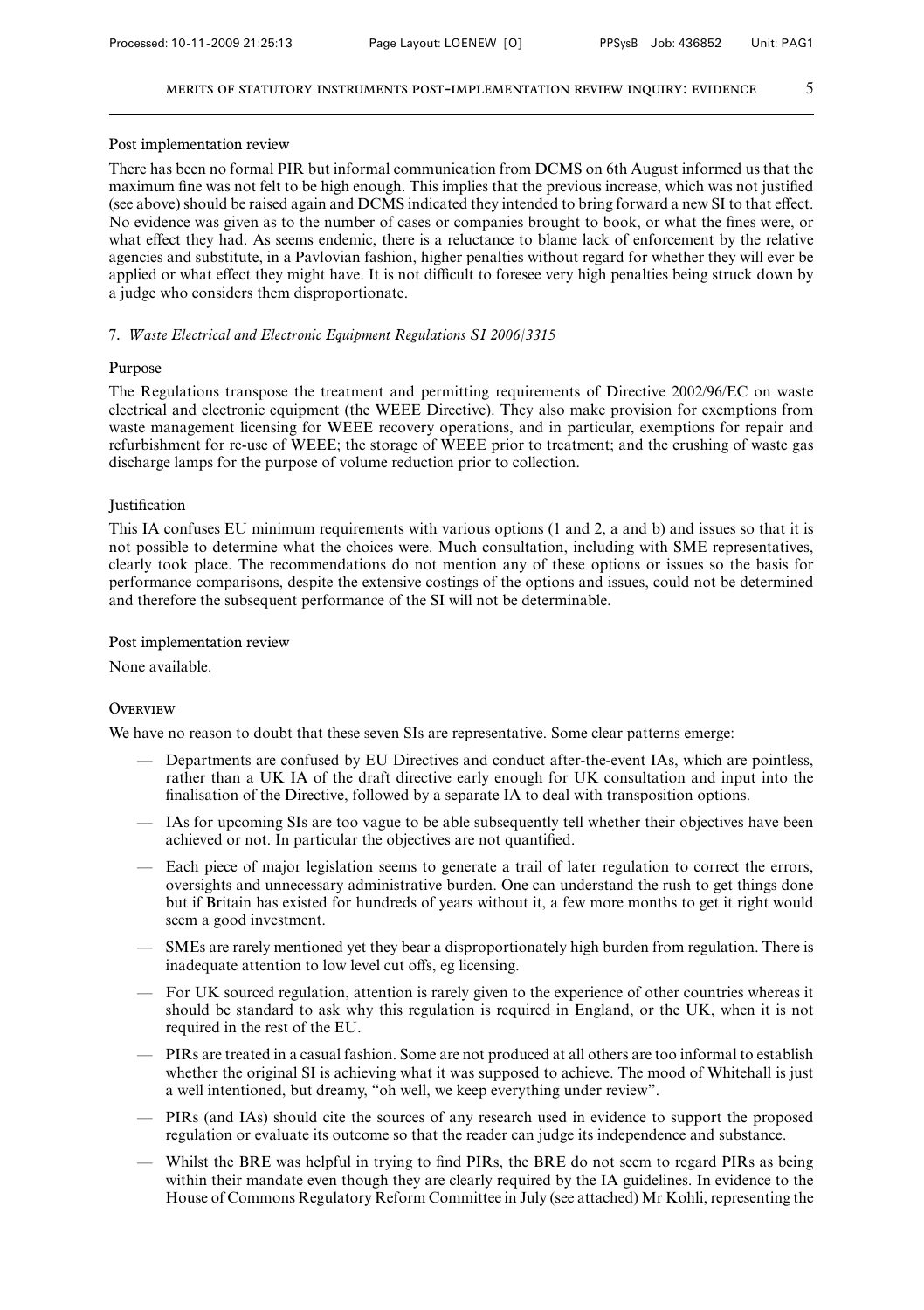BRE rather disingenuously tried to shift the responsibility for chasing up PIRs to Parliament when it is the responsibility of the BRE to take departments to task where they fail to follow the IA (and this includes PIR) guidelines. What else is the BRE for?

#### **CONCLUSIONS**

The overview above indicates an amateur, if not downright sloppy, approach to justifying secondary legislation before the event through IAs and subsequently through PIRs. No doubt civil servants, being only human, behave that way because those who should be calling them to account, namely Parliamentarians, are failing to do so. Whether or not each chamber can reject SIs (we believe the Commons can but the Lords cannot), they have enough influence to improve matters considerably but we do not see them using it.

The Better Regulation Executive should be charged with ensuring that, for regulation placing significant burdens on the private sector, a PIR is published three years after each UK only regulation and those failing properly to show whether the regulation fulfilled its original purpose are referred back to its home department.

*18 August 2009*

### **Memorandum submitted by the Hansard Society**

#### **The case for post-legislative scrutiny of delegated legislation**

1. The Hansard Society has long advocated for formal, systematic post-legislative scrutiny of statute law in order to ensure that legislative provisions are clear and operating as intended. *Making the Law,* the report of the Hansard Society Commission on the Legislative Process, recommended in 1993 that "the operation of every major Act (other than Finance Acts and some constitutional Acts), and all the delegated legislation made under it, should be reviewed some two or three years after it comes into force".<sup>1</sup>

2. The volume of delegated legislation has increased significantly over the past few decades, largely (though not solely) due to the increased scope of EU legislation and the increasingly complex and technical nature of legislation, particularly in the field of social welfare. In 1970, Statutory Instruments (SIs) filled 4,880 pages of legislation; in 1990, 6,500 pages; and by 2005 had reached 11,868 pages. Correspondingly the number of SIs doubled from around 2,000 per year in the mid 1980s to over 4,000 per year in 2005.2 This growth indicates the growing role and influence that delegated legislation has come to play in the legislative process.

3. However, this growing role and influence has not been matched by a concomitant increase in parliamentary scrutiny. Reforms such as the establishment of the Lords Select Committee on the Merits of Statutory Instruments have delivered improvements in some areas, but overall the amount of parliamentary scrutiny of delegated legislation has declined. In the 1996–97 session, for example, 46 hours were spent debating SIs in the House of Commons, but that declined to just 18 hours in the 2006–07 session and the situation is mirrored in the House of Lords where there has been a similar, though more gradual, decline in time spent debating SIs (56 hours in 1996–97 compared to 44 hours in 2006–07).3 The pressures upon and rigidity of the parliamentary timetable, and the inevitable time constraints that apply, suggest significant improvements to the scrutiny of SIs at the time of creation may be limited given the volume of delegated legislation currently being created. This therefore militates in favour of rigorous and robust post-legislative review of delegated legislation.

4. SIs are not amendable at creation stage. However, they are easier to amend in light of practice and experience than are Acts of Parliament and the ability to revisit individual SIs in order to correct mistakes, clear up problems and clarify areas of confusion is therefore of significant value.

5. Our recent research, especially *Law in the Making: Influence and Change in the Legislative Process,* has highlighted several factors and legislative developments which further underline the need for systematic postlegislative review of delegated legislation, namely:

- the challenges posed by "framework" bills;
- the extent to which ministerial commitments made in debate on parental primary legislation may not actually be reflected in the final content of SIs.

<sup>1</sup> Hansard Society (1993), Making the Law: The Report of the Hansard Society Commission on the Legislative Process (London: Hansard Society), para 393.

<sup>2</sup> R. Cracknell (2008), Acts & Statutory Instruments: Volume of UK legislation 1950 to 2007 (London: House of Commons Library).

Compiled from House of Commons and House of Lords sessional returns.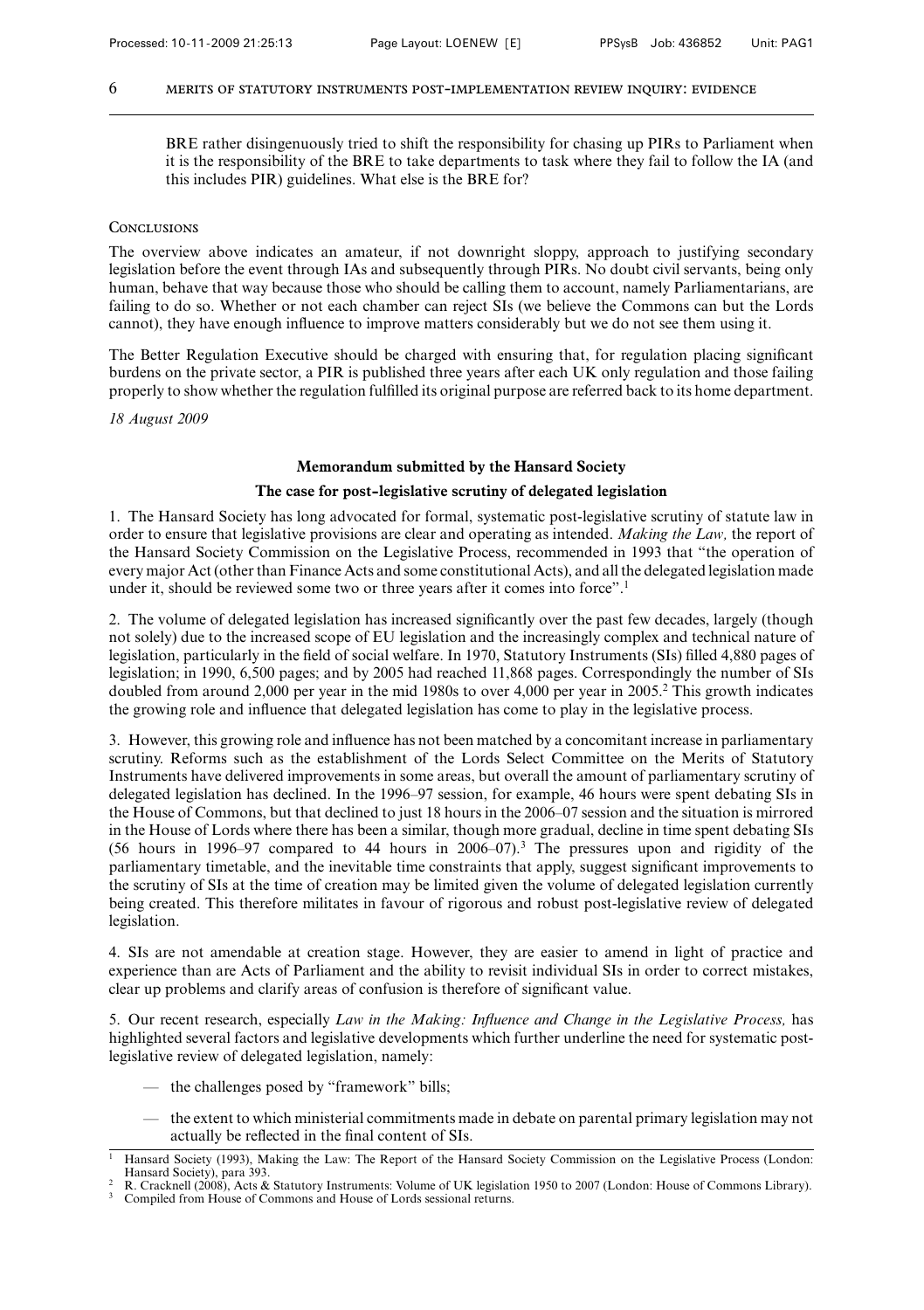### "Framework" legislation

6. "Framework bills" (or "skeleton bills" as the Delegated Powers and Regulatory Reform Committee refers to them)<sup>4</sup> set out the principles of the legislation for scrutiny but rarely provide substantial information about how those principles will apply in practical policy terms. The detailed provisions and powers are to be supplied later in the form of delegated legislation which is often not made available to MPs and Peers (even in draft form) when they are scrutinising that parental legislation and, if made available, is often provided at a very late stage in the process.

7. Consequently, the Law Commission concluded in its review of post-legislative scrutiny that for framework legislation, "the only way to examine the outcome of the primary legislation is by examination of the secondary legislation".<sup>5</sup>

8. Based on our own research, the Hansard Society suggests that the Committee may wish to investigate the post-legislative scrutiny of the 2002 Export Control Act as a case study to see whether it offers a model of good or bad practice with respect to the delegated legislation provisions. The Act has been described as an "enabling" Act because all the substance of export policy was contained in the delegated legislation. This Act was one of five case studies examined in detail by the Hansard Society for our 2008 Law in the Making report. Beyond the sheer scope and importance of the delegated legislation in relation to the parent Act and the issues about framework bills that this Act raises, it is also potentially useful as a case study because:

- the delegated legislation was only made available to parliamentarians in draft form at a very late stage (at the fourth sitting of the standing committee) leading many MPs to criticise the process and conclude that effective scrutiny by the committee had been compromised;
- there were subsequent public consultations on the delegated legislation under the Bill; and
- the Government did commit to undertake post-implementation review of the new controls three years after their introduction. This post-legislative review process was launched with a public consultation published by the Department for Business, Enterprise and Regulatory Reform on 18 June 2007 to which the Government issued three responses in 2008, since when a number of changes to export controls have been implemented.<sup>6</sup>

# Ministerial Commitments

9. There is some concern that commitments given to MPs and Peers about the content and practical application of SIs during debates on the parental legislation may not always be reflected in the final content of SIs.7 During the course of debates ministers often make valuable assurances in Parliament concerning the meaning and implementation of the legislation under scrutiny, often with commitments made as to the contents of the delegated legislation that will follow. However, our research found scepticism as to the extent to which these assurances translate into action.8

10. For example, during parliamentary debate on the Immigration, Asylum and Nationality Act 2006, ministers said that the fines for employers of illegal immigrants would be around £2,000; but in 2007, the government brought forward delegated legislation to allow fines of up to £10,000.9

# Holistic Post-Legislative Review of all Legislation or Dedicated Post-Legislative Review of Delegated Legislation?

11. In March 2008, the government gave a commitment to establish a systematic process of post-legislative review, recommending a holistic approach where "review of an Act should properly include the consideration of all or much of the delegated legislation made under the Act".10 Whilst any post-legislative scrutiny is to be welcomed, there are a number of shortcomings to this holistic approach which should nonetheless be borne in mind.

<sup>4</sup> House of Lords Delegated Powers and Regulatory Reform Committee (October 2007), Guidance for Departments on the role and requirements of the Committee, p.3.

<sup>5</sup> Law Commission (2006), Post-Legislative Scrutiny, Cm 6945, p.38.

<sup>6</sup> For details of the post-legislative review of the Export Control Act 2002 see: www.berr.gov.uk/consultations/page39910.html

<sup>7</sup> A. Brazier, S. Kalitowski & G. Rosenblatt with M. Korris (2008), Law in the Making: Influence and Change in the Legislative Process (London: Hansard Society), p.196. <sup>8</sup> A. Brazier, S. Kalitowski & G. Rosenblatt with M. Korris (2008), Law in the Making: Influence and Change in the Legislative Process

<sup>(</sup>London: Hansard Society), pp.187–188. <sup>9</sup> A. Brazier, S. Kalitowski & G. Rosenblatt with M. Korris (2008), Law in the Making: Influence and Change in the Legislative Process

<sup>(</sup>London: Hansard Society), p.196.

<sup>&</sup>lt;sup>10</sup> Leader of the House of Commons (March 2008), Post-legislative Scrutiny—The Government's Approach, Cm 7320, para 32.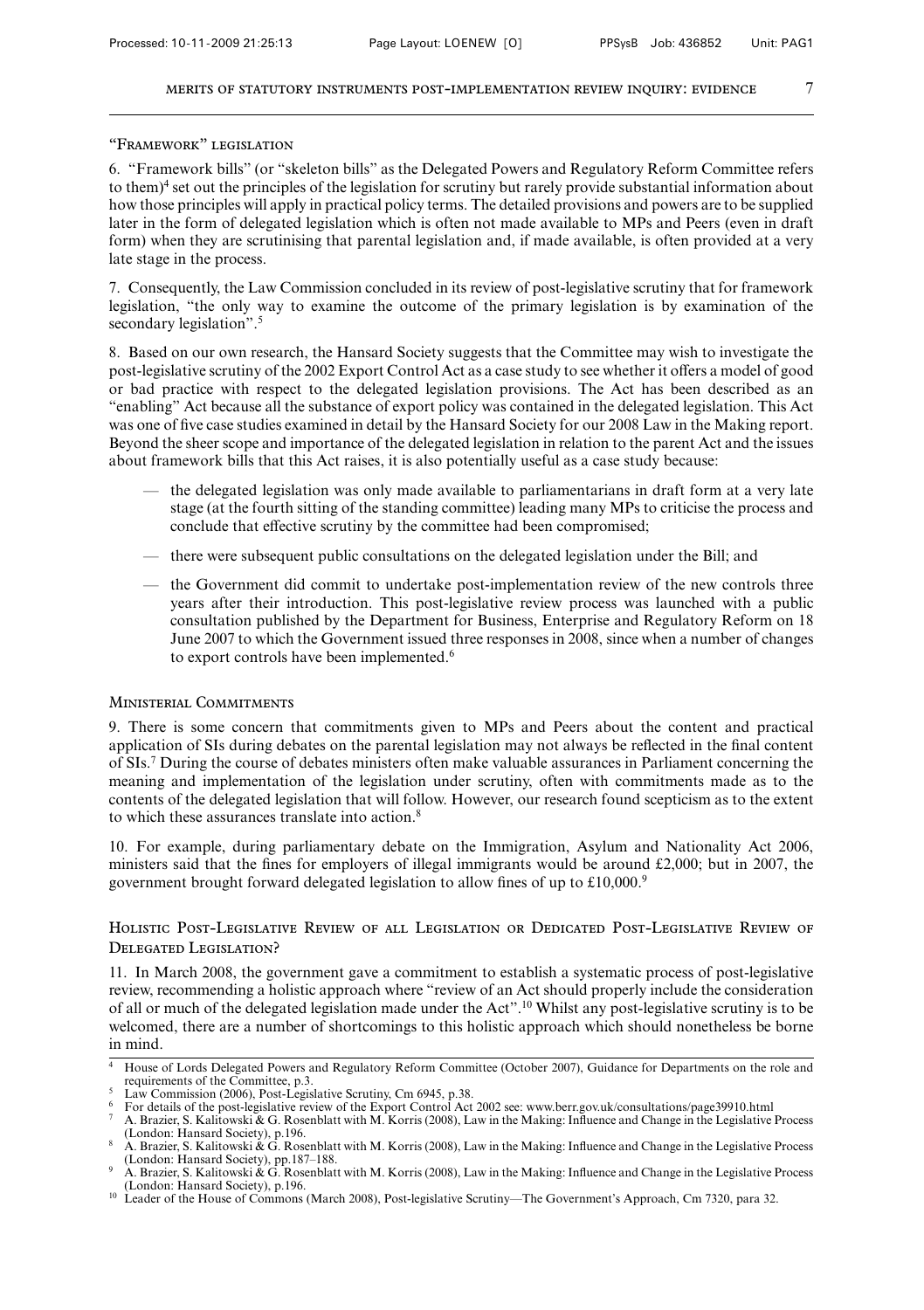- The post-legislative review of Acts is intended to take place three to five years after Royal Assent. However, SIs can still be made after that review has taken place, and therefore will fall through the post-legislative scrutiny net if no alternative mechanisms are in place.
- While it is impossible to assess until the system has been embedded both in government and in Parliament, it is not unreasonable to expect that the post-legislative scrutiny of large or contentious Acts is likely to focus on the primary legislation at the expense of the delegated legislation.
- There may be cases where the parent Act is not deemed particularly contentious or flawed, but the application and operation of one or two pieces of delegated legislation that stemmed from it leads to concerns or unforeseen outcomes. In such circumstances it may be deemed overly burdensome to necessarily review the entire Act and all delegated legislation arising from it simply to bring scrutiny to a very small proportion of it. It would therefore be sensible to establish a mechanism by which individual or a small numbers of SIs only need be subject to post-legislative scrutiny if considered appropriate.

12. In its review of post-legislative scrutiny the Law Commission found that consultees felt that secondary legislation should not be treated differently from primary legislation in terms of the need for review,<sup>11</sup> and concluded that there is scope for the development of parliamentary post-legislative scrutiny of secondary legislation in the form of a new joint committee on post-legislative scrutiny.<sup>12</sup>

13. The Hansard Society endorses this view, and believes there is a role for a dedicated post-implementation review system for delegated legislation to be integrated with holistic consideration of primary and delegated legislation.

14. An alternative model, which we have recommended in the past and which might also fulfil this need for dedicated post-legislative scrutiny, is that departmental select committees commission research on the effect of particular SIs or undertake a short inquiry.<sup>13</sup> For this approach to be effective it would require select committees to embrace a new strand of working and a greater commitment of resources to allow them to carry out this function.

*September 2009*

# **Memorandum submitted by the Social Security Advisory Committee (SSAC)**

# **BACKGROUND**

1. The SSAC is an Independent Statutory Body, funded by the Department for Work and Pensions (DWP). It is the main UK advisory body on social security and related matters, such as links with the labour market and wider social welfare issues. The Committee provides advice to the Secretary of State (SoS) for Work and Pensions on his functions generally, and it also plays a unique role in the secondary legislation process.

2. Here it performs a mandatory scrutiny of most proposals for making the regulations that underpin the social welfare system that is the responsibility of the DWP. The Committee may report formally on proposed regulations to the Secretary of State, who is responsible for publishing the Committee's reports, along with his responses to them, and placing them before Parliament in the form of Command Papers as and when he proceeds to lay the regulations.

# SCRUTINY OF PROPOSED REGULATIONS

3. The Committee's scrutiny of proposals for regulations—and decision on whether to report on them to the SoS—takes in consideration of the policy objectives they will take forward, the rationale and evidence base presented in support of the policy, the assessments made of the effects and impacts of the policy, and the arrangements that will be made for monitoring and evaluating these effects and impacts if and when the proposed regulations are brought into effect.

4. The information supplied by the Department to support the scrutiny exercise is contained in a memorandum covering the proposed draft regulations. Under statute,<sup>14</sup> the SoS shall "... *furnish the Committee with such information as the Committee may reasonably require for the proper discharge of its functions*", and for a number of years the Committee has set out its minimum standards for the provision of information in guidance to officials.

<sup>&</sup>lt;sup>11</sup> Law Commission (2006), Post-Legislative Scrutiny, Cm 6945, para 4.2.

<sup>12</sup> Law Commission (2006), Post-Legislative Scrutiny, Cm 6945, para 4.7.

<sup>&</sup>lt;sup>13</sup> See A. Brazier (2003), Issues in Law Making 3: Delegated Legislation (London: Hansard Society); N. Gerrard & S. Hinton-Smith, "Regulation and the Legislative Process: Improving Scrutiny and Accountability", in A. Brazier (ed) (2004), Parliament, Politics and Law Making: Issues & Developments in the Legislative Process (London: Hansard Society), p.99.

<sup>14</sup> S170(4) of the Social Security Administration Act 1992.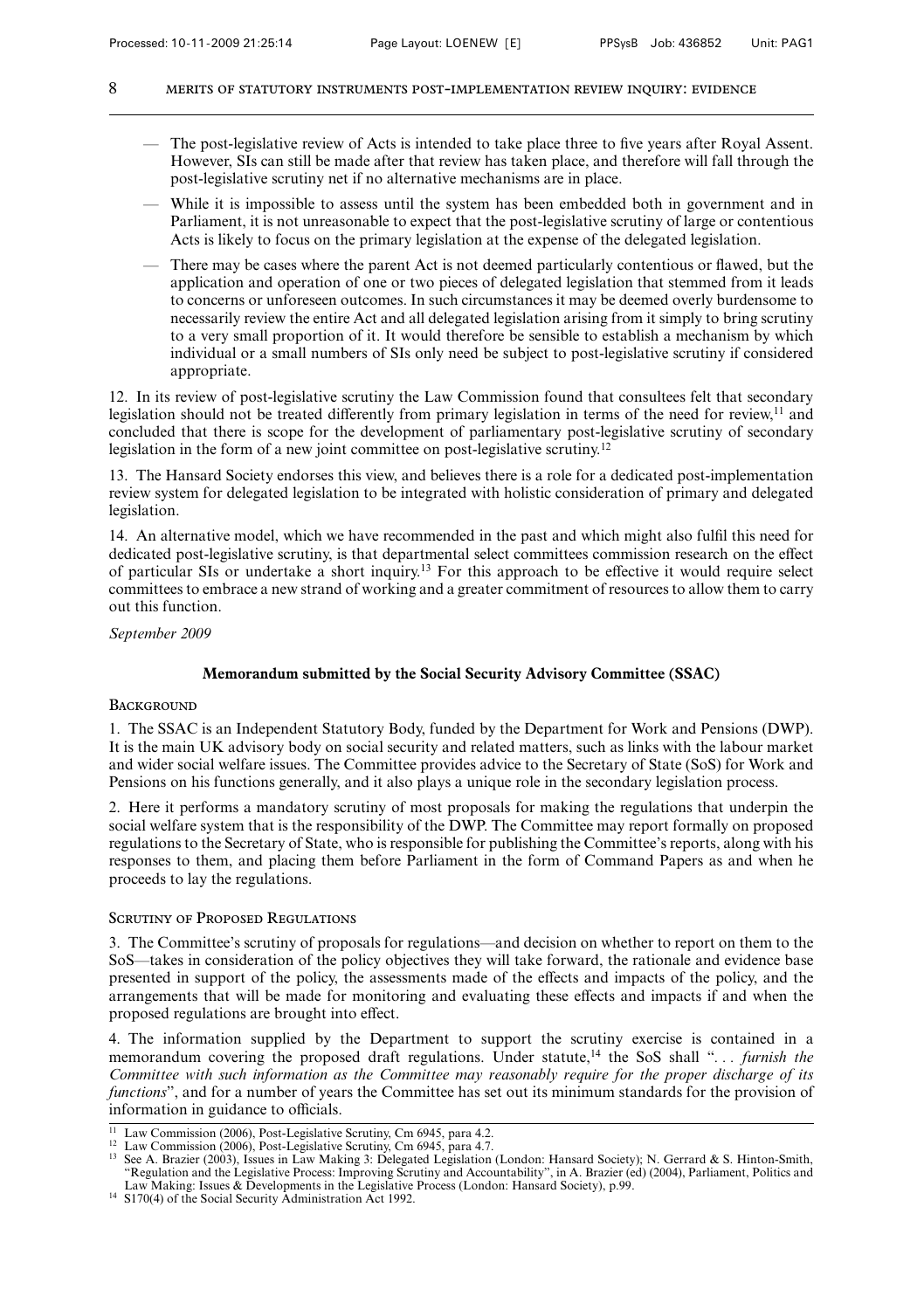5. The Committee pays particular attention to the quality and completeness of the information it receives from the DWP. Where information received is judged to be inadequate in any respect, the Committee may defer scrutiny of the proposals until the necessary information has been supplied. In reporting on proposals to the SoS, the Committee may draw attention to any perceived deficiencies in the material the Department has supplied, and may make recommendations with regard to the implementation of the proposals that aim to ensure that particular effects and impacts are monitored and evaluated.

## Post Implementation Review

6. The Committee would take the view that it is difficult to separate any review of whether the regulations as implemented are having the intended effect (and delivering policy efficiently and in the way that was originally envisaged) without undertaking some critical assessment of the effects of the policy itself. Our view is influenced by the nature and purpose of much/most DWP legislation. DWP's regulations frequently deal in detail with aspects of the lives of millions of benefit claimants whose "experience" of legislation is generally at such a remove as to make it irrelevant to them. It would more often be operational "front line" staff (or their external partners delivering services under contract to the DWP) who would be best placed to answer the "feedback" questions the Merits Committee has posed, and offer "experience" of legislation in practice. In doing so, it is probably inevitable that they would also consider the effects of the policy itself on the benefit claimants they serve.

7. DWP's monitoring and evaluation of changes to regulations not infrequently incorporates qualitative elements aimed at drawing information from both staff and benefit claimants about the effects and impacts of changes. However, we are not aware of any systematic gathering of "feedback on experience" information of the sort the Merits Committee has expressed interest in (although we readily acknowledge that we might not be routinely informed that such information was gathered to inform post-implementation reviews). Similarly, we are not aware of new policies being reviewed after three years separately from any ongoing monitoring and evaluation. Certainly, when proposed changes to regulations are put to us for scrutiny we have not seen references to post-implementation reviews policies that are to be changed included in the accompanying memoranda.

8. It is our view that post-implementation reviews could be an effective support to, and discipline within, the policy making process. However, we also recognise that such reviews are likely to be costly and resource intensive when conducted alongside monitoring and evaluation exercises that are already often very expensive. In addition, it is often very difficult to separate out the effects of one set of regulations from the combined effects of a mass of over legislation that may already apply in the area subject to new regulation (this, we believe, is likely to the case with much of DWP's legislation). The fact that such exercises are done infrequently suggests that they present substantial challenges. Accordingly, we would be interested to see DWP carry out an exercise on a trial basis in order to determine whether it is feasible to carry out an effective review that can demonstrate whether a set of regulations are *having the intended effect and whether they are implementing policy*  $objectives efficiently.$ 

*September 2009*

# CASE STUDY 1: LICENSING ACT TRANSITIONAL PROVISIONS ORDER 2005 (SI 2005/40)

# **Memorandum submitted by the City of London Corporation**

1. The City of London Corporation welcomes the opportunity to offer some observations on its experience of the Licensing Act 2003 (Transitional Provisions) Order 2005 as part of the Committee's investigation of post-implementation reviews.

### a) *was the legislation easy to understand and apply to your situation?*

2. The transitional arrangements introduced new application forms for licences and in the City's licensing officers' experience, many applicants found the forms to be long and more bureaucratic than the previous system with even applicants' solicitors disagreeing on what information needed to be included. This continues to be a problem. Instructions on the information required on the form are in many places imprecise or unclear and there are arguments for greater definition of potentially ambiguous terms. For example, there is sometimes difficulty in knowing when an application is deemed to have been made and hence from when the 28 day representation period runs. There are also difficulties associated with the advertising requirements. The detail required in the notice to be placed in the window of the applicant's premises should be more clearly stated and, for example, be required to include reference to any changes in the licensing hours. Incidentally, although not as a result of the transitional arrangements, the situation is not helped by subsequent changes to procedures. For example the very recent addition of the Minor Variations procedure which has introduced confusion, uses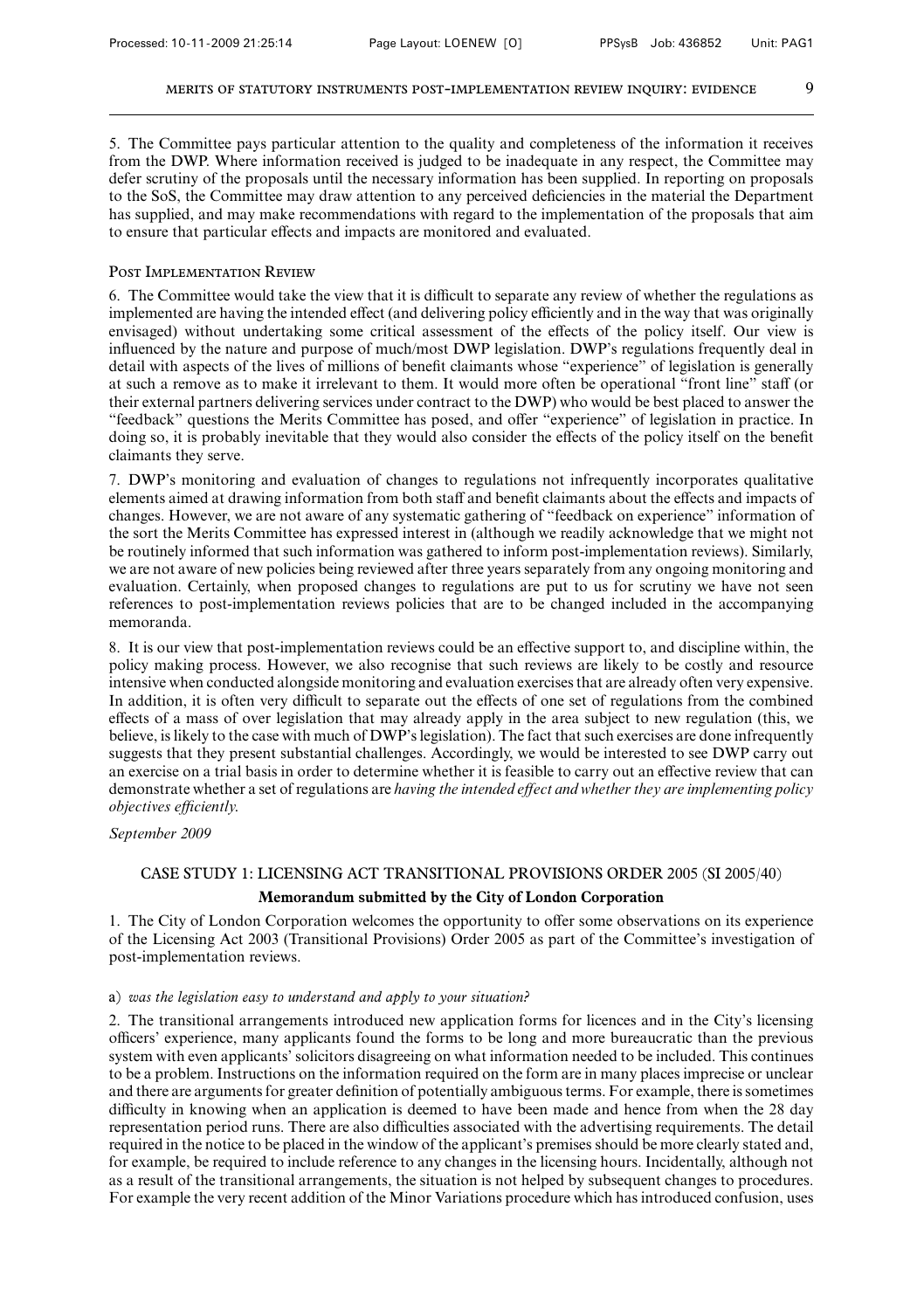slightly different terminology. Rather than using the understood term "14 days" when advertising an application, the regulations instead introduce "10 consecutive working days". The newspaper advertisement can be an unnecessary and expensive requirement especially in the City where there is no generally circulating local paper and usually means the more costly option of the Evening Standard.

### b) *did it cost you more or less to implement than the Department suggested?*

3. The timetable set for licensing authorities in the transitional period as the new regime came into force was very demanding, with most applications being submitted in a very short period before the deadline at the end of July and the start of August. At the time, the expectation on Members and Officers to be available for a great many hearings in such a tight timescale placed undue pressure on them, particularly as many hearings fell within the recess. The prescribed small size of Licensing Committees exacerbated the problem as did the relatively late publication of regulations and scale of fees. Whilst the City Corporation managed to hold all its transition hearings, it did so under considerable pressure of time and it is understood that many other authorities experienced difficulties. The time periods introduced by the regulations were very inflexible and hearings had to be held even if the parties were close to agreement. Failure to hold such a hearing resulted in an automatic deemed refusal, and was open to appeal. When parties were close to agreement however, the hearing may have been unnecessary and resources could have been better employed elsewhere.

### c) *did the legislation achieve its stated objective?*

4. Yes, in the broadest sense but there were some problem areas. For example, there was a certain amount of difficulty in determining how conditions attached to old licences applied to licences issued under the new legislation. This arose in particular where the nature of conditions imposed under the old regime lacked precision and, in consequence, in many instances, the obligations imposed under the new legislation were only established inferentially. For example, s.182 of the Licensing Act 1964 which covered the provision of music was repealed only in part with the effect that premises licensed under the new regime can provide recorded music without any requirement for it to be included on the licence and, it could be argued, is also not limited by the hours of the licence. These "embedded conditions" which can only be removed by a formal review and a public hearing continue to be a source of difficulty for the City's licensing officers and this could be said to be the major lasting problem from the transition process.

#### d) *were there any unintended consequences, or problems with the way the legislation worked?*

5. Government guidance for applicants invited licensing authorities to discuss applications and help applicants complete forms. It is understandable why this was suggested as Officers would be able to use their familiarity with the forms and expertise to assist applicants. In practice, however, and especially in areas like central London where there is a high density of licensed premises, this comment turned out to be unhelpful. Whilst officers did everything possible to assist, the volume of applications in the City meant there was a particularly high demand on the time of a relatively small number of staff who were not able to be as involved as the DCMS implied officers should or could be.

# e) *now you have experience of the legislation can you suggest ways in which it could be simplified or made to operate more cost-effectively?*

6. Even though the 2003 Act comprehensively reformed licensing law, subsequent amendments and insertions from more recent legislation have not necessarily simplified it. The legislation itself is very complex and there are now test case decisions that need to be borne in mind as well as a raft of allied provisions under subsequent legislation such as the Violent Crime Reduction Act 2006 which continue to change the law. There are now therefore arguments in favour of a "regulatory pause" to allow the new arrangements to bed down and provide licensing authorities with some certainty.

7. Although not as a direct result of the transitional arrangements, during the progress of the Licensing Bill, Ministers consistently sought to assure MPs and local authorities that the fees will be set at a level which permits recovery of the full costs of administration, inspection and enforcement to local authorities. This continues to cause difficulties for licensing authorities. In the City's experience, whilst fees might be sufficient to cover costs associated with the initial untested application, they are not at a sufficient level to cover the full cost of the service provided by licensing officers including enforcement, handling the many enquiries, advising the public and businesses. Attendance by officers, and on occasion Members, at residents meetings, and liaison with partner organisations, licensees and their representatives etc, all of which the Statutory Guidance recommends, also give rise to additional costs. Training of Members and officers in the detailed and changing legal situation is a further cost not currently covered by the fees. The costs of public hearings and any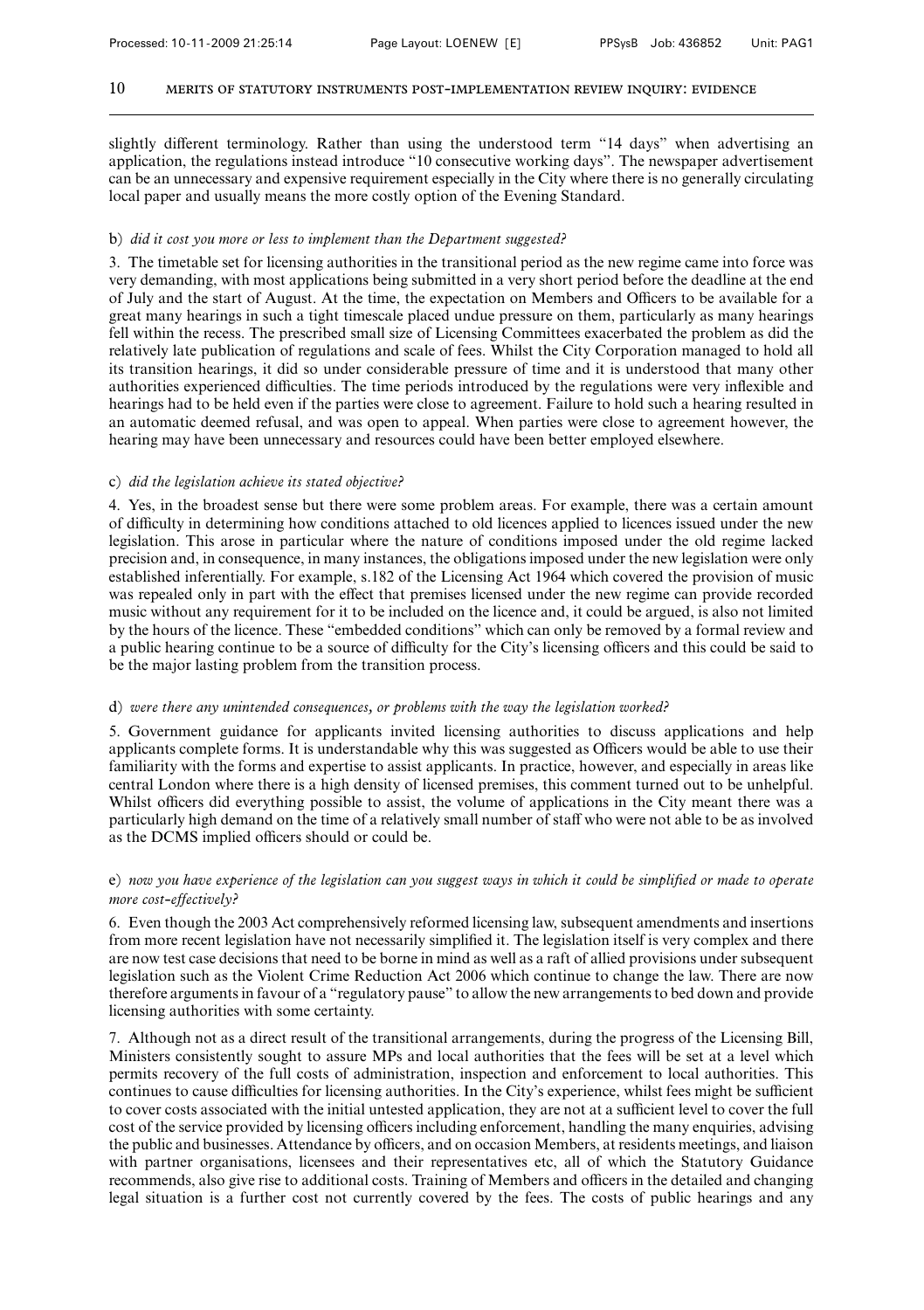subsequent appeal seem completely outside the scope of the licensing fee and have to be borne from other funds.

8. Further costs can also be encountered through the collection of fees. Whilst an application is considered incomplete if not accompanied by the associated fee, annual fees are classified as a debt, which can lead to difficulties in recovering monies on non-payment. The sums involved are at relatively low levels and it is only once the debt reaches a reasonable amount that it becomes economically viable to recover the debt and, because it can be some time before the debt reaches that level, the threat of debt recovery is not, in some cases, a sufficient deterrent to encourage applicants to pay their fees. There is also no provision to allow a licensing authority to suspend or revoke a licence for non-payment of fees. The problem was addressed in the Gambling Act 2005 where a licence can be revoked on the non-payment of fees but the matter remains unresolved in the context of alcohol licensing. This "permanent licence" provision leads to a growing difficulty where businesses cease trading at a premises but do not surrender the licence which then remains live indefinitely.

# f) *are you aware of any arrangements that would enable you to give feedback on your practical experience of the legislation to the Department that issued it?*

9. Apart from this Committee inquiry, there was an inquiry conducted by the then ODPM Select Committee in 2005 and by the Culture, Media and Sport Select Committee last year which both looked at the working of the 2003 Act. Aside from those, the City Corporation has not been involved in any other formal post legislative review.

### *September 2009*

# CASE STUDY 2: ROAD TRANSPORT (WORKING TIME) REGULATIONS 2005 (SI 2005/639)

### **Memorandum submitted by the Road Haulage Association Ltd**

Thank you for inviting us to comment upon the post implementation review of these Regulations.

As you are aware, we had grave concerns in 2005 about the impact the regulations would have upon the UK road haulage industry, the timing of the publication of Guidance and Regulations and the general communication to employers and drivers about the Regulations.

We subsequently provided evidence to the Department for Transport's Review of the Regulations, the Report being published on 19 February 2008. I am sure you are aware that, as part of this Review, a Data Validation Working Group was set up to identify what information was available, what information was needed and how this information could be collated. Data was collected by Ipsos MORI through an independent survey, from data collected by VOSA, along with submissions by members of the Working Group. The Review rightly concluded that there were no fundamental problems with the Regulations, there was no need to amend the Regulations, although it recommended that associated guidance and VOSA enforcement strategy should be improved.

What was not established through the review was any improvement in road safety or health and safety—which were the principle reasons behind the Directive/Regulations.

It is our view that the lessons learned from the experience of implementation and subsequent review of the Regulations are as follows:

- i) ensure Guidance is published at least two months prior to Regulations coming into force or changing (in this instance the Guidance was published on the DfT website seven working days prior to the initial implementation date) and supplement this with an awareness campaign for both employers and workers;
- ii) establish an evidence base so that an assessment of post regulation cost and benefit can be made ie in this case, demonstrable evidence that there has been an improvement in working conditions, health and safety and road safety;
- iii) ensure enforcement is effective from date of implementation. At the time the RHA was supportive of the widely publicised "light touch" approach to enforcement, but experience has anecdotally told us that some employers were inclined to ignore the Regulations, safe in the knowledge they would not have enforcement action taken against them. This quickly created the unlevel playing field when the majority of employers were complying with the Regulations.

I hope that these comments are useful to you. If you require any further information on this please do not hesitate to contact me.

*11 September 2009*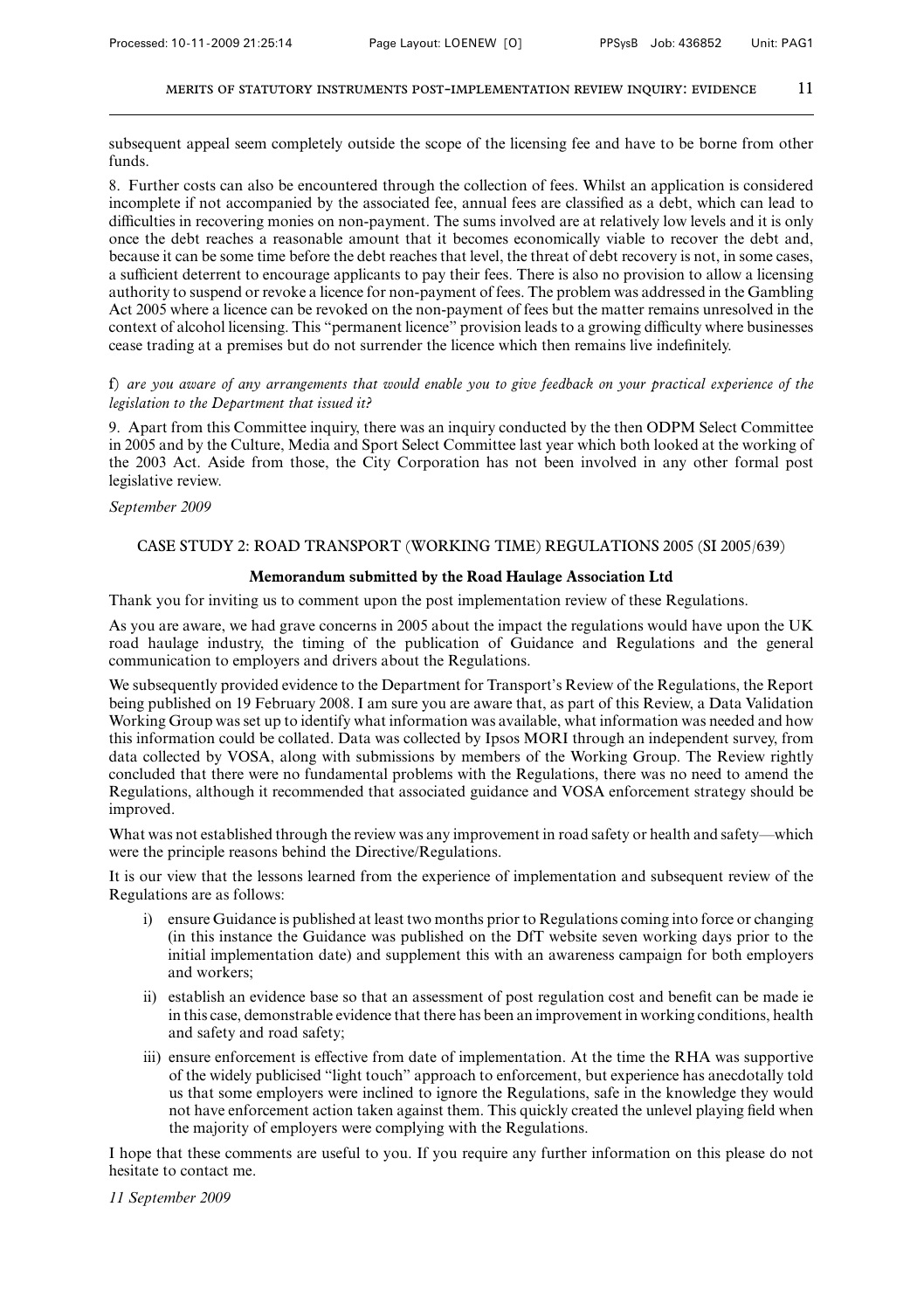# CASE STUDY 3: HORSE PASSPORTS (ENGLAND) REGULATIONS 2004 (SI 2004/1397)

# **Memorandum submitted by Patricia Aidley**

1. This submission on horse passports is from me as an individual and retired biology teacher and addresses your question (d) on the subject.

2. I am concerned about the accuracy and therefore practical value of some horse passports and parts of the National Equine Database.

3. Not all horse passports include a pedigree. For those that do include a pedigree, neither a buyer nor the National Equine Database nor the horse passport issuing bodies can carry out even a preliminary A.I (artificial insemination) verification check in this country, as national semen import records are not available to them.

4. Whilst I realise pedigree checks are not the purpose of horse passports their existence has an exploitable weakness (as we have no available semen import records): it could lead to paperwork malpractices and put part of the foundations of the National Equine Database in jeopardy.

5. I also realise and understand that it does not matter how a horse or pony is bred for him or her to have a passport, but if a passport with a pedigree cannot reasonably be assumed to be true for these animals what is the point of these I.D. documents (which are therefore a waste of public money)?

*7 August 2009*

### **Memorandum submitted by the British Hanoverian Horse Society**

There were many mistakes made by DEFRA in the lead up to this legislation in many cases by the failure of Paul Newman the head of the passport team and his SRO Mr. Cory to understand the implication of words used in the directive. As an example the use of the word Studbook in the major Equine nations in the EU this is an organisation that pro actively managers the breeding population and implements grading systemns to improve that population in accordance to the EU directive. Mr. Newman did not seem to understand the extent of that control and kept insisting that a studbook was a paper or electronic file. This led him to allow the creation of I.D only passport issuing organisations that had no previous connection with the Equine industry and the directive did not allow this. In the end the minister Alun Micheal admitted the creation of these organisations was a mistake. The definition of organisations which issue passports in the E.U. Directive is as follows

- (a) the organisation or association officially approved or recognised by the Member State, or by the official agency of the Member State concerned, both as referred to in the first indent of Article  $2(c)$ of Directive 90/427/EEC, which manages the studbook for that breed of animal, as referred to in Article 2(c) of Directive 90/426/EEC; or
- (b) a branch with its headquarters in a Member State of an international association or organisation which manages horses for competition or racing, as referred to in Article 2(c) of Directive 90/426/ EEC.

You are approved to issue passports if you are a studbook or an international organisation none of the ID only studbooks meet that criteria except Weatherbys and Sports Horse GB. DEFRA has never commented on this part of the directive and the strict criteria of financial records and constitution that were applied to applications under the 1997 S.I. were ignored.

*Question. Did the HPO 2004 achieve the aim of all horses applying for a passport by February 2005?* Answer. No

# Evidence.

If that had have been achieved then all horse passports after 2006 would have been issued in the year of their birth. The NED records will show that many horses have been applied for passports after that date and no action was taken. Studbook PIOs are in no doubt that many horses have never applied for passports even now.

*Question. Has the enforcement policy been a success?*

Answer. No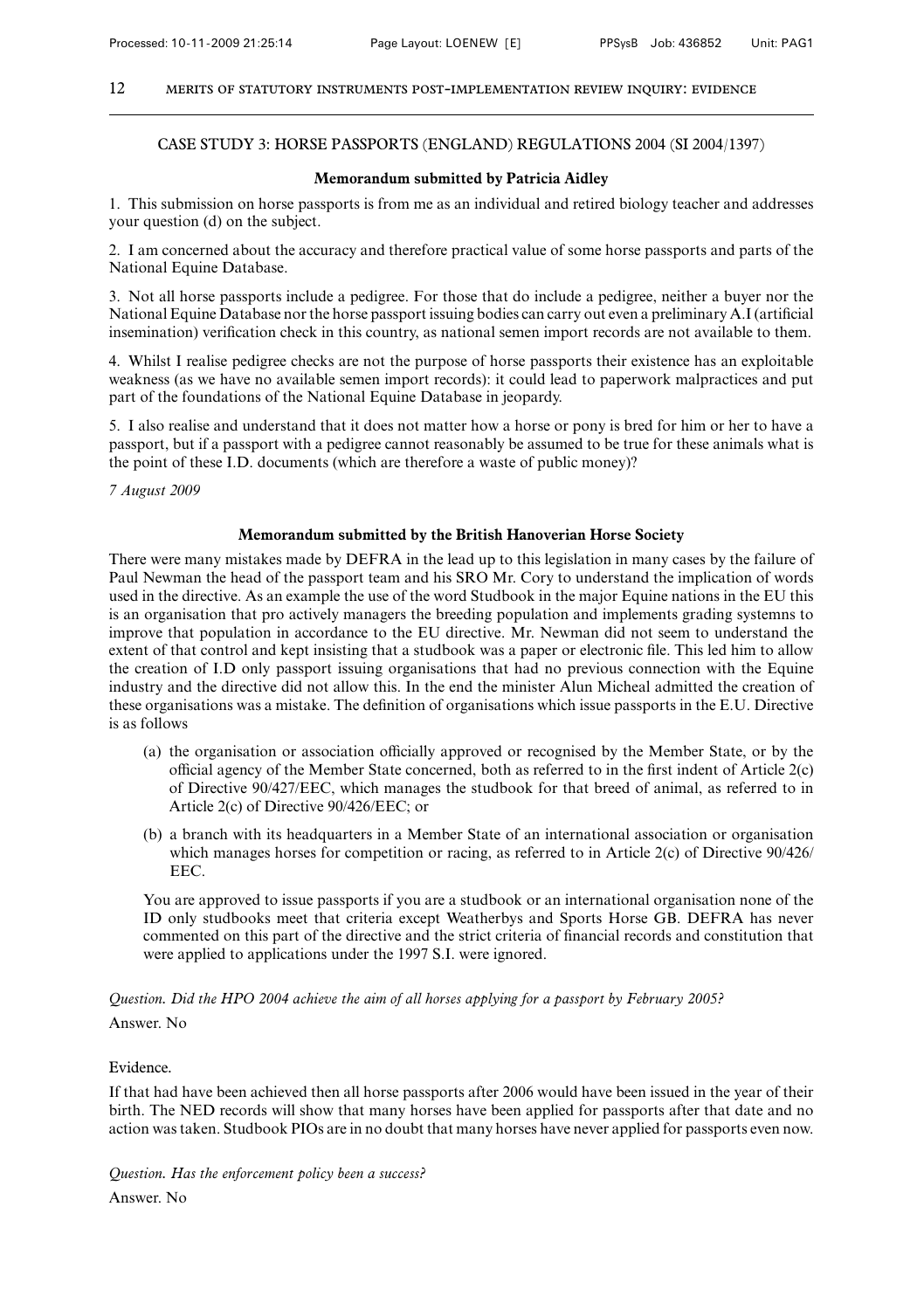Evidence.

Not all horses have passports.

No checks have been done to see if livery yards or dealers have all the horses passported.

The S.I. requires a change of ownership has to be recorded within 30 days. This has not been done in the majority of horses.

There has been no prosecution under the 2004 order that was solely a passport issue all passport offences have been as a support to other infringements under the sale of goods legislation or welfare legislation.

Trading Standards are required to enforce the HPO and have not done so. The Local Authorities have the budget tightly controlled and many councilors would say "What harm as been done" by failing to comply with this order and in their ignorance assume not much. Northamptonshire C.C. has 61 staff in the Trading Standards Department and under the last Chief Executive 21 were down as posts at risk. When Trading Standards have decided they have enough evidence for a prosecution then they have to convince Legal Services to proceed and they will not do so as they have many cases they may consider have a higher priority and they are also under budgetary constraints. I spoke to Buckinghamshire County Council recently about a possible case of fraud and was told they would get an officer to speak to me but it would be at least three weeks.

When consultations took place regarding the 2009 HPO, DEFRA said they were proposing to make offences under this order a fixed penalty situation of an automatic £50 fine and if you felt wronged you go to court to explain your defence. As a PIO I suggested that if a PIO made a complaint to Trading Standards they would be forced to investigate but this was not adopted.

At the workshop at Reading the DEFRA communication team asked PIOs how was the best way to communicate this legislation to the horse world and the overwhelming response was better enforcement. Now seeing the SI 2009 this has not happened.

As a PIO many cases of abuse of the Horse Passport Order are quite clear and I list some of the most common.

A dealer has a horse and throws away the passport and applies for a new one from an I.D. only PIO stating the age as much less than the original passport shows. This was done in a prosecution at Buxton Magistrates Court and the defendant pleaded guilty to saying the horse was 11 when it was 18. The horse had to be DNA parentage tested to prove this case; as the horse was branded with a Studbook brand and a number it was possible to prove this point but if the horse had not been branded it would have been impossible to identify the horse.

In show jumping circles passports are regularly destroyed for the simple principle that the owner wishes to give the horse a new name and say it has never competed so they can be successful in novice classes.

As far as the reliability of microchips. Haras Natauionaux (the French Government horse equine body) says these transponders can be destroyed; it is claimed that some of the laser equipment can destroy chips. Pet I.D. have queried the position that where a horse applies for a passport and when it is scanned a chip is found that has not been recorded there is little that can be done. The chip has been inserted contrary to the new legislation as it has not been done by a vet or a record would have been kept regarding its number on sale. The horse complies with the legislation as it has a chip so there is no point in putting another one. Chips and inserters cost about £3 and are easily available. This has again been done for financial gain to conceal the age and identity of the horse. If a seven year old horse competes as a four year old it is more successful and so is more valuable.

The number of these offences would be considerably reduced if DEFRA funded the Local Authorities for prosecution. All that is proposed, but not yet done, is to supply microchip readers at a cost of about £400 each. Local Authority Trading Standards Officers say the legislation is unenforceable and the ratepayers and councilors do not see the importance of the legislation and believe they have better things to spend the rates on.

*August 2009*

### **Memorandum submitted by Christine Jarvis**

I understand that the House of Lords Merits of SI Committee is enquiring into the way Horse Passport legislation was introduced and is trying to determine whether or not it has achieved it's aim. I would like to comment on this.

When the legislation was introduced we were given to understand that one of the main aims was to protect horses from theft as it would be illegal to sell a horse without a passport issued by a recognised passport issuing authority. We thought this was a good idea and had all of our horses passported (spending a lot of money in the process). A lot of our friends and acquaintences did not do so *and have still not done so.* In fact they "laughed behind their hands" at us and at the amount of money we spent *abiding by the law.*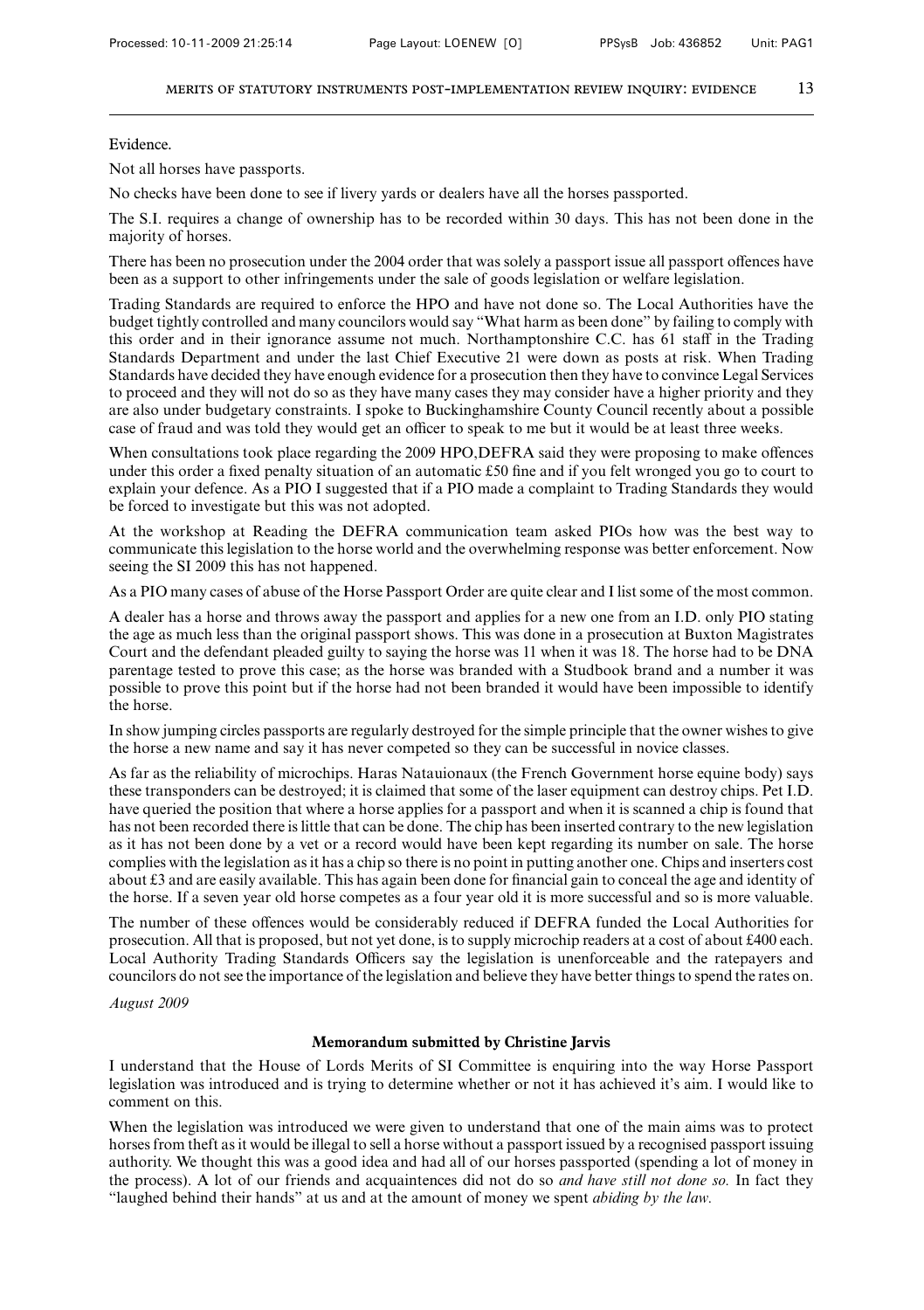They have had the last laugh too because no-one has checked to see if their animals are passported (we were originally given to understand that all local councils would appoint an officer to do this). But the worst anomaly in this Bill is the fact that horse sales can passport a horse taken to their sale (on the day of the sale) and then legally sell it in the sale ring. This happens at York Horse Sale *every month.* They employ the Cleveland Bay Horse Society as a Passport Issuing Authority and anyone who takes a horse to their sale without a passport pays £20 or so to have the passport made out that day. This means that I could go to a field on the Thursday night, steal a wagon-load of horses, take it to York Sale, have it passported (and now microchipped too). pay a passport fee of £20 and an entry fee of £18 and sell those stolen horses through the sale ring. How can this be right!! Even after paying for the passports, the microchipping and the entry fee I could still make a tidy profit on the stolen horses.

In all the travelling we do with horses in the horsebox we have only been stopped once and this was by the Commissioners who wanted to check our horsebox for Red Diesel and road worthiness etc. Having spent as much money getting our horses passported I was dying for someone to ask to check the passports and so asked them to do so. They were very reluctant and looked at me as though I had suddenly grown two heads. Presumably checking these passports was not up to them. However, on my insistence, they did look at them and showed them to a Police Officer who was working with them. However they did not check them against the horses we were carrying.

At this stage of the legislation I ask that this loophole be closed. If unpassported horses were turned away from horse sales it would have a three-fold effect. It would cut down on the possibility of horses being stolen and then quickly sold on, it would mean more horses would have to be passported and the law adhered to as it would not be so easy to sell a horse without a passport and this would, ofcourse, then go further towards achieving the aim for which legislation was passed in the first place.

I sincerely hope you can take my comments "on board" and do something about closing this loophole.

*July 2009*

### **Memorandum submitted by Karen Martin**

Re: Horse Passport Legislation. . . has it worked?

NO! From personal experience the system doesn't work, there have been so many cases of people being able to obtain two passports or more for the same horse. Nothing ever seems to be checked.

I have personal experience of this which nearly resulted in a court case against me even though I was actually totally innocent. I bought a mare locally from a breeder who I trusted who then told me she couldn't locate the mares passport and gave me a genuine reason why which I had no reason to doubt. I sold the mare on with a new passport I had obtained completed by a vet, so all very legal.

The purchaser put the mare in foal and asked if I had the original passport with her breeding on. I had nothing to hide and gave him the breeders number to see if she could help. She only sent him the original passport which confirmed the mare was five years older than first thought!

Surely compulsory freezebranding or microchipping has got to be the way forward. Personally after buying foreign horses I much prefer branding as it can not move, and is on display so can not be hidden. Passports only work as a supplementary form of identification to support branding and breeding papers.

*July 2009*

# **Memorandum submitted by Graham Suggett**

Your Press Notice of 24 June 2009 asked for feedback on six areas.

I make personal comment upon c), d) and e).

### c) *did the legislation achieve its stated objectives?*

#### d) *were there any unintended consequences, or problems with the way the legislation worked?*

The objective of the EU Directive which led to the introduction of the Horse Passports (England) Regulations SI 2004/1397 was to establish a recording system which would prevent horse meat from animals treated with various pharmaceutical medicines from entering the food chain.

This was to be achieved by requiring all equines intended for the human food chain to have details of all medicines prescribed entered onto their passports and for a national database to be established which would record details of all equines and whether their passports were endorsed as "being an equine intended for entry to the human food chain".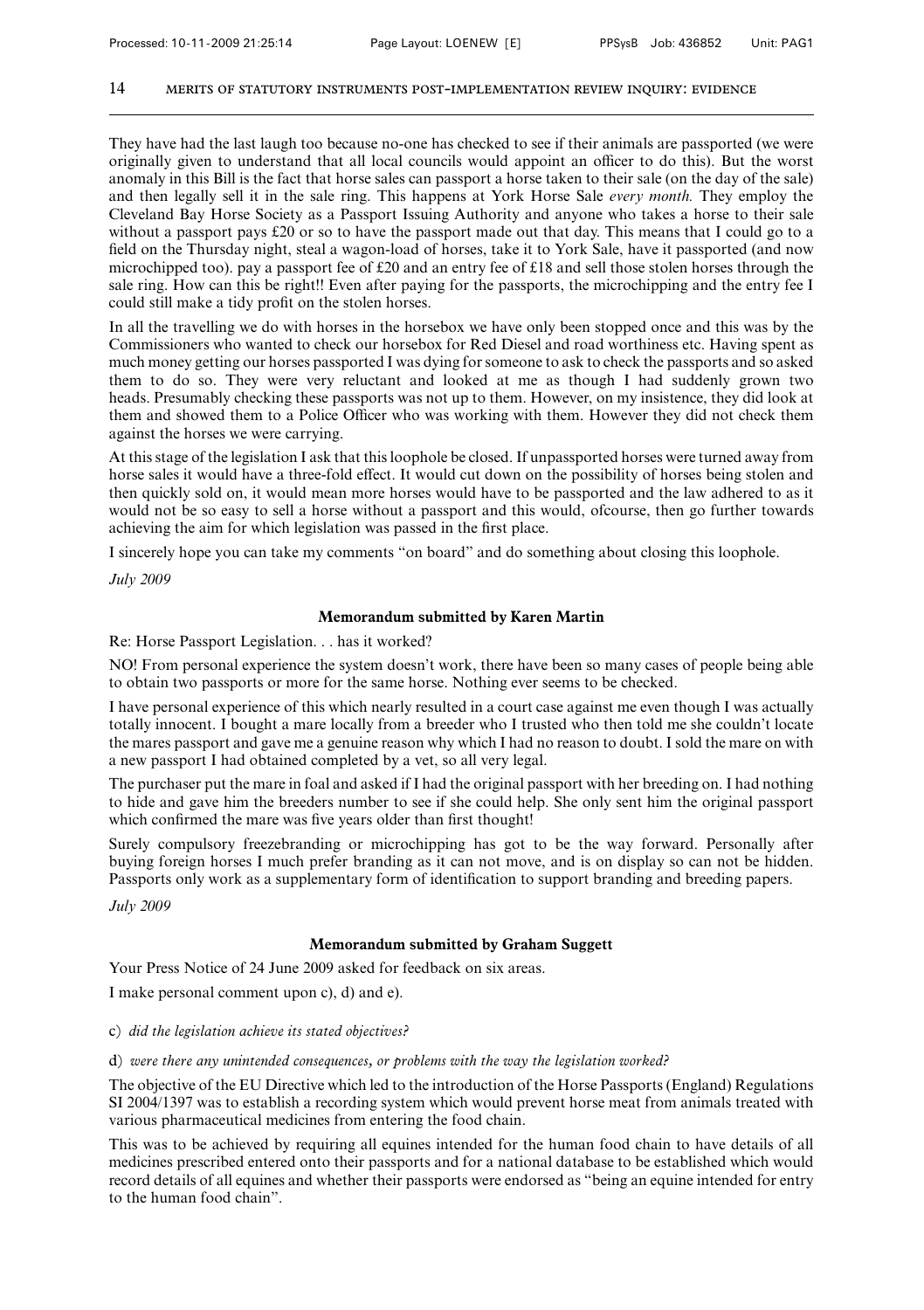In introducing the English legislation, Defra extended the objectives to include "administration of the passport system and the surveillance and control of equine diseases".

The first of these was essential to include due to the declaration as to intent with regard to "entering the human food chain" being recorded in the individual passports. Therefore, unless the issuing and monitoring of passports was adequately controlled, it would be impossible to monitor whether any of the animals to which medicines had been prescribed had entered the food chain.

The surveillance and control of equine disease is not an essential adjunct to the original EU objective. However, the addition of these objectives is applauded as it required very little amendment to the functionality of the database and would be of immense value in the event of any epidemics.

# Administration

Unfortunately, in the administration of the passport scheme that the legislation has not proved to be as effective as it might have been. The issuing of passports in England has been designated to 61 different organisations (84 in the British Isles) designated as Passport Issuing Organisations (PIOs). PIOs work to a wide range of efficiency eg many of these organisations are extremely slow in processing applications and it has been demonstrated that some of the data they transmit to the national database is of questionable accuracy. Legislation is in place for Defra to take action against any PIO who fails to be "efficient". However, due to lack of manpower and resources, any such actions are noticeable by their absence.

# Holes in the legislation

Similarly, the legislation has not proved to be as effective as it might have been due to omissions in establishing the data required, by the Horse Passports (England) Regulations SI 2004/1397, to be sent to the national database. It is absolutely essential that equines recorded on the national database are correctly identified against a passport. The regulation makes it mandatory to provide data, to be submitted on a regular basis, regarding gender, colour, age, name, etc to the national database. Unfortunately, this data in itself is insufficient to individually identify equines as there are many equines with the same name and of the same colour, sex and age. The passport number is also a mandated piece of data. However, this does not necessarily resolve duplication as all PIOs are free to determine their own numbering systems and thus i/d numbers are not necessarily unique. A European initiative adopted by the UK is for all equines to have an identifying unique equine life number (UELN). This has now been adopted for all foals but it will take at least 15 years for the system to be applicable to all equines. This is where the domestic legislation is lacking, in order to resolve duplications during the period prior to the UELNs becoming effective the legislation should have made it mandatory to provide the names of the equine's sire, dam and dam's sire to the national database. Had this been done then virtually all the cases of duplication in the national database would have been resolved.

### Penalties and Enforcement

The Horse Passports (England) Regulations SI 2004/1397 require any change of ownership to be notified to the PIO. This is rarely done and there does not appear to be anyone sufficiently motivated to initiate legal action against owners who have passports for their equines which bear an incorrect owner name. How then can action be initiated against the owner of a horse sent for slaughter for human consumption which has been treated with prohibited medicines if the passport bears an incorrect owner name? It is interesting to note that the legislation contains no requirement for a change of address to be notified. How then do the authorities contact the owner?

Similarly, there is a requirement in the Horse Passports (England) Regulations SI 2004/1397 for the death of all equine to be reported to the issuing PIO. This is rarely done and, again, there does not appear to be anyone sufficiently motivated to initiate legal action.

It has been stated that passports are being issued to some equines when sold at auction. If this is true, how can any prescribed medicines administered by the previous owner be recorded on the passport? (Sections 14 and 20)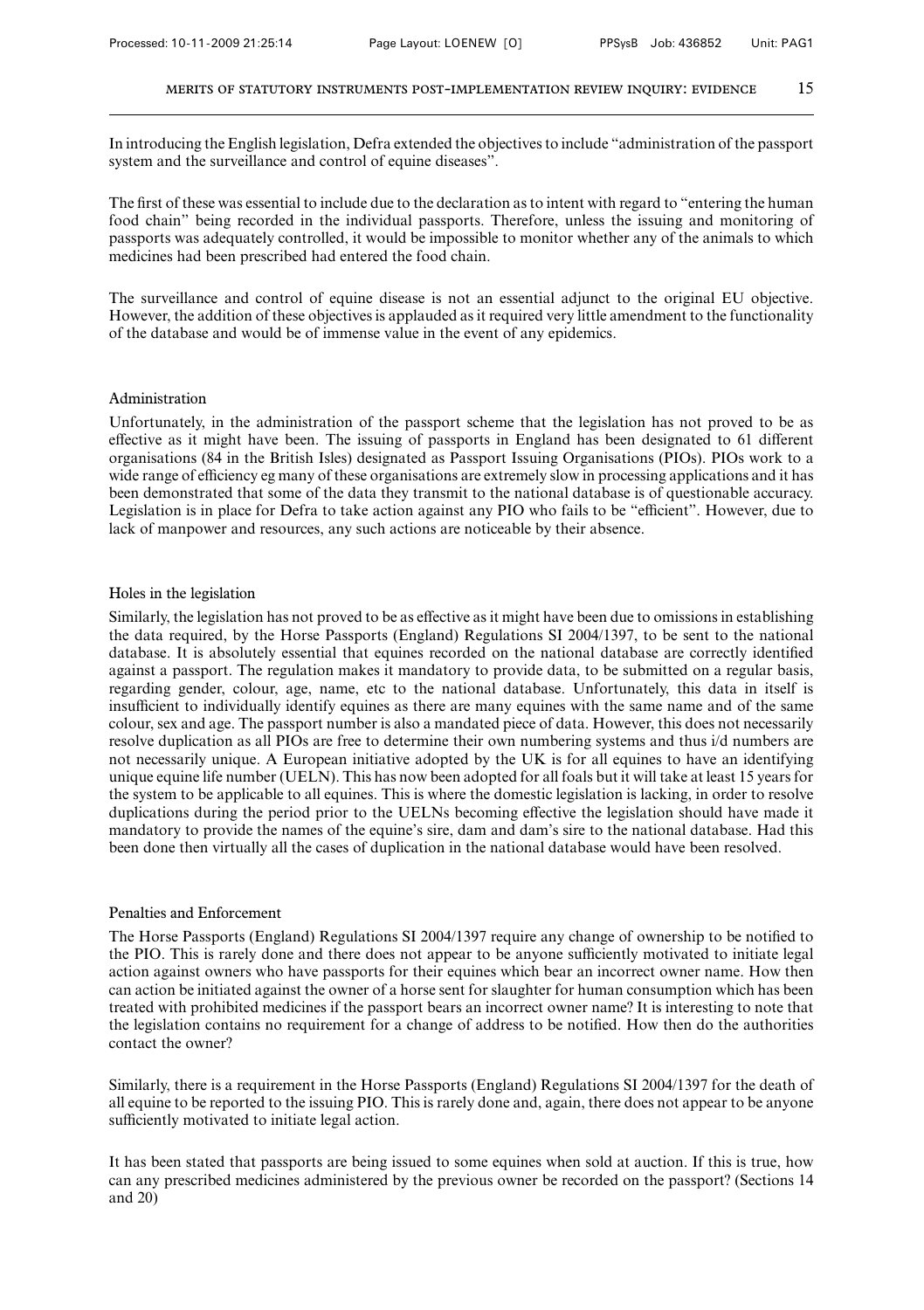e) *now you have experience of the legislation can you suggest ways in which it could be simplified or made to operate more cost-effectively?*

There were other problems and faults with the 2004 legislation which have now been corrected in the 2009 legislation and, hence, I have omitted reference to them.

However, the items raised above are still extant and the purpose in raising theses is to demonstrate that where the 2004 Regulations are not working it is in the main due to Sections 24 and 25 (Penalties and Enforcement) not being implemented. The recommendation is, therefore, that Statutory Instruments should not be introduced without the accompanying financial and manpower resources required for implementation.

*8 September 2009*

#### **Memorandum submitted by Dawn Thornton and Zoe Thornton**

Horse Passports (England) Regulations SI 2004/1397 from DEFRA required that horses being slaughtered for meat were to have a record of medicines administered; the scheme was extended to all horses in England as a welfare measure.

My views on the new law for passport(s) and micro chipping are:

passporting and micro chipping is very expensive as for most horses and ponies do not go for meat, but if they are going for meat they should have special passports and should not be stolen or treated inhumanely when it comes to slaughtering them; and

most people will not be able to afford passporting and micro chipping therefore more horses will be neglected and homeless. A lot of travellers have not and will not passport or micro chip their horses.

It's not fair that generally horse people should have to pay extra for their horses when they can only just afford them now (with the credit crunch and all.)

#### *18 July 2009*

# CASE STUDY 4: DRAFT HUMAN FERTILISATION AND EMBRYOLOGY AUTHORITY (DISCLOSURE OF DONOR INFORMATION) REGULATIONS 2004

# **Memorandum submitted by the British Association of Social Workers Project Group on Assisted Reproduction (PROGAR)**

PROGAR was established in the 1980s originally to provide evidence on behalf of BASW to the Warnock Committee of Inquiry into Human Fertilisation and Embryology. Since then PROGAR has consistently contributed to policy discussions and policy formation in assisted conception, working in partnership with British Association for Adoption and Fostering, the British Infertility Counselling Association, and the Donor Conception Network, the National Association of Guardians Ad Litem and Reporting Officers and UK DonorLink.

### a) *was the legislation easy to understand and apply to your situation?*

The legislation was easy to understand and apply. PROGAR had been campaigning for such legislation since the original parliamentary debate on the Human Fertilisation and Embryology Bill 1989, during which time it had been in regular contact with Department of Health officials and—more recently—ministers.

#### b) *did it cost you more or less to implement than the Department suggested?*

There were no costs to PROGAR as regards implementation of the legislation. We understand that costs were incurred by treatment centres who needed to amend their patient information and consent forms. We also assume that following implementation of the legislation, counsellors are spending more time helping people prepare for building their family through donor conception.

#### c) *did the legislation achieve its stated objective?*

Yes, insofar as we are informed by the Human Fertilisation and Embryology Authority (HFEA) that licensed clinics now make donors aware that their identity will be disclosed to any offspring seeking it when they reach the age of majority, and make patients aware of this too. Clinics' written literature and that of the HFEA also make this clear. However, the legislation raises may new issues for those potential parents and donors who might not have previously planned to be open about their donation. This makes it all the more important that they have counselling to assist them to respond appropriately to their children's needs as they grow up.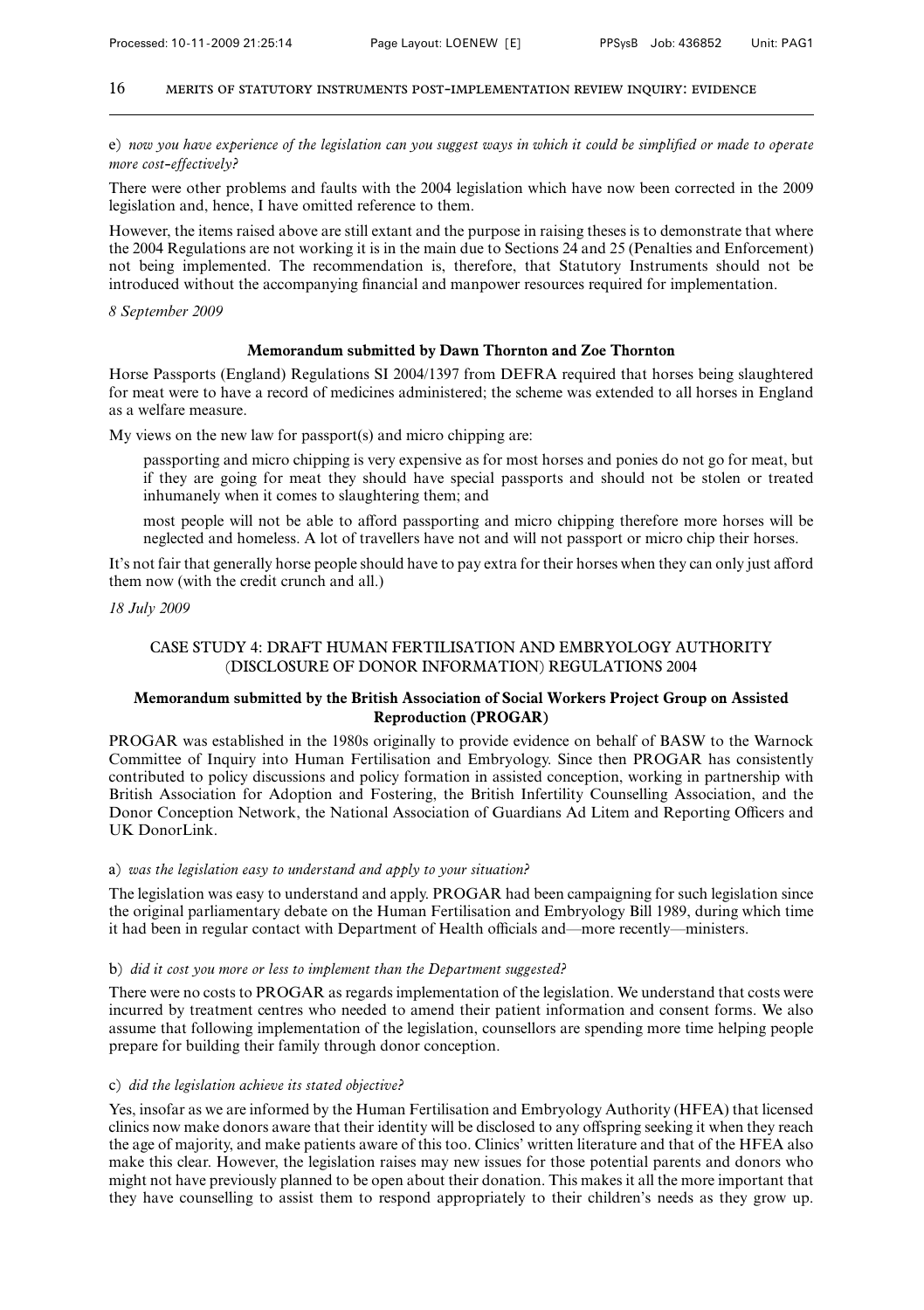PROGAR believes that the wider use of counselling was long overdue. Given that the effect of the legislation was to enable donor-conceived people reaching 18 years of age to learn the identity of their donor, its effectiveness can only be answered with confidence when the first such individuals come of age in 2023.

### d) *were there any unintended consequences, or problems with the way the legislation worked?*

Both before implementation of the legislation, and subsequently, claims have been expressed that it would (a) reduce the number of people willing to act as an egg or sperm donor, therefore (b) encourage more British fertility patients to seek donor services abroad and (c) reduce the likelihood of parents of donor-conceived children telling their children about their conception, (d) attract donors who might desire involvement with donor offspring and their families. We will deal with each of these in turn:

### (a) *reduction in the number of people willing to act as an egg or sperm donor.*

The evidence base for determining the impact of the legislation on donor recruitment is not strong. We know anecdotally that the publicity about the regulations led to increased enquiries to a number of clinics from prospective donors and that some clinics were unprepared to respond expeditiously to such interest. Initial reports from the Human Fertilisation and Embryology Authority suggested a decline in the recruitment of both egg and sperm donors. However such decline was part of a longer term trend evident in respect of sperm donation since the mid 1990s. This pattern was also consistent with those in other jurisdictions, *whether or not donor anonymity continued to be protected* and the only jurisdictions that have seemed able to ensure a greater balance between supply and demand for donated gametes are those where a commercial market for gamete procurement operates.

More recent HFEA figures, as well as reports from individual UK clinics, indicate that donor recruitment has started to rise in some areas and elsewhere to hold up.

# (b) *donor shortages have encouraged more British fertility patients to seek donor services abroad*

The evidence base for determining the impact of the legislation on cross border travel for reproductive services is not strong. No formal or systematic records of UK fertility patients travelling abroad for fertility treatment have ever been kept and only now are studies being undertaken to quantify the extent of cross border reproductive travel and to investigate the motivation and experiences of those who undertake cross border reproductive travel. From information currently available, patients' decision to seek reproductive services abroad are founded on a range of factors, including success rates and cost of services, in addition to any problems in accessing donor procedures.

# (c) *parents of donor-conceived children are less likely to tell their children about their conception*

This proposition is based on the assumption that a donor-conceived person's ability to learn the identity of his or her donor may increase the possibility of them finding their donor, rejecting their parents or of the donor intervening in the life of the "donor-conceived family" and that parents will seek to remove or reduce these risks by not disclosing the nature of their child's conception. The evidence base for this assertion is totally absent. Indeed, the only UK research study published to date on the impact of potential parents' disclosure intentions following the implementation of this legislation indicated that numbers stating their intention to disclose had risen (Crawshaw 2008). Furthermore, in Sweden, the only other jurisdiction where the impact of similar legislation can be ascertained, available evidence indicates that, as time passes, an increasing proportion of parents of donor-conceived children actually tell their children of the nature of their conception (Milsom and Bergman, 1982; Gottlieb, Lalos and Lindblad, 2000; Lalos, Gottlieb and Lalos, 2007).

# (d) *those seeking increased involvement in the lives of donor offspring might be attracted as donors*

There is no evidence either from the UK or other jurisdictions that have removed donor anonymity that there has been increased recruitment of donors wishing to become involved in the lives or the families of their offspring.

# (e) *now you have experience of the legislation can you suggest ways in which it could be simplified or made to operate more cost-effectively?*

No; as far as we aware it is working well.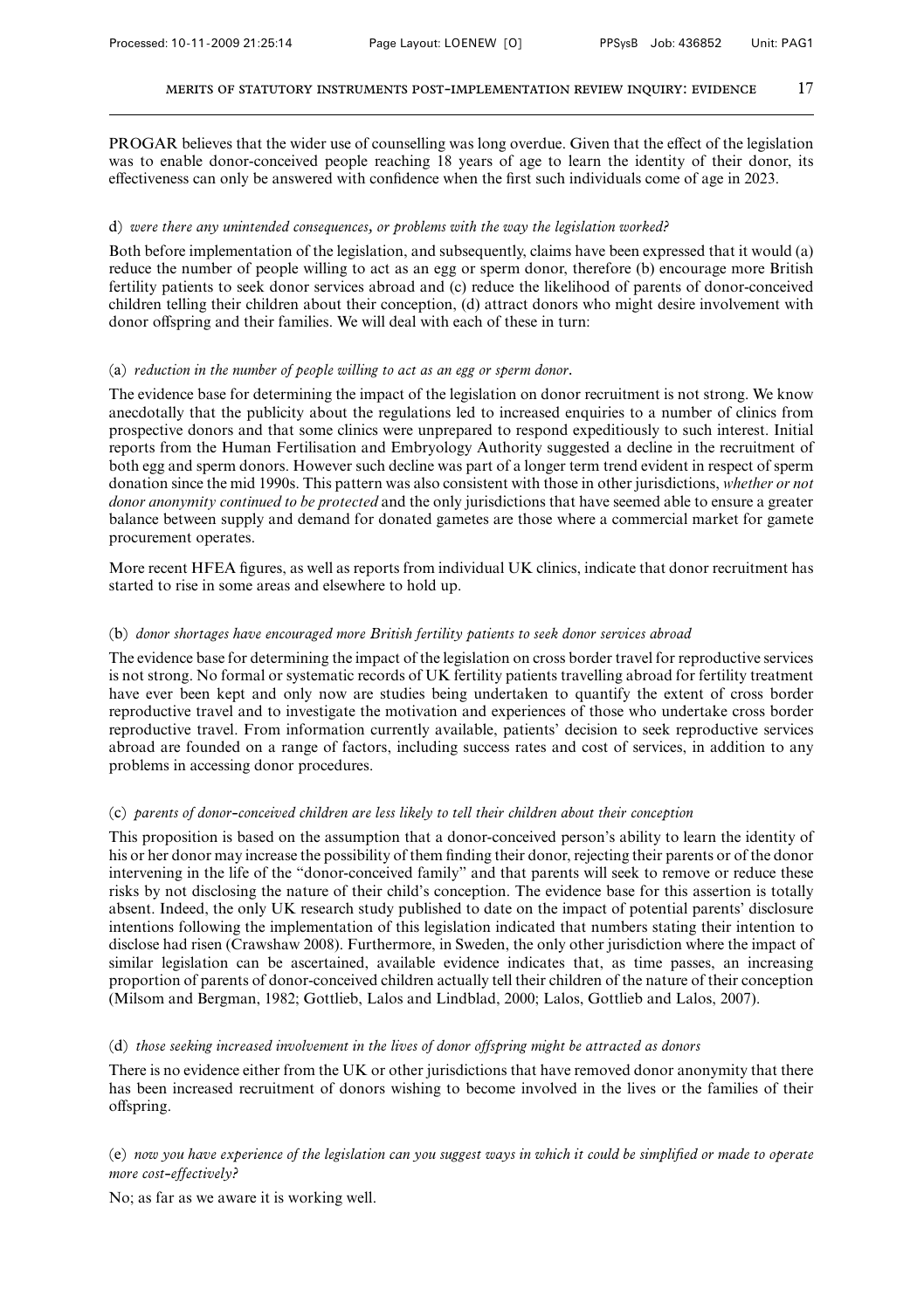*(f) are you aware of any arrangements that would enable you to give feedback on your practical experience of the legislation to the Department that issued it?*

We are in regular contact with the Department of Health

*9 September 2009*

### **Memorandum submitted by the British Fertility Society**

The Merits Committee asks for comments under six headings as outlined below:

### *Was the legislation easy to understand and apply to your situation?*

The legislation, as published, was relatively easy for clinics to understand and was accompanied by adequate guidance from both the Human Fertilisation and Embryology Authority (HFEA) and the Department of Health. The BFS is of the opinion that all UK clinics that recruited sperm, egg and embryo donors or used their donations in treatment at the time the legislation came into force were fully aware of the change.

#### *Did it cost you more or less to implement than the Department suggested?*

There were some cost implications for UK clinics to comply with this legislation, associated with staff training, printing of new leaflets and redrafting protocols to take account of the change. In addition, there was a cost implication associated with contacting donors to alert them that they could re-register as known donors. This involved staff time in consultation and counseling those that wished to re-register.

However, one unforeseen consequence of the legislation was a decrease in the availability of donor sperm within the UK (see below), which in turn led to a significant increase in the "market value" that clinics had to pay if they were unable to recruit enough donors locally to supply the needs of their patient population. The BFS estimates that the "cost" of donor sperm increased 10 fold following the introduction of the Donor Information Regulations.

#### *Did the legislation achieve its stated objective?*

It is not possible to say whether the Donor Information Regulations have achieved their stated objectives. This is because the regulations provide for donor-conceived people to find out the identity of their donor once they reach the age of 18 years. Therefore, for donors recruited after 1 April 2005, this will only start occurring from the year 2023.

Although the legislation did allow for voluntary re-registration of anonymous donors who were recruited from August 1991 (ie the establishment of the HFEA register) until 31 March 2005, the BFS understands that less than 100 such donors have re-presented their information and waived their right to anonymity. So it is likely to be at least 14 years before the legislation has a major impact.

### *Were there any unintended consequences, or problems with the way the legislation worked?*

The decision to change the law and abolish donor anonymity from 1 April 2005 was taken following a protracted period of consultation and debate. In December 2001, the Department of Health launched a public consultation on this issue to which the BFS responded and concluded that "the time is not yet right for a radical change to lift anonymity in a universal manner as" believing that "the majority of donors and recipients are not ready for such a change" (see Hunt et al., 2002). The document outlined how the BFS was concerned that:

- Donor recruitment would be adversely affected so treatment would be less accessible to people needing donor treatment.
- People who are concerned to maintain anonymity may seek treatment in countries where it is guaranteed.
- Recipients would take risks with self-insemination or choose to go overseas for treatment.
- Illegal gamete importation would occur.
- $-$  It would create potential conflicts between donors, recipients and offspring.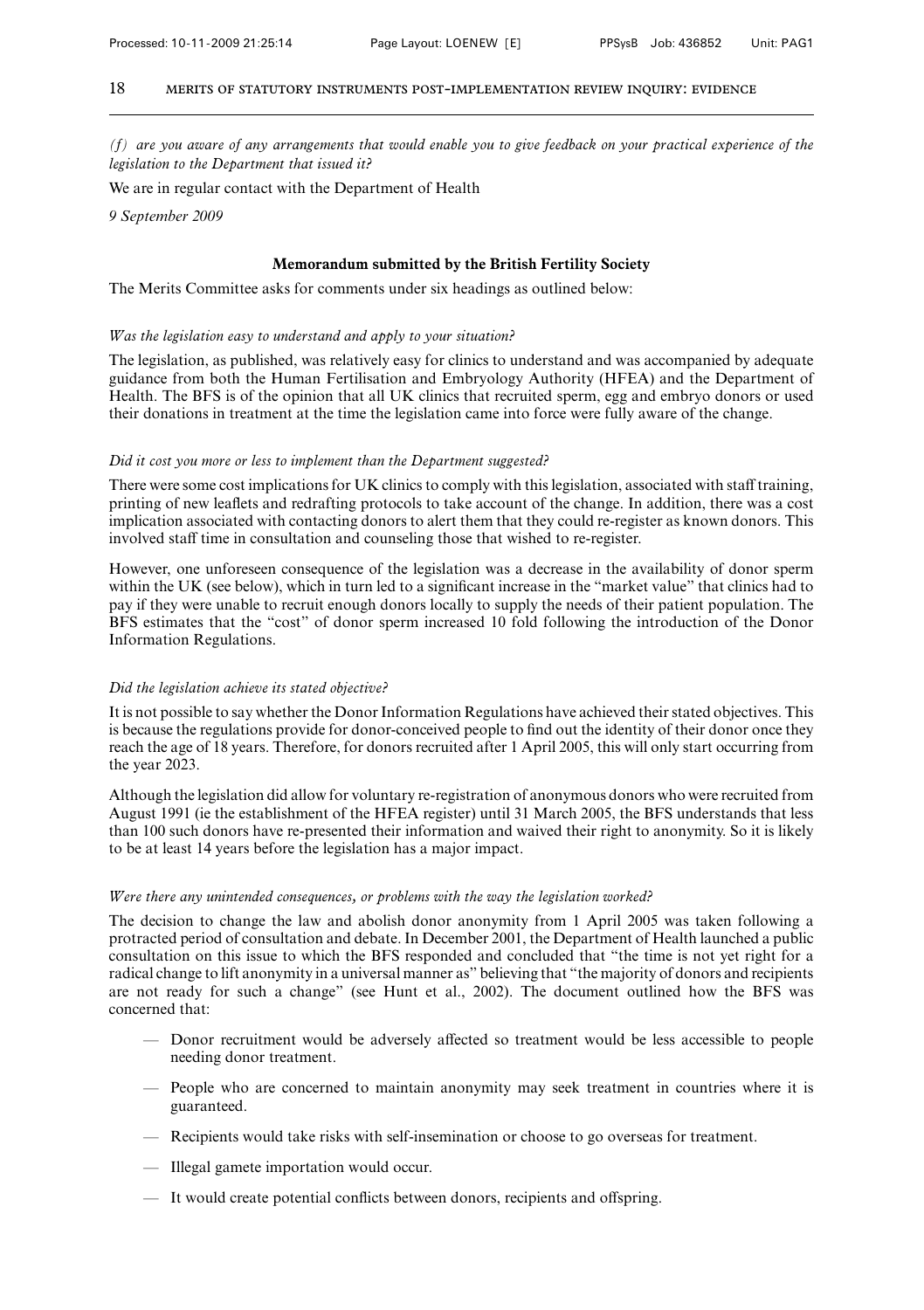The BFS has evidence that some of these concerns, unfortunately, have come true:

- There is evidence from the HFEA's own data that the number of patient's being treated with donor sperm in 2006 (the first full year after the removal of donor anonymity) was significantly reduced in comparison to previous years (see http://www.hfea.gov.uk/104.html). Claims by the HFEA that sperm donor numbers have not been adversely affected by the law change (see http:// www.hfea.gov.uk/465.html) cannot be independently assessed as they do not publish details of the number of 'families' each donor has given consent for his samples to create. Within the original document the Department of Health stated that of the donors who responded to the consultation, 50 per cent would not donate if anonymity was removed (although this was reported as 50 per cent would donate) and this has been the case.
- There is evidence that a significant number of UK couples are seeking treatment overseas. Sadly, although empirical data is lacking and difficult to collect, it is generally acknowledged that many UK couples travel to countries such as Spain, particularly for egg donation.
- We have witnessed a proliferation of on-line services aimed at providing recipients with supplies of "fresh" sperm for home insemination outside the licensed clinic structure. This has serious health concerns for the recipients as the sperm used in this way is not suitably screened and quarantined.
- Although there is no evidence that illegal importation of donor gametes has occurred, there is evidence from the HFEA's own data that the amount of imported sperm remains high (see: http:// www.hfea.gov.uk/3413.html). For example, in 2006 (ie immediately after the law change) the number of non-UK sperm donors accounted for 25 per cent of the total. Whilst in 2008 this had reduced to 17 per cent, it remains clear that there are an insufficient number of UK donors to meet the needs of the country.

The BFS would argue that these were not unforeseen consequences of this change in legislation and they might have been avoided had the legislation been implemented differently.

# *Now you have experience of the legislation can you suggest ways in which it could be simplified or made to operate more cost-effectively?*

Whilst many BFS members may call for the legislation to be reviewed, and perhaps reversed, this is not the official view of the Society. The BFS has recently undertaken two pieces of work to try and improve the ability to recruit donors within the UK under the current legal framework.

The first was a review and suggest improvements to the sperm donor recruitment infrastructure within the UK (Hamilton, 2008). This has suggested that closer working relationships between donor recruitment clinics and the establishment of a "National Service Framework" may go some way to improve sperm donor recruitment. The BFS is currently in discussions with the Department of Health about the possibility of their funding a pilot of these ideas.

The second was a collaboration to review the guidelines for the medical and laboratory screening of sperm, egg and embryo donors to see if there were changes that could facilitate the recruitment of more donors (see Association of Biomedical Andrologists, Association of Clinical Embryologists, British Andrology Society, British Fertility Society, Royal College of Obstetricians and Gynaecologists, 2008). However, it is difficult to see how these new guidelines will improve donor supply since the overarching conclusion of the working party was that safety issues were paramount and there was little room for a relaxation of screening tests performed on donors.

# *Are you aware of any arrangements that would enable you to give feedback on your practical experience of the legislation to the Department that issued it?*

The British Fertility Society has an active dialogue with the Department of Health, the Human Fertilisation and Embryology Authority and is also represented on the Advisory Council of the National Gamete Donation Trust.

*September 2009*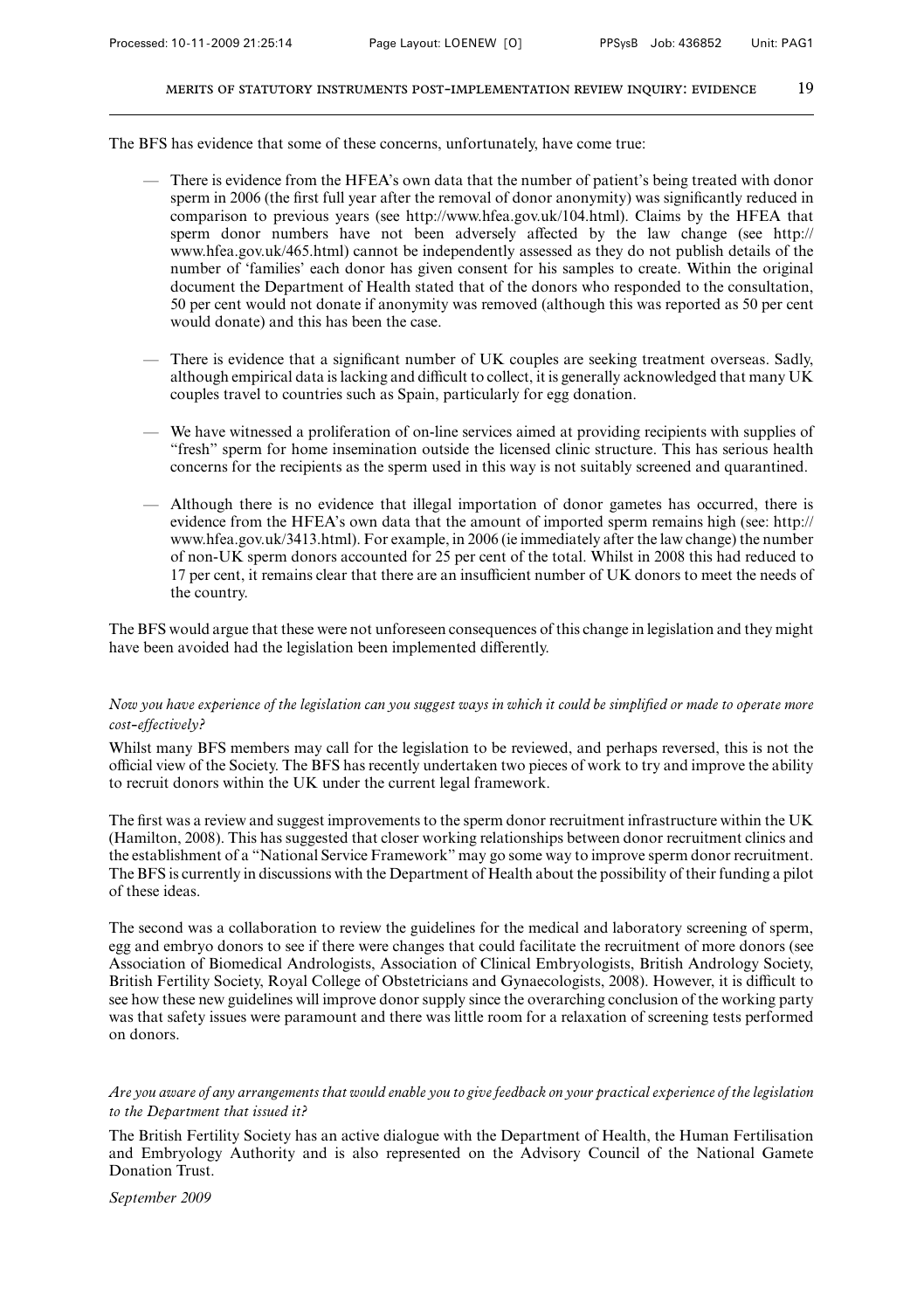### **Memorandum submitted by the International Donor Offspring Alliance ("IDOA")**

### **BACKGROUND**

Recognising that the review addresses the effectiveness and conformity to the Better Regulation Agenda of the Human Fertilisation and Embryology Authority (Disclosure of Donor Information) Regulations (SI 2004/ 1511) ("the Regulations"), this evidence does not address the merits of the substantive policy. In the interests of transparency however we set out here a brief outline of IDOA's constitution and purpose.

IDOA was formed in 2007. It exists to act as an advocate for those conceived through the use of donor gametes: eggs or sperm. It has members from the UK, US, Canada, France, Japan, New Zealand and Australia; they include both donor offspring (of both sexes and ranging in age from 24 to 64) and academics and social work practitioners who have a professional interest in the field.

IDOA endorses the policy of the Regulations but believes that further legislation is required to ensure that donor offspring are given equal access to their personal social and genetic history to that afforded to all other citizens, including adopted people. IDOA calls for the provision of birth certificates for the donor-conceived on the same model as those provided to adopted people, such that the donor-conceived are put in possession of the facts about their own history at a specified age (currently the age of majority).

# The Regulations

### a) *was the legislation easy to understand and apply to your situation?*

We think that the legislation was clear. There has been some commentary and discussion of the Regulations' impact but we are not aware of any suggestion that they are ambiguous or difficult to apply.

#### b) *did it cost you more or less to implement than the Department suggested?*

So far as infertility clinics are concerned, we do not believe that there will have been any appreciable direct costs of implementation since the Regulations only require that information about donors (most of which was already acquired and kept by clinics) be organised into non-identifying and identifying categories.

The cost to the HFEA of responding to queries from donor-conceived individuals will so far be very small since

- (a) the obligation on the HFEA to provide non-identifying information will not create a financially significant volume of queries and there is no obligation to acquire or create new information;
- (b) the obligation to provide identifying information will not be effective until 2023 (when individuals conceived under the new regime first reach the age of 18) and in any even it will remain true that volumes will be small because very few donor-conceived individuals are made aware of their status.

### c) *was the legislation effective in achieving its stated objective?*

The legislation has not been effective in abolishing donor anonymity. Donors remain anonymous because the majority of recipient parents do not disclose the truth about the genetic status of their donorconceived children to those children.<sup>15</sup> Hence donor-conceived individuals remain, in practice, unable to exercise the rights purportedly granted by the Regulations.

That said, we have no reason to believe that there will not be widespread compliance with the Regulations.

# d) *were there any unintended consequences, or problems with the way the legislation worked?*

We are not aware of any such. There have been repeated assertions from those opposed to the abolition of donor anonymity that abolition has lead to a diminution in supplies of donor sperm. These assertions have been marked by an almost complete lack of evidence. The HFEA's own figures, which must be seen as authoritative, are:

<sup>&</sup>lt;sup>15</sup> Research in this area tends to be done on very small numbers but suggests that between 55% and 80% of UK recipients decide not to tell their DI children about their conception.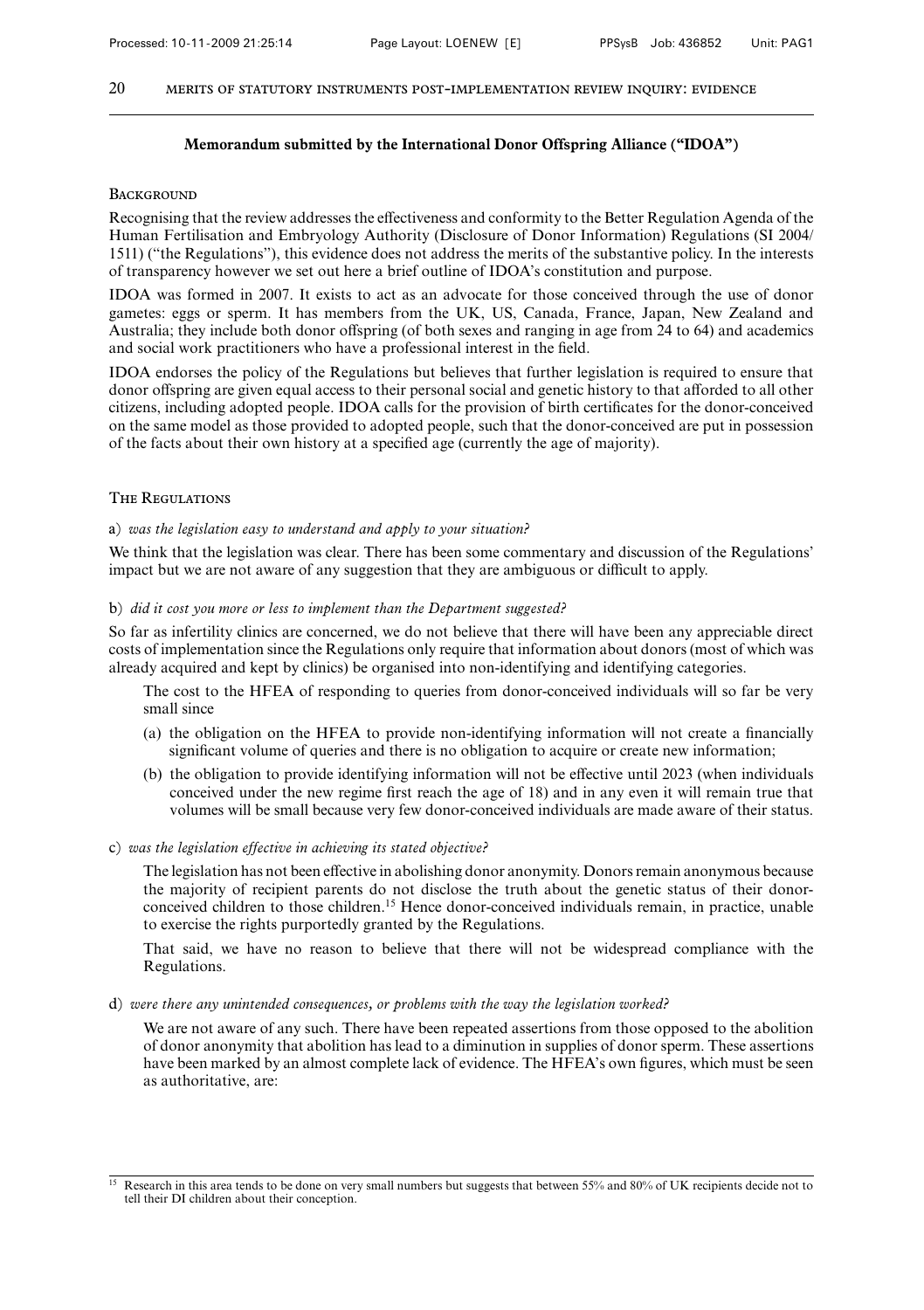| All new donors registered |              |            |
|---------------------------|--------------|------------|
| Year                      | Sperm donors | Egg donors |
| 1992                      | 331          | 447        |
| 1993                      | 415          | 522        |
| 1994                      | 416          | 731        |
| 1995                      | 412          | 745        |
| 1996                      | 417          | 805        |
| 1997                      | 341          | 913        |
| 1998                      | 255          | 946        |
| 1999                      | 297          | 1,120      |
| 2000                      | 310          | 1,219      |
| 2001                      | 313          | 1,281      |
| 2002                      | 275          | 1,146      |
| 2003                      | 247          | 1,029      |
| 2004                      | 224          | 1,029      |
| 2005                      | 250          | 923        |
| 2006                      | 285          | 783        |
| 2007                      | 364          | 956        |
| 2008                      | 384          | 1,084      |

(http://www.hfea.gov.uk/3411.html)

These figures show that in every year since the Regulations were made, the number of sperm donors has increased. The numbers of egg donors show a fall of around 24 per cent between 2004 and 2006, recovering in 2008 to a level higher than that in the two years prior to the coming into force of the Regulations. IDOA believes that a great many different factors contribute to the numbers of donors of both gametes. Whatever the case, what the figures disclose most clearly is that there is no objective basis to suggest a causative link between the Regulations and donor numbers.

e) *now you have experience of the legislation can you suggest ways in which it could be simplified or made to operate more cost-effectively?*

No.

f) *are you aware of any arrangements that would enable you to give feedback on your practical experience of the legislation to the Department that issued it?*

No. We are of course able to write to the relevant Secretary of State and have done so but we are not aware of any arrangements specific to the Regulations.

*31 August 2009*

# **Memorandum submitted by the Partnership Focus Group on the Rights and Life Long Needs of People Created by Donor Assisted Conception**

#### (a) *Was the legislation easy to understand and apply to your situation?*

The legislation was clear and easy to understand. The PFG believes that all children have a right to know about their genetic heritage. The Regulation was therefore a positive step forward however more needs to be done if the intention of the Regulation is realised—that donor-conceived children have a right to know their genetic origins.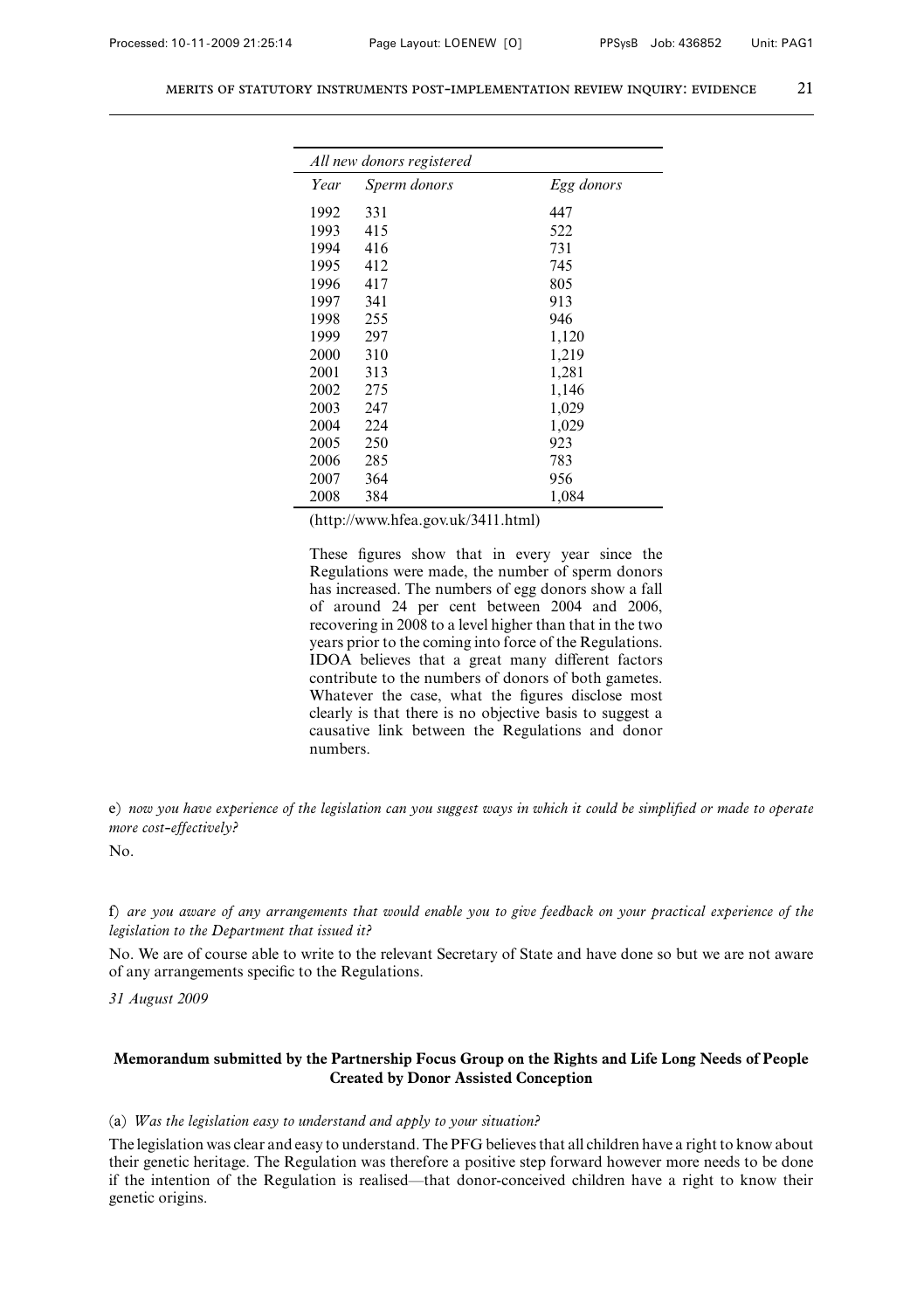### 22 merits of statutory instruments post-implementation review inquiry: evidence

# (b) *Did it cost you more or less to implement than the Department suggested?*

There are no costs to the PFG to implement this Regulation. People have a basic human right to know their genetic heritage and donor-conceived people need to be able to access information about how they can achieve this. Inevitably there would have been additional costs to infertility centres and the HFEA as publicity material would need to have been amended to inform prospective parents, donors and donor-conceived people about the Regulation and the implications this has. If the feedback from this consultation shows that financial constraints has prevented this from happening then the government needs to address this as soon as possible.

# (c) *Was the legislation effective in achieving its stated objective?*

The objective of the legislation was to remove anonymity to enable donor-conceived children the right to know of their donor-conceived status and the right to apply for identifying information about their donor. This was an important piece of legislation but unfortunately will not be effective unless the government does a lot more to ensure that donor-conceived children are able to access this right.

Unless there is a clear expectation from the government that children have a right to know about their donorconceived status and their genetic inheritance, then in practice the majority of donor-conceived individuals will remain unable to exercise the rights purportedly granted by the Regulations.

As it stands children have to rely on their parents to tell them about the fact of their donor-conceived status. The donor-conceived person will have no official documentation to alert them to this. The increase in the number of situations where genetic and social/legal parenthood are not the same, lends urgency to calls for reform of the legislation about birth registration.

We note that the government agreed that a review should take place within four years of the Human Fertilisation and Embryology Act 2008 being implemented. Whilst the registration remains unchanged thousands of children will continue to be denied information about their genetic identity, and will be in a position of not being able to make informed decisions that may profoundly affect their lives. The review of the birth registration needs to be undertaken as a matter of priority.

We consider that the HFE 2008 legislation needs to go further and make it mandatory for all prospective parents using donated gametes to attend preparation and information sessions prior to treatment. Introducing donated gametes into a family is not something to be undertaken lightly nor without appropriate opportunities for the recipients to explore and understand what the implications are for themselves and their children.

The preparation and information sessions can provide a crucial service to help prospective parents think about the particular and pertinent issues relating to parenting a child who is not genetically related to either one or both of them, and help them to think about how they will tell their children about their origins.

# (d) *Were there any unintended consequences, or problems with the way the legislation worked?*

We are aware of the expressed concern and the publicity that the numbers of potential donors have decreased as a result of the donor anonymity being lifted. However according to the figure produced by the HFEA this has certainly not been borne out. See http://www.hfea.gov.uk/3411.html

We hope that these statistics reassure the lobby who argue that donor anonymity should be reinstated as it clearly has not had an adverse impact. Such a move would be a retrograde step and ignores and dismisses the importance of a person's right to know their origins and heritage.

(e) *Now you have experience of the legislation can you suggest ways in which it could be simplified or made to operate more cost-effectively?*

No.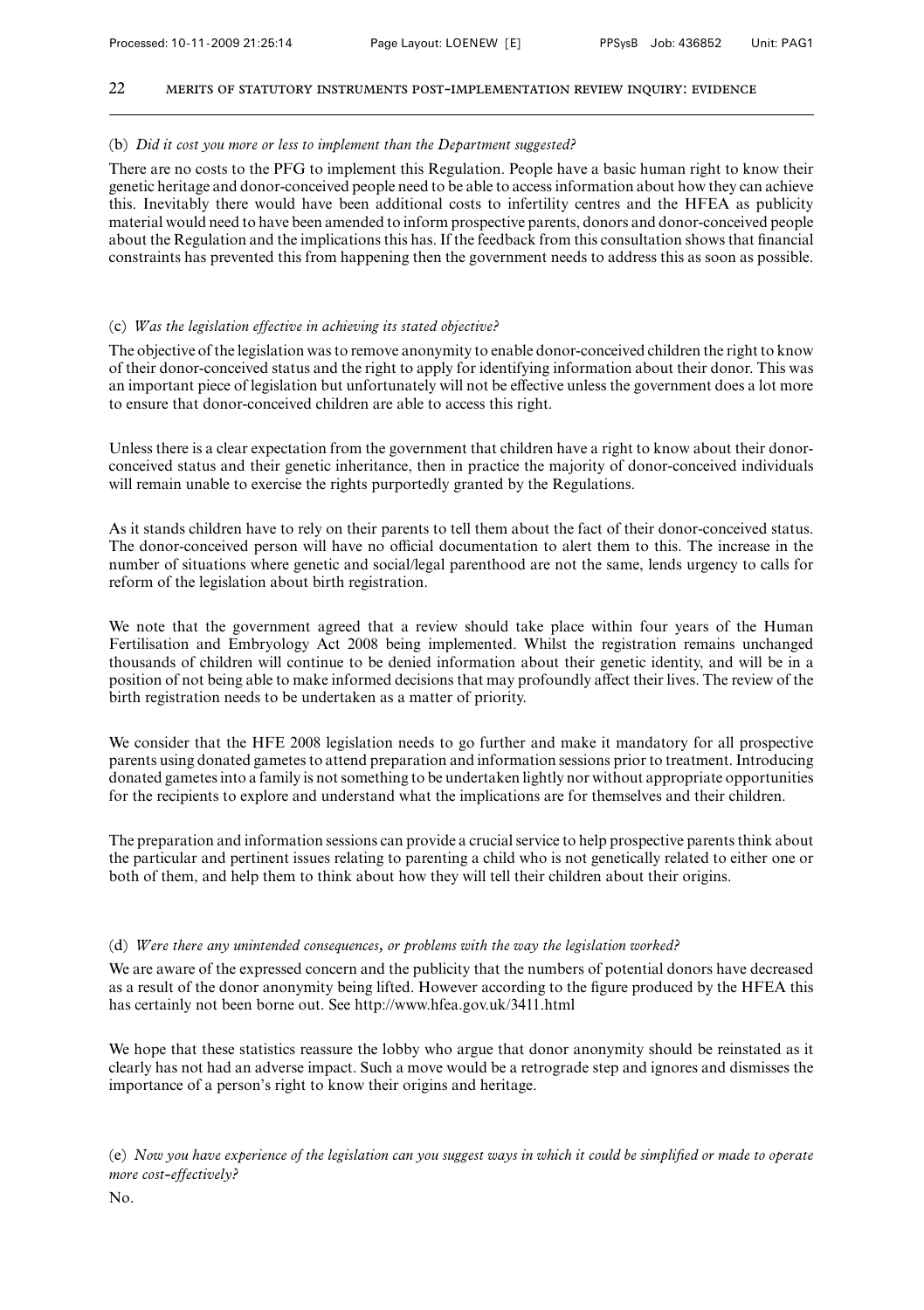(f) *Are you aware of any arrangements that would enable you to give feedback on your practical experience of the legislation to the Department that issued it?*

We are aware that we can write to the Department of Health but we are not aware of any arrangements specific to the Regulations.

*10 September 2009*

# **Memorandum submitted by Louise Priday**

As a donor conceived adult and member of the International Donor Offspring Alliance (IDOA), my views on the specific feedback questions pertaining to this review have already been expressed in David Gollancz's submission dated 31 August.

Though I appreciate it is strictly outside the terms of the Review, I am sending this further, individual response, as it feels appropriate to me briefly to share the relevance of this secondary legislation to my own life.

Born in 1964, I am obviously too old to have benefited from the removal of donor anonymity under the 2004 Regulations. However, associated with this was the creation of UK DonorLink, the voluntary contact register. Through this I was, in 2005, informed of the identity of several half-siblings. One of these was the son by marriage of my donor. At a stroke I therefore gained not only an extended family of half-siblings but, even more significantly, the missing piece of my own identity.

It is impossible for me to overstate how important this has been for my sense of well-being, mental, emotional and relational health. I have experienced:

- the confusion and dislocation associated with being raised by a social/step father, under the misapprehension that I was his biological daughter;
- the relief of being told the truth;
- the associated trauma of having no recourse to information about my biological father's—and hence my—identity;
- the powerful joy and relief of learning my biological father's identity; and
- the excitement of meeting and getting to know half-siblings.

I know that the Review is not intended to call into question the legislation itself. However, I felt it important to flag up the reform's importance on a personal level, as those children who will directly benefit from it are, of course, still far too young to comment.

I know that there are those who would challenge the rightness of using identifiable donors. Speaking as a donor conceived adult, I believe that the 2004 legislation was unquestionably a step in the right direction. A return to anonymous donors would be equivalent to removing from adopted people the right to access their own birth records.

David Gollancz's submission for IDOA included a table of HFEA figures demonstrating that sperm donor numbers have in fact risen since 2004. I have read an interesting paper by another IDOA member, Tom Ellis, which goes into further detail regarding donor numbers, drawing on a 2008 report by the British Fertility Society Working Party on Sperm Donation Services in the UK. This serves further to confirm that the claim of falling numbers since 2004 is spurious. A copy is attached for your information [not printed].

*9 September 2009*

# **Memorandum submitted by Joanna Rose**

a) *was the legislation easy to understand and apply to your situation?*

N/A

b) *did it cost you more or less to implement than the Department suggested?* N/A

# c) *was the legislation effective in achieving its stated objective?*

The legislation does add to the recognition of rights of the donor offspring but continues to provide differing levels of rights to offspring from different dates of conception. In order to be in line with current adoption policy, the recognition of rights and the best interests of the child would have to be paramount and not taken into consideration or further demoted. As such the rights recognised for all donor offspring would have to be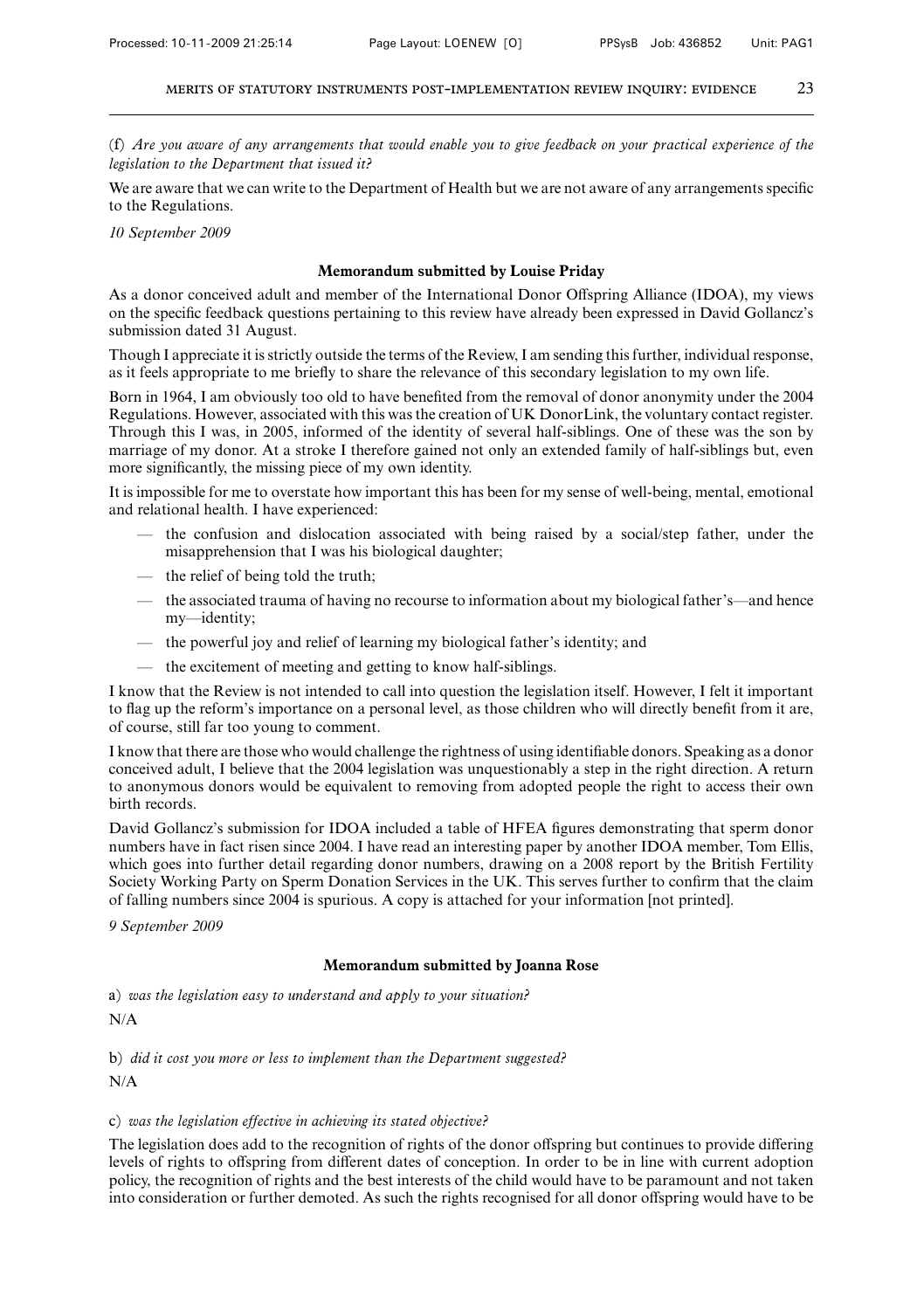equal and therefore retrospective. However, if the best interests of the child were paramount the service of donor conception could not easily justify encouraging, funding or facilitating the deliberate separation of a child from one or both genetic parents as a service to the infertile. This is very different to adoption policy that provides a child to the infertile as a last resort for child protection. Policy and practice in adoption and relevant child centred services firstly provide support to genetic parents to take responsibility for their children. Donor conception is an aberration of this foundational principal.

# d) *were there any unintended consequences, or problems with the way the legislation worked?*

Additional to the above stated problems, donor offspring have not got the same rights as adoptees in relation to their full birth certificates indicating their genetic parentage. Thus they are mostly denied knowledge of their true status through lies and deception from their parents. This is dangerous for medical reasons and unacceptable. Current legislation continues to be complicit in this.

This legislation confuses parental responsibility for children with birth registration which should indicate lineage and will further disadvantage people like myself who want to know their genetic kin and origins. I believe this is the line which Dr McWhinnie has taken on the issue.

Further to the problems raised for different cohorts of donor offspring is the issue of support services with trained councillors. For those using UK DonorLink, born prior to those who will be approaching the HFEA, there is no commitment for what is only a pilot service. Such future security is vital for the emotional and physical health of these offspring. One offspring to join donor link is urgently requiring a bone marrow transplant and UK DonorLink is an important resource to help find a match for a rare gene type. Other offspring will continue to require medical and personal kinship history and connection. UK DonorLink needs to be a secure base for such needs.

UKDonorLink continues to grow in it's understanding of the needs of donors and donor offspring yet if the HFEA take over clerical aspect of UKDL as is currently proposed the HFEA will provide a service without this training or insight. There are no counselling support services to be provided for those approaching the HFEA for information in the future. This is inadequate and a negation of a service that is already there to provide this help and safety net to what is a lot more than a simple information exchange.

The HFEA committee must be seen to be more supportive of the welfare of the child and have greater dialogue and equal representation of donor offspring and donors on its committee. Without this it fails to be either elected, representative or unbiased. Giving further responsibility for donor offspring welfare in light of it's current composition and relationship with donor offspring is dubious and unsavoury.

e) *now you have experience of the legislation can you suggest ways in which it could be simplified or made to operate more cost-effectively?*

N/A

f) *are you aware of any arrangements that would enable you to give feedback on your practical experience of the legislation to the Department that issued it?*

N/A

We would also be interested in any broader comments on this review.

 $\sim$  Can you offer any other examples of Statutory Instruments that demonstrate good or bad practice in post-legislative review? Or that we might consider adding to our list for in-depth consideration?

N/A

*September 2009*

# **Memorandum submitted by UK DonorLink**

(a) *Was the legislation easy to understand and apply to your situation?*

1.1 The legislation was easy to understand; it does not apply directly to any of UKDL's service users so we have no direct experience of its application.

1.2 UKDL is committed to advocating for greater openness in the field of donor conception services and their aftermath for those directly affected. This comes out of our experience of the adverse effects, especially on donor conceived people, where information about their genetic origins including identifying information is withheld. This legislation was a significant and positive milestone towards openness.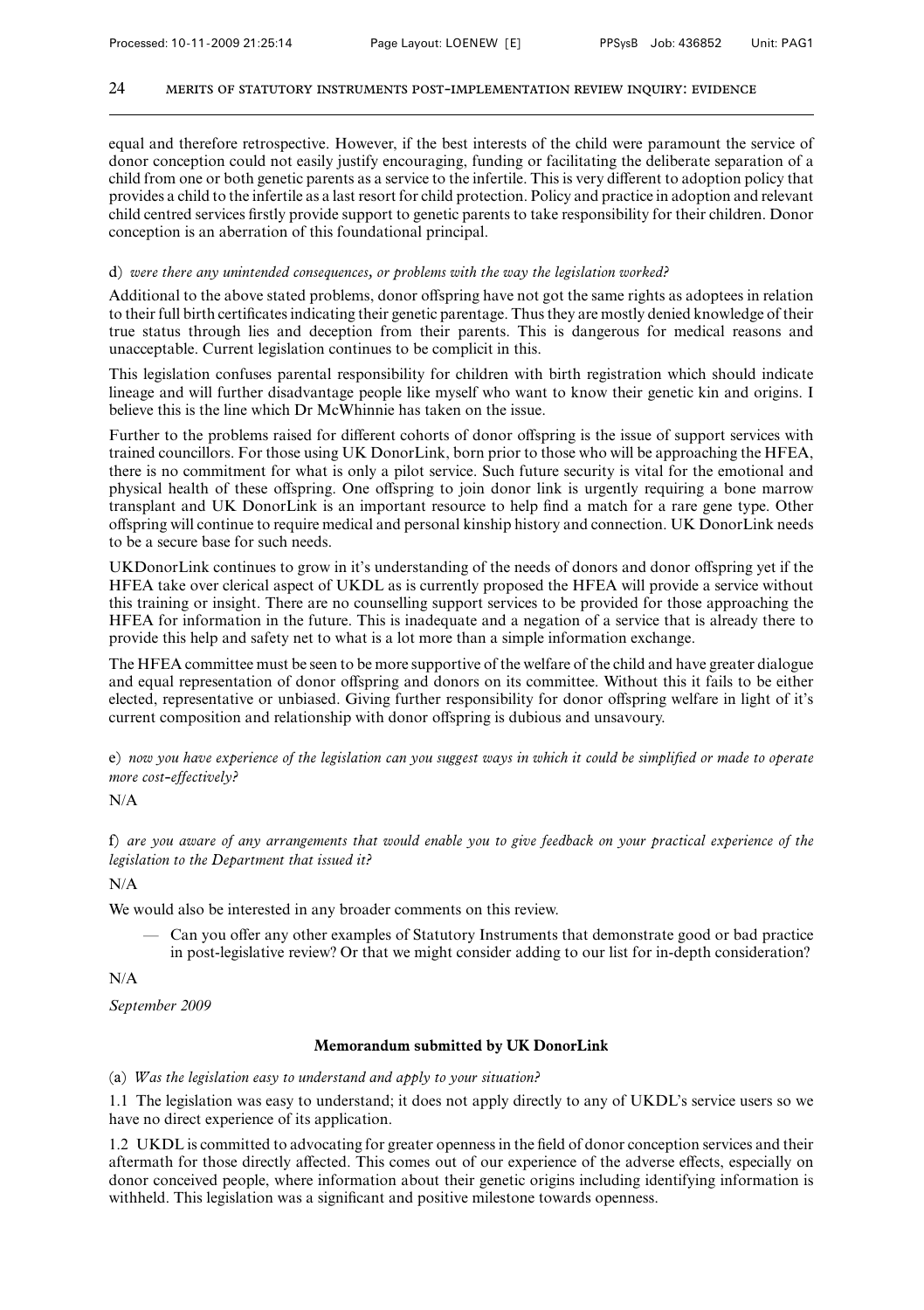### (b) *Did it cost you more or less to implement than the Department suggested?*

2.1 There were no costs to UKDL as regards implementation of the legislation. We are not aware of any costs incurred by others.

### (c) *Did the legislation achieve its stated objective?*

3.1 Our regular contacts with those involved in current service provision suggest that the legislation has achieved its stated objective. We understand that licensed clinics are making donors aware that their identity will be disclosed to any offspring seeking it when they reach the age of majority as are organisations such as DC Network and National Gamete Donation Trust. Written literature provided by clinics and the Human Fertilisation and Embryology Authority also make this clear.

3.2 Of course those donor-conceived people eligible to receive identifying information will only reach the age of 18 years in 2023 so evaluation of its effectiveness cannot be fully determined until then. However we believe that the implementation of the legislation has given a clear message about the principle of openness and the rights of people to have access to identifying information about their donors and this is already having a positive effect in the "here and now". Indeed the media coverage accompanying the introduction of the legislation has raised public awareness of the issue and made a number of donors and donor conceived adults aware of our service, leading to their registration with us.

### (d) *Were there any unintended consequences, or problems with the way the legislation worked?*

4.1 There have been some unsubstantiated claims made pre- and post-implementation to the effect that donor recruitment would be adversely affected by the legislation, that "social" parents would be less likely to tell their children of their origins and that prospective parents would seek treatment overseas in order to use anonymous donors. We have found no evidence for any of this through our own service.

4.2 With regard to donor recruitment, it is UKDL's view that any effect on supply that results from legislation should NOT prompt any change to that legislation. The legislation was determined by matters of principle not market economics and we firmly believe the principle to be sound. We also, anyway, understand that donor recruitment is robust in some areas, suggesting that the approach to recruitment may be of influence.

4.3 With regard to parents telling their children of their origins, we are not aware of any evidence that has found increased reluctance to disclose. In fact, research by our Adviser, Marilyn Crawshaw, found that prospective parents' disclosure intentions following the implementation of this legislation indicated that numbers stating their intention to disclose had risen (Crawshaw 2008). UKDL has had the regular experience of parents disclosing to their adult children that they were donor-conceived once they become aware of the emotional, medical or social significance of such a heritage. Parents have told us that they wished that they had been made more aware of this at the time that they received treatment. This legislation has, we believe, prompted present day professionals to be more likely to give prospective parents the clear message of the need for openness.

4.4 With regard to travelling overseas for treatment with anonymous donors, UKDL has no direct experience. However we are aware through our networks with other organisations that there is a worldwide increase in numbers seeking treatment outside of their own country for many different forms of health care, not just fertility treatment. We have also been told that some patients have expressed distress that they have difficulty in finding *identifiable* donors in some overseas treatment centres when they feel pressed to consider travelling for reasons of cost or shorter waiting times and so on.

(e) *Now you have experience of the legislation can you suggest ways in which it could be simplified or made to operate more cost-effectively?*

5.1 No; as far as we are aware it is working well.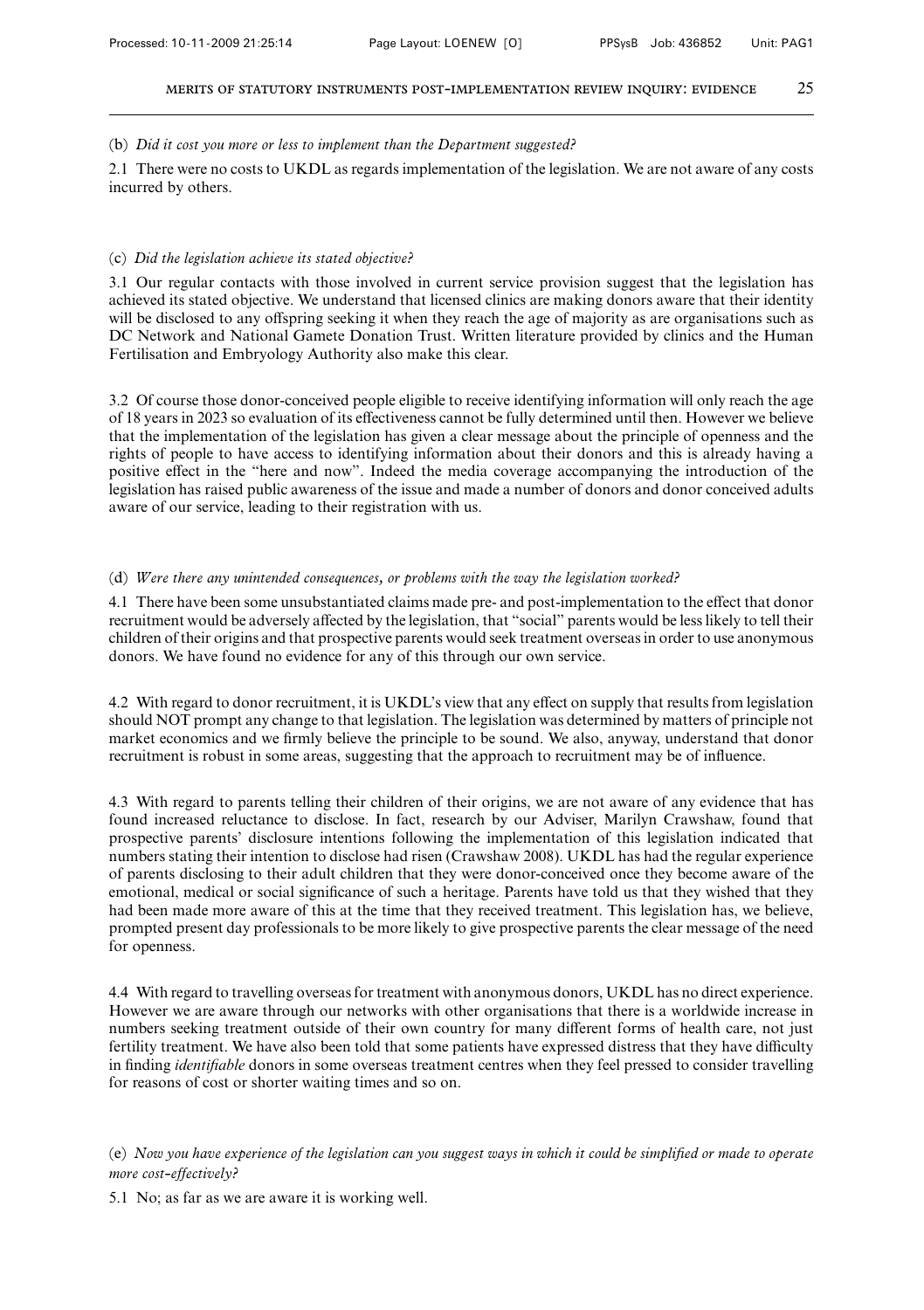(f) *Are you aware of any arrangements that would enable you to give feedback on your practical experience of the legislation to the Department that issued it?*

6.1 We are in regular contact with the Department of Health, who fund our service.

*10 September 2009*

# **Memorandum submitted by Christine Whipp**

My experience of the legislation, in respect of the specified questions, is as follows:

### 1. Regarding question *a) was the legislation easy to understand and apply to your situation?*

I found the meaning of the legislation to be understandable, however, despite the stated intention of bringing "the position of donor-conceived people more closely into line with that of adopted people, in terms of the information they can be given about their genetic origins," these regulation have provided no such benefit for donor conceived people like myself who are currently over the age of 18.

These Regulations, made under sections 31(4)(a) and 45(1) to (3) of the Human Fertilisation and Embryology Act 1990 are only to be of benefit to adults conceived through gamete donation at HFEA licensed clinics. They make no attempt to address the situation of the estimated 12,000 donor conceived adults who were conceived through private clinics and NHS hospitals before the HFEA began to regulate the practice methods and record keeping of donor conception practitioners.

# 2. Regarding question *c) was the legislation effective in achieving its stated objective?*

The stated objective of bringing "the position of donor-conceived people more closely into line with that of adopted people in terms of the information they can be given about their genetic origins" cannot be said to have been met when it is apparent that the legislation does not and cannot be applied equally to all donor conceived people, irrespective of the date on which they were conceived. The legislation passed in the 1970's for the benefit of adopted people allowed all such people to have full access, on reaching the age of majority, to all records pertaining to their birth and subsequent adoption. Access to full identifying information about their biological parentage was granted retrospectively to all pre-existing and to all future adoptees, regardless of their date of birth or the promises of anonymity previously given to relinquishing parents.

The long term effectiveness of Regulation SI 2004/1511 can really only be objectively assessed when those who are most intended to benefit from it are able to do so, by exercising their right to the acquisition of full donor identifying information. This will not happen until 2023 when the beneficiaries will be in a position to articulate the positive effects of discovering the truth about their missing identity and of having the opportunity to forge relationships with their previously excluded biological parents and wider kinfolk.

# 3. Regarding question *d) were there any unintended consequences, or problems with the way the legislation worked?*

Regulation SI 2004/1511 has effectively created three separate categories of donor conceived people, each with different degrees of legal rights to their full identity:

- i) Donor conceived people born after the implementation of this statutory instrument in 2005 will have full and unrestricted access to all carefully collated information about their full biological identity and full knowledge of their donor parentage and on reaching the age of majority.
- ii) Donor Conceived people born between 1991 and 2005 will have access to any collated nonstandardised, non-identifying information about their donor parentage on reaching the age of majority.
- iii) Donor Conceived people born prior to 1991 will continue to have no right of access to any information about their biological identity and donor parentage that might still be stored in repositories. The introduction of the UKDonorLink Voluntary Register has been a step in the right direction in providing some hope to older donor conceived people of locating their donor parents, but this is clearly not enough and a continued failure by the relevant authorities (both the Department of Health and HFEA) to acknowledge the need for parity between all categories of donor conceived people is a clear act of discrimination.

This inequality in these three distinct groups of people can further be subdivided by those who have been made aware of their donor conception status by their recipient parents and those who have not. Only the former group will have the opportunity to seek the information which has been collected about them as a result of the recognition that such information is vital for the development of the individual. Until measures are put in place to ensure that donor conceived people are not deliberately mislead about their biological parentage by their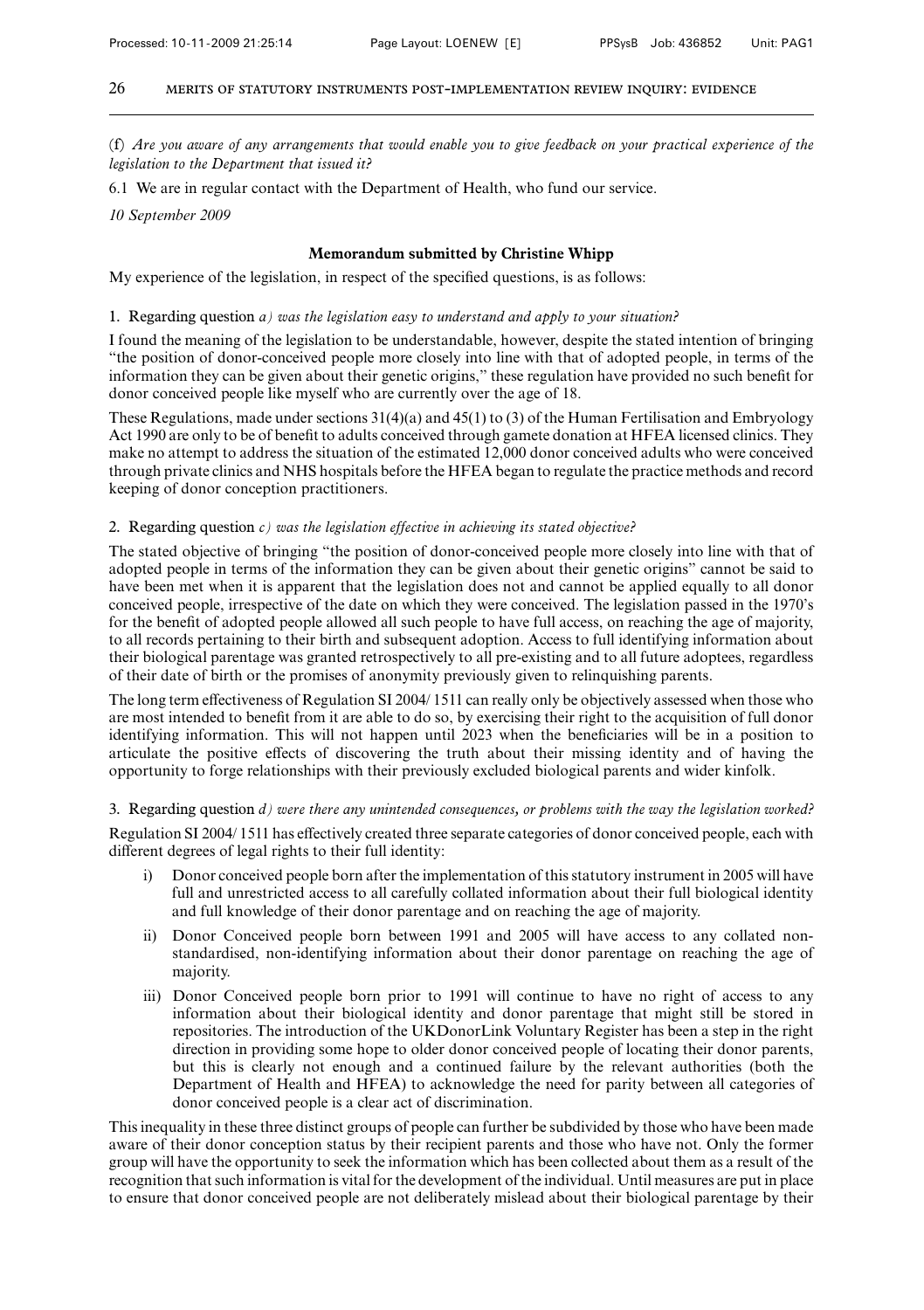recipient parents and by having birth certificates (unlike those of adoptees) which reflect the sensitivities of the people who commission their births rather than reflecting their genetic truth, Regulation SI 2004/ 1511 cannot be considered to have fully achieved its objectives.

At the current time this legislation can effectively be seen to be divisive, causing further discrimination to specific small sections of society.

The introduction of Regulation SI 2004/ 1511 was unpopular with a number of leading figures within the reproductive industry and since it came into force there has been much media publicity about a UK shortage of donor sperm and eggs, with this scarcity of gamete donors being specifically attributed to the change in the law on donor anonymity. Figures published by the HFEA website in July 2009 (http://www.hfea.gov.uk/ 3411.html) do not show a consistent drop in the number of gamete donors following the introduction of SI 2004/ 1511 however, this issue has been further fuelled in recent weeks by Professor Lisa Jardine, Chair of the HFEA in an exclusive interview with the Times in which she proposed a debate to revise the way that gamete donors are financially compensated, in order to increase the number of available donors. I have concerns that while this post implementation review is intended to establish whether implemented regulations are having the intended effect, but is not intended to review the effects of the policy itself, it will provoke a call for a return to full donor anonymity, or to a mixed system of anonymous and voluntary identity release donors, in order to satisfy the growth in demand for reproductive services.

4. In summary, Regulation SI 2004/ 1511 cannot achieve its stated objective if donor conceived people have no means of being made aware of their donor conception status. It cannot achieve parity of identity rights for donor conceived people with those already long established for adoptees when different degrees of access to information are applied to donor conceived people on the basis of their date of birth.

*4 September 2009*

# CASE STUDY 5: WORK AT HEIGHT REGULATIONS 2005 (SI 2005/735)

# **Memorandum submitted by Dr John Anderson**

I understand your Committee is looking into the merits of the implementation of the Work at Height Regulations 2005. I understand this from an article I have read in the *Safety and Health Practitioner.*

I have followed this matter through from its inception, and have:

- Studied the four page Directive—the Annex of which is written in a clear and understandable style.
- Formally responded to the huge 166 page HSE Consultative Document on 12 March 2004 with seven pages of general and detailed comments.
- I made the comment in the letter that proposed Regulations 4; 5; 6(1); 6(2); 6(4); 8(c); 8(g); 8(h); 10; 11; 13; 14; 15; 16; Schedule 2; Schedule 4; Schedule 5; Schedule 5, Part 4; Schedule 5, Part 5 and Schedule 6, para 9 were all not required by the Directive.
- My comments were all ignored by the HSE despite having a meeting with the policy team at HSE Rose Court.
- I wrote a further letter of 25 October to the "Head of the Falls from Height Team" at the HSE making further complaints about the texts and particularly the new Reg 6(2) which was a complete reversal of the intent of the Directive, and the continued inclusion of all the "so far as is reasonably practicable" phrases. All this was ignored as well.
- I wrote again on 29 November 2004 to the Chairman of the Health and Safety Commission urging the Commission not to approve these Regulations—but they did.
- I wrote to the HSE's "Better Regulation Unit" on 10 November 2004 and asked them seven questions and I got replies to none of them.
- I wrote to the Regulatory Impact Unit at the Cabinet Office on 23 September 2004 and got nowhere with them.
- I wrote to MPs in Parliament hoping at the last moment they would not pass this bad law and formally object—but nothing effective happened.

All this correspondence I have available for you to see if you so wish.

The HSE "gold-plated" a perfectly good well-written Directive and created a bureaucratic legislative monster out of very little and wrote the Regulations in legal language that does not find favour on the construction world of busy, task-focused people. The HSE behaved throughout in an arrogant "we know best" frame of mind and would not listen to others with any alternative view.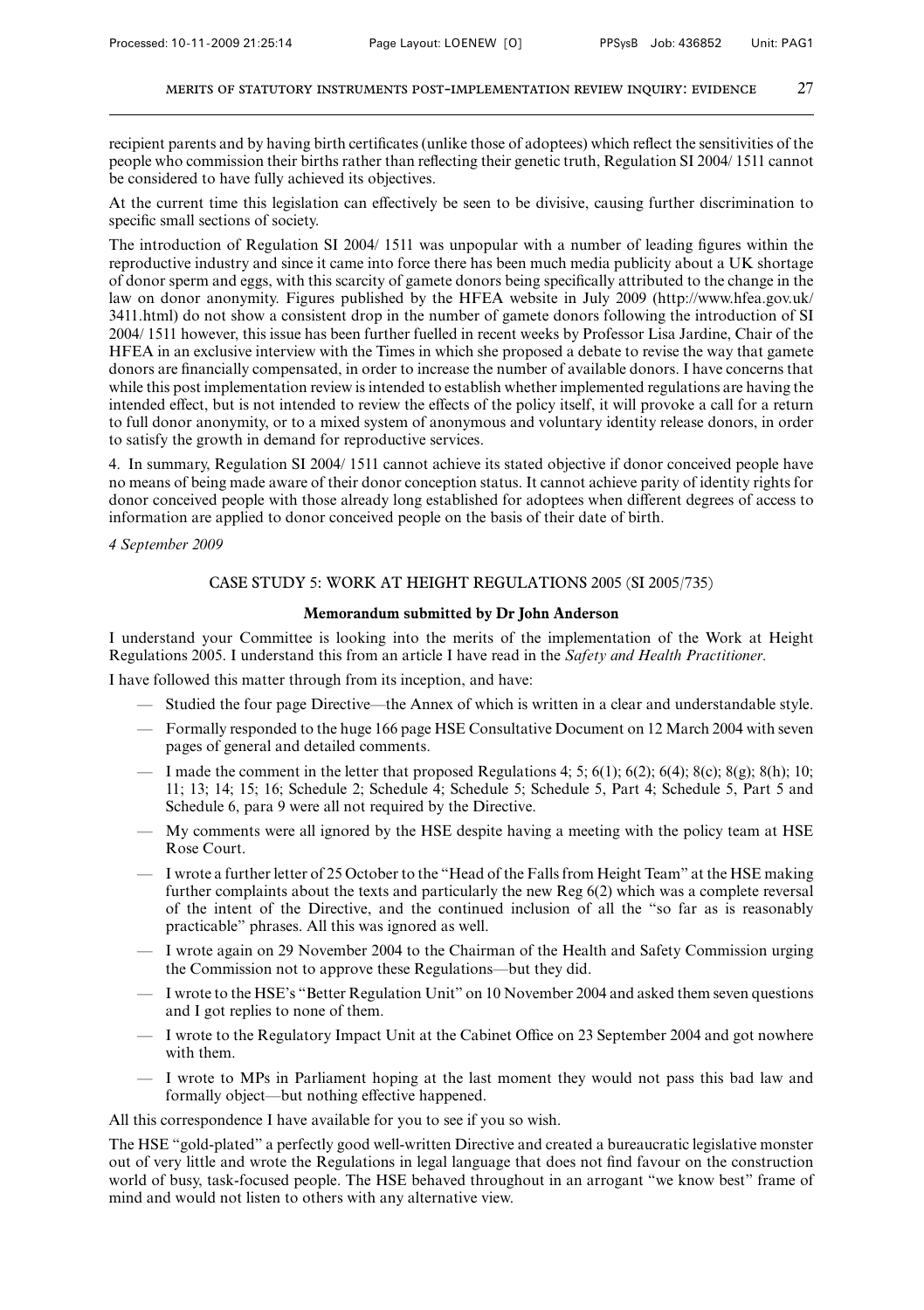The costs to UK industry of understanding all this, training others (forever more) to understand it all, the paperwork requirements, etc etc does not bear thinking about and is impossible to calculate.

Go to Swedish Work Environment Authority AFS 1999:3 "Building and Civil Engineering Work" (page 18) Sections 57, 58 and 59 and you will see there that the Work at Height Directive has appeared in Swedish legislation in only 20 lines.

What more can I say?

*2 September 2009*

### **Memorandum submitted by the Institution of Civil Engineers**

### (a) *Was the legislation easy to understand and apply to your situation?*

ICE believes that is that users would seek guidance from the HSE (and other bodies including the ICE) on interpretation of any regulations. Anecdotal evidence suggests that there is a tendency in respect of specific safety regulations for firms to take an overly conservative or risk averse approach unless guidance is clear. In this context we have received reports that some organisations, particularly clients, have misapplied the regulations by implementing policies which ban the use of all ladders or stepladders on their site.

#### (b) *Did it cost you more or less to implement than the Department suggested?*

The original Regulatory Impact Assessment for the Working at Height Regulations 2005 suggested a number of different business sectors which might be affected by the regulations of which the only one directly of interest to the ICE is the construction industry, although we have a small amount of involvement in telecommunications. In respect of construction, the RIA states that "*The proposed regulations overlap with existing construction regulation in Great Britain*" (para 28) and therefore "*only familiarization costs have been estimated for the construction sector*". This is later estimated to be on average £80 per business (paras 41 and 73).

However, misapplication of the regulations, by some clients has, we believe, resulted in unnecessary costs. For example, full scaffolds have been used when short duration ladder work would have been a reasonably practical solution. If it would assist with considering these regulations, we would be happy to take a short survey of ICE members active in the construction industry, to give a breakdown of what their actual costs were of implementing the regulations (in addition to CDM).

### (c) *Did the legislation achieve its stated objective?*

The objective stated in its explanatory memorandum to the Regulations is to address the risk of injuries and deaths caused by falls at work. The RIA contains a table of injuries and fatalities before the introduction of the regulations.

For all years, between half and two-thirds of fatalities from falls from a height occur in the construction industry. Falls from working at a height are the greatest cause of death and serious injury in the construction industry.

The general trend in the number of fatalities and major injuries resulting from falls at height has been downwards, although the decrease has not been dramatic (for example, the figure for fatalities in 2003–04 was 67 and in 2007–08, this was 58). However, in comparison to the previous year, the number of fatalities and major injuries in 2007–08 increased by 12% and 13% respectively. On a basic analysis of the figures, this would suggest that the impact of the regulations has been limited in terms of making work at height safer.

There is some anecdotal evidence that the need for compliance with the regulations can be ignored at smaller construction sites, but it is generally considered that at the larger end of the industry the regulations have forced many to take action to control and minimise the risk of serious injury and death, so there may be little scope for significant improvement in this area. However, for smaller undertakings and smaller jobs which may not always be obviously "working at height" (eg unloading a high lorry) the response may be more erratic giving rise to either little compliance or an excessive response. This may reflect a misunderstanding of what is required under the regulations at this level and in turn explain the failure of failures to decline significantly in light of the new regulations.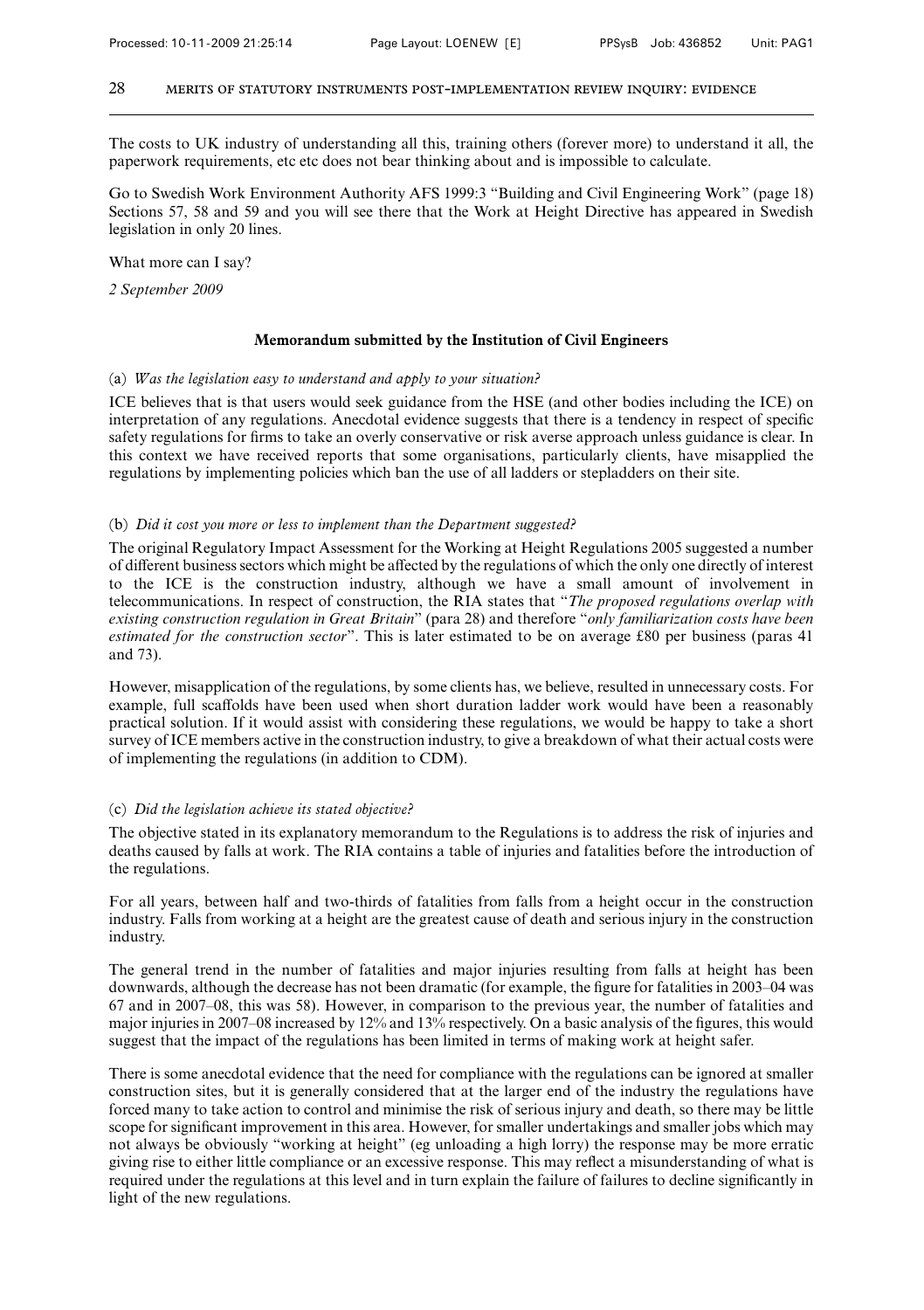### (d) *Were there any unintended consequences, or problems with the way the legislation worked?*

As touched upon in response to the previous questions, the main "unintended consequence" of this legislation is the tendency by some clients to misapply the regulations and take over-cautious measures. This is illustrated in previous points where ladders and stepladders have been forbidden on some sites and scaffolds been used when not necessarily required.

# (e) *Now you have experience of the legislation, can you suggest ways in which it could be simplified or made to operate more cost-effectively?*

It would be difficult to suggest an exact method for how the regulations could be simplified, or give a "one size" fits all" recommendation. We would recommend that greater emphasis and resource be placed into education of small and medium sized firms in the requirements of the regulations, and to educate all that the regulations do not require a blanket ban on ladders and stepladders.

Additionally, we would strongly recommend greater resource being applied to HSE Inspection Action Teams (more staff and more money) and greater policing on a more "practicable" basis.

# (f) *Are you aware of any arrangements that would enable you to give feedback on your practical experience of the legislation to the department that issued it?*

There are consultations occasionally on changes to the regulations but most of our members' dealings are with the HSE and therefore their interpretation of the obligations. This is a key area, as the guidance and the HSE's approach to enforcement will often influence the approach taken by firms to implementing regulations.

In this respect the HSE has a significant amount of detail on its website including guidance at: http:// www.hse.qov.uk/pubns/indg401.pdf. Additionally, guidance is provided for the Construction industry at: http://www.hse.gov.uk/construction/pdf/fallsqa.pdf). This does recognise that the steps which must be taken are subject to reasonable practicability, however there is little otherwise to suggest that the regulations are not intended to impose any additional burden beyond that in existing regulation (which is the basis on which the RIA is drafted) or that it is not intended to produce an unnecessarily risk averse outcome (refusing to use ladders at all etc).

Good regulation must recognise the balance between achieving a job efficiently and safely and protecting workers and others and there is a sense that HSE's approach and guidance may be causing excessive caution in the industry. One possible solution, which is a common observation, is that the HSE needs to improve its communication on issues such as these.

### *16 September 2009*

# **Memorandum submitted by the International Powered Access Federation**

IPAF believes that the Work at Height Regulations 2005 have been a substantial success. They have caused employers to assess the risks associated with their work and made them question the most suitable and safest equipment and methods that they need to carry out work at height. This has led to a heightened awareness of the risks and a more practical approach to ensuring the safety of the people involved. As a consequence it has been a major step in bringing about safer work places where work at height is carried out.

From IPAF's perspective this has been good for business because mobile elevating work platforms (MEWPs) are now acknowledged, rightly, as being a safer way of conducting work at height in many applications compared with other types of equipment. It has also provided a larger hire market for MEWPs. There have also been knock on effects for manufacturers in relation to the sale of new MEWPs and the development of new MEWP models.

The regulations and initiatives that have supported these Regulations have also encouraged duty holders to question how they can prove the competence of their employees to work at height and this has encouraged the wider use of industry based training schemes, such as the IPAF PAL card scheme for MEWP operators and the IPAF MEWPs for managers course. This has encouraged a more educated workforce that is likely to take safety seriously and share their experiences with each other.

The UK has been at the forefront of the campaign to reduce deaths caused by temporary work at height. However, it may have put the British economy at a disadvantage because the Temporary Work at Height Directive has not been implemented with the same determination and imagination in other EU member states. We call on the UK Government to push for more consistent implementation of the Directive in other EU member states based on the experience in the UK. This should help to promote consistent enforcement by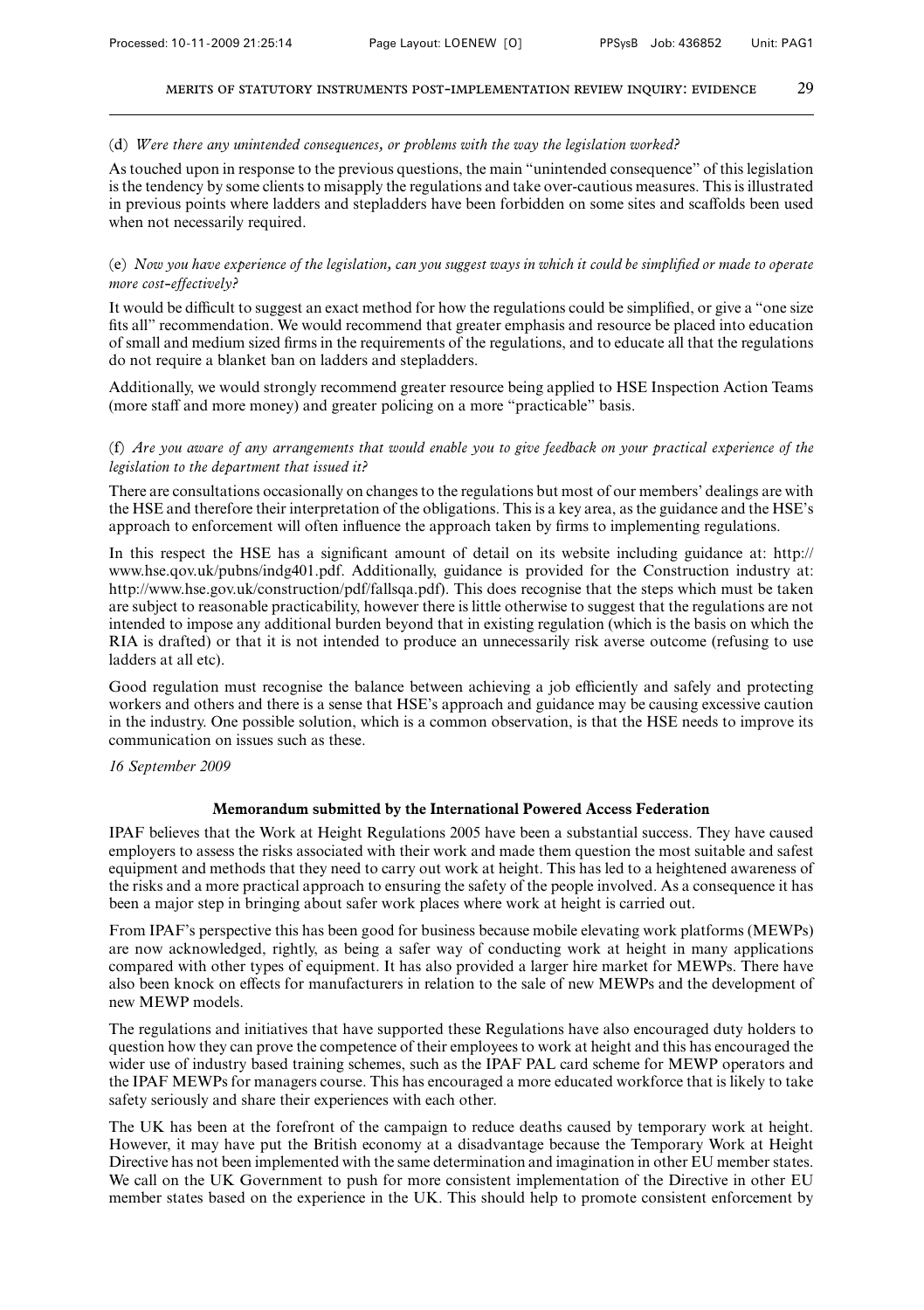authorities and a level playing field when contractors are giving quotations for work in a variety of member states.

*September 2009*

#### **Memorandum submitted by the Ladder Association**

In response to your call for evidence for the post implementation review on the Work at Height regulations (SI2005/735), the Ladder Association would provide the following information:

### 1. *How clear were the requirements of the regulations?*

a. Initially there was considerable misinterpretation on the part of persons responsible for the use of ladders, persons involved in the regulation of the use of ladders, ladder users and the general media, that ladders were effectively banned from use in the workplace. This was as a result of the imprecise wording of schedule 6 of the regulation which states: *Every employer shall ensure that a ladder is used for work at height only if a risk assessment under regulation 3 of the Management Regulations has demonstrated that the use of more suitable work equipment is not justified because of the low risk and the short duration* of use.

b. When the regulations were implemented many sectors of industry took the immediate decision to ban the use of ladders due to uncertainty or misinterpretation. There was no clear definition of "low risk" or "short duration" and regulatory guidance was initially vague, sparse and in some cases incorrect, and took some time to be developed and made widely available,

c. Although the HSE has subsequently tried to deliver a message that "ladders are not banned" and has made available more constructive and clearer guidance, the misinterpretation and misconception still continues in many sectors.

#### 2. *What were the actual costs of implementation?*

a. This misconception that ladders were banned generated a substantial reduction in the demand for ladders which had a severe impact on the UK Ladder manufacture and supply industry. The review of potential costs of implementation failed to anticipate or consider this level of reduction and its effect on UK industry

b. Whilst there has been an obvious and considerable loss of revenue to UK ladder manufacturers and suppliers through an overall reduction in demand for ladder products in the workplace, there has also been a significant cost to the industry in combating the misconception that ladders are banned. The review of potential costs of implementation failed to anticipate or consider this issue.

c. There has been a considerable cost to some industry sectors who through misunderstanding and misinformation, initially moved away from the use of ladders and onto other forms of work equipment when in many circumstances they could have carried on using ladders more safely and also more efficiently. Following a move back to ladders in many sectors (as a result of a belated understanding of how ladders can continue to be used effectively and safely) there are now additional costs to reverse initial misinformed decisions. The review of potential costs of implementation failed to anticipate or consider this issue.

d. The UK implementation of the European Directive also appears to have been considerably more robust and rigorous when compared to mainland Europe. This has resulted in UK manufacturers, suppliers and contractors being at a severe disadvantage when attempting to sell into mainland Europe with UK specification equipment and work methods. This issue was not considered in the assessment of potential costs of implementation.

#### 3. *How effective were the Regulations in achieving their objectives?*

a. There has been a considerable improvement in people's awareness of the dangers of working at height especially at low levels below 2 metres. The Ladder Association continues to fully support the legislation with regard to the removal of the 2m rule in previous legislation. This removal of the 2m rule has been the greatest success of the Work at Height regulations.

b. There has been a more gradual improvement in peoples understanding of the limitations of ladders at greater heights, and in certain tasks. There is also an improvement in peoples understanding of the need to select the correct ladders for work. This is a positive result of the Regulations.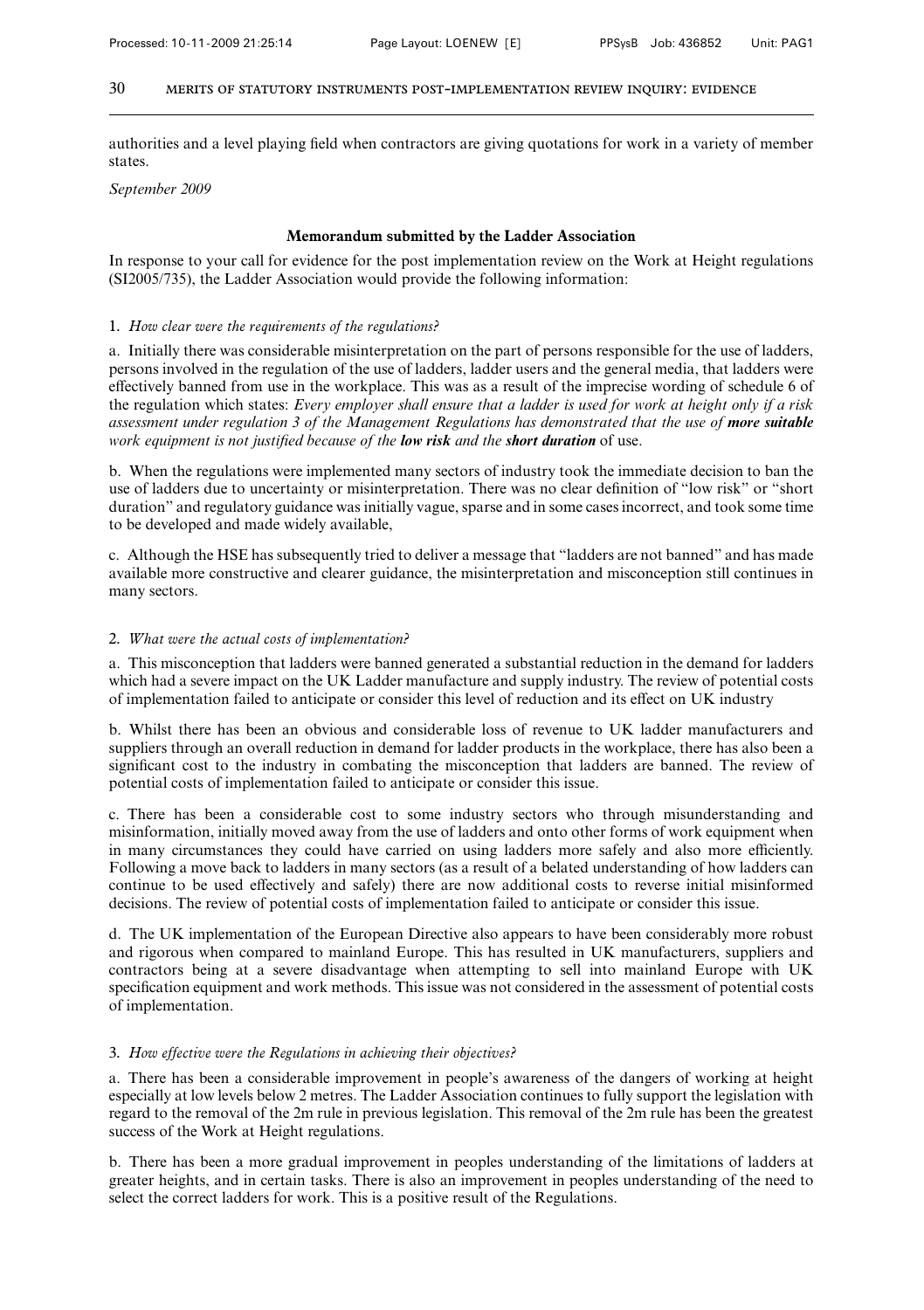### 4. *What were the unintended consequences or problems?*

a. When the regulations were implemented and as a result of the misconception that ladders were banned, there was a sudden demand for alternative products for low level access. Products were developed rapidly and with no appropriate standards in place to regulate their design. As a consequence, many of these products were poorly specified and designed and contained features that made them less safe than the ladders they replaced leading to a significant number of accidents. Users with no experience of these new products exhibited behavioural patterns in their use that were hazardous with many unfortunate results recorded. In this respect there was a failure to anticipate the potential of the regulations to create a panic situation that has initially reduced their effectiveness.

b. There was also a move to alternative access solutions which may have been seen as "more suitable" but in fact created a greater global risk. In industry sectors where ladders were banned as a result of uncertainty or misinterpretation, low risk and short duration tasks were often undertaken on more complex equipment where more people were at risk for longer periods creating a greater global or actuarial risk. This situation continues and further work is necessary to develop people's awareness of this issue.

c. Prior to implementation of the regulation in the UK, it was common knowledge that exactly the same issues had arisen in some mainland European countries where the regulation had been implemented earlier. However, the potential lessons that could have been learnt from these countries experiences were ignored and insufficient clarity was given in the wording of the regulation or the guidance that was made available at the time of UK implementation.

d. It is probable that the issues noted above have contributed to the lower than expected reduction in figures for falls from height.

## 5. *Ways in which the regulations could be simplified and made more cost-effective.*

a. Ladders remain an effective, efficient and safe tool in many applications for work at height. The Ladder Association and HSE message "If it's Right to Use a Ladder, Use the Right Ladder and Use it Safely" should continue to be promoted at all levels of UK Industry with the support of government. Although guidance is now clearer on this point, some of the wording of the regulation is still imprecise with respect to ladders and should be improved.

b. The Ladder Association proposes that the regulatory authorities continue to investigate the issues of global risks associated with the selection of other equipment which is seen as "more suitable" than ladders. The regulations should be reviewed with respect to this issue and clarified accordingly.

c. The need for effective training and proven competence in the use of ladders must be promoted by the regulators in the same way as it is for other types of access equipment. Although it is a relatively technically simple tool this does not remove the need to ensure people are adequately trained in it use. Schedule 6 should include specific requirements for training in the management, selection and use of ladders. The Ladder Association proposes that this measure would have a significant effect in reducing falls from heights.

### 6. *Dialogue with the HSE*

a. As a result of the regulations there has been an increased and beneficial development of partnerships between the various bodies involved with work at height following the formation of the Access Industry Forum of which the Ladder Association is a member together with the HSE.

b. Initial contact with the HSE prior to implementation of the regulations was difficult and some of the bodies selected for initial consultation were poorly chosen. However, since then the Ladder Association and the HSE have worked hard to develop a constructive relationship in which a continuous two way dialogue (including feedback on the results of the implementation) takes place either directly or through the Access Industry Forum.

If the committee has further questions relating to the Work at Height regulations with respect to ladders then the Association would be pleased to assist or provide further evidence.

*September 2009*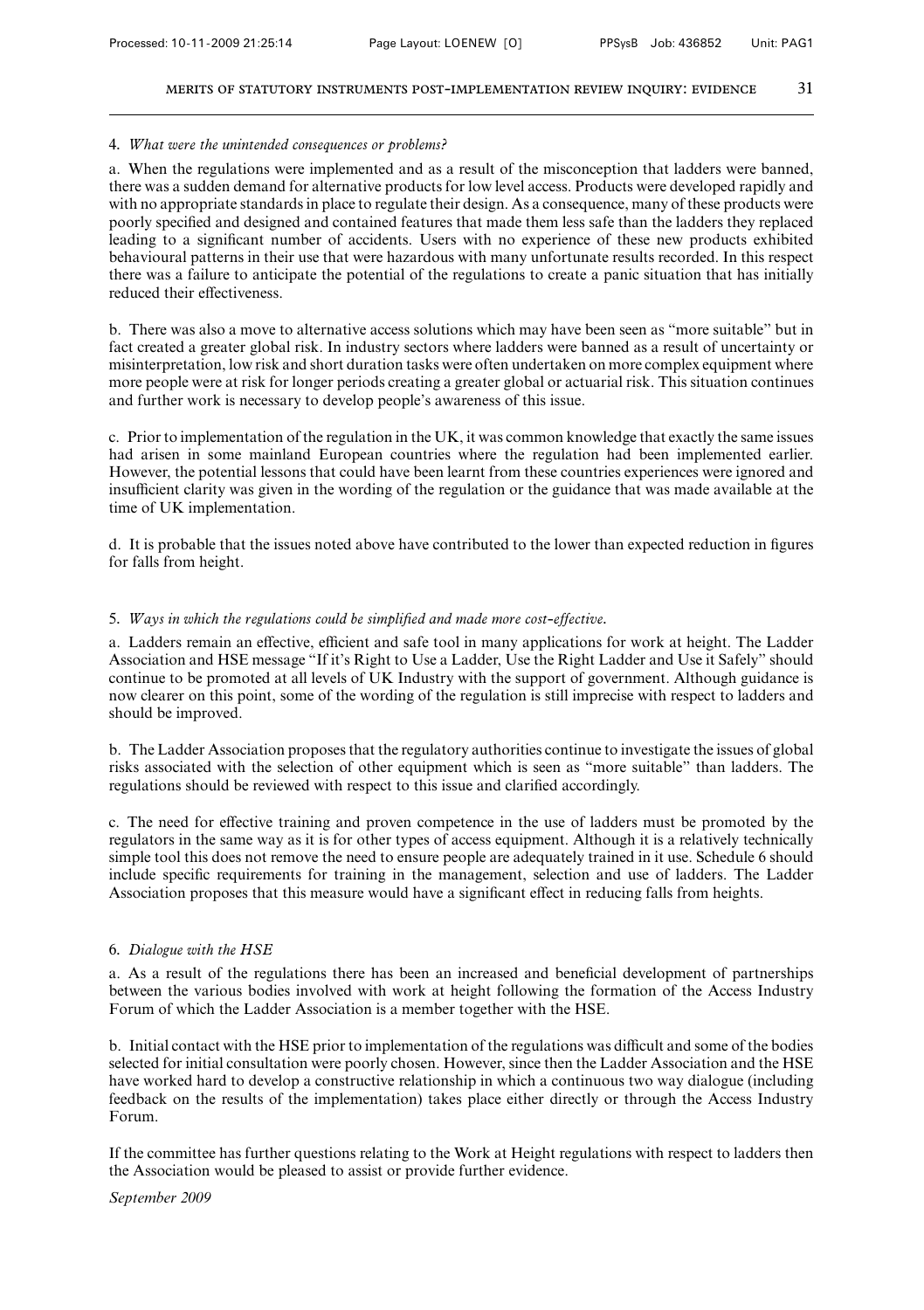#### **Memorandum submitted by Mike Ponsonby**

Having earlier this year submitted 24 pages of evidence to the Department of Work & Pensions Enquiry into Fatal Injuries in the Construction Industry, chaired by Mrs Rita Donaghy, plus 32 photographs of so called "Accidents" just waiting for a place to happen, on this occasion I think I will try a different approach and in three sentences will attempt to summarise why we still have 224 fatalities in UK workplaces (HSE figure for 2008) and uncounted significant personal injuries.

1. The Health & Safety at Work Act 1974 and all of the legislation that flowed from it, gives UK workers all of the Statutory protection that we need in English Law to be protected from fatal or personal injuries in the workplace. So we don't need more legislation.

2. However, what we do need is Better Enforcement and Directors Duties for legislation without enforcement is a waste of time, money and paper.

3. The effect of this lack of enforcement, is that many UK Employers are openly Contemptuous of Safety Law, because they know that the possibility of a visit by a HSE Inspector is probably once every 12 years and the possibility of prosecution is so remote, that its more cost effective not to bother. Other than to insist that workers wear the cursory Hi-Viz vest and Hard Hat, while still performing highly dangerous tasks like steam cleaning the moss off the roof of a house in Stourbridge while working at height.

I could go on at length on this subject, but my discourse would not add one extra HSE Inspector to the payroll, nor will it save one man's life (224 killed at work in 2008). For only Parliament can resolve the problem of the lack of Directors Duties and Better Enforcement of Safety Law and that is precisely why I have tried this single issue approach.

Happy to make a much wider presentation on this humanitarian subject, just say where and when, so that I can be there?

## *September 2009*

# **Memorandum submitted by the Prefabricated Access Suppliers & Manufacturers' Association (PASMA)**

In response to your call for evidence for the post implementation review on the Work at Height regulations (SI2005/735), the Prefabricated Access Suppliers' & Manufacturers' Association (PASMA) submits the following for consideration:

# 1. *How clear were the requirements of the regulations?*

a. In the first instance, our manufacturing members had difficulty in understanding the requirements of the regulations relating to the prevention of falls during assembly, alteration and dismantling of access towers. However, prior to implementation of the regulations, in collaboration with the Health & Safety Executive, we were able to arrive at only two recommended methods which afford fall prevention during assembly, alteration and dismantling.

## 2. *What were the actual costs of implementation?*

a. The two methods of assembly, alteration and dismantling which PASMA / HSE have recommended as a result of the regulations mean that additional components are necessary to build access towers. On average, this adds some £200 to £400 per complete tower unit, however, the additional costs to *gear up* with the additional components for existing stockholdings has run into many hundreds of thousands, perhaps millions of pounds.

b. Whilst this has resulted in considerable cost for hire companies and those who own their own tower equipment who have had to purchase additional components to comply, on the positive side, this has also generated an equal income for manufacturers who have supplied the equipment.

c. Because the two assembly methods agreed by PASMA and the HSE were fundamentally and considerably different from previous practice, it was necessary to instigate a wide ranging information and education campaign. With assistance from the HSE, PASMA produced and distributed over 3,000 educational DVDs to explain how these methods worked. PASMA organised a countrywide road-show with seminars to educate and inform users, managers and health & safety professionals. The cost of this was some £20,000. This also necessitated a complete review and reissue of our training course materials and industry Code of Practice. We do not believe that these implications were considered in the assessment of potential costs of implementation.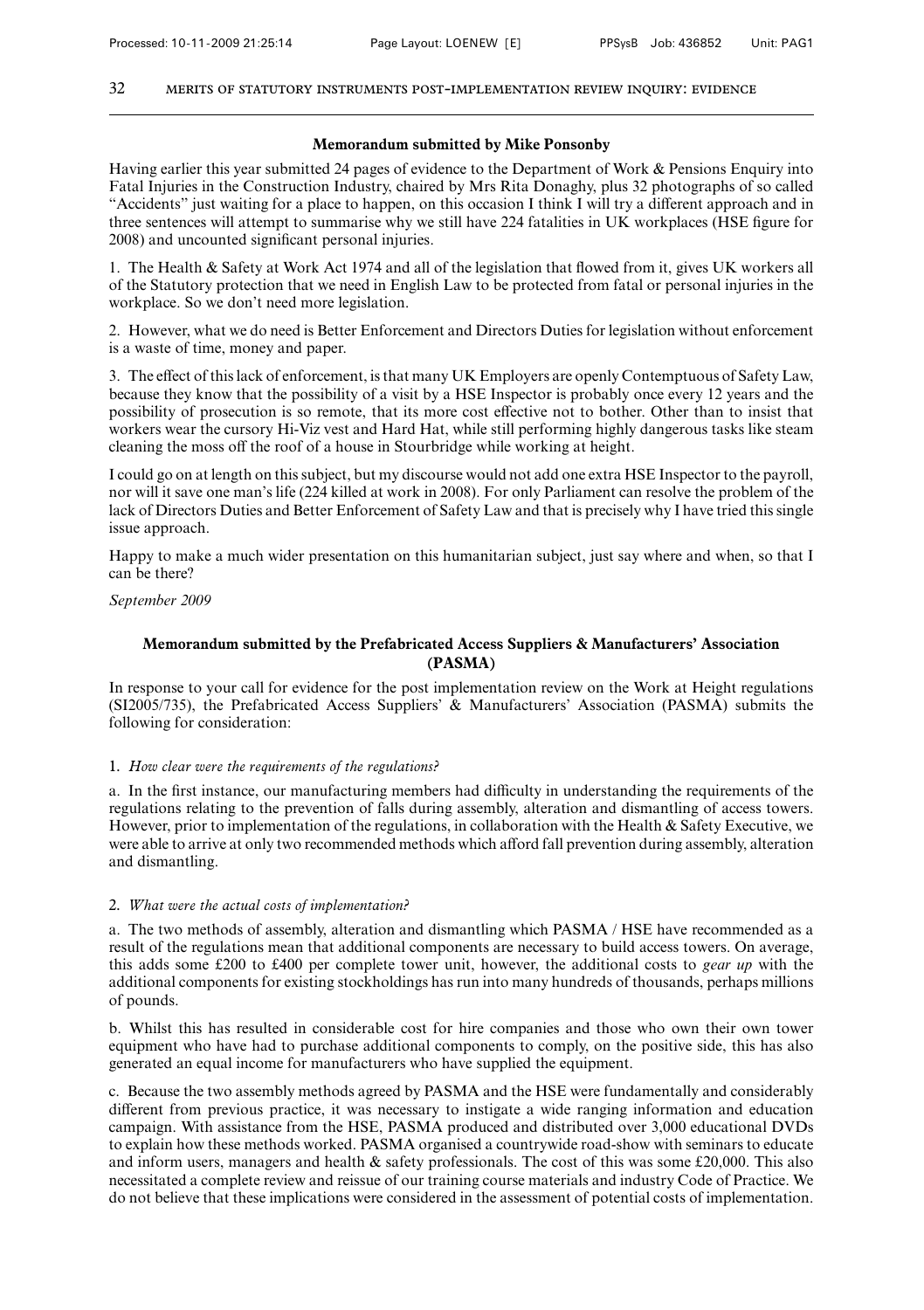d. The implementation of the European Directive appears to be rather more exacting in the UK in comparison to other European countries. In order to comply with UK regulations, manufacturers have had to alter their products and in effect then have a different product for sale outside the UK, this being counter to the principles of market harmonisation and placing our manufacturing members at a competitive disadvantage when trying to sell their products outside the UK. We do not believe that these implications were considered in the assessment of potential costs of implementation.

#### 3. *How effective were the Regulations in achieving their objectives?*

a. It is our belief that there is a wider understanding and greater focus on work at height issues as a result of the regulations. By removing the 2.0m height rule and by applying the regulations pan-industry there has been a positive effect in ensuring that cognisance is given to the risks of falls from any height and in any work environment, not just the construction industry which has been a generally perceived view in the past.

#### 4. *What were the unintended consequences or problems?*

a. An unintended consequence has been the dramatic increase in the use of prefabricated low level access units such as podium steps and folding tower units in preference to stepladders. Whilst these are ostensibly viewed as a "safer" alternative to stepladders because they generally provide a protected working platform, there have been issues in respect of their safe use. This has meant PASMA have had to design a training module for users of these units. Whilst the increased preference for these units has benefited our members who sell and rent the equipment, it has also attracted low cost, inferior products which have, on many occasions, been the cause of accidents. PASMA has had to produce a product standard for this equipment to set a quality and safety standard since none currently exists.

#### 5. *Ways in which the regulations could be simplified and made more cost-effective.*

a. The regulations could be improved by removing any reference to a specific industry sector, such as construction.

b. The regulations could be improved by having a more efficient reporting system for falls from height to enable industry bodies and government departments to understand the effectiveness of training and other initiatives to reduce falls from height.

c. The need for effective training and proven competence is generally understood by those who use and manage access towers. A specific requirement for training and proof of competence would, in our opinion, improve the regulations and reduce the number of falls from height.

#### 6. *Dialogue with the HSE*

a. In the period prior to the implementation of the regulations, PASMA collaborated closely with the HSE to agree a common approach to how the regulations would impact on the use of access towers. Since then, both through our involvement in the Access Industry Forum (which is the umbrella body for the lead industry associations involved in the UK work at height sector) and with direct lines of communication, we have enjoyed a close working relationship with the HSE, which we both continue to nurture.

We would be pleased to further elaborate on any points and to assist the Committee in any way we can.

*11 September 2009*

#### **Memorandum submitted by David Thomas**

1. Was the legislation easy to understand and apply to your situation?

1.1 In my opinion, the legislation was generally easy to understand (see INDG401, *The Work at Height Regulations 2005 (as amended), A brief guide*).

1.2 At the heart of the Regulations is the overriding principle that you must do all that is reasonably practicable to prevent anyone falling. Thereafter, and central to the duty of care placed upon those who control the work of others, is the obligation to follow a simple "hierarchy" when planning work at height (Reg 6); with *collective* protective measures to be given priority over *personal* protective measures, and measures that *prevent* a fall given priority over those that *minimize the height and consequences* of a fall.

1.3 In my opinion, an understanding of this hierarchy is essential. Correctly selecting work equipment for any activity at height means being able to justify why safer alternatives required by the hierarchy have been ruled out.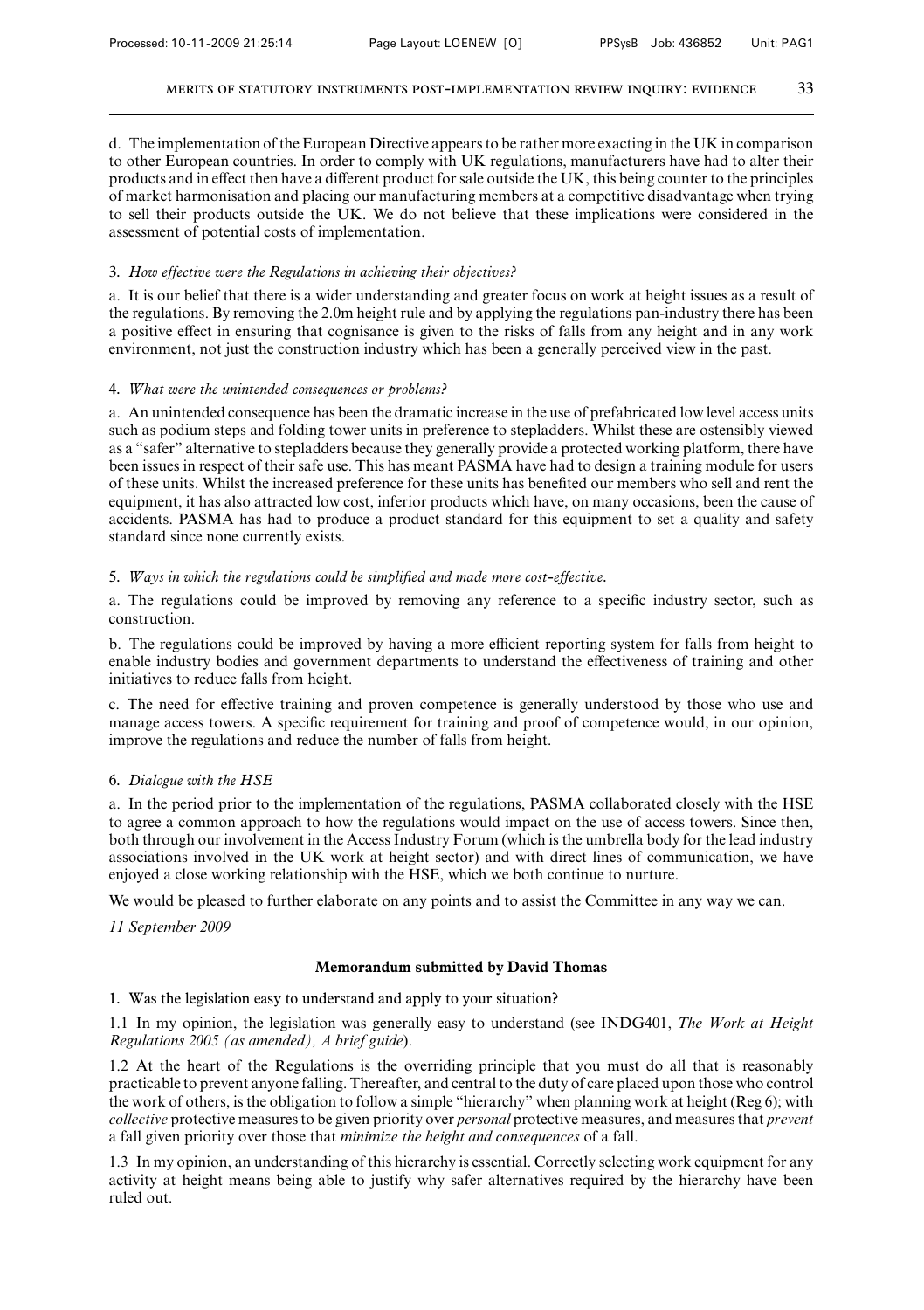#### 2. *Did it cost you more or less to implement than the Department suggested?*

2.1 I do not have available the final Regulatory Impact Analysis (Cost-Benefit Analysis) to be able to comment specifically upon this issue.

2.2 In my opinion, however, the extensive consultation process prior to the introduction of the Regulations served to focus minds on the challenges of working at height. This process resulted in the development of a wide range of new safety products that are—or are now becoming—more widespread in practice.

2.3 Within my own Company—a leading steelwork contractor—the introduction of the Regulations led to us developing:

- (i) a "trailer edge protection system", fabricated within the Company, to prevent falls from trailers during loading/unloading (see HSE Case Study);
- (ii) a proprietary handrail system (see Cellshield)—designed for ease of use and installation and to offer safety for the construction industry; and
- (iii) ways of maximising the use of Mobile Elevating Work Platforms (MEWPs) during the erection of steelwork.

2.4 The latter, in particular, is an example that illustrates adherence to the principles laid out in the Regulations. On a congested site it can be difficult to operate MEWPs—generally accepted as a *collective* measure that prevent falls—and, inevitably, they have finite reach. Therefore, a temporary platform—that supports the MEWPs—has been designed and this is moved progressively upwards through the structure as steel erection progresses (see Mitsui Sumitomo Insurance Group Newsletter). This enables workers to reach connections on higher floors in greater safety than previously. In years past it was "custom and practice" to climb on open steelwork, using fall arrest equipment (a *personal* measure and thus lower down the hierarchy).

2.5 I am not able to quantify explicitly the cost of using these "MEWP frames". However, there has been an increase in programme and cost—not, sadly, shared by those who have been slow to follow—or, perhaps, do not wish to (making competition for jobs more difficult). That said, it has challenged our construction planners to examine their build sequence and we are now realising benefits, whilst retaining and maximising our use of MEWPs.

2.6 HSE's Research Report, *A technical guide to the selection and use of fall prevention and fall arrest equipment, Glasgow Caledonian University* (*Research Report 302, 2005*), contains a review of a number of the safety products then available. In my opinion, a review—and possible update—of this document would prove useful.

# 3. *Did the legislation achieve its stated objective?*

3.1 Yes. In my opinion, the decision to go beyond the requirements of European Council Directive 2001/45/ EC, concerning minimum safety and health requirements for the use of equipment for work at height, was the correct one.

3.2 Consolidating and replacing all previous legislation was part of the HSC/E's wider strategy to reduce the number of accidents (see Re*vital*ising Health and Safety), in particular those due to falls from a height.

3.3 Part of the consultation process related to the withdrawal of the so-called "two-metre rule" (see Letter issued after the HSC Meeting on 12 October 2004). In my opinion, and despite some thoughts that goal-setting legislation would lead to reduced standards, this withdrawal has not been detrimental—as it now requires the risk of all falls to be evaluated.

3.4 The Work at Regulations 2005 provide an emphasis on "competence" (Reg 5) and, therefore, training. At the time, the impending introduction of the Regulations encouraged industry to "take the lead" in producing supporting advice, eg BS 8454, *Code of practice for delivery of training and education for work at height and rescue*, and the "Awareness Syllabus" developed by the Advisory Committee for Work on Height Training (ACWAHT).

3.5 The original Consultation Document (CD192, Annex B) set out proposals proposed "guidance" to assist in meeting the requirements of the Regulations and the steps required to manage work at height safely. This was not taken forward (other than, subsequently, a simple "plain English" guide (INDG401) and, for Construction, a "Question and answer brief".

3.6 On balance, and with the benefit of hindsight, I believe that this was the correct decision. It encouraged, and led to, the preparation—by trade associations—of much industry-specific guidance, including BS 8437: 2005, *Code of practice for selection, use and maintenance of personal fall protection systems and equipment for use in the workplace*.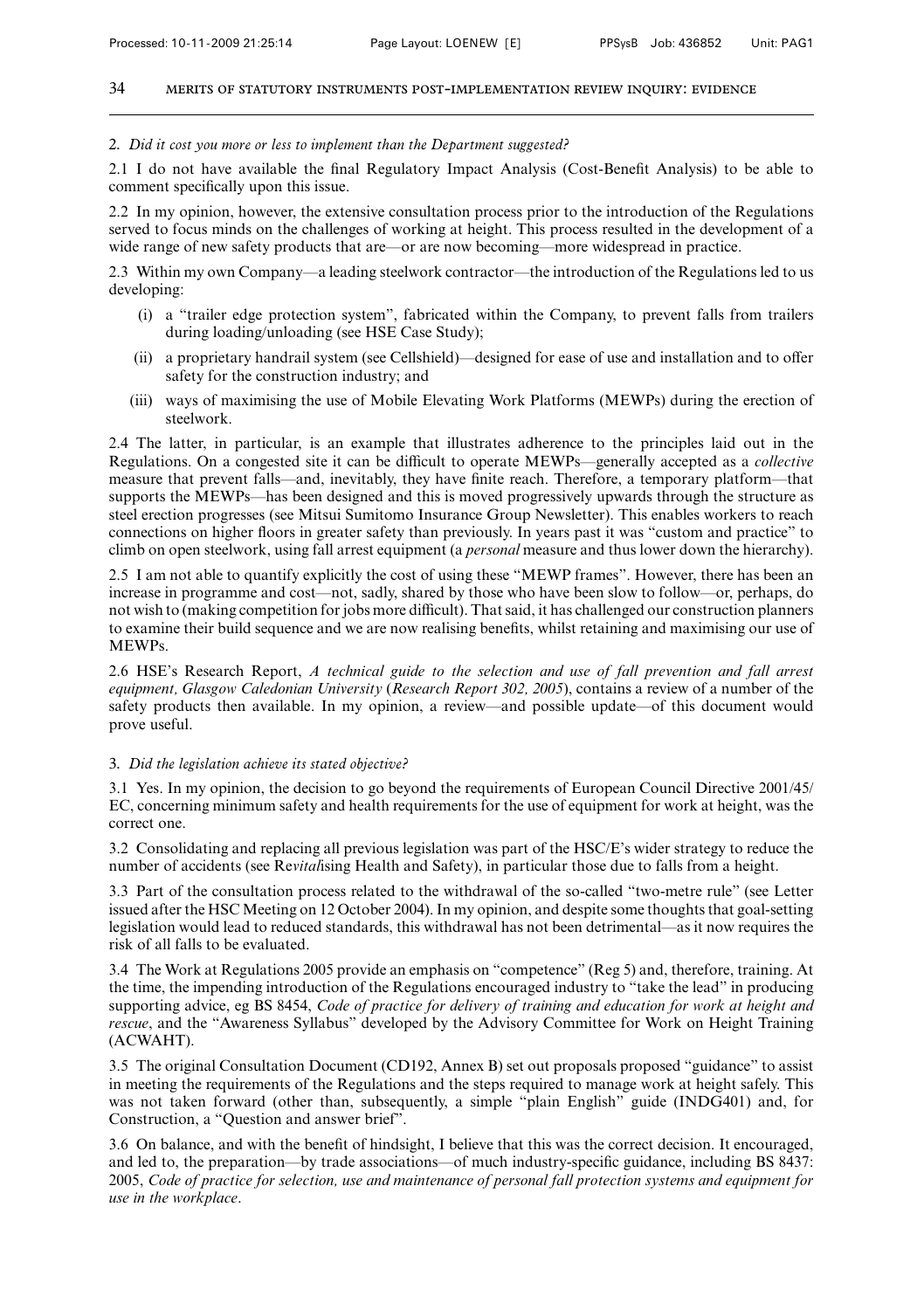3.7 This reliance on industry may have resulted in differing interpretations of the Regulations. In my opinion, therefore, it would be prudent for the HSE to revisit its "Falls from Height Inspection Topic Pack" (Dated January 2007) to ensure that it reflects relevant industry benchmarks (and amend, if required, any that do not meet expectations).

3.8 With the work by many organisations, including the HSE, to disseminate best practice—and reinforce the message that everyone has the right to work in safety—there should, in my opinion, be a structured followup evaluation into the effectiveness (or otherwise) of the Regulations (see Para 9.2, below). Only then—with, I believe, improvements now in place—will it be possible to judge whether the legislation has been truly effective.

#### 4. *Were there any unintended consequences, or problems with the way the legislation worked?*

4.1 In my opinion, there are a number of "lessons learnt" from the introduction of the Regulations. In particular:

- (i) a recognition as to the limited scope of the Directive, in terms of detail (eg scaffolding ladders and rope access). In addition, that some of it is poorly worded;
- (ii) the additional work brought about by the application of the Regulations to climbing or caving instructors and their employers; and
- (iii) the alleged "banning of ladders".

## Directive

4.1.1 The Directive contains specific provisions for the use of ladders, scaffolding and "rope access and positioning techniques" only. In the UK, the latter is referred to as "industrial rope access"—as promoted by IRATA and outlined in BS 7985: 2002— and the term adopted in the Directive does not recognise other "work positioning" techniques (as detailed in BS 8437: 2005).

4.1.2 There is also some poor terminology, eg "mobile fall prevention system". In my opinion, this resulted from a poor understanding at the time—across much of Europe and by those drafting the Directive's proposals—of industrial rope access. The Regulations attempt to address these issues, but it has resulted in some "clumsiness" in the wording, in particular Schedule 5, Parts 2 and 3.

## Amendment Regulations 2007

4.1.3 There was much debate, argument, lobbying and prevarication by the adventure activities industry over the application of the Regulations to climbing or caving instructors and their employers. In my opinion this was completely unnecessary; wasting much resource.

4.1.4 Those who work at height—whoever they are—should never forget that gravity is no respecter of persons. It affects everyone; too many times with disastrous consequences resulting in serious, permanent injuries or death.

4.1.5 More importantly, the two fundamental principles of work at height—"primary support" and "fall protection"—always apply.

4.1.6 As an aside, many of the advances in personal fall protection in industry have their origins in climbing and caving. The cross-fertilisation of equipment and techniques is beneficial.

## Ladders

4.1.7 The alleged banning of ladders was, perhaps, "the one that nearly got away". In my opinion, there was a "fear of the unknown", ie how the Regulations would be enforced. There was also an over-zealous reaction by some—in particular Principal Contractors—in banning ladders on their sites. Whilst well-intentioned this resulted, in my opinion, from:

- (i) an uncertainty about the best means of addressing what might be termed "short duration" and/or "low height" work;
- (ii) a lack of detailed Guidance/ACoP from the HSE;
- (iii) a lack of consistency and approach between Inspectors; and
- (iv) poor consideration, on occasion, of "global risk", ie alternatives were creating too many other concerns and/or hazards.

4.1.8 In my opinion, HSE should consider further work on common "short duration" and/or "low height" work. Some advice is given by the HSE's "Work at height solutions" webpage. However, I remain to be convinced about the effectiveness of this initiative.